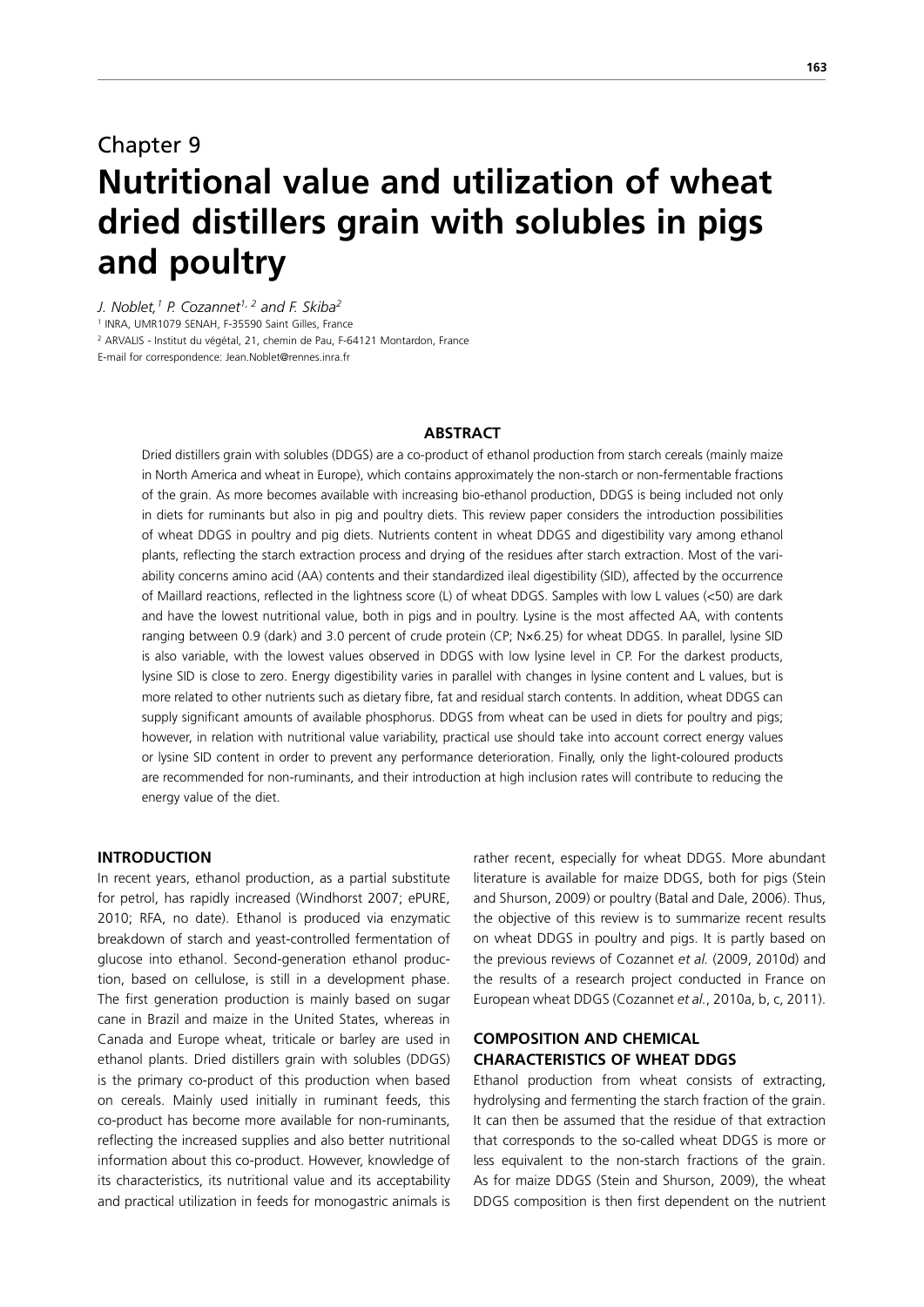## **MAIN MESSAGES**

- **• Wheat DDGS, a co-product of the wheat ethanol industry, contains high levels of crude protein (ca 30 percent), but with a low and variable content of lysine. This variability in lysine level is dependent on the ethanol production process and the heat damage occurring during the DDGS drying process.**
- **• In both pigs and poultry, the ileal digestibility of lysine in DDGS is lower than in wheat, and is also quite variable, with the lowest values in heat-damaged products.**
- **• Overall, heat-damaged DDGS should not be fed to non ruminants; the dark colour of such products is an indicator of their poorer nutritional value.**
- **• The energy value of wheat DDGS for pigs or poultry is lower than for wheat and is dependent mainly on their dietary fibre content.**
- **• Standard or high quality wheat DDGS can be included at high levels in poultry or pig diets (up to 30 percent) without marked detrimental effects on performance, as far as they are included in diets meeting the animals' overall nutrient requirements.**
- **Overall, wheat DDGS represents a valuable source of energy and protein for non-ruminant animals, but attention should be paid to the variable composition and nutritional value of DDGS when formulating diets.**
- **• Wheat (and maize) DDGS will evolve over the near future, with more fractionation of the nutrients other than starch; an increased use of enzymes; improvements and diversification of ethanol production technologies—all these contributing new opportunities for feeding pigs and poultry.**

#### TABLE 1

**Composition of wheat dried distillers grain with solubles (DDGS) and its comparison with wheat and maize dried distillers grain with solubles** 

|                                     | $Wheat^{(1)}$ | <b>Mean</b> | Min. - Max.     | Maize DDGS(3) |
|-------------------------------------|---------------|-------------|-----------------|---------------|
| Dry matter (DM)                     | 86.8          | 92.7        | $89.3 - 94.4$   | 88.9          |
| Composition (as % of DM)            |               |             |                 |               |
| Ash                                 | 1.8           | 5.0         | $4.6 - 5.7$     | 5.8           |
| Crude protein (N×6.25)              | 12.1          | 36.6        | $32.7 - 39.2$   | 30.0          |
| Crude fat                           | 1.7           | 4.4         | $3.4 - 5.1$     | 10.7          |
| Crude fibre                         | 2.5           | 7.6         | $6.1 - 9.0$     | 8.6           |
| Neutral detergent fibre (NDF)       | 14.3          | 30.1        | $25.4 - 35.3$   | 41.5          |
| Acid detergent fibre (ADF)          | 3.6           | 10.7        | $8.1 - 13.1$    | 16.1          |
| Acid detergent lignin (ADL)         | 1.2           | 3.2         | $2.1 - 4.5$     |               |
| Starch                              | 69.7          | 5.1         | $2.5 - 10.1$    | 8.2           |
| Sugars                              | 2.8           | 4.0         | $2.4 - 7.2$     |               |
| Gross energy (MJ/kg) <sup>(4)</sup> | 16.20         | 18.67       | $18.24 - 19.10$ | 20.21         |

*Notes:* (1) Sauvant, Perez and Tran, 2004. (2) n = 7; products with luminance >50; Cozannet *et al.,* 2010a. (3) n=12, for dry matter, ash, protein, crude fat, crude fibre, NDF, ADF – Spiehs, Whitney and Shurson, 2002; n = 10, for gross energy and starch – Pedersen, Boersma and Stein, 2007. (4) Gross energy is standardized for a 89% DM content.

composition of the grain. Consequently, the nutrients, except starch, would be expected to be approximately three fold higher in wheat DDGS than those in the original grain (Table 1).

However, in practice, the chemical composition of wheat DDGS is much more variable than in the original cereals, with large differences among ethanol plants according to the method of grain preparation, namely with or without previous dehulling; the fermentation process; the amount of soluble fractions blended with distillers grain; the duration and temperature of drying; and possible further fractionation of the non-starch fractions (separation of proteins, etc.) (Belyea, Rausch and Tumbleson, 2004). There are two main technologies in use, resulting in co-products with different starch content (Cozannet *et al.,* 2010a). The first involves entire grain grinding and fermentation, leaving a low-starch-content DDGS (<7%); whereas in the other process wheat bran is removed, leaving a higher-starchcontent DDGS (>7%). In addition, reflecting the technical aspects among and within processes, the colour of DDGS can vary from light yellow to dark brown (Photo 1).

Measured with a Minolta colorimeter, luminance (L) values of 10 European wheat DDGS ranged from 43 (black products) to 63 (yellow products) in the study of Cozannet *et al.* (2010a). From their results it can be inferred that wheat DDGS with L values <50 have been overheated, with a high incidence of Maillard reactions. This agrees with previous recommendations for maize DDGS (Cromwell,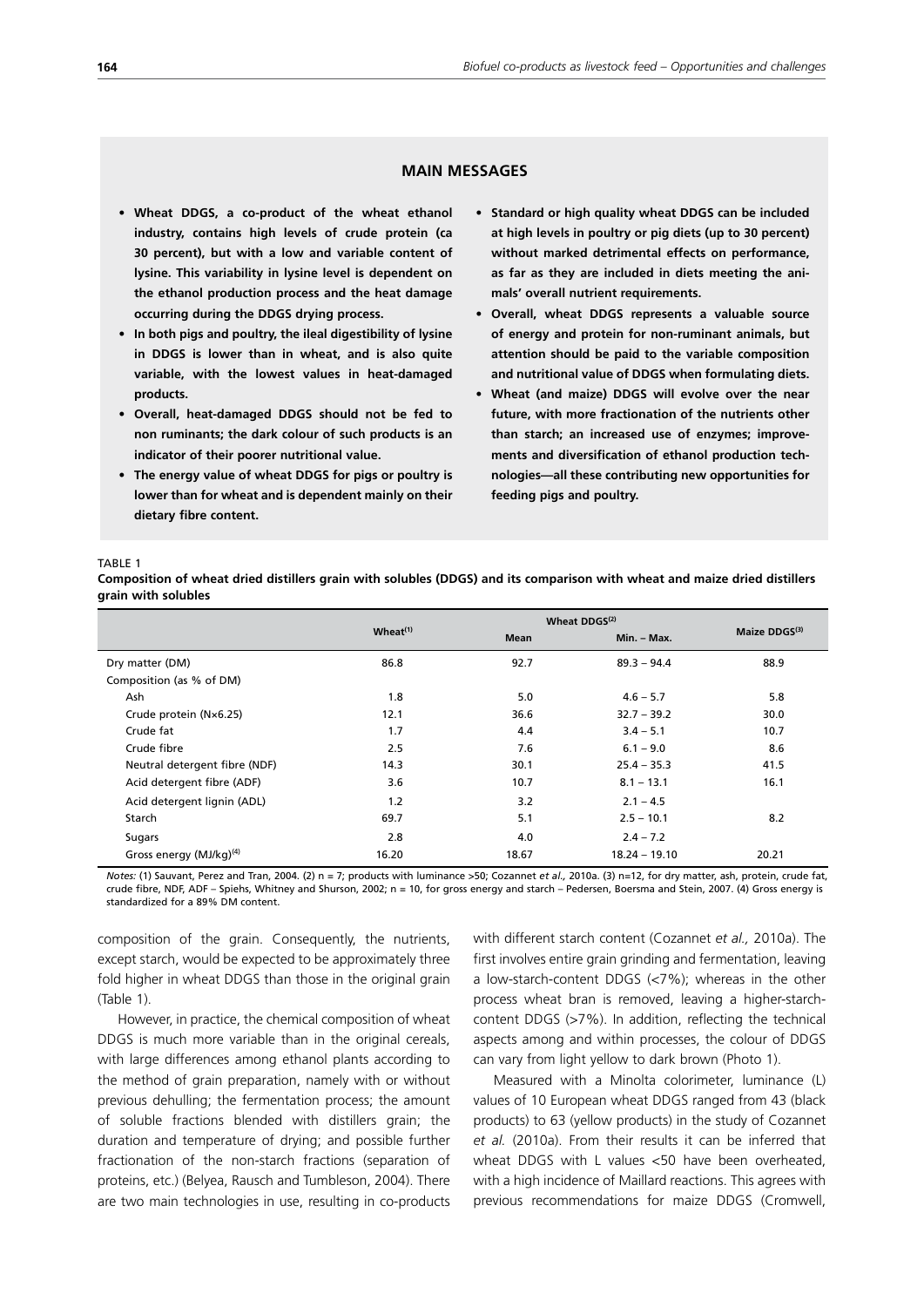

**Photo 1**

*Range in colour of wheat DDGS; L\*, a\* and b\* correspond to lightness, red index and yellow index, respectively*

#### TABLE 2

**Concentration of crude protein (CP) and amino acids (AA) in wheat and wheat dried distillers grain with soluble (DDGS)**

|                            |               |      | Wheat DDGS <sup>(2)</sup> |
|----------------------------|---------------|------|---------------------------|
|                            | $Wheat^{(1)}$ | Mean | Min – Max                 |
| Crude protein (as % of DM) | 12.1          | 36.6 | $32.7 - 39.2$             |
| Essential AA (% CP)        |               |      |                           |
| Arg                        | 5.1           | 4.3  | $3.7 - 4.6$               |
| His                        | 2.3           | 2.1  | $1.9 - 2.2$               |
| Lys                        | 2.9           | 2.3  | $1.7 - 3.0$               |
| Phe                        | 4.7           | 4.5  | $4.3 - 4.6$               |
| Leu                        | 6.8           | 6.5  | $6.2 - 6.8$               |
| lle                        | 3.6           | 3.5  | $3.4 - 3.5$               |
| Val                        | 4.4           | 4.3  | $4.2 - 4.4$               |
| Met                        | 1.6           | 1.5  | $1.4 - 1.5$               |
| Thr                        | 3.1           | 3.0  | $2.9 - 3.1$               |
| Trp                        | 1.2           | 1.1  | $1.0 - 1.2$               |
| Total                      | 35.7          | 33.0 | $31.2 - 34.4$             |
| Non-essential AA           | 61.9          | 56.3 | $53.9 - 57.7$             |

*Notes*: (1) Sauvant, Perez and Tran, 2004. (2) n = 7; products with luminance > 50 – Cozannet *et al*., 2010b.

Herckelman and Stahly, 1993; Pahm *et al.,* 2008a, b) defining an L value of 30 as the limit between overheated and standard products. In addition, only light-coloured DDGS have a sweet and fermented smell. Finally, the fermentation products correspond to 93 percent ethanol, 3 percent yeast and 4 percent glycerol (Hazzledine*,* 2008). Most of the nonethanol components will be recovered in the DDGS residue and affect its composition.

Average protein and essential amino acids (AA) contents for seven samples of European wheat DDGS are summarized in Table 2; these results agree with the data of Bandegan *et al.* (2009) obtained for Canadian wheat DDGS. According to the process, AA profiles (% N×6.25) should be in close agreement with those of the initial cereal. Nevertheless, yeasts used for starch fermentation represent an additional protein source, equivalent to about 5 percent of the total DDGS protein content (Ingledew, 1993). In addition, the level of soluble fractions added into distillers grain may be variable and influence the protein content and the AA profile. Despite these potential sources of variability, the AA profile is quite comparable in wheat and wheat DDGS, except for lysine and arginine, which are lower in DDGS (Table 2). In addition, even though crude protein (CP) contents are rather constant between wheat DDGS samples, the lysine and arginine levels in CP are highly variable, even in light products: 1.7 to 3.0 percent and 3.7 to 4.6 percent, respectively (Cozannet *et al.*, 2010b). Consequently, unlike wheat or its milling co-products, poor correlations exist between lysine or arginine contents (as percentage of dry matter (DM)) and CP content. In other words, CP content cannot be used as a single indicator of lysine or arginine levels in wheat DDGS. These assumptions are more obvious when dark DDGS samples are included in the relationship, with lysine level being as low as 1 percent of CP (Table 5).

The sum of crude fat, CP, neutral detergent fibre (NDF) (or total dietary fibre – TDF; Prosky *et al.*, 1985), sugars, starch and ash is usually about 100 percent on a DM basis, especially for the grain. In the case of wheat DDGS, it is only 85 to 90 percent, and even less in low-L-value samples (Table 1). No clear interpretation of this situation is available: the presence of Maillard reaction components not included in the above chemical analyses may (partly) explain the difference. Some sources also indicate a sum higher than 100 percent, probably due to analytical mistakes and an overestimation of the dietary fibre fractions that can contain proteins (Stein *et al.,* 2006; Table 5). Sodium sulphite may be used in order to prevent this difficulty and to achieve lower NDF values (Kleinschmit *et al.*, 2006). This phenomenon is most important in the darkest samples with high rates of Maillard reactions, and nitrogen in NDF or acid detergent fibre (ADF) may then vary considerably between light and dark products (Table 5). For the same reasons, the analysis of lysine may be complicated and the interpretation of analytical results quite complex in connection with the blockage of a variable fraction of the lysine (Pahm *et al.*, 2008a, b; Cozannet *et al.*, 2011). Again, these difficulties are most important for low-L-value wheat DDGS. Overall, analytical difficulties are quite frequent for wheat and maize DDGS, and the interpretation of the results may be difficult. This also means that the DDGS chemical parameters measured cannot always be used for predicting accurately nutritional values such as net energy (NE) content of this co-product.

## **ENERGY VALUE OF WHEAT DDGS**

Gross energy content is higher in wheat DDGS than in wheat (18.7 vs 16.2 MJ/kg; Sauvant, Perez and Tran, 2004; Table 1) due to the higher fat and CP contents. But, as for maize DDGS, and due to their variation in nutrient content and their high dietary fibre (DF) content, the metabolizability of energy in cockerels or the digestibility coefficient of energy in young or adult pigs are markedly lower for wheat DDGS than for wheat (minus 20 points) with digestible (DE) or metabolizable (ME) values lower for wheat DDGS than for wheat (minus 3 to 4 MJ ME/kg). The average energy values with European DDGS for pigs and poultry are reported in Tables 3 and 4. In addition, the energy values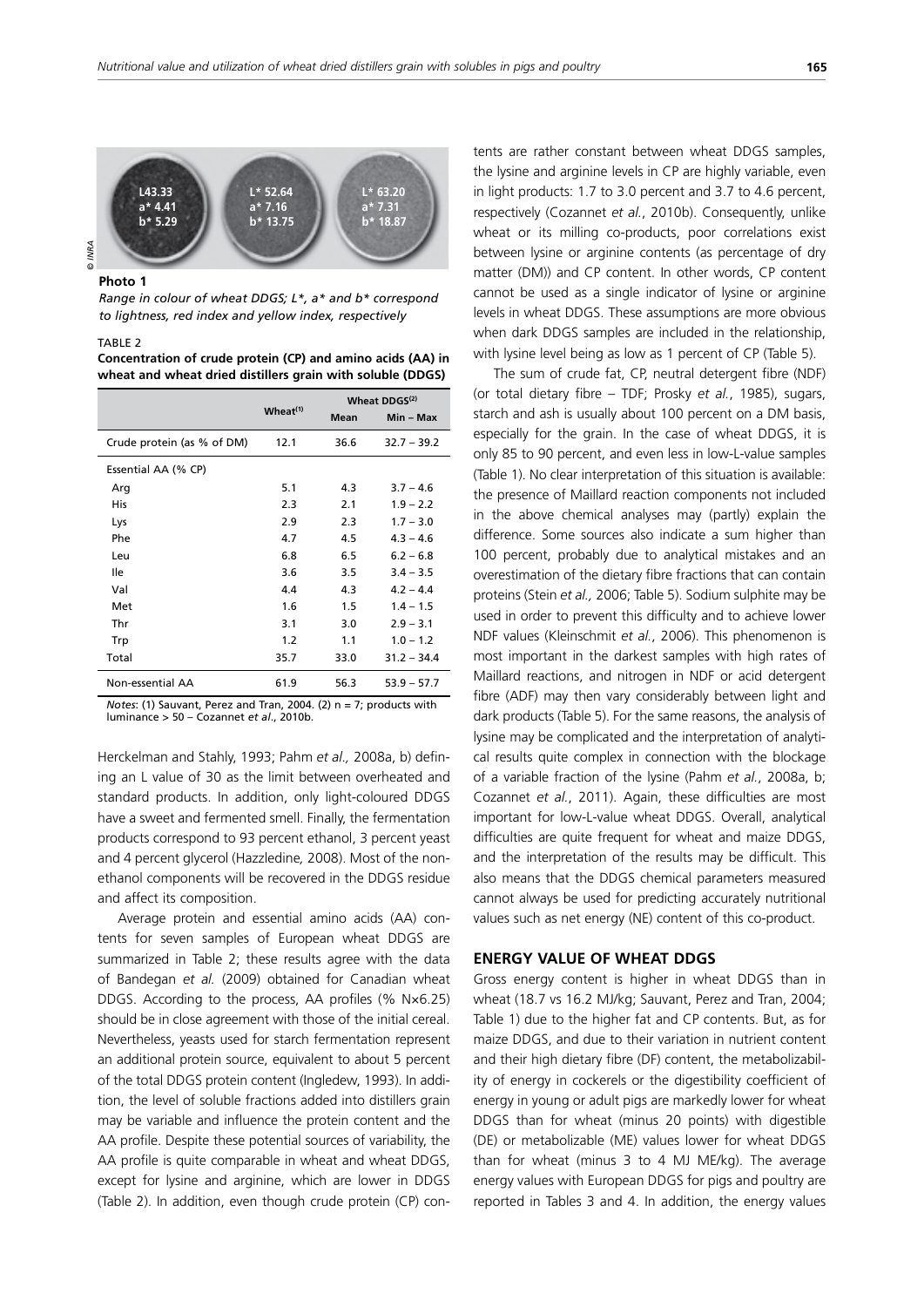

of wheat DDGS are variable according to species and physiological stage, with most of the variation related to the DF content. In the case of ADF used as predictor of the DF content, Figure 1 indicates that the ME values are reduced by 0.24 MJ for each 1 percent increase in ADF; the coefficient does not differ significantly between the different groups of animals. This figure also illustrates that the ME values differ between animal species and physiological stages, with higher values in pigs than in poultry and also lower energy values in the growing animal (i.e. broilers or growing pigs) than in adults (i.e. cockerels or sows).

Overall, it can be concluded that the high DF content of DDGS penalizes their energy value, with a subsequent preferential use of these co-products in low-energy diets or in animals with greater ability to use the high DF feeds efficiently (adult pigs, for instance). These comparisons between species and physiological stages also illustrate that the relative energy values of ingredients are variable, with fibre-rich ones being better used in animals able to efficiently degrade the DF fractions of the feed or to tolerate higher DF levels in the feed (pigs vs poultry; adult vs young).

The DE or ME concepts have been used above for estimating the energy values of DDGS in order to compare the

#### TABLE 4

**Energy digestibility and energy values of wheat dried distillers grain with solubles (DDGS) in growing and adult pigs**

|                          | <b>Growing pig</b> | Adult pig |
|--------------------------|--------------------|-----------|
| Energy digestibility (%) | 69.5               | 74.4      |
| Energy values (MJ/kg)    |                    |           |
| DE                       | 12.96              | 13.86     |
| ME                       | 12.17              | 12.93     |
| NE                       | 7.89               | 8.77      |

*Notes*: DM content is standardized at 89%; n = 7; products with luminance > 50; DE = Digestible energy; ME = metabolizable energy; NE = net energy. *Source*: Cozannet *et al.,* 2010a. For comparison, the ME values of wheat average 13.7 and 13.9 MJ per kg (89% DM) in growing and adult pigs, respectively.

energy values on a common basis. There is no NE system available for poultry, while it is widely used in pigs with, as for any ingredient, a calculation of the NE value from DE value and crude fat, starch, CP and CF measurements (equation no. 4 in Noblet *et al.*, 1994; see also EvaPig, 2008). In connection with its high DF and CP contents, the NE/ME ratio in wheat DDGS is rather low (61 percent vs 78 percent for wheat; EvaPig, 2008) with a subsequent energy value expressed as a percentage of the energy value of wheat that is markedly lower in NE than in the DE or ME systems (Table 4). In practice, this means that for ingredients like DDGS, the NE system should be preferred, at least for pigs.

#### **PROTEIN VALUE OF WHEAT DDGS**

The protein value of ingredients for monogastric animals is usually estimated as the ileal digestibility of N and AA at the end of the small intestine, and the values are standardized to take into account the "basal" endogenous N and AA losses not related to the quantities of protein and AA included in the ingredients (Stein *et al.*, 2007). The so-called standardized ileal digestibilities (SID) of essential AA of wheat DDGS measured with caecectomized roosters and ileo-rectal anastomized pigs are presented in Table 5. Results indicate that most AA in wheat DDGS have a SID that is approximately 5 to 10 percentage units less than for wheat; that is mainly a consequence of the greater concentration of dietary fibre in DDGS than in cereals. But the difference is more accentuated for lysine (minus 20 points), reflecting presumably a loss in digestibility due to the drying of DDGS. In addition, the SID of

TABLE 3

**Apparent metabolizable energy corrected for zero nitrogen deposition (AMEn) and AMEn/gross energy ratio in wheat dried distillers grain with solubles (DDGS) fed to cockerels, layers, broilers or turkeys**

|                 |             | <b>Rooster</b> |             | Layer         |             | <b>Broiler</b> |      | Turkey    |  |
|-----------------|-------------|----------------|-------------|---------------|-------------|----------------|------|-----------|--|
|                 | <b>Mean</b> | Range          | <b>Mean</b> | Range         | <b>Mean</b> | Range          | Mean | Range     |  |
| AMEn/GE,%       | 51.3        | $47.3 - 55.1$  | 48.1        | 46.4-49.8     | 48.2        | 41.9–56.5      | 45.5 | 42.0-49.7 |  |
| AMEn, MJ per kg | 9.55        | 8.76-10.08     | 8.94        | $8.64 - 9.33$ | 8.96        | 7.78-10.35     | 8.49 | 7.99-9.11 |  |

*Notes*: DM content is standardized at 89%; n=7; products with luminance > 50. *Source*: Cozannet *et al.,* 2010c. For comparison, the AMEn value of wheat in cockerels averages 12.8 MJ/kg at 89% DM; Sauvant, Perez and Tran, 2004).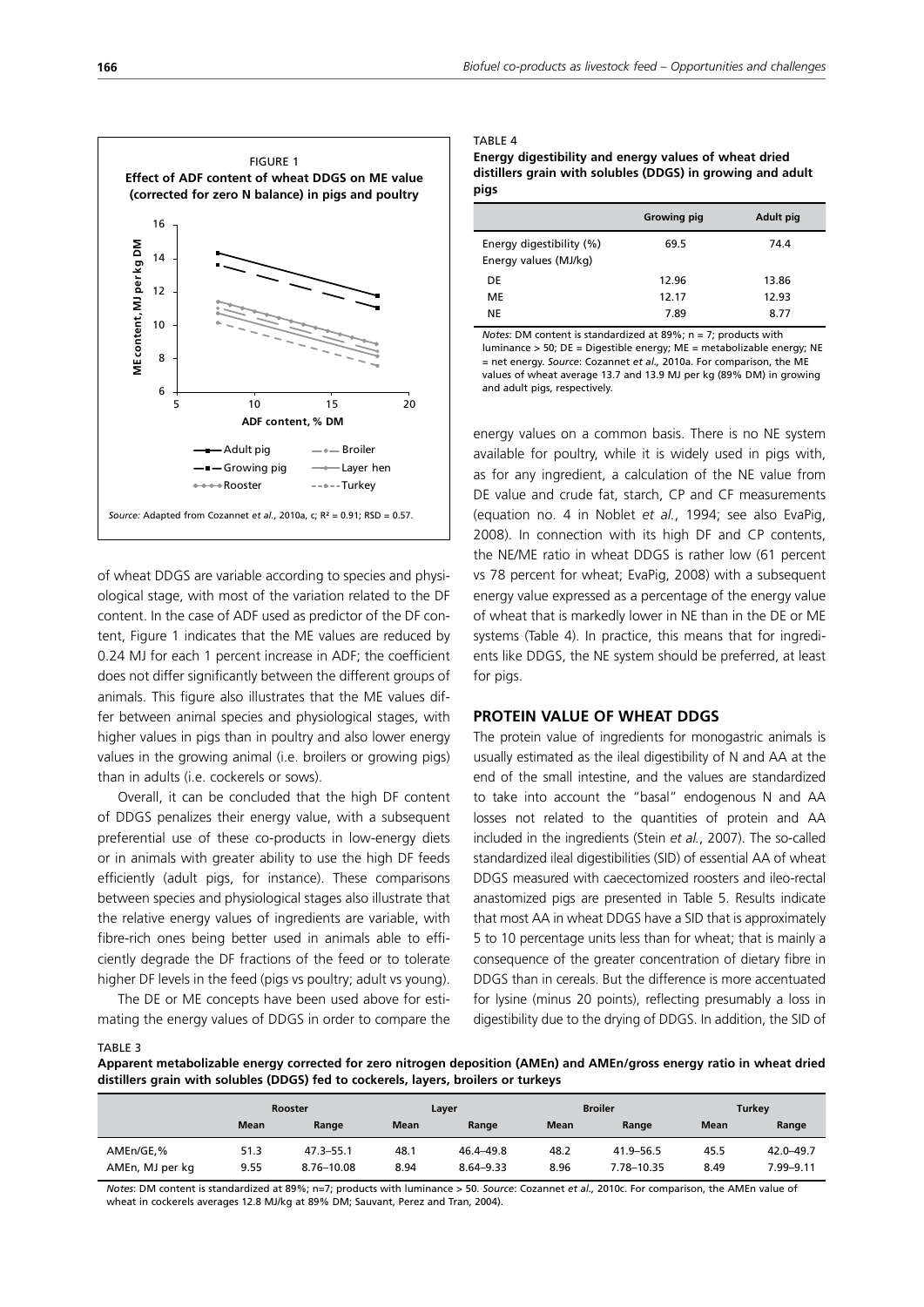#### TABLE 5

#### **Standardized ileal digestibility of crude protein and amino acids (AA) of wheat dried distillers grain with solubles (DDGS) in caecectomized cockerels and ileo-rectal anastomized pigs**

|                     | Cockerel | Pig |
|---------------------|----------|-----|
| Crude protein       | 82       | 82  |
| <b>Essential AA</b> |          |     |
| Arginine            | 78       | 88  |
| Histidine           | 78       | 84  |
| Lysine              | 61       | 69  |
| Phenylalanine       | 88       | 89  |
| Leucine             | 83       | 85  |
| Isoleucine          | 79       | 76  |
| Valine              | 81       | 79  |
| Methionine          | 81       | 79  |
| Threonine           | 73       | 80  |
| Tryptophan          | 75       | 82  |
| Total               | 78       | 82  |
| Non-essential AA    | 84       | 84  |

*Notes*: n=7; products with luminance > 50. *Sources*: Cozannet *et al.,* 2010b, 2011.

lysine appears highly variable (Figure 2), since it ranged from 0 to 71 percent in roosters (Cozannet *et al.*, 2011) and from 9 to 83 percent in pigs (Cozannet *et al.*, 2010b) for 10 samples of wheat DDGS; the lowest values were observed in dark products with the probable occurrence of Maillard reactions (Table 6). These results suggest that colour determination might be a quick and reliable method for estimating the lysine digestibility of DDGS or, at least, identifying DDGS sources with a poor AA digestibility. Nevertheless, Cozannet *et al.* (2010b; 2011) obtained a poor relationship between lysine digestibility and colour score for 10 samples of wheat DDGS, either in pigs or in roosters.

A better prediction was obtained with lysine content in CP according to a quadratic regression model (Figure 3) or a linear-plateau regression model with breakpoints of 1.9 percent lysine in CP either in roosters or in pigs, corresponding with 63 percent and 68 percent plateau SID values, respectively. The relationship between L values and lysine content of CP indicates that this breakpoint lysine percentage corresponds to an L value of 50. Overall, these data suggest that dark products with L values <50 have low and variable lysine content in CP and low and variable lysine SID values in both pigs and poultry. Consequently, they should not be used in feeds for non-ruminants. For lightcoloured products, the situation is less critical, but attention should still be paid to lysine, which is less digestible than most other AAs, and to the lysine content of CP, which remains rather low in comparison with the requirements of growing birds or pigs.

# **MINERALS AND PHOSPHORUS VALUE OF WHEAT DDGS**

As for the other nutrients, minerals are three times more concentrated in wheat DDGS than in wheat grain (Table 7). This is particularly true for potassium, calcium and phosphorus. However, the sodium content is greater than what could be expected from the inherent mineral content in

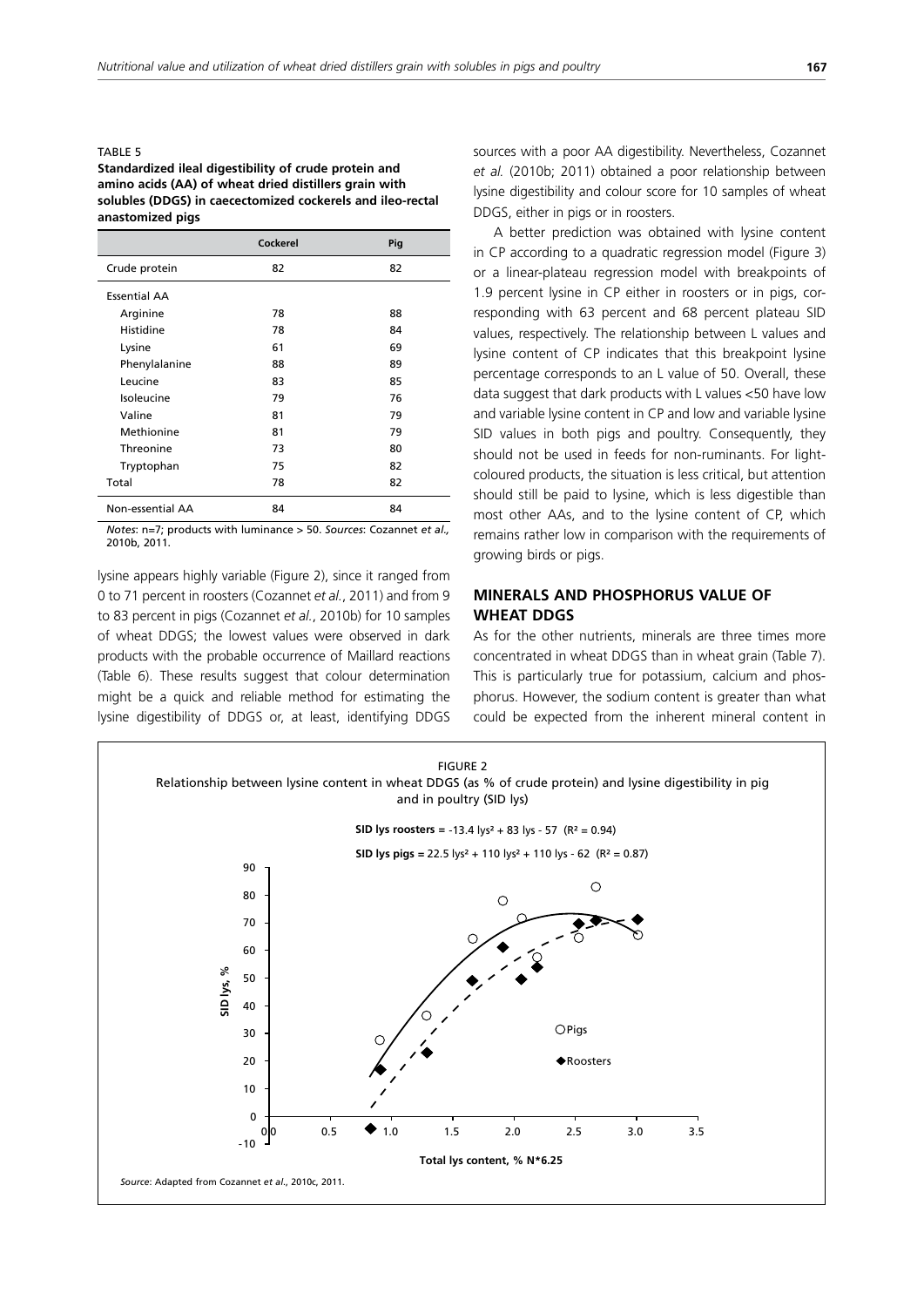#### TABLE 6

**Digestive utilization of nutrients of wheat dried distillers grain with solubles (DDGS) in poultry and pigs: impact of colour**

|                                         | Dark <sup>(1)</sup> | Light $(1)$ |
|-----------------------------------------|---------------------|-------------|
| Lightness (L value)                     | 46.2                | 57.4        |
| Dietary fibre (as % of DM)              |                     |             |
| <b>NDF</b>                              | 33.6                | 30.1        |
| <b>ADF</b>                              | 18.4                | 10.7        |
| Crude protein in ADF (as% of DM)        | 6.8                 | 1.1         |
| Lysine content (% of $N\times 6.25$ )   | 1.01                | 2.29        |
| Amino acid digestibility in rooster (%) |                     |             |
| Crude protein                           | 59.8                | 81.8        |
| Non-essential AA                        | 64.1                | 83.9        |
| <b>Essential AA</b>                     | 51.0                | 78.0        |
| Lysine                                  | 12                  | 61          |
| Amino acid digestibility in pig (%)     |                     |             |
| Crude protein                           | 66.7                | 81.9        |
| Lysine                                  | 24                  | 69          |
| AMEn value in poultry (MJ/kg) (2)       |                     |             |
| Rooster                                 | 8.38                | 9.55        |
| Layer                                   | 7.62                | 8.94        |
| <b>Broiler</b>                          | 8.31                | 8.96        |
| Turkey                                  | 7.25                | 8.49        |
| DE value in pigs (MJ/kg) (2)            |                     |             |
| Growing pig                             | 11.18               | 12.96       |
| Adult pig                               | 11.99               | 13.86       |

*Notes*: AA = amino acid; ADF = acid-detergent fibre; NDF = neutraldetergent fibre; AMEn = apparent metabolizable energy corrected for zero nitrogen deposition. (1) 3 dark products and 7 light products. (2) DM content is standardized at 89% for AMEn and DE values. *Sources*: Cozannet *et al.,* 2010a, b, c, 2011.

wheat grain. This extra source of sodium derives from sodium hydroxide (NaOH) used in the industrial ethanol process. For sulphur, even if no published data is available for wheat DDGS, those published for maize DDGS (Waldroup *et al.*, 2007) show that extra sulphur is related to the addition of sulphuric acid  $(H_2SO_4)$  in the process. It would be similar in some plants producing wheat DDGS. For poultry, a sodium imbalance could lead to lower feed intake (lowsodium diet) or greater water consumption (high-sodium diet), which may increase the incidence of wet litter or dirty eggs. These values should also be taken into account when calculating the electrolytic balance of the diets.

Phosphorus is mainly present in the form of phytic phosphorus in wheat (Table 7; 65 percent) which is not digestible in pigs or poultry (no digestive phytase activity). As reported by several authors (Waldroup *et al.*, 2007), there could be a heat destruction of phytate during drying, but mainly a phytate hydrolysis by *Saccharomyces cerevisiae* during the fermentation stage (Martinez-Amezcua, Parsons and Noll, 2004.). Thus, Widyaratne and Zijlstra (2007) demonstrated a partial hydrolysis of inositol phosphate 6 (IP6) of wheat used for ethanol production into lower inositol phosphates (IP5, IP4, etc.) in wheat DDGS. The same result has been confirmed in 7 wheat DDGS samples (Table 7; P. Cozannet, unpublished data). Thus, wheat DDGS phosphorus digestibilities ranging from 50 to 62 percent were measured in pigs (Nyachoti *et al.*, 2005; Widyaratne and Zijlstra, 2007; Yañez *et al.*, 2011); these values are in agreement with those of Pedersen, Boersma and Stein (2007) for maize DDGS. However, there is a lack of data for poultry, even if we can hypothesize, in parallel with pig data, that wheat DDGS phosphorus availability should be at least 60 percent. When considering these data, one should be aware that several factors could affect phosphorus content and digestibility. Thus, in the case of maize DDGS, the extent of addition of solubles to the wet grain prior to drying affects the phosphorus

#### TABLE 7

**Mineral composition and phosphorus digestibility of wheat dried distillers grain with solubles (DDGS) and comparison with wheat and maize dried distillers grain with solubles**

|                                        |               | Wheat DDGS <sup>(2)</sup> |               |               |
|----------------------------------------|---------------|---------------------------|---------------|---------------|
| Mineral content (as% of DM)            | $Wheat^{(1)}$ | Mean                      | Range         | Maize DDGS(3) |
| Sodium                                 | 0.01          | 0.36                      | $0.24 - 0.63$ | 0.22          |
| Sulphur                                | 0.17          | 0.65                      | -             | 0.84          |
| Potassium                              | 0.46          | 1.07                      | $0.94 - 1.13$ | 0.96          |
| Calcium                                | 0.08          | 0.22                      | $0.14 - 0.39$ | 0.08          |
| Magnesium                              | 0.12          | 0.29                      | $0.26 - 0.31$ | -             |
| Zinc                                   | 0.31          | -                         | -             |               |
| Copper                                 | 0.06          | -                         | -             | -             |
| <b>Total Phosphorus</b>                | 0.37          | 0.86                      | $0.80 - 0.97$ | 0.70          |
| Phytic Phosphorus                      | 0.24          | 0.23                      | $0.07 - 0.45$ |               |
| Phytic P/Total P (%)                   | 65            | 27                        | $8 - 54$      |               |
| Pig P digestibility <sup>(4)</sup> (%) | 30            |                           | $50 - 62$     | 59            |
| Poultry P availability (%)             | 58            |                           | -             | 62            |

*Notes*: (1) Data from Sauvant, Perez and Tran, 2004. (2) Unpublished data from Cozannet and co-workers; n = 7; products with luminance > 50; completed with average values for magnesium and sulphur from Sauvant, Perez and Tran, 2004, and Piron *et al.,* 2008. (3) Data from Waldroup *et al.,* 2007, based on a literature review. (4) Wheat P digestibility values 30% and 45% without and with endogenous wheat phytase – Sauvant, Perez and Tran, 2004; wheat DDGS values from Nyachoti *et al.,* 2005, Widyaratne and Zijlstra, 2007, 2008, and Yañez *et al.,* 2011; maize DDGS value from Pedersen, Boersma and Stein, 2007. n = 10.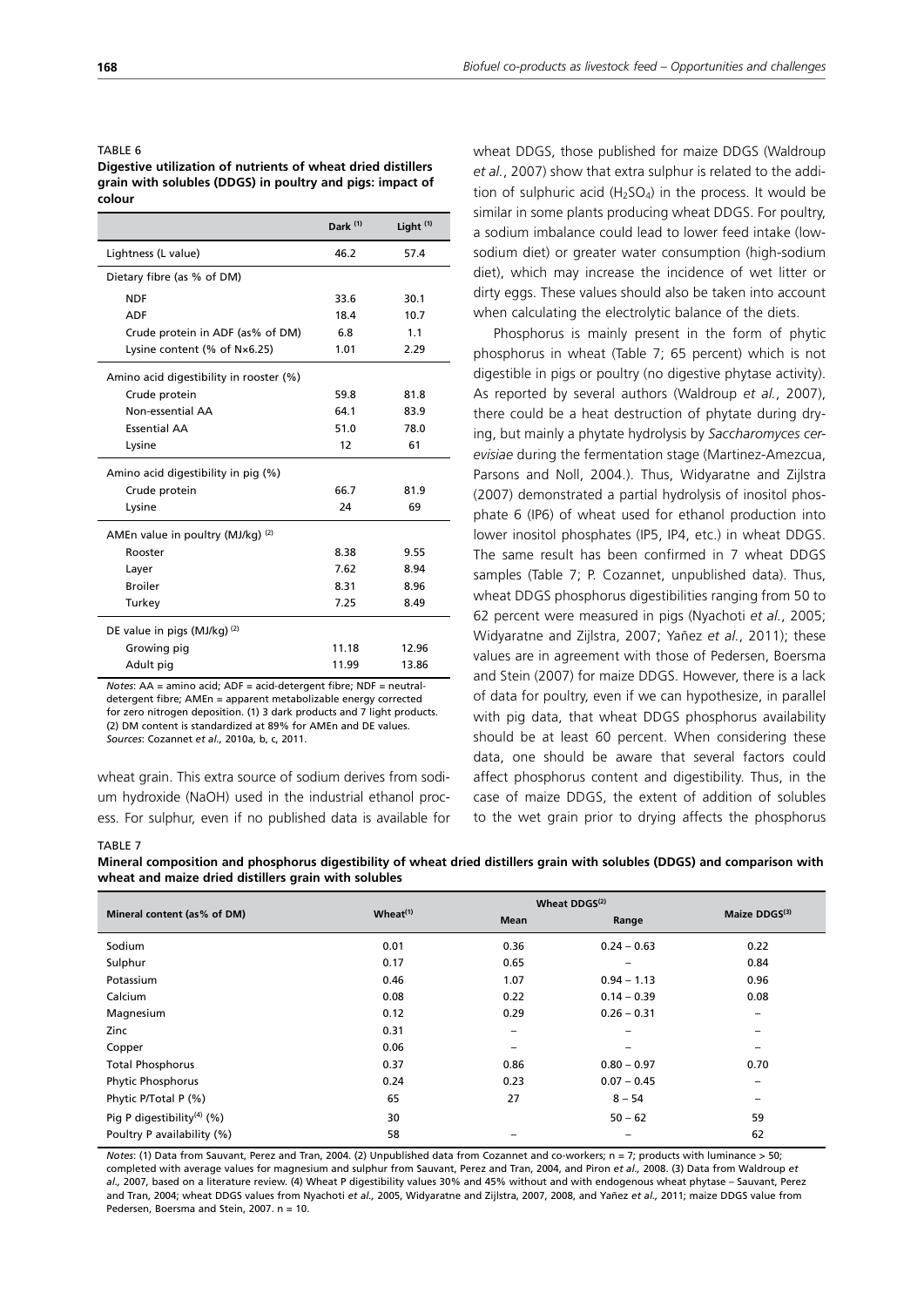content because the solubles contain three times more phosphorus than wet grain (Martinez-Amezcua *et al.*, 2007). The drying temperature can also improve maize DDGS phosphorus bio-availability. For instance, Martinez-Amezcua and Parsons (2007) showed an increase from 69 percent in the control DDGS to as much as 91 percent in the highest-heat treated DDGS sample. But, with these highest drying temperatures, lysine digestibility was markedly depressed. Finally, in the case of wheat DDGS, phytic phosphorus is mainly concentrated in the aleurone layer (Pointillart, 1994), which is one of the outer membranes of the grain, while phytic phosphorus is located mainly in the germ in maize. Some ethanol plants remove the bran from the wheat grain at the beginning and re-introduce it at the end of the process, thus leading to less hydrolysis of phytate phosphorus (52 and 54 percent Phytic P/Total P ratio for this type of process; P. Cozannet and co-workers, unpublished data, Table 7). We can then hypothesize that such wheat DDGS would have a lower phosphorus digestibility, probably close to the values for wheat or wheat gluten (30 and 28 percent P digestibility in pigs, respectively; Sauvant, Perez and Tran, 2004).

# **PERFORMANCE IN POULTRY AND PIGS FED WHEAT DDGS**

Most results on performance of poultry and swine fed DDGS concern maize DDGS, and due to the relative similarity between wheat and maize DDGS, the expected performance and recommendations for wheat DDGS should be close to those for maize DDGS. However, it should be noted that the energy value for maize DDGS is higher than for wheat DDGS due to differences in fat content. For the same reason, the impact of feeding wheat DDGS on fat quality (i.e. hardness or fatty acids composition of fat) should be less than with maize DDGS. In a first series of experiments in which diet formulation did not take into account the actual nutritional values for digestible lysine content or for ME content, results in broilers or turkeys indicated an increase in feed conversion ratio (FCR) with increased levels of maize or wheat DDGS (Lumpkins, Batal and Dale, 2004; Métayer *et al.*, 2009). In addition, these effects were more pronounced in younger than in older birds (Robertson, 2003). One limitation in feeding such diets might be the reduced feed intake due to the high DF presence in the diets, with greater detrimental effects in young birds (Friesen *et al.*, 1991), but more probably a limitation might be the AA shortage or deficiency due to the low and variable availability of amino acids in DDGS associated with lower energy intake (Widyaratne and Zijlstra, 2007), all of which limit protein and body-weight gain. In contrast, a second series of trials indicated that rather high levels of DDGS can be included if the actual AA and energy values of DDGS are considered in the

formulation of diets with appropriate supplementations (of AA and/or energy) in order to meet animal requirements (Waldroup *et al.*, 1981). Based upon such results, Lumpkins, Batal and Dale (2004) suggested that a safe inclusion level of maize DDGS was 6 percent in the starter period and 12 to 15 percent in the grower and finisher periods for broilers, whereas Thacker and Widyaratne (2007) suggested that wheat DDGS could be incorporated safely up to 15 percent. Finally, more accurate lysine content estimates would allow higher incorporation levels. For instance, Wang *et al*. (2007) did not show any detrimental effect of maize DDGS inclusion levels up to 25 percent in broilers, in the grower and finisher periods, with low density diets formulated on levels of digestible amino acids. Similarly, for turkey hens, Robertson (2003) demonstrated that 10 percent maize DDGS can be fed in the growing-finishing phases with no detrimental effects on growth performance as long as the actual energy value or lysine levels are considered.

Corresponding data have been reported for swine (Avelar *et al*., 2010). In the review of Stein and Shurson (2009), the inclusion of 10, 22.5 or 30 percent maize DDGS did not affect average daily gain (ADG) in 10 experiments conducted on piglets. Nevertheless, in 10 trials, the average daily feed intake (ADFI) was reduced in two trials and FCR reduced 5 trials. The analysis of data from 25 experiments with grower-finisher pigs fed diets containing maize DDGS suggests that performance is maintained up to 20 percent DDGS in the diet (Cromwell *et al.*, 1983; Stender and Honeyman, 2008). Similarly, the inclusion of 25 percent wheat DDGS (characterized for its energy and protein values) in a wheat and pea-based diet fed to pigs from 52 to 85 kg did not affect ADFI, ADG or FCR (Widyaratne and Zijlstra, 2007). In contrast, inclusion of 0, 5, 10, 15, 20 or 25 percent wheat DDGS in wheat-soybean meal-based diets fed to grower pigs (20 to 51 kg) linearly reduced ADG and ADFI, whereas FCR was not affected (Thacker, 2006). The low quality of wheat DDGS used in the Thacker (2006) study and the BW range of pigs might partly explain these results. Finally, it has been reported in young pigs that the inclusion of 10 percent of maize DDGS can positively affect gut health by reducing the prevalence and severity of lesions due to *Lawsonia intracellularlis* challenge (Whitney *et al.*, 2002). Up to now, no similar effects have been demonstrated with wheat DDGS.

In summary, the performance achieved with wheat DDGS is usually maintained at rather high inclusion rates of DDGS, in either poultry or pigs, if the nutritional value of the diet is maintained. However, the performance of young animals may deteriorate due to primary effects on feed intake, with possible accentuation of the effects due to low availability of amino acids (particularly lysine).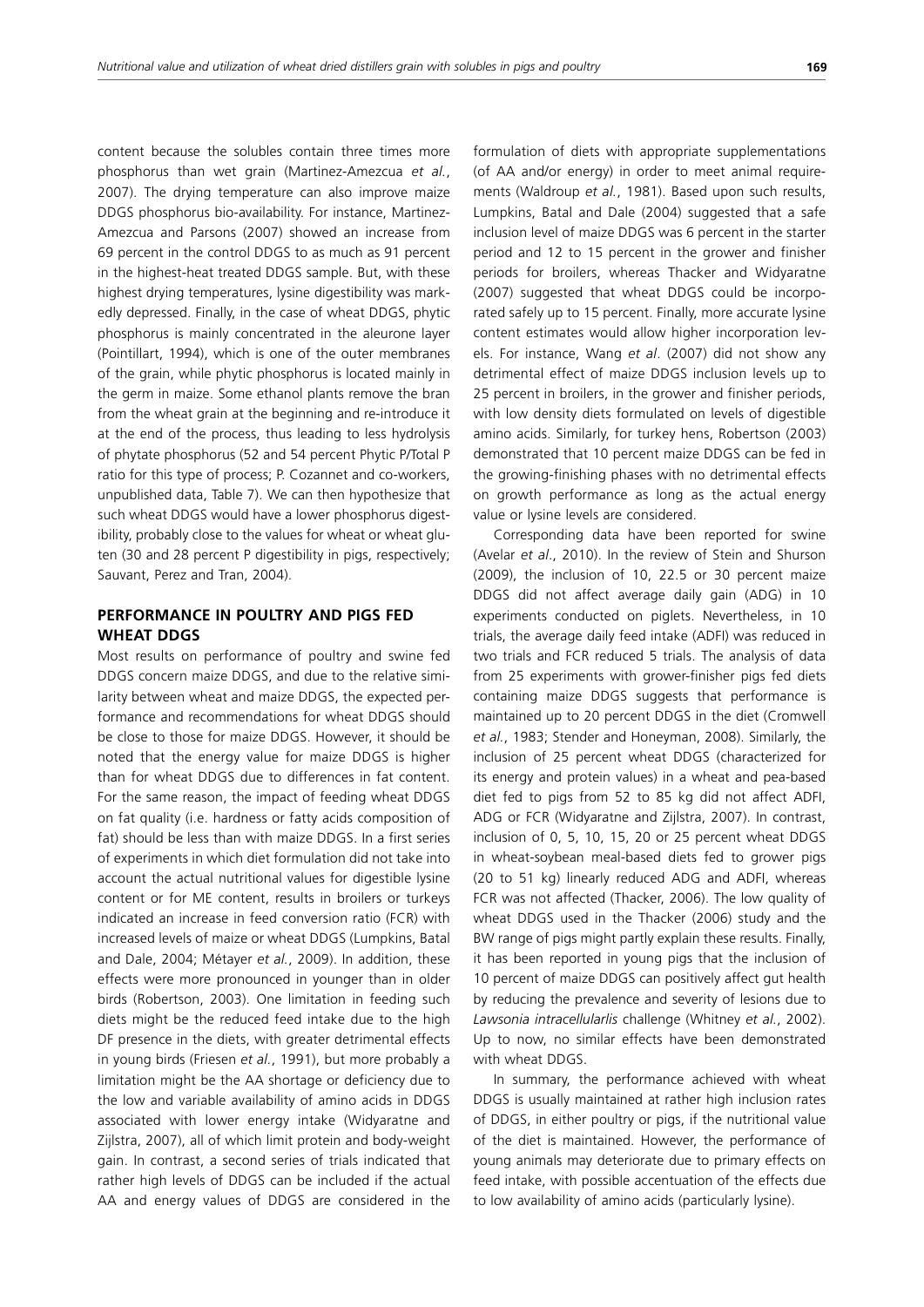TABLE 8

| Source                                           | <b>Species</b> | <b>DDGS</b> type           | Change<br>Parameter                                                             |                                                                                                 | <b>Enzyme activities</b>                                                         |
|--------------------------------------------------|----------------|----------------------------|---------------------------------------------------------------------------------|-------------------------------------------------------------------------------------------------|----------------------------------------------------------------------------------|
| Yáñez et al., 2011                               | pig            | Wheat/Maize<br><b>DDGS</b> | Amino acids, energy and<br>phosphorus digestibility                             | Phosphorus digestibility<br>$+13%$                                                              | Phytase + xylanase                                                               |
| Jones et al., 2010                               | pig            | Maize DDGS                 | Performance                                                                     | Average daily gain (ADG)<br>-2.4%; Average daily feed<br>intake (ADFI) -5.6%                    | $\alpha$ -Galactosidase +<br>qalactomannanase +<br>$\beta$ -glucanase + xylanase |
|                                                  |                |                            |                                                                                 | ADG -7.2%; ADFI -9.1%                                                                           | Galactomannanase +<br>xylanase                                                   |
|                                                  |                |                            |                                                                                 | ADG +1.8%; ADFI +2.2%                                                                           | Xylanase                                                                         |
| Emiola et al., 2009                              | pig            | Wheat DDGS                 | Nitrogen energy digestibility                                                   | Nitrogen digestibility +6.5%;<br>Energy digestibility +12.3%                                    | Xylanase + glucanase +<br>cellulase                                              |
|                                                  |                |                            |                                                                                 | Nitrogen digestibility +9.6%;<br>Energy digestibility +12.6%                                    | Xylanase + glucanase +<br>cellulase (dose 2X)                                    |
|                                                  |                |                            | Performance                                                                     | ADG +6.6%; ADFI -1.3%                                                                           | Xylanase + glucanase +<br>cellulase                                              |
|                                                  |                |                            |                                                                                 | ADG +14.4%; ADFI -1.6%                                                                          | Xylanase + glucanase +<br>cellulase (dose 2X)                                    |
| Wang et al., 2009                                | pig            | Maize DDGS                 | Nitrogen and energy digestibility                                               | DM digestibility +7.9%                                                                          | Mannanase                                                                        |
|                                                  |                |                            |                                                                                 | DM, N and GE digestibilities<br>$+2.0\%$ , $+6.1\%$ and $+6.7\%$<br>respectively                | Mannanase +<br>qalactosidase +<br>mannosidase                                    |
|                                                  |                |                            | Performance (8 weeks)                                                           | ADG +9.5%; FCR -14.3%                                                                           | Mannanase                                                                        |
|                                                  |                |                            |                                                                                 | ADG +8.4%; FCR -16.4%                                                                           | Mannanase +<br>qalactosidase +<br>mannosidase                                    |
| Widyaratne,<br>Patience and Zijlstra,<br>2009.   | pig            | Wheat DDGS                 | Performance                                                                     | No change                                                                                       | Xylanase                                                                         |
| Péron and<br>Plumstead, 2009.                    | pig            | Maize DDGS                 | Ileal nitrogen and amino acids<br>digestibility, faecal energy<br>digestibility | Nitrogen and amino acids<br>digestibilities from +4 to<br>+8% and Energy digestibility<br>$+6%$ | Xylanase + phytase                                                               |
| Adeola et al., 2010.                             | broiler        | Maize DDGS                 | Energy digestibility                                                            | Energy digestibility +6.0%                                                                      | Xylanase + amylase                                                               |
| Olukosi, Cowieson                                | broiler        | Maize DDGS                 | Performance                                                                     | ADG +4.6%                                                                                       | Phytase                                                                          |
| and Adeola, 2010.                                |                |                            | Energy and nitrogen digestibility                                               | Nitrogen digestibility<br>$+11.7%$                                                              | Phytase + xylanase                                                               |
| Oryschak et al.,<br>2010a.                       | broiler        | <b>Rice DDGS</b>           | Amino acids digestibility                                                       | No change                                                                                       | Xylanase + glucanase<br>+ amylase + protease +<br>invertase                      |
| Péron, Plumstead                                 | broiler        | Maize DDGS                 | Performance (low-energy diet)                                                   | ADG +12.0%                                                                                      | Xylanase + amylase +                                                             |
| and Moran, 2009.                                 |                |                            | Performance (high-energy diet)                                                  | ADG +5.0%                                                                                       | protease + phytase                                                               |
| Pérez Vendrell et al., broiler<br>2009.          |                | Wheat or<br>Maize DDGS     | Energy digestibility                                                            | Energy digestibility +7.0%<br>Apparent metabolizable<br>energy                                  | Xylanase + phytase                                                               |
|                                                  |                |                            | Performance (high-energy diet)                                                  | ADG +4.0%                                                                                       |                                                                                  |
| Ghazalah, Abd-<br>Elsamee and<br>Moustafa, 2011. | layer          | Maize DDGS                 | Performance                                                                     | Egg production 2.4%; Egg<br>mass 3.0%; FCR -2.8%                                                | Glucanase +<br>xylanase + amylase +<br>polygalacturonase +<br>protease           |

#### **Digestibility of dried distillers grain with solubles (DDGS) and performance improvement of animals by exogenous enzyme addition**

## **FEED ADDITIVES POTENTIAL FOR WHEAT DDGS**

The foregoing sections indicate that the high DF content in DDGS represents a limiting factor in DGGS utilization by non-ruminants, with consequent low DE or apparent metabolizable energy (AME) values and lowered amino acid SID values. It would then be logical to attenuate this effect by supplementing diets with enzymes (Adeola and Cowieson, 2011). Numerous trials have studied the effect of carbohydrases on digestibility and performance in pigs and poultry. The most important results are summarized in Table 8. Numerous different enzymes have been tested in these studies, coupled with DDGS variable in quality and nutritional values. Overall, inconsistent results were observed among studies. For digestibility trials, no significant effect has been reported by Yáñez *et al.* (2010) regarding maize or wheat DDGS amino acids and energy digestibility in piglets. Only phosphorus digestibility has been improved by phytase addition. In contrast, studies by Wang *et al*. (2009) and Adeola *et al.* (2010) suggest a global improvement (+6 percent) of DE (pigs) or AME content (broilers) of maize DDGS supplemented with an exogenous enzyme mixture. Comparable improvements were also suggested in other trials (Perez Vendrell *et al.,* 2009; Olukosi, Cowieson and Adeola, 2010.). Supplementation of a multienzyme complex to diets containing wheat DDGS improved the digestibility of nutrients for finisher pigs (Emiola *et al.,*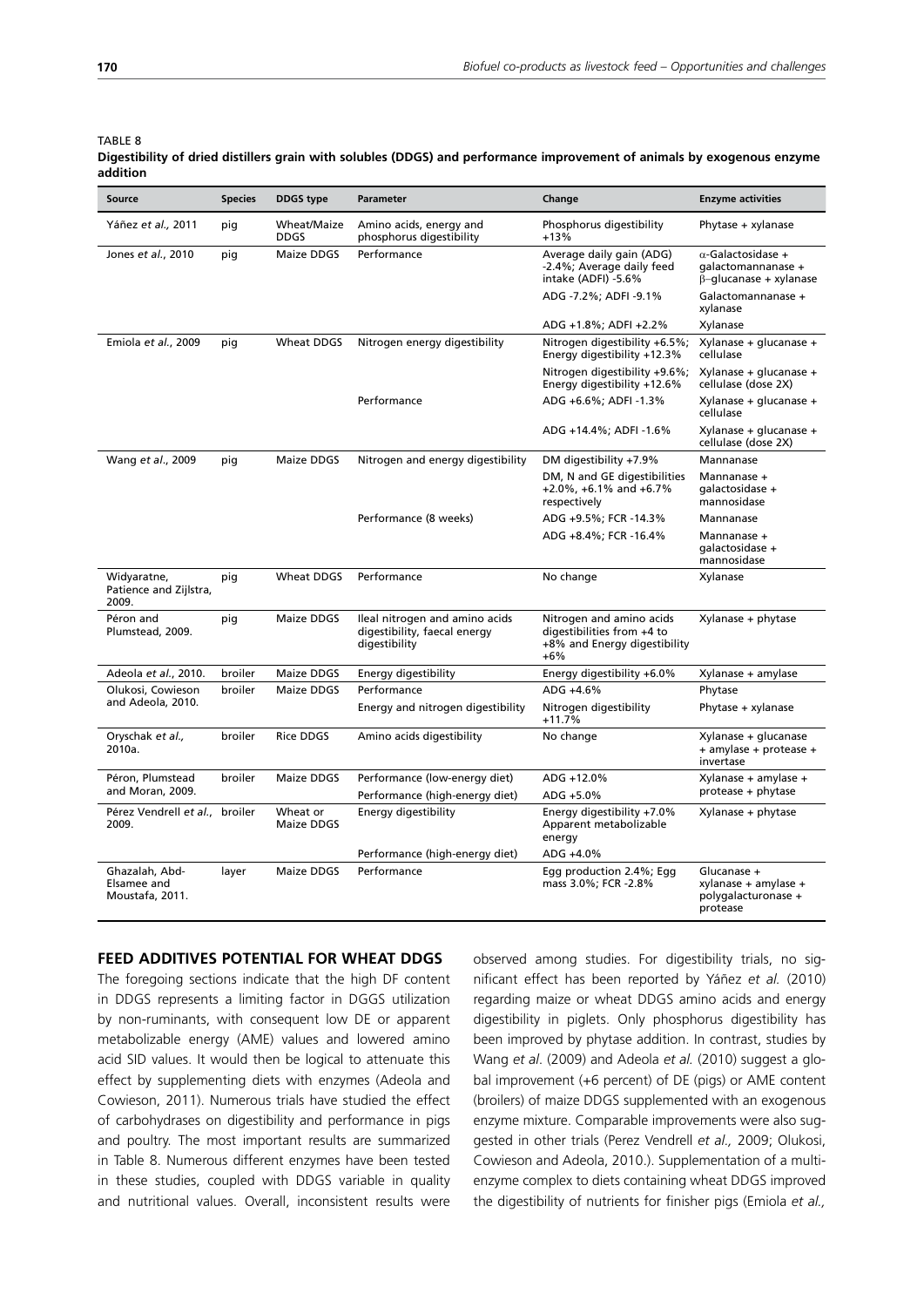2009), although the barley and maize contained in the diets might have also interacted with the multi-enzyme complex to contribute to the positive response. These results agree with the positive effects of xylanase on nutrient digestibility of wheat (Barrera *et al.,* 2004) and wheat co-products from flour milling (Yin *et al*., 2000; Nortey *et al.*, 2007, 2008).

For performance, enzyme effects depend on numerous parameters (Adeola and Cowieson, 2011). The study of Emiola *et al*. (2009) suggests a global improvement of performance in animals fed wheat DDGS diets. This positive effect of enzymes supplementation is consistent with the results of Wang *et al. (*2009), Jones *et al.* (2010) or Péron, Plumstead and Moran (2009) with pig diets and Olukosi, Cowieson and Adeola (2010) in poultry diets. In contrast, a meta-analysis carried out by Jacela *et al.* (2009) involving 4506 pigs (4 trials) and different enzyme types suggests no beneficial effect of enzymes in maize-soybean meal diets containing up to 60 percent maize DDGS. These latter results are corroborated by Widyaratne, Patience and Zijlstra (2009).

# **KNOWLEDGE GAPS AND FUTURE RESEARCH NEEDS**

Wheat and maize DDGS are produced after a series of operations, the last being drying the product for its conservation, transportation and inclusion in dry compound feeds. In these stages of the process, and especially during the last stage, proteins and carbohydrates interact with the production of Amadori compounds generated by Maillard reactions. A major impact concerns the lysine fraction of the proteins, which can be destroyed or, at least, blocked and become unavailable for digestion. A major area of research would consist in producing methods for characterizing these compounds, studying their impact on the physical and nutritional parameters of wheat (and maize) DDGS, and proposing methods for a rapid and simple prediction of the nutritional value of DDGS, in addition to the classical prediction methods based on crude nutrients. This would also help the ethanol plants to optimize and standardize their procedures, not only for ethanol yield but also according to the nutritional value of their co-products (Oryschak *et al.,* 2010b). The important effects of drying on product physical properties and nutritional value also suggest the potential of infrared technologies as a quick and reliable tool for DDGS evaluation. This work has been started and is promising, but it still requires additional data for its complete achievement. In addition, the full potential of this raw material should be evaluated according to its proper nutritional values under a least-cost formulation constraint for diets fed to different animal species and stages of production. Environmental impact of biofuels production requires further work, as anticipated by Jarret *et al.* (2011) and Jarret, Martinez and Dourmad (2011) in terms of slurry properties, methane production and carbon footprint of DDGS used as animal feed. Further research would also be required for phosphorus evaluation (Widyaratne and Zijlstra, 2009), which review also pointed out a lack of references in the field of micronutrient and vitamin contents in wheat DDGS. The impact of wheat DDGS on the gut health of pigs and poultry should also be investigated in order to have a full overview of wheat DDGS potential in pig and poultry production. Finally, the production of ethanol from cereals will probably change in the near future due to fractionation of residues in order to produce protein-, fat-, DF- or micro-constituents-rich fractions, with consequent major changes in the composition of DDGS. This implies that DDGS characteristics for pigs and poultry nutrition will need to be defined precisely.

#### **CONCLUSIONS**

This review shows that wheat DDGS are a potential source of energy, protein and phosphorus for poultry and pig diets. However, nutritionists using DDGS in diets for monogastric species should be aware of the current variability in nutrient content and digestibility. Colour score appears to be a promising method for a rapid and reliable estimation of both energy and amino acids digestibility, or, at least, a rapid classification method of DDGS usable for non-ruminant animals. In practice, a better knowledge of product quality might prevent any detrimental effect in animals fed DDGS and allow higher inclusion levels. Our review also suggests that the processing of DDGS should be adapted and optimized in order to obtain a high quality coproduct. Finally, quality and uniformity improvement might be expected for DDGS in the future, but there will also be diversification of the co-products with the production of more specific co-products (with or without hulls; protein concentrations; germ separation; etc.).

## **ACKNOWLEDGEMENTS**

The authors would thank C. Gady and P.A. Geraert (Adisseo), Y. Jaguelin and M. Lessire (INRA), L. Le Tutour and Y. Primot (Ajinomoto Eurolysine) and J.P. Métayer (Arvalis-Institut du végétal) for their active contribution in many of the results used in this review.

#### **BIBLIOGRAPHY**

- **Adeola, O. & Cowieson, A.J**. 2011. Board invited review: Opportunities and challenges in using exogenous enzymes to improve non-ruminant animal production. *Journal of Animal Science*, 89: 3189–3218.
- **Adeola, O., Jendza, J.A., Southern, L.L., Powell, S. & Owusu-Asiedu, A.** 2010. Contribution of exogenous dietary carbohydrases to the metabolizable energy value of corn distillers grains for broiler chickens. *Poultry Science,* 89: 1947–1954.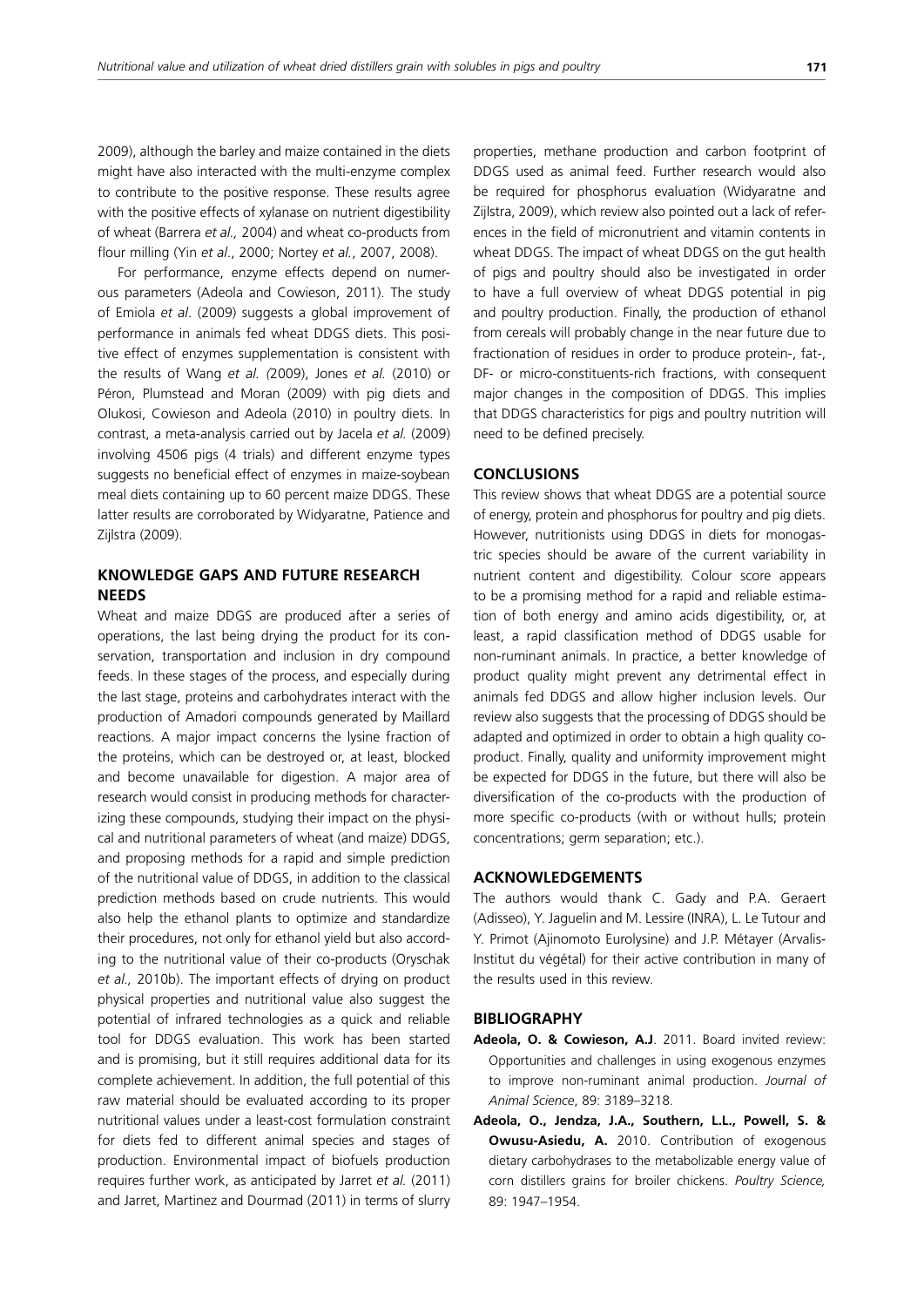- **Avelar, E., Ja, R., Beltranena, E., Cervantes, M., Morales, A. & Zijlstra, R.T.** 2010. The effect of feeding wheat distillers dried grain with solubles on growth performance and nutrient digestibility in weaned pigs. *Animal Feed Science and Technology,* 160: 73–77.
- **Bandegan, A., Guenter, W., Hoehler, D., Crow, G.H. & Nyachoti, C.M.** 2009. Standardized ileal amino acid digestibility in wheat distillers dried grains with solubles for broilers. *Poultry Science*, 88: 2592–2599.
- **Barrera, M., Cervantes, M., Sauer, W.C., Araiza, A.B. & Torrentera, N.** 2004. Ileal amino acid digestibility and performance of growing pigs fed wheat-based diets supplemented with xylanase. *Journal of Animal Science* 82: 1997–2003.
- **Batal, A.B. & Dale, N.M.** 2006. True metabolizable energy and amino acid digestibility of dried distiller grain and solubles. *Journal of Applied Poultry Research*, 15: 89–93.
- **Belyea, R.L., Rausch, K.D. & Tumbleson, M.E.** 2004. Composition of maize and distillers dried grains with solubles from dry-grind ethanol processing. *Bioresource Technology*, 94: 293–298.
- **Cozannet, P., Primot, Y., Métayer, J.P., Gady, C., Lessire, M., Geraert, P.A., Le Tutour, L., Skiba, F. & Noblet, J.** 2009. L'utilisation des drêches de blé en alimentation porcine [Wheat DDGS for pigs]. *[INRA] Productions Animales*, 22(1): 11–16.
- **Cozannet, P., Primot, Y., Gady, C., Métayer, J.P., Lessire, M., Skiba, F. & Noblet, J.** 2010a. Energy value of wheat distillers grains with solubles for growing pigs and adult sows. *Journal of Animal Science*, 88(7): 2382–2392.
- **Cozannet, P., Primot, Y., Gady, C., Métayer, J.P., Callu, P., Lessire, M., Skiba, F. & Noblet, J.** 2010b. Ileal digestibility of amino acids in wheat distillers dried grains with solubles for pigs. *Animal Feed Science and Technology*, 158(3- 4): 177–186.
- **Cozannet, P., Lessire, M., Gady, C., Métayer, J.P., Primot, Y., Skiba, F. & Noblet, J.** 2010c. Energy value of wheat dried distillers grains with solubles in roosters, broilers, layers and turkeys. *Poultry Science,* 89(10): 2230–2241.
- **Cozannet, P., Lessire, M., Metayer, J.P., Gady, C., Primot, Y., Geraert, P.A., Le Tutour, L., Skiba, F. & Noblet, J.** 2010d. L'utilisation des drêches de blé pour l'alimentation des volailles [Nutritive value of wheat and maize DDGS in poultry]. *[INRA] Productions Animales*, 23(5): 405–414.
- **Cozannet, P., Primot, Y., Gady, C., Métayer, J.P., Lessire, M., Skiba, F. & Noblet, J.** 2011. Standardized amino acids digestibility of wheat distillers dried grains with solubles in force-fed roosters. *British Poultry Science*, 52(1): 72–81.
- **Cromwell, G.L., Stahly, T.S., Monegue, H.J. & Overfield, J.R.** 1983. Distillers dried grains with solubles for growerfinisher swine. pp. 30–32, *in:* Kentucky Agricultural Experiment Station Progress Report, No. 274. University of Kentucky, Lexington, USA.
- **Cromwell, G.L., Herckelman, K.L. & Stahly, T.S.** 1993. Physical, chemical and nutritional characterisrics of distillers dried grains with solubles for chicks and pigs. *Journal of Animal Science*, 71: 679–686.
- **Emiola, I.A., Opapeju, F.O., Slominski, B.A. & Nyachoti, C.M.** 2009. Growth performance and nutrient digestibility in pigs fed wheat distillers dried grains with solubles-based diets supplemented with a multicarbohydrase enzyme. *Journal of Animal Science,* 87: 2315–2322.
- **ePURE.** 2010[online]. Production data for fuel ethanol in European countries. Data as of 28 Jul 2010. Available at http://www.epure.org/theindustry/statistics Accessed 30 October 2011.
- **EvaPig.** 2008. A software tool to predict feed value, by INRA, AFZ and Ajinomoto Eurolysine S.A.S. Available at www. evapig.com Accessed 28 October 2011.
- **Friesen, O.D., Guenter, W., Rotter, B.A. & Marquardt, R.R.** 1991. The effect of enzyme supplementation on the nutritive value of rye grain (*Secale cereale*) for the young broiler chick. *Poultry Science,* 70: 2501–2508.
- **Ghazalah, A.A., Abd-Elsamee, M.O. & Moustafa, S.** 2011. Use of distillers dried grains with solubles (DDGS) as replacement for soybean meal in laying hen diets. *International Journal of Poultry Science*, 10: 505–513.
- **Hazzledine, M.** 2009. Nutritional and economic value of co-products from biofuel production. pp. 291–312, *in:* P.C. Garnsworthy and J. Wiseman (editors). *Recent Advances in Animal Nutrition 2008.* Proceedings of the 42nd University of Nottingham Feed Conference, September 2008. Nottingham University Press, Nottingham, England, UK.
- **Ingledew, W.M.** 1993. Yeast for production of fuel ethanol. *In: The Yeast* (2nd Ed). Vol. 5 – *Yeast Technology*. Academic Press, New York, NY, USA.
- **Jacela, J.Y., Dritz, S.S., DeRouchey, J.M., Tokach, M.D., Goodband, R.D. & Nelssen, J.L.** 2009. A meta-analysis of supplemental enzyme studies in growing-finishing pigs fed diets containing dried distillers grains with solubles: effects on growth performance. pp. 220–224, *in:* Proceedings of the Kansas State University Swine Day, 19 November. Manhattan, Kansas, USA.
- Jarret, G., Martinez, J. & Dourmad, J.Y. 2011. Effect of biofuel co-products in pig diets on the excretory patterns of N and C on the subsequent ammonia and methane emissions from pig effluent. *Animal,* 5(4): 622–631.
- **Jarret, G., Cozannet, P., Martinez, J. & Dourmad, J.Y.** 2011. Effect of different quality wheat dried distiller's grain solubles (DDGS) in pig diets on composition of excreta and methane production from faeces and slurry. *Livestock Science,* 140(1-3): 275–282.
- **Jones, C.K., Bergstrom, J.R., Tokach, M.D., DeRouchey, J.M., Goodband, R.D., Nelssen, J.L. &. Dritz, S.S.**  2010. Efficacy of commercial enzymes in diets containing various concentrations and sources of dried distillers grains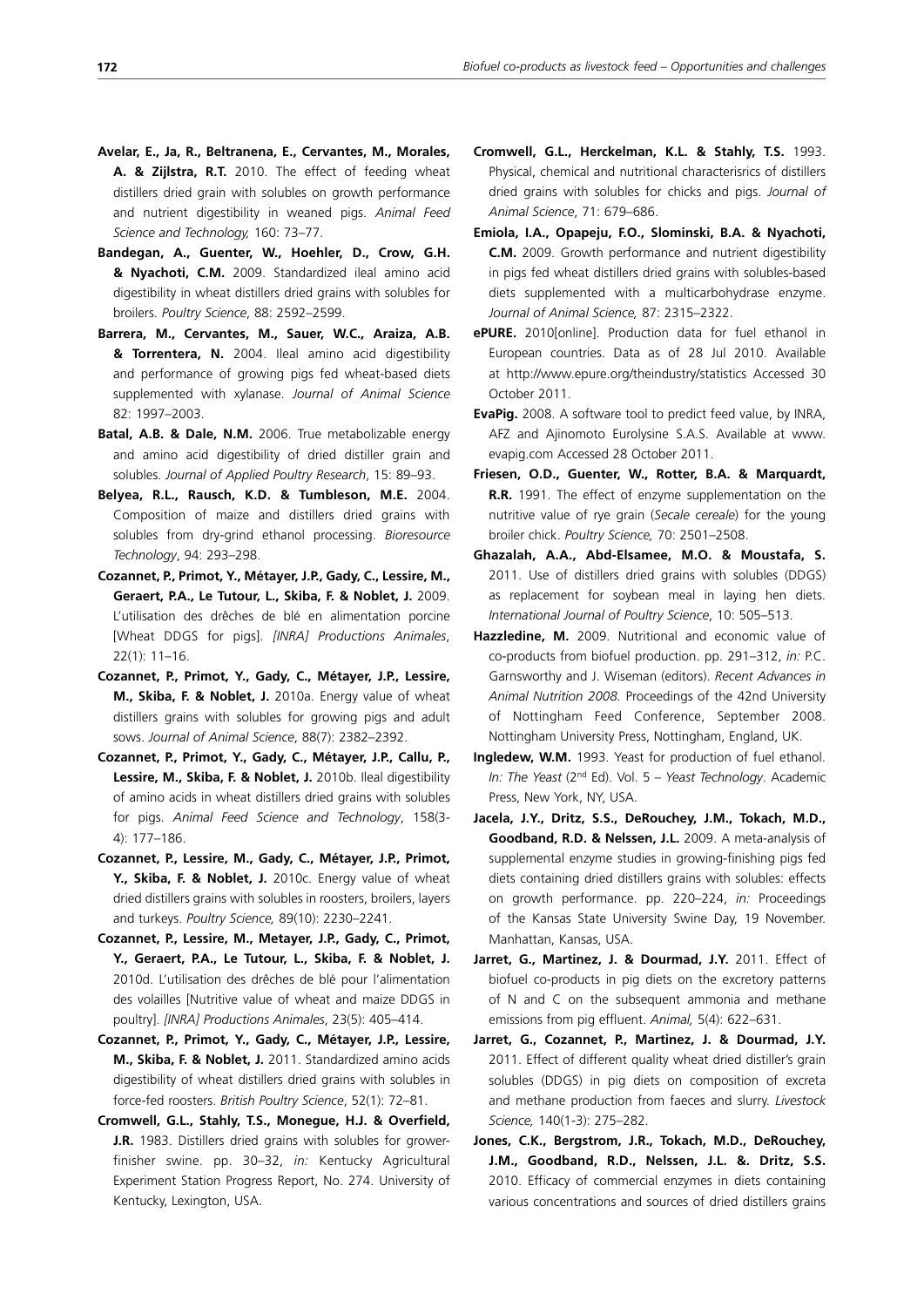with soluble for nursery pigs. *Journal of Animal Science,* 88: 2084–2091.

- **Kleinschmit, D.H., Schingoethe, D.J., Kalscheur, K.F. & Hippen, A.R.** 2006. Evaluation of various sources of maize dried distillers grains plus solubles for lactating dairy cattle. *Journal of Dairy Science,* 89: 4784–4794.
- **Lumpkins, B.S., Batal, A.B. & Dale, N.M.** 2004. Evaluation of distillers dried grain with solubles as a feed ingredient for broiler. *Poultry Science,* 83: 1891–1896.
- **Martinez Amezcua, C. & Parsons, C.M.** 2007. Effect of increased heat processing and particle size on phosphorus bioavailability on corn distillers dried grains with solubles. *Poultry Science*, 86: 331–337.
- **Martinez-Amezcua, C., Parsons, C.M. & Noll, S.L.** 2004. Content and relative bioavailability of phosphorus in distillers dried grains with solubles in chicks. *Poultry Science,* 83: 971–976.
- **Martinez-Amezcua, C., Parsons, C.M., Singh, V., Srinivasan, R. & Murthy, G.S.** 2007. Nutritional characteristics of corn distillers dried grains with solubles as affected by the amounts of grains versus solubles and different processing techniques. *Poultry Science,* 86: 2624–2630.
- **Métayer, J.P., Gauzere, J.M., Gady, C., Skiba, F. & Vilariño, M.** 2009. Valeur nutritionnelle d'une drêche de blé chez le coq et le poulet; effet du niveau d'incorporation et de l'ajout d'un complexe multi-enzymatique sur les performances de croissance des poulets standards. *Journal Recherche Avicole*, 8: 56.
- **Noblet, J., Fortune, H., Shi, X.S. & Dubois, S.** 1994. Prediction of net energy value of feeds for growing pigs. *Journal of Animal Science,* 72: 344–354.
- **Nortey, T.N., Patience, J.F., Simmins, P.H., Trottier, N.L. & Zijlstra, R.T.** 2007. Effects of individual or combined xylanase and phytase supplementation on energy, amino acid, and phosphorus digestibility and growth performance of grower pigs fed wheat-based diets containing wheat millrun. *Journal of Animal Science,* 85: 1432–1443.
- **Nortey, T.N., Patience, J.F., Sands, J.S., Trottier, N.L. & Zijlstra. R.T.** 2008. Effects of xylanase supplementation on the apparent digestibility and digestible content of energy, amino acids, phosphorus, and calcium in wheat and wheat by-products from dry milling fed to grower pigs. *Journal of Animal Science,* 86: 3450–3464.
- **Nyachoti, C.M., House, J.D., Slominski, B.A. & Seddon, I.R.** 2005. Energy and nutrient digestibilities in wheat dried distillers' grains with solubles fed to growing pigs. *Journal of the Science of Food and Agriculture,* 85: 2581–2586.
- **Olukosi, O.A., Cowieson, A.J. & Adeola, O.** 2010. Broiler responses to supplementation of phytase and mixture of carbohydrolases and protease in maize-soybean meal diets with or without maize distillers' dried grain with solubles. *British Poultry Science,* 51: 434–443.
- **Oryschak, M., Korver, D., Zuidhof, M., Meng, X. & Beltranena, E.** 2010a. Nutritive value of single-screw

extruded and non-extruded triticale distillers dried grains with solubles, with and without an enzyme complex, for broilers. *Poultry Science,* 89: 1411–1423.

- **Oryschak, M., Korver, D., Zuidhof, M., Meng, X. & Beltranena, E.** 2010b. Comparative feeding value of extruded and non-extruded wheat and corn distillers dried grains with solubles for broilers. *Poultry Science,* 89: 2183–2196.
- **Pahm, A.A., Pedersen, C. & Stein, H.H.** 2008a. Application of the reactive lysine procedure to estimate lysine digestibility in distillers dried grains with soluble fed to growing pigs. *Journal of Agricultural and Food Chemistry*, 56: 9441–9446.
- **Pahm, A.A., Pedersen, C., Hoehler, D. & Stein, H.H.** 2008b. Factors affecting the variability in ileal amino acid digestibility in corn distillers dried grains with solubles fed to growing pigs. *Journal of Animal Science,* 86: 2180–2189.
- **Pérez Vendrell, A.M., Ferré Güell, A., Llaurado Salvat, L. & Brufau, J.** 2009. Use of enzymes in diets containing DDGS in broiler nutrition. XLVI AECA Poultry Scientific Symposium, 30 September–2 October, Zaragoza, Spain.
- Péron, A. & Plumstead, P. 2009. Combination of phytase and xylanase activities improves energy and nutrient digestibility in pigs fed maize-based diets containing distillers dried grains with solubles. *In:* P.C. Garnsworthy and J. Wiseman (editors). *Recent Advances in Animal Nutrition 2008.* Proceedings of the 42nd University of Nottingham Feed Conference, September 2008. Nottingham University Press, Nottingham, England, UK.
- Péron, A., Plumstead, P. & Moran, E.T. 2009. Positive effect of an enzyme combination on the performance and body composition of broilers fed maize based diets distillers dried grains with solubles. *In:* P.C. Garnsworthy and J. Wiseman (editors). *Recent Advances in Animal Nutrition 2008.* Proceedings of the 42nd University of Nottingham Feed Conference, September 2008. Nottingham University Press, Nottingham, England, UK.
- **Pedersen, C., Boersma, M.G. & Stein, H.H.** 2007. Digestibility of energy and phosphorus in ten samples of distillers dried grain with solubles fed to growing pig. *Journal of Animal Science,* 85: 1168–1176.
- **Piron, F., Bruyer, D., Thewis, A. & Beckers, Y.** 2008. Poster presented at the 42nd Nottingham Feed conference, 3–4 September 2008, Nottingham University, Sutton Bonnington, UK.
- **Pointillart, A.** 1994. Phytates and phytases: their relevance in the feeding of pigs and poultry. *[INRA] Productions Animales*, 7: 29–39.
- **Prosky, L., Asp, N.G., Furda, I., Devries, J., Schweizer, T. & Harland, B.** 1985. Determination of total dietary fiber in foods and food products: collaborative study. *Journal of the Association of Official Analytical Chemists,* 68: 677–679.
- **RFA [Renewable Fuels Association].** No date. Data from Web site. See: http://www.ethanolrfa.org/pages/statistics Accessed 30 October 2011.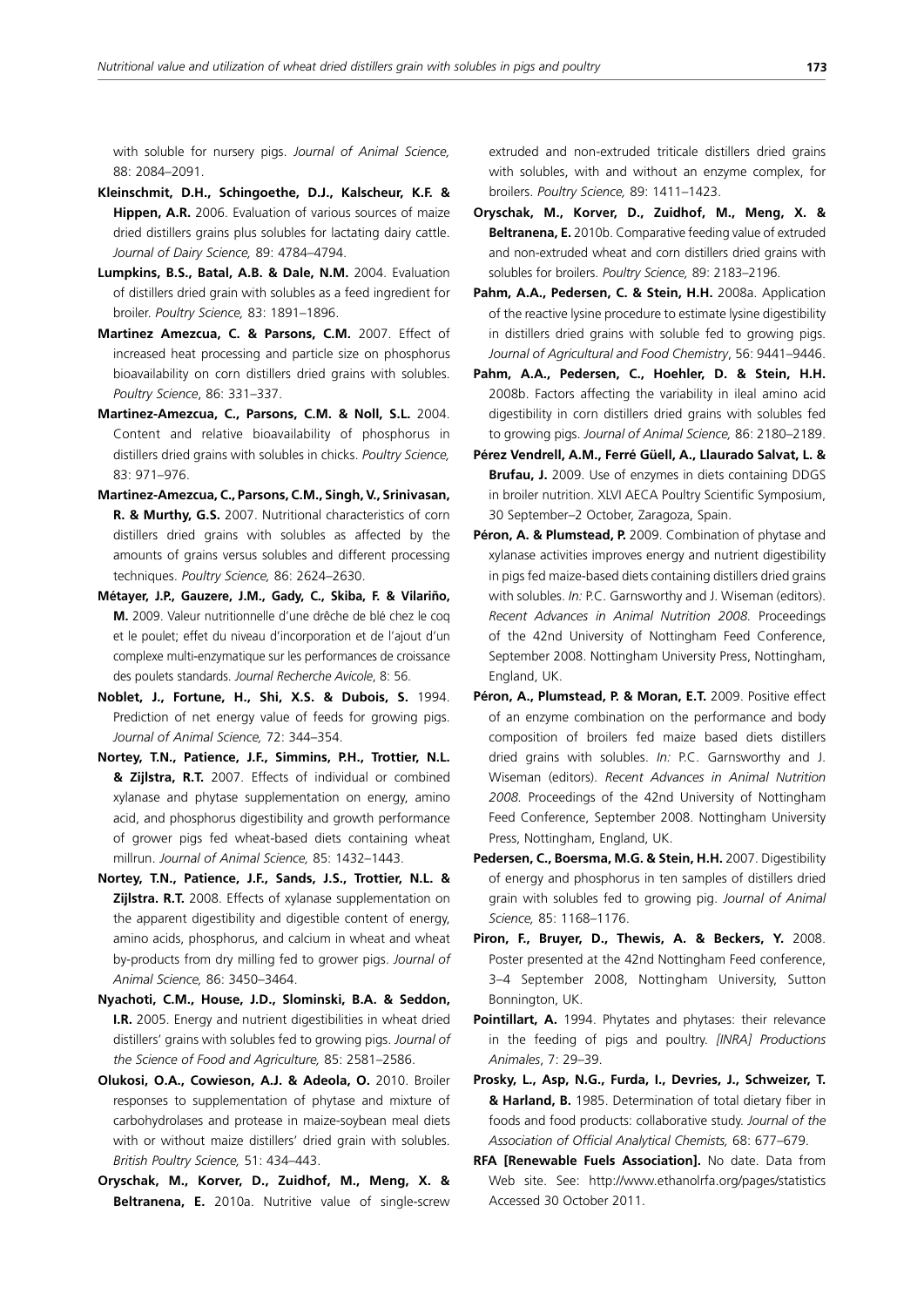- **Robertson, K.D.** 2003. Use of dried distillers' grain with solubles in growing-finishing diets of turkey hens. *International Journal of Poultry Science*, 2: 389–393.
- **Sauvant, D., Perez, J.M. & Tran, G.** 2004. *Tables of composition and nutritive value of feed materials. Pigs, poultry, cattle, sheep, goats, rabbits, horses, fish.* INRA Editions, Versailles, France.
- **Spiehs, M.J., Whitney, M.H. & Shurson, G.C.** 2002. Nutrient database for distiller's dried grains with solubles produced from new ethanol plants in Minnesota and South Dakota. *Journal of Animal Science*, 8: 2639–2645.
- **Stein, H.H., Sève, B., Fuller, M.F., Moughan, P.J. & de Lange, C.F.M.** 2007. Invited review: Amino acid bioavailability and digestibility in pig feed ingredients: Terminology and application. *Journal of Animal Science,* 85: 172–180.
- **Stein, H.H., Gibson, M.L., Pedersen, C. & Boersma, M.G.** 2006. Amino acid and energy digestibility in ten samples of distillers dried grains with solubles fed to growing pigs*. Journal of Animal Science*, 84: 853–860.
- **Stein, H.H. & Shurson, G.C.** 2009. Board-invited review: The use and application of distillers dried grains with solubles in swine diets. *Journal of Animal Science*, 87: 1292–1303.
- **Stender, D. & Honeyman, M.S.** 2008. Feeding pelleted DDGS-based diets to finishing pigs in deep-bedded hoop barns*. Journal of Animal Science*, 86: 50 (Abstract).
- **Thacker, P.A.** 2006. Nutrient digestibility, performance and carcass traits of growing-finishing pigs fed diets containing dried wheat distillers grains with solubles. *Canadian Journal of Animal Science*, 86: 527–529.
- **Thacker, P.A. & Widyaratne, G.P.** 2007. Nutritional value of diets containing graded levels of wheat distillers grains with solubles fed to broiler chicks. *Journal of the Science of Food and Agriculture,* 87: 1386–1390.
- **Waldroup, P.W., Owen, J.A., Ramsey, B.E. & Whelchel, D.L.** 1981. The use of high levels of distillers dried grains plus solubles in broiler diets. *Poultry Science,* 60: 1479–1484.
- **Waldroup, P.W., Wang, Z., Coto, C., Cerrate, S. & Yan, F.** 2007. Development of a standardized nutrient matrix for corn distillers dried grains with solubles. *International Journal of Poultry Science,* 6: 478–783.
- **Wang, Z., Cerrate, S., Coto, C., Yan, F. & Waldroup, P.W.** 2007. Use of constant or increasing levels of distillers dried grains with solubles (DDGS) in broiler diets. *International Journal of Poultry Science*, 6: 501–507.
- **Wang, J.P., Hong, S.M., Yan, L., Yoo, J.S., Lee, J.H., Jang, H.D., Kim, H.J. & Kim, I.H.** 2009. Effects of single or carbohydrolases cocktail in low-nutrient-density diets on growth performance, nutrient digestibility, blood characteristics, and carcass traits in growing-finishing pigs*. Livestock Science,* 126: 215–220.
- **Whitney, M.H., Shurson, G.C., Guedes, R.M. & Gebhart, C.J.** 2002. The relationship between distiller's dried grain with solubles (DDGS) and ileitis in swine. 63rd Minnesota Nutrition Conference, 17–18 September 2002. Eagan, MN, USA.
- **Widyaratne, G.P. & Zijlstra, R.T.** 2007. Nutritional value of wheat and corn distiller's dried grain with solubles: digestibility and digestible contents of energy, amino acids and phosphorus, nutrient excretion and growth performance of grower-finisher pigs. *Canadian Journal of Animal Science,* 87: 103–114.
- **Widyaratne, G.P. & Zijlstra, R.T.** 2008. Erratum. Nutritional value of wheat and corn distiller's dried grain with solubles: digestibility and digestible contents of energy, amino acids and phosphorus, nutrient excretion and growth performance of grower-finisher pigs. *Canadian Journal of Animal Science,* 88: 515–516.
- **Widyaratne, G.P., Patience, J.F. & Zijlstra, R.T.** 2009. Effect of xylanase supplementation of diets containing wheat distillers dried grains with solubles on energy, amino acid and and phosphorus digestibility and growth performance of grower-finisher pigs. *Canadian Journal of Animal Science,* 89: 91–95.
- **Windhorst, H.W.** 2007. Bio-energy production, a threat to the global egg industry? *World Poultry Science Journal,* 63: 365–379.
- **Yáñez, J.L., Beltranena, E., Cervantes, M. & Zijlstra, R.T.**  2011. Effect of phytase and xylanase supplementation or particle size on nutrient digestibility of diets containing distillers dried grains with solubles co-fermented from wheat and corn in ileal-cannulated grower pigs. *Journal of Animal Science,* 89: 113–123.
- **Yin, Y.L., McEvoy, J.D.G., Schulze, H., Hennig, U., Souffrant, W.B. & McCracken, K.J.** 2000. Apparent digestibility (ileal and overall) of nutrients as evaluated with PVTC-cannulated or ileo-rectal anastomised pigs fed diets containing two indigestible markers. *Livestock Production Science,* 62: 133–141.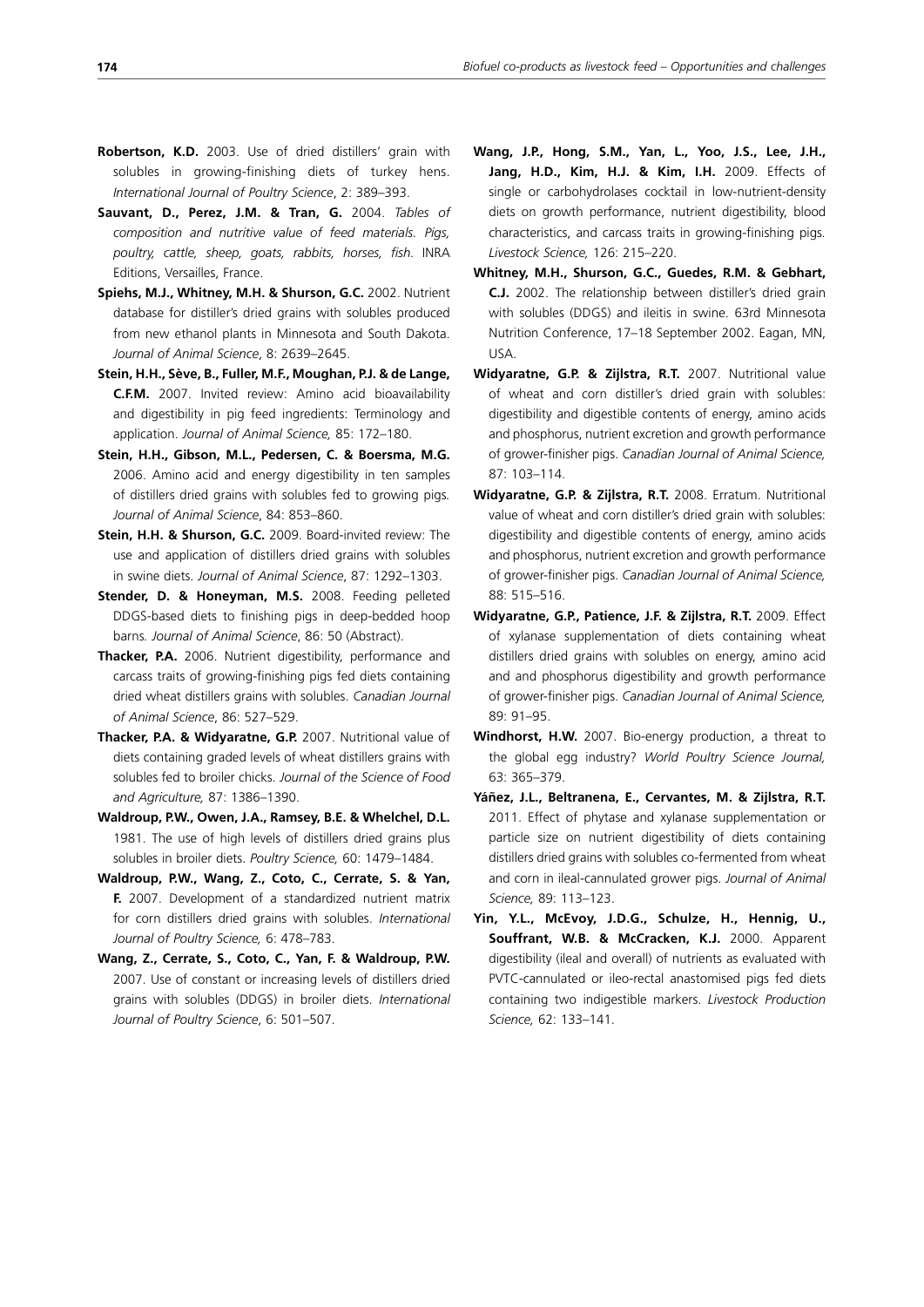# Chapter 10 **Feeding biofuels co-products to pigs**

G.C. Shurson,<sup>1</sup> R.T. Zijlstra,<sup>2</sup> B.J. Kerr<sup>3</sup> and H.H. Stein<sup>4</sup>

1 University of Minnesota, St. Paul, MN, United States of America

2 University of Alberta, Edmonton, Canada

3 USDA-ARS, Ames, IA, United States of America

4 University of Illinois, Champaign-Urbana, IL, United States of America

E-mail for correspondence: shurs001@umn.edu

## **ABSTRACT**

Dried distillers grains with solubles (DDGS) and other co-products from the fuel ethanol industry may be included in diets fed to pigs in all phases of production. The concentration of digestible energy (DE) and metabolizable energy (ME) in DDGS and maize germ is similar to maize, but high-protein dried distillers grain (HPDDG) contains more energy than maize. In contrast, if the oil is removed from DDGS, the co-product will have a lower energy concentration than maize or conventional DDGS. Glycerin is a co-product from the biodiesel industry and also contains more energy than maize. Phosphorus in DDGS and HPDDG is highly digestible to pigs, and apparent total tract digestibility (ATTD) values of approximately 60 percent have been reported for these ingredients. In contrast, the digestibility of phosphorus in maize germ is much lower and similar to maize. The concentration of starch in DDGS is low (between 3 and 11 percent on an as-fed basis), but the concentration of fat in DDGS is approximately 10 percent and the concentration of acid-detergent fibre (ADF), neutral-detergent fibre (NDF), and total dietary fibre in DDGS is approximately three times greater than in maize (9.9, 25.3 and 42.1 percent, respectively). The ATTD of dietary fibre is less than 50 percent, which results in low digestibility values for dry matter (DM) and energy in DDGS. The concentration of most amino acids in DDGS is approximately three times greater than in maize, but the standardized ileal digestibility (SID) of most amino acids average approximately 10 percentage units less than in maize. The same is the case for maize germ and HPDDG. Nursery pigs, beginning at two to three weeks postweaning, and growing-finishing pigs may be fed diets containing up to 30 percent DDGS without any negative impact on pig growth performance, if they are formulated on a SID amino acid basis using crystalline amino acids to ensure that all digestible amino acid requirements are met.

 However, carcass fat in pigs fed DDGS-containing diets has a higher iodine value (unsaturated to saturated fatty acid ratio) than in pigs fed no DDGS. As a result, it may be necessary to withdraw DDGS from the diet of finishing pigs during the final three to four weeks prior to harvest to achieve desired pork fat quality. High-protein DDGS may be used in diets fed to growing-finishing pigs in quantities sufficient to replace all of the soybean meal, and at least 10 percent of maize germ. Up to 30 percent de-oiled DDGS can be included in diets fed to weanling pigs, but results from one experiment indicate that adding de-oiled DDGS at any level to growing-finishing pig diets results in reduced growth rate and feed conversion. Due to limited research on this co-product, it is unclear if this is a valid and repeatable finding. Crude glycerin can be included in diets fed to weanling and growing-finishing pigs in quantities of up to 6 and 15 percent, respectively, and lactating sows fed diets containing up to 9 percent crude glycerol perform similarly to sows fed a standard maize-soybean meal diet. Lactating sows can be fed diets containing up to 30 percent DDGS, and DDGS can replace all of the soybean meal in diets fed to gestating sows without negatively impacting sow or litter performance. Inclusion of DDGS in diets fed to pigs may improve intestinal health and the immune system activation, but more research is needed to elucidate the mechanism responsible for these effects. Manure volume will increase if DDGS is included in the diet because of the reduced dry matter digestibility. Nitrogen excretion may also increase, but this can be prevented by the use of crystalline amino acids in diets containing DDGS. In contrast, P excretion can be reduced in diets containing DDGS if the total dietary concentration of P is reduced to compensate for the greater digestibility of P in DDGS.

#### **INTRODUCTION**

Distillers co-products have been used in swine diets for more than 50 years, but the rapid growth of the United

States fuel ethanol industry in the past decade has dramatically increased the total quantities of distillers co-products available to the livestock and poultry industries. Distillers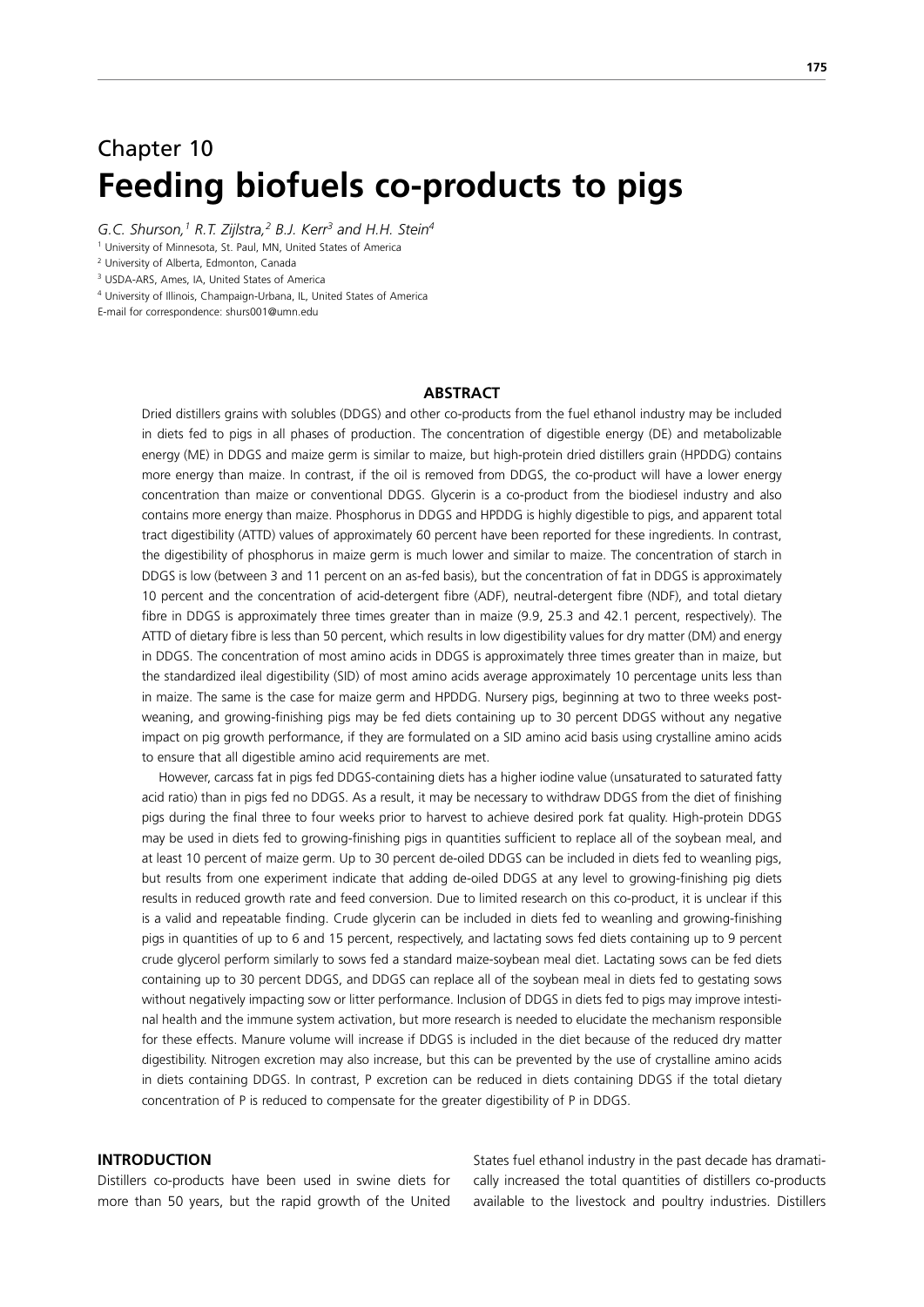## **MAIN MESSAGES**

- **• Maize DDGS is the predominant ethanol industry co-product available for use in swine diets, and can be added at levels up to 30% of diets in all phases of production, and up to 50% in gestating sow diets, to achieve acceptable performance.**
- **• Maize DDGS is primarily an energy source but also contributes significant amounts of digestible amino acids and available phosphorus to swine diets.**
- **• Limited quantities and information is available on the nutritional value, optimal dietary inclusion rates and benefits and limitations of feeding other maize coproducts from the ethanol industry.**
- **• Glycerin is a co-product of the biodiesel industry, has an energy value greater than maize for swine and can be added at levels of up to 6% for weanling pigs, 9% for lactating sows and 15% for growing-finishing pigs to achieve acceptable performance.**
- **• Significant opportunities exist to use particle size reduction, hydrothermal processing and enzymes to enhance energy and nutrient digestibility of distillers co-products, but the application and potential benefits of these technologies are not well understood.**
- **Special consideration should be given to the methanol content of crude glycerin, as well as to the possible presence of mycotoxins in DDGS when using them in swine diets.**
- **• Feeding diets containing increasing levels of DDGS to growing-finishing pigs reduces pork fat firmness, but reducing feeding levels, withdrawing it from the diet for a period of time before harvest and adding conjugated linoleic acid to the diet 3 to 4 weeks before harvest can minimize the negative effects of DDGS diets on pork fat quality.**

grain production increased from 2.7 million tonne in 2000 to 32.5 million tonne in 2010. In 2011, there were over 200 ethanol plants in the United States producing distillers co-products. The two main types of ethanol production processes are dry-grind ethanol plants (Figure 1) and wet mills (Figure 2). Both process maize and mix it with yeast to convert starch into ethanol and carbon dioxide. After distillation of ethanol, the residual co-products are centrifuged to remove water, and are often dried to produce co-products for the feed industry. The type of milling and further processing determines the nutritional value and composition of distillers co-products. Wet mills use maize to produce ethanol, maize gluten feed, maize gluten meal, steep water, maize germ meal, and crude maize oil. The majority of ethanol produced today is from dry-grind ethanol plants, and the maize co-products they produce include wet distillers grain, condensed distillers solubles (CDS), modified wet distillers grain, dried distillers grain (DDG), and dried distillers grain with solubles (DDGS). For swine diets, DDGS is the predominant form used.

New ethanol and co-product production technologies are being implemented and include "back-end" oil extraction, and, to a much lesser extent, "front-end" fractionation, which are creating an increasing number of nutritionally diverse maize co-products, including high-protein DDGS (from fractionation), de-oiled or de-fatted DDGS (from oil extraction), maize germ meal, maize bran, and crude maize oil. Furthermore, maize, wheat, barley, grain sorghum, or mixtures of these cereal grains, may be used in the production of ethanol, and the co-products produced from each grain source are distinctly different in nutrient composition and value.

The United States biodiesel industry grew from producing 424 million litres of biodiesel in 2005, to 2.616 billion litres in 2008, before declining to 1.192 billion litres produced by 140 biodiesel plants in 2010 (NBB, 2011). The recent decline in United States biodiesel production has been mainly due to excess production capacity, product surpluses, and poor profitability. The principal co-product of biodiesel production is crude glycerin<sup>1</sup> (Ma and Hanna, 1999; van Gerpen, 2005), with 0.3 kg of crude glycerin generated for every gallon of biodiesel produced. Glycerin has thousands of uses, with new uses being continually developed as new technologies are adopted. When United States biodiesel production increased from 2005 to 2008, crude glycerin supplies exceeded demand for industrial uses and more of it became available, at an economical price, for use in animal feeds. Although the quantity of crude glycerin is significantly less than the amount of distillers co-products currently being produced, it does have applications in swine diets as an energy source when adequate supplies are available and economics are favourable for its use.

In order for the swine industry to capture maximum value and dietary use of biofuels co-products, the nutritional value (energy, nutrient content and digestibility), maximum dietary inclusion rates and any limitations affecting their use must be determined for each co-product in each pig production phase.

<sup>&</sup>lt;sup>1</sup> Use of the word "glycerin" refers to the chemical compound or feedstuff while "glycerol" refers to glycerin on a biochemical basis relative to its function in living organisms. In addition, because glycerin is marketed on a liquid basis, all data are presented on an "as is" basis.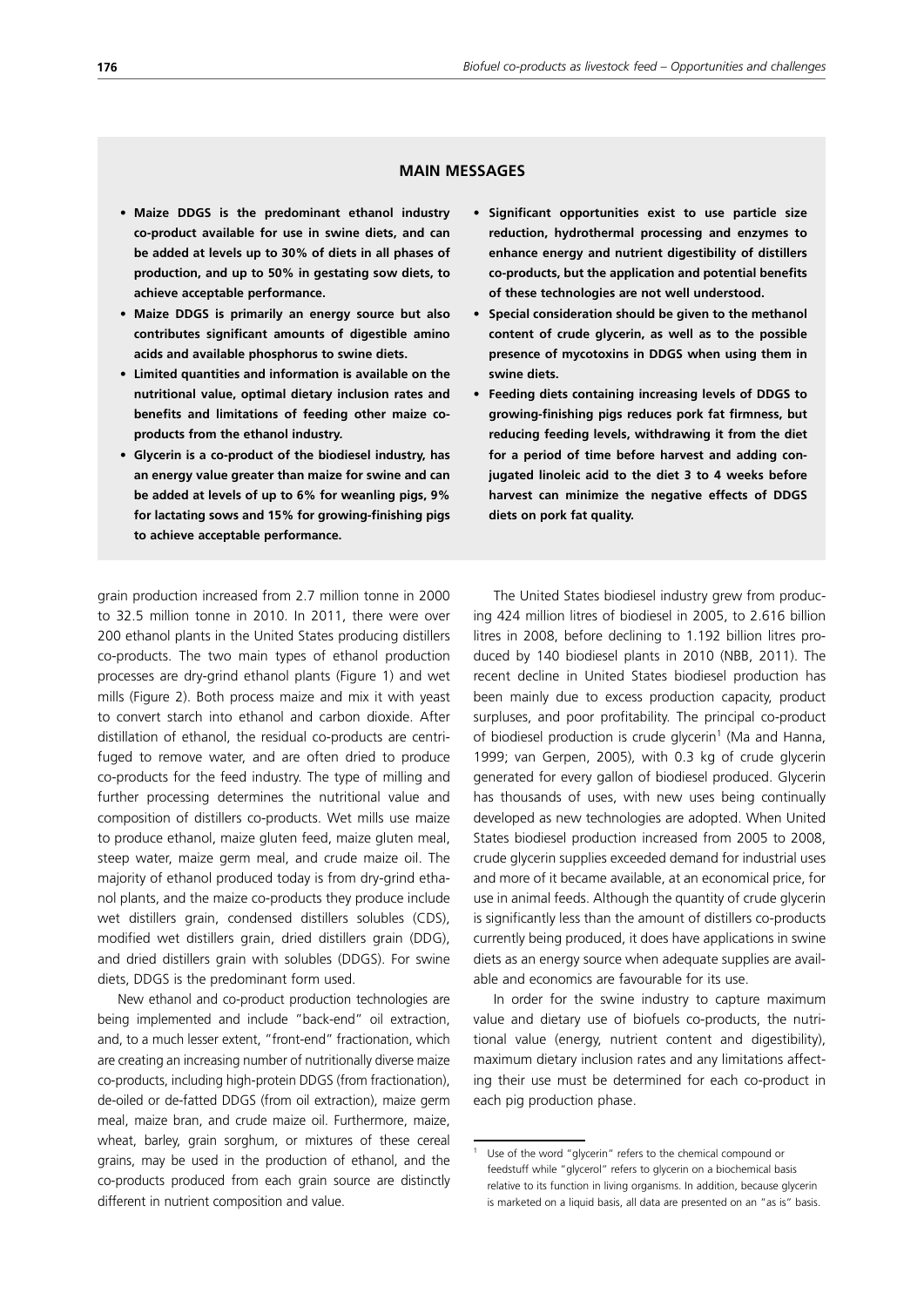

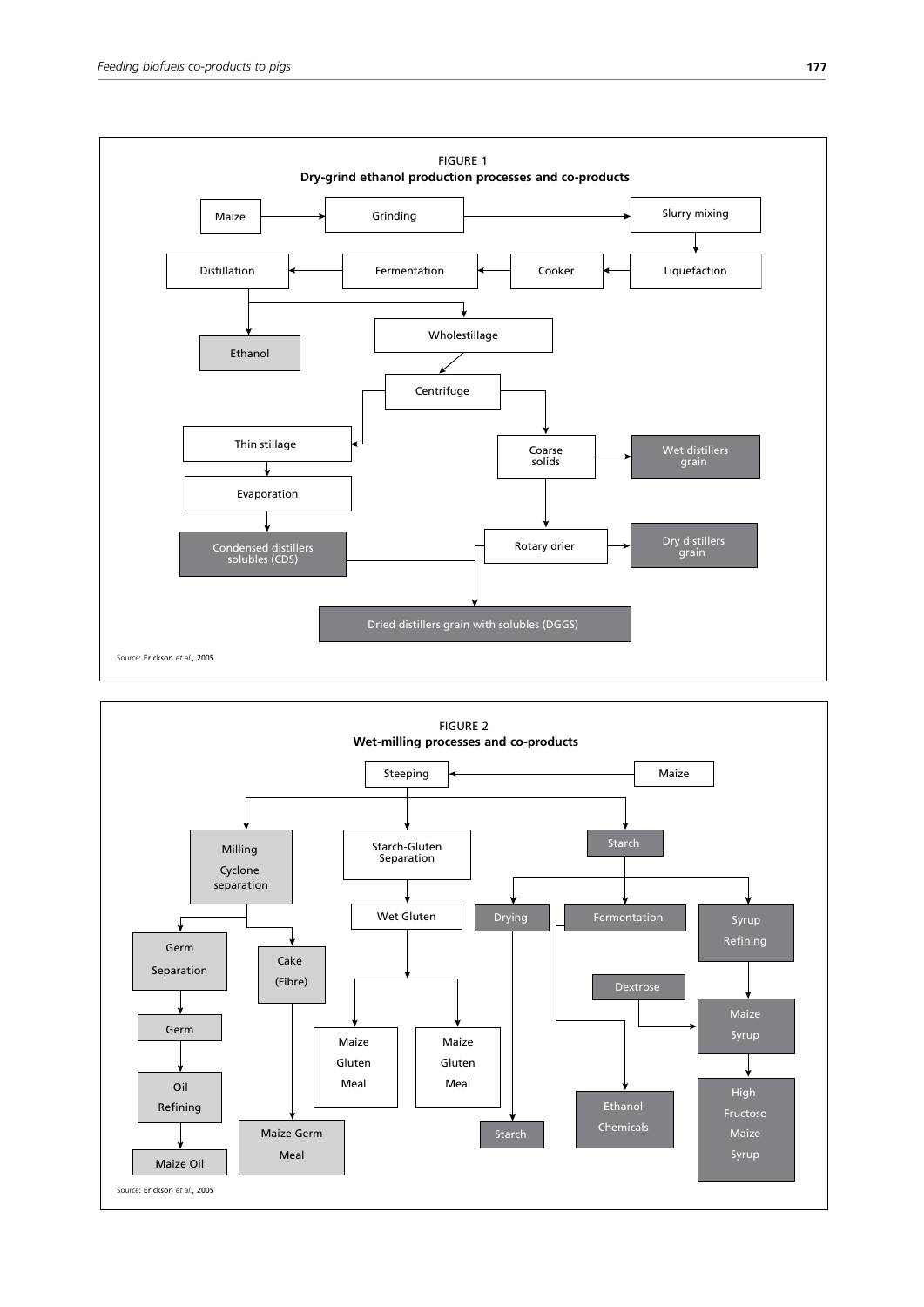| R<br>Aь |  |
|---------|--|
|         |  |

**Chemical composition of maize, sorghum and distillers co-products produced from maize and sorghum (as-fed basis)**

| Parameter                    | <b>Maize</b>             | Sorghum                  | <b>Maize</b><br><b>DDGS</b> | Sorghum<br><b>DDGS</b>   | <b>Maize</b><br><b>DDG</b> | <b>Maize</b><br><b>HPDDGS</b> | <b>Maize</b><br><b>HPDDG</b> | De-oiled<br>maize<br><b>DDGS</b> | <b>Enhanced</b><br>maize<br><b>DDGS</b> | <b>Maize</b><br>germ     |
|------------------------------|--------------------------|--------------------------|-----------------------------|--------------------------|----------------------------|-------------------------------|------------------------------|----------------------------------|-----------------------------------------|--------------------------|
| N                            | 4                        | 1                        | 34                          | 3                        | 1                          | 1                             | 1                            | 1                                | $\overline{2}$                          | 1                        |
| Gross energy, kcal/kg        | 3891                     | 3848                     | 4776                        | 4334                     | $\qquad \qquad -$          | $\overline{\phantom{a}}$      | 4989                         | $\overline{\phantom{a}}$         | 4742                                    | 4919                     |
| Crude protein, %             | 8.0                      | 9.8                      | 27.5                        | 31.0                     | 28.8                       | 44.0                          | 41.1                         | 31.2                             | 29.1                                    | 14.0                     |
| Calcium, %                   | 0.01                     | 0.01                     | 0.03                        | $\overline{\phantom{a}}$ | $\overline{\phantom{0}}$   | $\overline{\phantom{a}}$      | 0.01                         | 0.05                             | 0.27                                    | 0.03                     |
| Phosphorus, %                | 0.22                     | 0.24                     | 0.61                        | 0.64                     | $\qquad \qquad -$          | 0.35                          | 0.37                         | 0.76                             | 0.86                                    | 1.09                     |
| Crude fat, %                 | 3.3                      | $\qquad \qquad -$        | 10.2                        | 7.7                      | $\qquad \qquad -$          | 3.0                           | 3.7                          | 4.0                              | 10.8                                    | 17.6                     |
| Crude fibre, %               | $\overline{\phantom{m}}$ | $\overline{\phantom{0}}$ | $\overline{\phantom{a}}$    | 7.2                      | $\qquad \qquad -$          | 7.0                           | $\overline{\phantom{0}}$     | $\qquad \qquad -$                | $\overline{\phantom{a}}$                | $\overline{\phantom{0}}$ |
| Starch, %                    | $\overline{\phantom{0}}$ | $\overline{\phantom{0}}$ | 7.3                         | $\overline{\phantom{a}}$ | 3.83                       | $\overline{\phantom{a}}$      | 11.2                         | $\overline{\phantom{0}}$         | $\overline{\phantom{0}}$                | 23.6                     |
| Neutral-detergent fibre, %   | 7.3                      | 7.3                      | 25.3                        | 34.7                     | 37.3                       | $\overline{\phantom{0}}$      | 16.4                         | 34.6                             | 29.7                                    | 20.4                     |
| Acid-detergent fibre, %      | 2.4                      | 3.8                      | 9.9                         | 25.3                     | 18.2                       | $\qquad \qquad -$             | 8.7                          | 16.1                             | 8.7                                     | 5.6                      |
| Total dietary fibre, %       | $\overline{\phantom{a}}$ | $\overline{\phantom{0}}$ | 42.1                        | $\overline{\phantom{a}}$ | -                          | $\qquad \qquad -$             | -                            | $\overline{\phantom{a}}$         | 25.2                                    | $\qquad \qquad -$        |
| Ash, %                       | 0.9                      | $\overline{\phantom{0}}$ | 3.8                         | 3.6                      | $\overline{\phantom{0}}$   | $\overline{\phantom{0}}$      | 3.2                          | 4.64                             | $\overline{\phantom{0}}$                | 3.3                      |
| Indispensable amino acids, % |                          |                          |                             |                          |                            |                               |                              |                                  |                                         |                          |
| Arginine                     | 0.39                     | 0.32                     | 1.16                        | 1.10                     | 1.15                       | $\qquad \qquad -$             | 1.54                         | 1.31                             | 1.34                                    | 1.08                     |
| Histidine                    | 0.23                     | 0.23                     | 0.72                        | 0.71                     | 0.68                       | $\qquad \qquad -$             | 1.14                         | 0.82                             | 0.75                                    | 0.41                     |
| Isoleucine                   | 0.28                     | 0.37                     | 1.01                        | 1.36                     | 1.08                       | $\overline{\phantom{a}}$      | 1.75                         | 1.21                             | 1.04                                    | 0.45                     |
| Leucine                      | 0.95                     | 1.25                     | 3.17                        | 4.17                     | 3.69                       | $\overline{\phantom{a}}$      | 5.89                         | 3.64                             | 3.26                                    | 1.06                     |
| Lysine                       | 0.24                     | 0.20                     | 0.78                        | 0.68                     | 0.81                       | 1.03                          | 1.23                         | 0.87                             | 0.93                                    | 0.79                     |
| Methionine                   | 0.21                     | 0.18                     | 0.55                        | 0.53                     | 0.56                       | $\overline{\phantom{a}}$      | 0.83                         | 0.58                             | 0.58                                    | 0.25                     |
| Phenylalanine                | 0.38                     | 0.47                     | 1.34                        | 1.68                     | 1.52                       | $\overline{\phantom{m}}$      | 2.29                         | 1.69                             | 1.38                                    | 0.57                     |
| Threonine                    | 0.26                     | 0.29                     | 1.06                        | 1.07                     | 1.10                       | $\qquad \qquad -$             | 1.52                         | 1.10                             | 1.03                                    | 0.51                     |
| Tryptophan                   | 0.09                     | 0.07                     | 0.21                        | 0.35                     | 0.22                       | $\qquad \qquad -$             | 0.21                         | 0.19                             | 0.19                                    | 0.12                     |
| Valine                       | 0.38                     | 0.48                     | 1.35                        | 1.65                     | 1.39                       | $\overline{\phantom{a}}$      | 2.11                         | 1.54                             | 1.40                                    | 0.71                     |
| Dispensable amino acids, %   |                          |                          |                             |                          |                            |                               |                              |                                  |                                         |                          |
| Alanine                      | 0.58                     | 0.86                     | 1.94                        | 2.90                     | 2.16                       | $\qquad \qquad -$             | 3.17                         | 2.13                             | 1.99                                    | 0.91                     |
| Aspartic acid                | 0.55                     | 0.60                     | 1.83                        | 2.17                     | 1.86                       | $\qquad \qquad -$             | 2.54                         | 1.84                             | 1.80                                    | 1.05                     |
| Cysteine                     | 0.16                     | 0.18                     | 0.53                        | 0.49                     | 0.54                       | $\overline{\phantom{a}}$      | 0.78                         | 0.54                             | 0.52                                    | 0.29                     |
| Glutamic acid                | 1.48                     | 1.92                     | 4.37                        | 6.31                     | 5.06                       | $\qquad \qquad -$             | 7.11                         | 4.26                             | 4.06                                    | 1.83                     |
| Glycine                      | 0.31                     | 0.29                     | 1.02                        | 1.03                     | 1.00                       | $\overline{\phantom{a}}$      | 1.38                         | 1.18                             | 1.11                                    | 0.76                     |
| Proline                      | 0.70                     | 0.77                     | 2.09                        | 1.40                     | 2.50                       | $\overline{\phantom{a}}$      | 3.68                         | 2.11                             | 1.99                                    | 0.92                     |
| Serine                       | 0.38                     | 0.37                     | 1.18                        | 2.50                     | 1.45                       | $\qquad \qquad -$             | 1.85                         | 1.30                             | 1.25                                    | 0.56                     |
| Tyrosine                     | 0.27                     | 0.25                     | 1.01                        | $\overline{\phantom{0}}$ | $\qquad \qquad -$          | $\qquad \qquad -$             | 1.91                         | 1.13                             | 1.04                                    | 0.41                     |

*Notes*: N = number of trials reported. *Source*: From Stein, 2008, whose review drew on data from Bohlke, Thaler and Stein, 2005; Feoli *et al.,* 2007a; Jacela *et al.*, 2007; Pedersen, Boersma and Stein, 2007a, b; Urriola *et al.,* 2009; Whitney, Shurson and Guedes, 2007; Pahm *et al.,* 2008; Soares *et al.,*  2008; Shurson and Alghamdi, 2008.

# **BIOFUELS CO-PRODUCTS USED IN SWINE DIETS Dry-grind distillers co-products**

The most common co-product from the fuel ethanol industry is dried distillers grain with solubles (DDGS), which, by definition, is a product that contains all the distillers grain and at least 75 percent of the condensed distillers solubles (CDS) produced after fermentation (Table 1). This co-product contains all parts of the maize kernel that are not converted into ethanol during fermentation. If condensed distillers solubles are not added back to the grain, the product is called dried distillers grain (DDG). This co-product has a lower concentration of fat and phosphorus than DDGS and it is produced in limited quantities compared with DDGS.

A few dry-grind ethanol plants in the United States have implemented "front-end" fractionation processes to enhance ethanol yield and produce a wider variety of coproducts. However, the quantities of these co-products are limited, resulting in limited use in swine diets. If the grain is de-hulled and de-germed prior to fermentation, a highprotein DDGS (HPDDGS) may be produced (Table 1). This co-product contains less fat and fibre, but more protein, than conventional DDGS because fibre and fat are removed during the de-hulling and de-germing process. If the CDS is not added back to the distilled grain produced from de-hulled and de-germed grain, HPDDG is produced (Whitney, Shurson and Guedes, 2007). The maize germ that is extracted from maize during de-germing can also be fed to pigs, but this product has a relatively high concentration of non-starch polysaccharides (Whitney, Shurson and Guedes, 2007).

In contrast, approximately 30 percent of the United States ethanol industry is currently using "back-end" oil extraction, with oil extraction projected to be occurring in 40 percent of the industry by 2012, and in 55 percent of the industry by 2013. Currently, the range in crude fat con-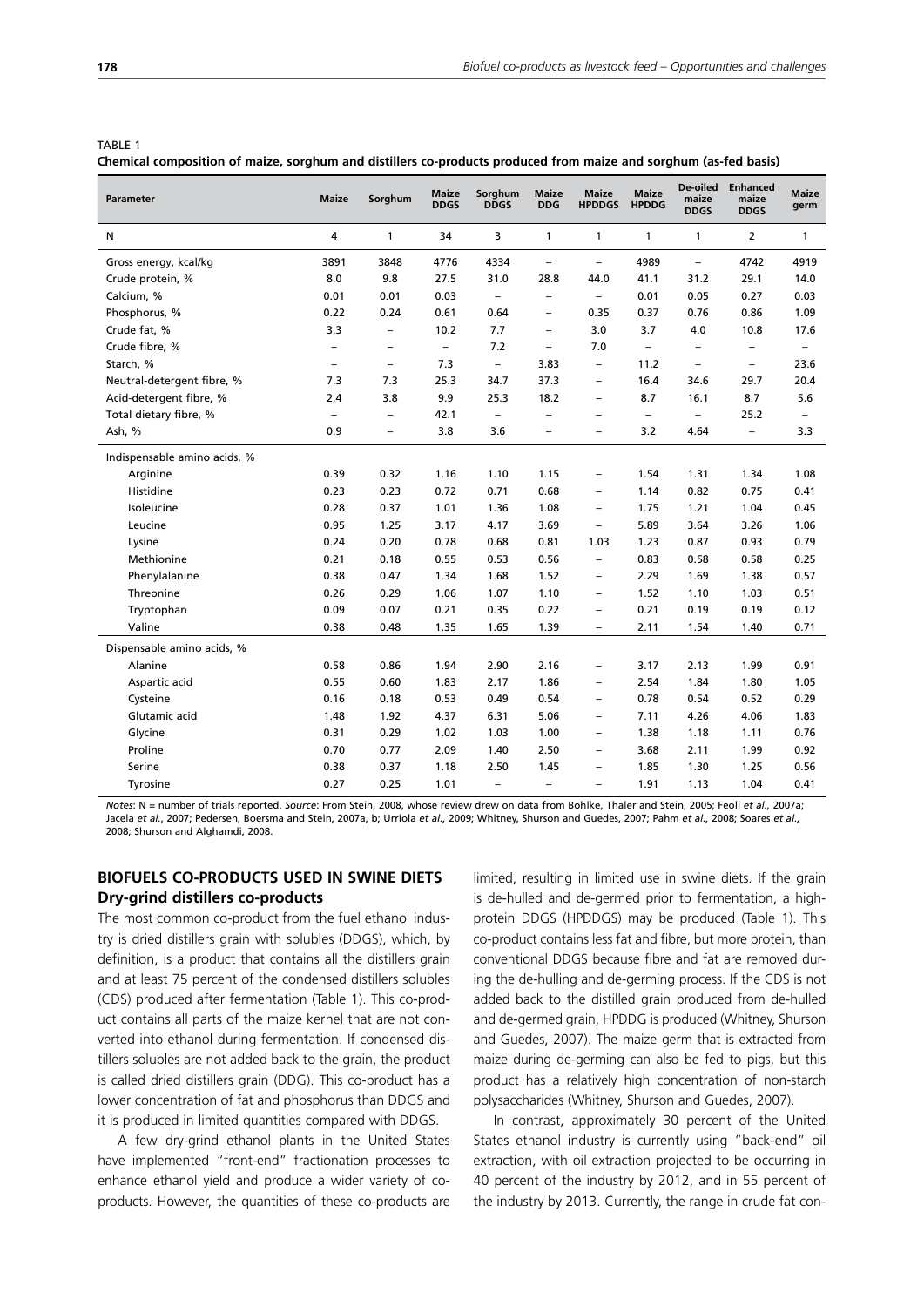| TABLE 2 |                                                                               |  |  |
|---------|-------------------------------------------------------------------------------|--|--|
|         | Composition of co-products from the maize wet-milling industry (as-fed basis) |  |  |

| <b>Parameter</b>             | Maize germ meal | Maize gluten meal | Maize gluten feed | Glutenol                 |
|------------------------------|-----------------|-------------------|-------------------|--------------------------|
| Crude protein, %             | 21.07           | 60.66             | 21.5              | 45.0                     |
| Calcium, %                   | 0.03            |                   | 0.22              |                          |
| Phosphorus, %                | 0.58            | 0.58              | 0.83              |                          |
| Crude fat, %                 | 2.12            | 1.23              | 3.0               | 3.3                      |
| Crude fibre, %               | 9.53            | 1.32              |                   | 3.8                      |
| Starch, %                    | 13.63           | 10.14             |                   | 1.5                      |
| Neutral-detergent fibre, %   | 54.41           | 11.21             | 33.3              | $\overline{\phantom{0}}$ |
| Acid-detergent fibre, %      | 11.13           | 6.93              | 10.7              |                          |
| Total dietary fibre, %       | 42.57           | 8.45              |                   |                          |
| Ash                          | 2.41            | 3.65              |                   | 4.0                      |
| Indispensable amino acids, % |                 |                   |                   |                          |
| Arginine                     | 1.49            | 2.18              | 1.04              |                          |
| Histidine                    | 0.64            | 1.29              | 0.67              |                          |
| Isoleucine                   | 0.75            | 2.59              | 0.66              |                          |
| Leucine                      | 1.70            | 9.76              | 1.96              |                          |
| Lysine                       | 1.04            | 1.27              | 0.63              |                          |
| Methionine                   | 0.37            | 1.29              | 0.35              |                          |
| Phenylalanine                | 0.91            | 3.79              | 0.76              |                          |
| Threonine                    | 0.78            | 1.94              | 0.74              |                          |
| Tryptophan                   | 0.18            | 0.22              | 0.07              |                          |
| Valine                       | 1.22            | 2.91              | 1.01              |                          |
| Dispensable amino acids, %   |                 |                   |                   |                          |
| Cysteine                     | 0.33            | 0.99              | 0.46              |                          |

*Notes*: Based on data from NRC, 1998; Shurson and Alghamdi, 2008; and unpublished data from University of Minnesota.

tent of DDGS sources is increasing (6 to 14 percent on a DM basis) compared with the typical range in crude fat content in DDGS only a few years ago (9 to 13 percent on a DM basis). However, depending upon the extraction equipment and methodology, crude fat levels in DDGS can be as low as 5 percent on a DM basis. Unfortunately, the effects of oil extraction on digestible, metabolizable and net energy content of DDGS for livestock and poultry are not known, but research is being conducted to obtain this information. This information will be essential for establishing price and value differentials among DDGS sources relative to crude fat content, as well as for accurate diet formulations using reduced-oil co-products.

If oil is extracted from the DDGS, a de-oiled DDGS is produced (Jacela *et al.*, 2007). De-oiled DDGS contains 2 to 4 percent oil, and therefore also contains less energy than conventional DDGS (Jacela *et al.*, 2007; Table 1). However, most of the dry-grind ethanol plants are extracting oil from the condensed solubles fraction, resulting in a semi-deoiled DDGS containing approximately 7 percent oil. If fibre is removed from the DDGS after production, a co-product called enhanced DDGS is produced (Soares *et al.*, 2008). This co-product contains approximately 10 percent less non-starch polysaccharides than conventional DDGS.

## **WET-MILLING CO-PRODUCTS**

Although the majority of ethanol produced in the United States is from dry-grind ethanol plants, some plants use wet-milling technology. The major co-products produced from wet milling include maize germ meal, maize gluten meal and maize gluten feed (Table 2). The majority of these co-products are marketed to the ruminant feed industry, but they are also potential feed ingredients for swine. A new wet-milling technology that fractionates maize prior to fermentation has resulted in the production of a product called Glutenol (Shurson and Alghamdi, 2008). This product is equivalent to the HPDDGS produced from the dry-grind process after fermentation of de-hulled and degermed maize, but contains slightly more protein and less fibre than HPDDGS.

## **Liquid co-products from the fuel ethanol industry**

Two liquid co-products from the fuel ethanol industry – maize condensed distillers solubles (CDS) and maize steep water – may be fed to pigs (de Lange *et al.*, 2006). Maize CDS is a co-product from dry-grind fuel ethanol production, whereas maize steep water is a co-product produced from wet milling. Steep water contains approximately 50 percent CP and 3.3 percent P (DM basis), but only 0.5 percent oil (Table 3), whereas CDS contains 18.9 percent oil, but only 22.3 percent CP and 1.43 percent P (DM basis).

## **Co-products from the bio-diesel industry**

Biodiesel is produced by a variety of esterification technologies, using new or used vegetable oils and animal fats as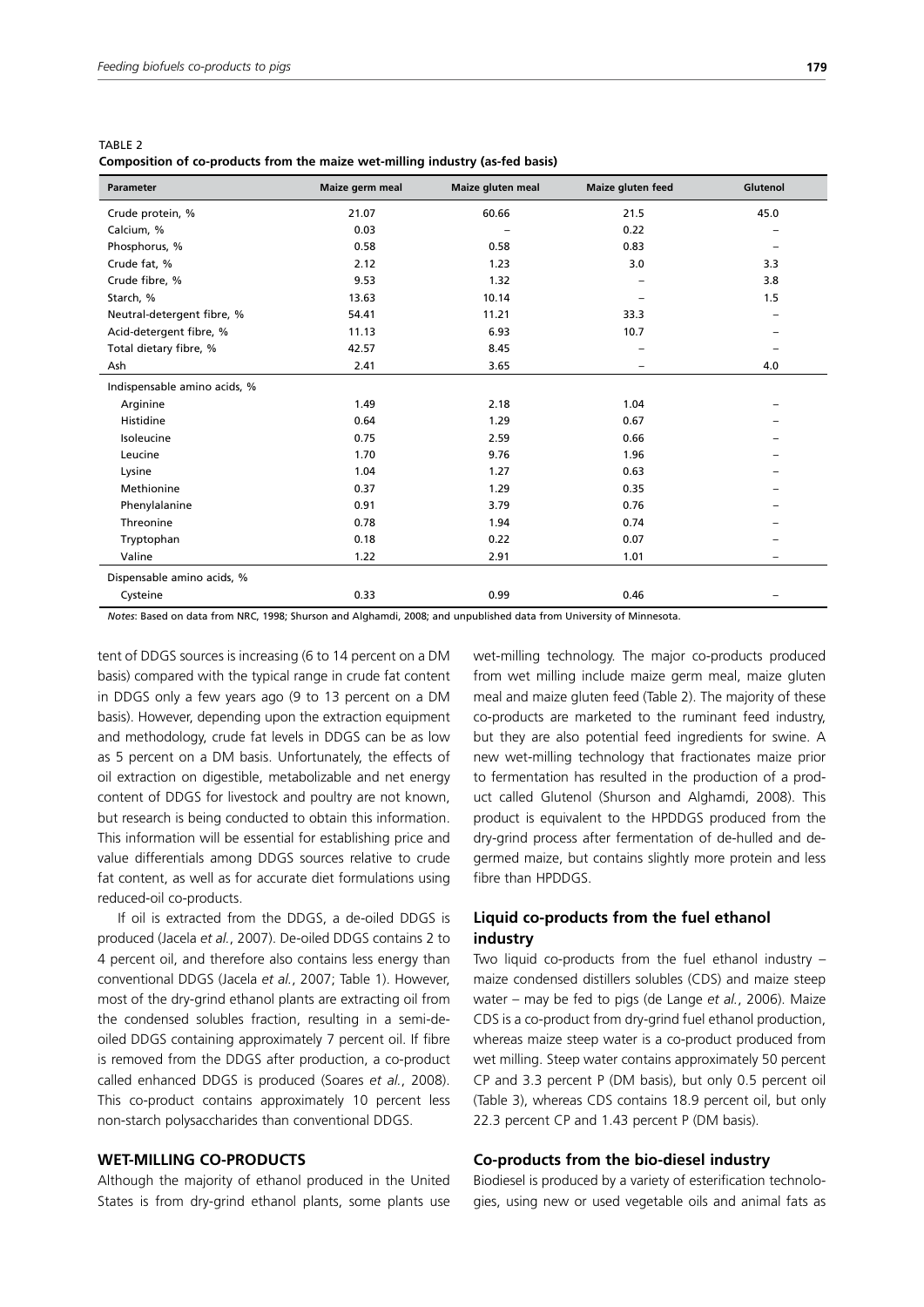| TABLE 3                                                         |
|-----------------------------------------------------------------|
| <b>Composition of maize condensed distillers solubles (CDS)</b> |
| and maize steep water (dry matter basis)                        |

| Item                                   | <b>Maize CDS</b> | Maize steep water |
|----------------------------------------|------------------|-------------------|
| N                                      | 5                | 3                 |
| Dry matter, %                          | 30.5             | 45                |
| Crude protein, %                       | 22.3             | 50                |
| Crude fat, %                           | 18.9             | 0.5               |
| Ash, %                                 | 8.4              | 18.0              |
| Ca, %                                  | 0.04             |                   |
| P, %                                   | 1.43             | 3.3               |
| Na, %                                  | 0.21             |                   |
| K, %                                   |                  | 5.0               |
| рH                                     | 3.7              | 4.3               |
| Acetic acid, %                         | 0.11             |                   |
| Propionic acid, %                      | 0.63             |                   |
| Butyric acid, %                        | 0.01             |                   |
| Lactic acid, %1                        | 9.8              | 20.0              |
| Total non-starch<br>polysaccharides, % | 6.1              |                   |
| Starch, %                              | 9.9              |                   |
| Total sugars, %                        | 3.5              |                   |

*Notes*: N = number of trials reported. *Source*: Based on data from Braun and de Lange, 2004; Niven *et al.*, 2006.

the initial feedstock. In general, oils and fats are filtered and pre-processed to remove water and contaminants, followed by mixing with an alcohol (usually methanol) and a catalyst (sodium or potassium methylate). This causes the oil molecules (triglycerides) to be broken apart into methyl esters and glycerin, which are then separated from each other and purified (NBB, 2011). Biodiesel is the name given to these esters when they are intended for use as fuel. The biodiesel industry can use any fat or oil feedstock, including recycled cooking grease and algae oil, but historically the primary feedstock source has been soybean oil. However, current prices of soybean oil have accelerated the industry's interest in utilization of alternative oil or fat sources for their initial feedstock.

# **NUTRIENT AND ENERGY COMPOSITION AND DIGESTIBILITY IN DISTILLERS GRAIN CO-PRODUCTS Concentration and digestibility of**

## **carbohydrates**

Most cereal grains contain between 60 and 70 percent starch, which is easily digested by pigs and absorbed in the form of glucose. However, production of alcohol from grain requires that the grain is fermented, and most of the starch in the grain is converted to alcohol during this process. All distillers co-products therefore have a low concentration of starch, whereas the concentration of most other nutrients is increased compared with their content in the original grain (Tables 1 and 2). Therefore, the concentrations of carbohydrates in distillers co-products are lower than in cereal grains and most of the carbohydrates are non-starch polysaccharides (fibre). The concentration of the different fibre fractions (neutral-detergent fibre - NDF, acid-detergent fibre - ADF, and total dietary fibre - TDF) is approximately three times greater in DDGS and DDG than in maize, but high-protein dried distillers grain (HPDDG), high-protein dried distillers grain with solubles (HPDDGS) and glutenol contain less fibre than DDG and DDGS because the maize was de-hulled before fermentation. The digestibility of fibre in DDGS and in DDG is less than 20 percent in the small intestine and less than 50 percent over the entire gastro-intestinal tract (Urriola, Shurson and Stein, 2010). Therefore, the fibre fraction contributes relatively little to the energy value of these products (Urriola, Shurson and Stein, 2010). It is expected that the digestibility of fibre in other distillers co-products is equally low, but fibre digestibility has not yet been reported for these co-products.

The low digestibility of fibre in distillers co-products results in increased quantities of manure being excreted from pigs fed these ingredients because the overall DM digestibility of diets containing distillers co-products is lower than in maize-based diets (Pedersen, Boersma and Stein, 2007a). Currently, much effort is directed towards developing feed additives such as enzymes or yeast products that can improve the digestibility of fibre in distillers co-products. If the digestibility of fibre in distillers co-products is improved, the energy value of these products will also improve.

#### **Digestibility of amino acids**

The digestibility of most amino acids in maize DDGS (Table 4) is approximately 10 percentage units lower than in maize (Fastinger and Mahan, 2006; Stein *et al.*, 2006; Pahm *et al.*, 2008). The lower digestibility of amino acids in maize DDGS compared with maize, may be a result of the greater concentration of fibre in DDGS than in maize, because dietary fibre reduces amino acid digestibility. Another reason for the variability and reduced digestibility of amino acids among maize DDGS sources compared with maize, is due to differences in production technologies and drying temperatures and duration among plants producing maize DDGS (Pahm *et al.*, 2008). Excessive heating during the drying process has been shown to result in the production of Maillard products, which reduce amino acid digestibility, particularly lysine (Urriola *et al.*, 2009). However, variability in digestibility of amino acids does not appear to be related to the region within the United States where the DDGS is produced (Pahm *et al.*, 2008).

The variability in the concentration and digestibility of lysine in maize DDGS is greater than the variability in digestibility of most other amino acids. Urriola *et al.* (2009) determined amino acid digestibility of 8 maize DDGS sources and showed that lysine standardized ileal digestibility (SID) ranged from 55.7 to 68.7 percent, and tryptophan digestibility ranged from 56.2 to 72.0 percent,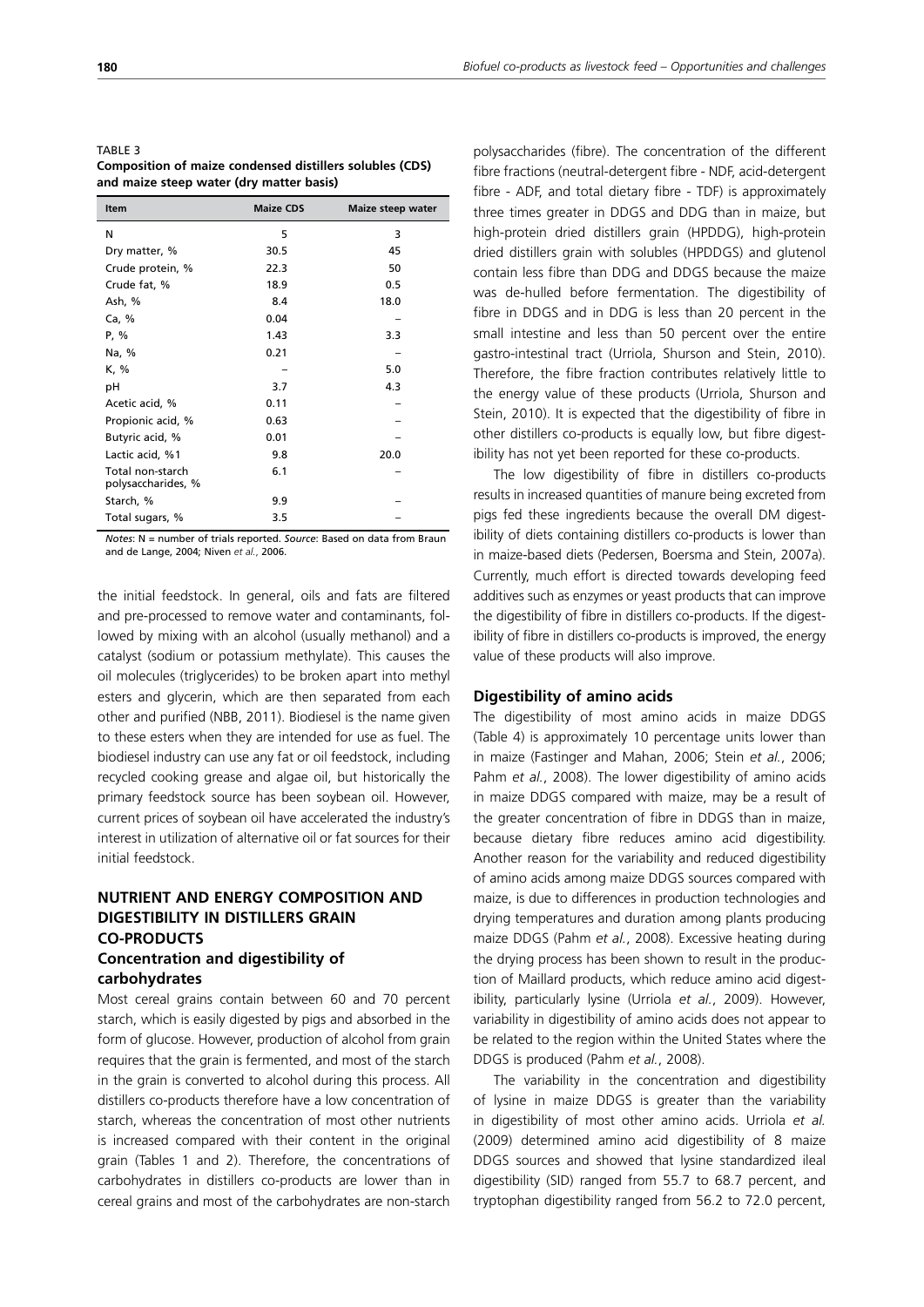TARI F 4

## **Standardized ileal digestibility of amino acids in maize, sorghum, and distillers co-products produced from maize and sorghum**

| <b>Item</b>                  | <b>Maize</b>   | Sorghum | <b>Maize</b><br><b>DDGS</b> | Sorghum<br><b>DDGS</b> | <b>Maize</b><br><b>DDG</b> | <b>Maize</b><br><b>HPDDG</b> | <b>Maize</b><br>germ | De-oiled<br>maize<br><b>DDGS</b> | <b>Maize</b><br>gluten<br>meal | <b>Maize</b><br>gluten<br>feed |
|------------------------------|----------------|---------|-----------------------------|------------------------|----------------------------|------------------------------|----------------------|----------------------------------|--------------------------------|--------------------------------|
| n                            | $\overline{2}$ | 1       | 34                          | 1                      | 1                          | 1                            | 1                    | 1                                | 1                              | $\mathbf{1}$                   |
| Indispensable amino acids, % |                |         |                             |                        |                            |                              |                      |                                  |                                |                                |
| Arginine                     | 87             | 70      | 81                          | 78                     | 83                         | 83                           | 83                   | 83                               | 89                             | 87                             |
| Histidine                    | 83             | 65      | 78                          | 71                     | 84                         | 81                           | 69                   | 75                               | 80                             | 78                             |
| Isoleucine                   | 81             | 66      | 75                          | 73                     | 83                         | 81                           | 57                   | 75                               | 84                             | 80                             |
| Leucine                      | 87             | 70      | 84                          | 76                     | 86                         | 91                           | 68                   | 84                               | 88                             | 85                             |
| Lysine                       | 72             | 57      | 62                          | 62                     | 78                         | 64                           | 58                   | 50                               | 80                             | 66                             |
| Methionine                   | 85             | 69      | 82                          | 75                     | 89                         | 88                           | 68                   | 80                               | 90                             | 83                             |
| Phenylalanine                | 84             | 68      | 81                          | 76                     | 87                         | 87                           | 64                   | 81                               | 85                             | 87                             |
| Threonine                    | 74             | 64      | 71                          | 68                     | 78                         | 77                           | 53                   | 66                               | 84                             | 71                             |
| Tryptophan                   | 70             | 57      | 70                          | 70                     | 72                         | 81                           | 67                   | 78                               | 63                             | 64                             |
| Valine                       | 79             | 64      | 75                          | 72                     | 81                         | 80                           | 62                   | 74                               | 80                             | 77                             |
| Dispensable amino acids, %   |                |         |                             |                        |                            |                              |                      |                                  |                                |                                |
| Alanine                      | 83             | 69      | 78                          | 73                     | 82                         | 86                           | 64                   | 77                               |                                |                                |
| Aspartic acid                | 80             | 66      | 69                          | 68                     | 74                         | 76                           | 60                   | 61                               |                                |                                |
| Cysteine                     | 82             | 64      | 73                          | 66                     | 81                         | 82                           | 64                   | 64                               | 82                             | 59                             |
| Glutamic acid                | 80             | 52      | 80                          | 76                     | 87                         | 88                           | 72                   | 78                               |                                |                                |
| Glycine                      | 84             | 71      | 63                          | 67                     | 66                         | 75                           | 76                   | 53                               | -                              |                                |
| Proline                      | 96             | 50      | 74                          | 83                     | 55                         | 73                           | 84                   | 73                               | $\equiv$                       |                                |
| Serine                       | 83             | 72      | 76                          | 73                     | 82                         | 84                           | 65                   | 73                               |                                |                                |
| Tyrosine                     | 82             | 67      | 81                          |                        | ٠                          | 88                           | 59                   | 81                               | 87                             | 84                             |

*Notes*: n = number of trials reported; HPDDG = high-protein dried distillers grain. *Source*: Adapted from Stein, 2008, based on data from Bohlke, Thaler and Stein, 2005; Jacela *et al.*, 2007; Pedersen, Boersma and Stein, 2007b; Stein, 2007; Urriola *et al.*, 2009; Whitney, Shurson and Guedes, 2007; Pahm *et al.*, 2008.

but standardized ileal digestibility of other amino acids was less variable among sources. The production of Maillard products results in a reduction in the total concentration of lysine as well as in the digestibility of lysine, but the concentration of crude protein is not changed. In nonheat-damaged maize DDGS, the concentration of lysine as a percentage of crude protein is between 3.1 and 3.3 percent, but in heat-damaged maize DDGS this percentage can be as low as 2.10 percent (Stein, 2007). Therefore, it is recommended that the lysine concentration is measured before maize DDGS is used in swine diets, and only sources that contain at least 2.80 percent lysine, expressed as a percentage of crude protein, be used in diets fed to swine (Stein, 2007). Some of the variability in amino acid digestibility, and lysine digestibility in particular, is caused by the addition of solubles to the distilled grain fraction before drying, because the solubles contain some residual sugars that were not fermented into ethanol. The presence of these sugars will increase the likelihood of Maillard reactions occurring when the mixture of distilled grain and condensed solubles is dried. As a result, the digestibility of amino acids in maize DDG is greater than in maize DDGS, because the solubles are not added to the distilled grain when DDG is produced (Pahm *et al.*, 2008).

The digestibility of amino acids in maize HPDDG is within the range of values measured for maize DDGS, but data for only one source are available (Whitney, Shurson and Guedes, 2007). The digestibility of amino acids in maize germ is less than in maize DDG and maize DDGS. The reason for this observation may be due to the proteins in maize germ having different chemical properties compared with other proteins in the grain kernel (Whitney, Shurson and Guedes, 2007).

Although sorghum has a lower digestibility of amino acids than maize (Pedersen, Boersma and Stein, 2007b), sorghum DDGS has amino acid digestibilities that are within the range of values observed in maize DDGS (Urriola *et al.*, 2009). However, amino acid digestibility data have been reported for only one source of sorghum DDGS. Digestibility of amino acids was measured in one source of de-oiled maize DDGS and all values reported were within the range of values reported for conventional maize DDGS (Jacela *et al.*, 2007).

## **Digestibility of phosphorus**

Fermentation results in release of a portion of the phytatebound phosphorus in maize, which in turn results in a greater digestibility of P in fermented feed ingredients than in maize (Table 5). Therefore, the ATTD of phosphorus is much greater in maize DDGS and maize HPDDG than in maize, whereas the digestibility of phosphorus in maize germ is similar to maize (Stein, Pedersen and Boersma,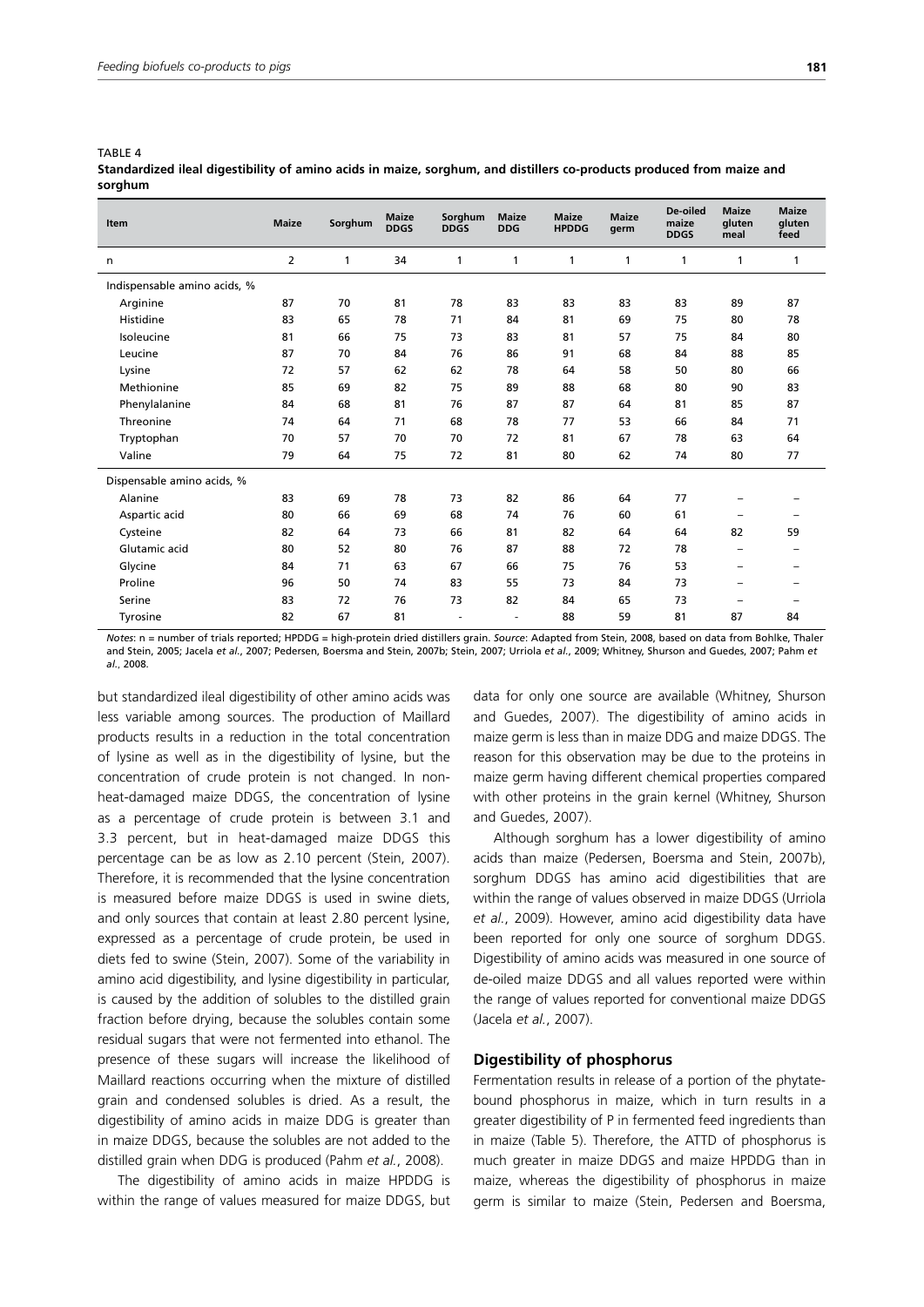TABLE 5 **Concentration and digestibility of phosphorus in maize and distillers co-products produced from maize (as-fed basis)**

| <b>Parameter</b>              | <b>Maize</b> | <b>Maize</b><br><b>DDGS</b> | <b>Maize</b><br><b>HPDDG</b> | <b>Maize</b><br>aerm |
|-------------------------------|--------------|-----------------------------|------------------------------|----------------------|
| n                             | 2            | 10                          |                              |                      |
| Total phosphorus (%)          | 0.22         | 0.61                        | 0.37                         | 1.09                 |
| Total phosphorus (as % of DM) | 0.25         | 0.70                        | 0.40                         | 1.18                 |
| ATTD(%)                       | 24.1         | 59.0                        | 59.6                         | 28.6                 |
| Digestible phosphorus (%)     | 0.05         | 0.36                        | 0.22                         | በ 31                 |

*Notes*: n = number of trials reported; ATTD = Apparent total tract digestibility; HPDDG = high-protein dried distillers grain. *Sources*: Stein, 2008, based on data from Bohlke, Thaler and Stein, 2005; Pedersen, Boersma and Stein, 2007a; Whitney, Shurson and Guedes, 2007.

2005; Pedersen, Boersma and Stein, 2007a; Whitney, Shurson and Guedes, 2007). There are no data on the ATTD of phosphorus in other sources of distillers co-products produced from maize or in DDGS produced from sorghum.

#### **Digestibility of lipid**

The ATTD of lipid in DDGS has been reported only from one experiment, which showed that the ATTD of oil in DDGS is approximately 70 percent (Stein, Pedersen and Boersma, 2005). However, there is a need for more information on oil and fatty acid digestibility in distillers co-products because of the important contribution of the oil to co-product energy value, as well as the effects on carcass fat quality in pigs.

#### **Digestibility of energy**

The ATTD of energy in most distillers co-products is lower than in maize because of the greater concentration of fibre in the co-products than in maize (Table 6). The fibre in maize DDGS has a low digestibility in the small intestine, and the fermentation of fibre in the large intestine is less than 50 percent complete, resulting in low digestibility of energy in distillers co-products. In maize DDGS, the ATTD of energy is 82.9 percent compared with 90.4 percent in maize (Pedersen, Boersma and Stein, 2007a). However, because of the higher oil concentration in maize DDGS compared with maize, the concentration of gross energy (GE) is also greater in maize DDGS than in maize (5434 vs 4496 kcal GE/kg DM). As a result, the concentration of digestible energy (DE) in maize DDGS is similar to maize (4088 vs 4140 kcal DE/kg DM; Stein, Pedersen and Boersma, 2005; Pedersen, Boersma and Stein, 2007a), but varies among DDGS sources (Pedersen, Boersma and Stein, 2007a; Anderson *et al*., 2012; Mendoza *et al.*, 2010b). The concentration of DE in maize germ (3979 kcal DE/kg DM) is also similar to maize, but maize HPDDG has a greater concentration of DE (4763 kcal DE/kg DM) than maize (Whitney, Shurson and Guedes, 2007). The ME content of DDG containing 7.9 percent crude fat (2959 ±100 kcal/kg DM) was similar to that determined for DDGS containing 8.9 percent crude fat (2964 ±81 kcal/kg DM; Dahlen *et al.*, 2011). In contrast, de-oiled maize DDGS has a lower concentration of DE than maize (3093 kcal DE/kg DM; Jacela *et al.*, 2007). The concentration of DE in sorghum DDGS has been measured in one experiment and it was reported that sorghum DDGS contained approximately 220 kcal/kg (as-is basis) less than maize DDGS (Feoli *et al.*, 2007a), which may be a result of a lower concentration of oil in sorghum DDGS compared with maize DDGS.

## **IMPROVING NUTRIENT DIGESTIBILITY OF DDGS**

Energy digestibility of DDGS is at least 10 percent lower than that of the feedstock grain from which it was produced, indicating that signficant opportunities for improvement exist. The relatively high concentration of fibre in DDGS may be one of the main reasons for reduced nutrient digestibility in DDGS compared with the grain source from which it was derived (Stein and Shurson, 2009). The impact of feed processing and feed additives such as supplemental enzymes on nutrient digestibility of DDGS has not been extensively studied, but knowledge from recent studies will be useful for identifying strategies for improving nutrient digestibility of DDGS in feed processing plants.

#### **Particle size reduction**

Grinding grain is common in the feed industry to improve nutrient digestibility and feed processing, and in the ethanol industry to improve fermentation and ethanol production efficiency. Reducing mean particle size from coarse to fine (e.g. from 1000 to 400 μm) will improve nutrient digestibility of ground grain such as maize (e.g. Wondra *et al.*, 1995) and also of protein sources such as soybean meal

TABLE 6

**Concentration of energy in maize and in distillers co-products produced from maize and sorghum (DM-basis)**

| <b>Parameter</b>                  | <b>Maize</b> | <b>Maize</b><br><b>DDGS</b> | Sorghum<br><b>DDGS</b> | <b>Maize</b><br><b>HPDDG</b> | <b>Maize</b><br>Germ | De-oiled<br>maize DDGS | <b>Maize</b><br>aluten meal | <b>Maize gluten</b><br>feed |
|-----------------------------------|--------------|-----------------------------|------------------------|------------------------------|----------------------|------------------------|-----------------------------|-----------------------------|
| n                                 |              | 10                          |                        |                              |                      |                        |                             |                             |
| Gross energy (kcal/kg DM)         | 4458         | 5434                        | 4908                   | 5399                         | 5335                 | 4655                   | -                           | -                           |
| ATTD(%)                           | 90.0         | 76.8                        | 76.0                   | 88.2                         | 74.6                 | -                      | $\overline{\phantom{a}}$    | -                           |
| Digestible energy (kcal/kg DM)    | 4072         | 4140                        | 3459                   | 4763                         | 3979                 | 3093                   | 4694                        | 3322                        |
| Metabolizable energy (kcal/kg DM) | 3981         | 3897                        | -                      | 4476                         | 3866                 | 2851                   | 4256                        | 2894                        |

*Notes*: n = number of trials reported; ATTD = apparent total tract digestibility. *Source*: Stein, 2008, based on data from NRC, 1998; Feoli *et al.*, 2007d; Jacela *et al.*, 2007; Pedersen, Boersma and Stein, 2007a; Whitney, Shurson and Guedes, 2007; Widmer *et al*., 2007.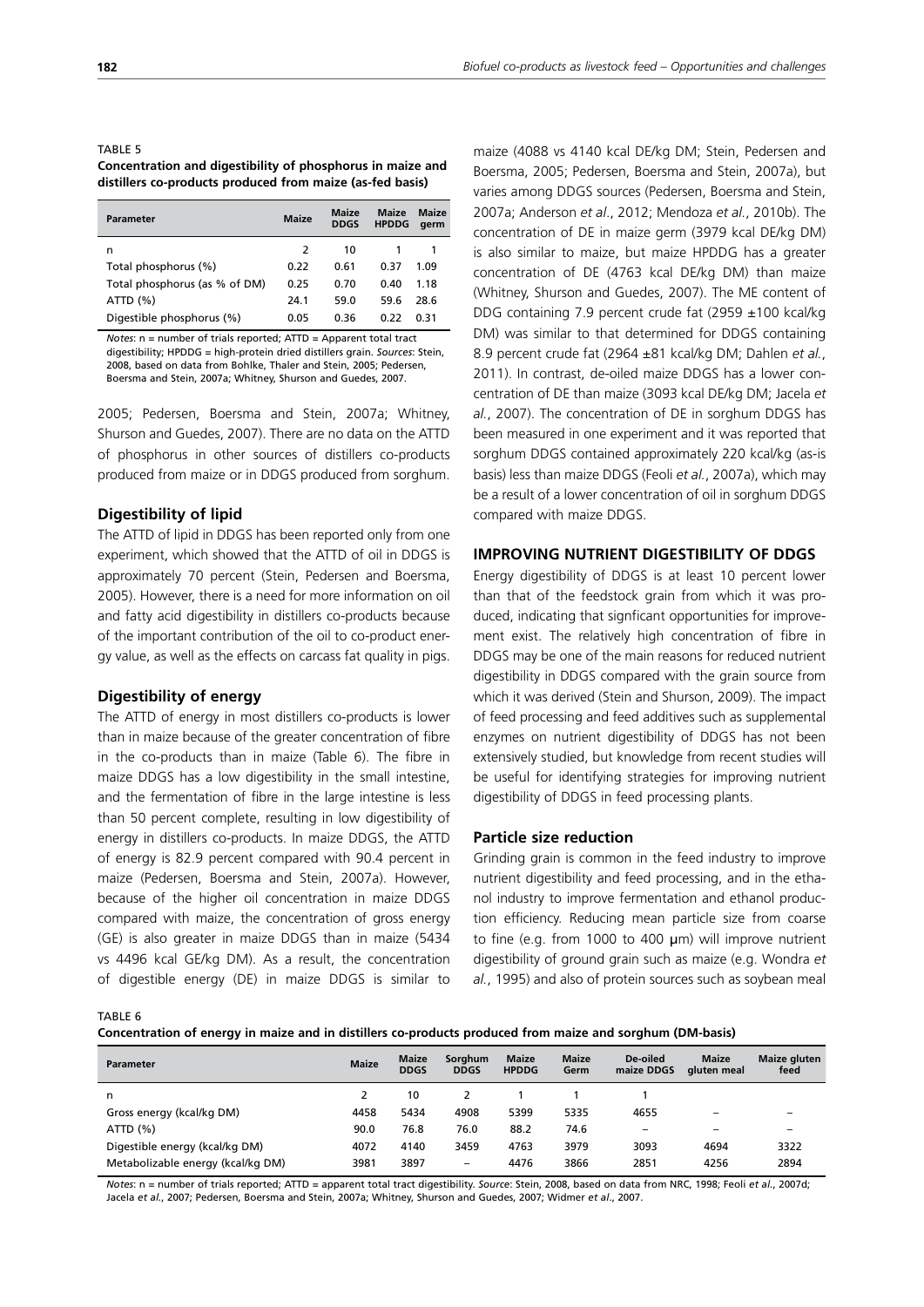(Fastinger and Mahan, 2003). The underlying mechanism is that large feedstuff particles provide less surface area per unit of mass for digestive enzymes to interact with their substrates (Goodband, Tokach and Nelssen, 2002). Nutrient digestibility for larger particles is therefore lower than for smaller particles, because nutrient digestion is limited to a specific time interval due to digesta transit through the gastrointestinal tract.

Opportunities may exist to grind DDGS to increase nutrient digestibility, because the mean particle size of DDGS varies widely among samples. For example, the mean particle size of unground maize DDGS ranged from 434 to 949 um from dry-grind ethanol plants (Liu, 2008). Mendoza *et al.* (2010c) evaluated DDGS from 15 different sources and observed considerable variability in particle size among sources, but DE and ME content can be improved by grinding to a smaller particle size.

Reducing mean particle size from 517 to 383 um in DDGS increased the apparent ileal digestibility and ATTD of energy in grower pigs by 2.3 and 1.3 percentage units, respectively (Yáñez *et al.*, 2011). Liu *et al.* (2011b) showed an even greater response for improving ME of DDGS by reducing particle size, where each 25-micron decrease in DDGS particle size (from 818 µm to 308 µm), resulted in a ME contribution from DDGS to the diet of 13.6 kcal/kg DM, but diet flowability was reduced. Combined, grinding of DDGS will have more of a positive impact on nutrient digestibility on the DDGS sources with a mean particle size greater than 660 μm (Liu, 2008), and mean particle size should be measured routinely in feed quality evaluation.

#### **Hydrothermal processing**

Unlike grinding, which is common for all dry feed, not all monogastric feed is subjected to hydrothermal processing (Hancock and Behnke, 2001). Steam pelleting of feed is common in some parts of the United States and Western Europe, whereas mash feeding is common in western Canada and Australia. The impact of pelleting on nutrient digestibility of maize co-products is not clear, but it appears to improve nutrient digestibility. Growth performance and nutrient digestibility was improved when nursery pigs were fed diets containing 30 percent maize DDGS (Zhu *et al.*, 2010). Pelleting of diets containing high levels of maize fibre (maize gluten feed) improved N balance, apparently due to the increased availability of tryptophan (Yen *et al.*, 1971).

Extrusion subjects feed to heat and pressure more extensively than steam pelleting, and can open the physical structure of the feedstuff matrix (Hancock and Behnke, 2001). Extrusion processing is common for aquaculture and pet feed, because fish and companion animals have generally much lower nutrient digestibility of plant-based feeds than swine and poultry. Therefore, extrusion is required to achieve suitable feed management characteristics. However, very little is known about the effects of extruding maize and maize co-products on nutritional value for swine (Muley *et al.*, 2007). In broiler chicks, extrusion of DDGS from triticale, wheat and maize improved energy and amino acid digestibility (Oryschak *et al.*, 2010a, b). In contrast, extrusion of DDGS from wheat and maize increased energy digestibility for both in pigs, perhaps, in part, by enhancing nutrient digestibility of residual starch in DDGS, but also by improving amino acid digestibility in maize DDGS (Beltranena *et al.*, 2009). These results indicate that effects of extrusion processing on nutrient digestibility will be specific to source of DDGS and species targeted.

#### **Supplemental enzymes**

The addition of exogenous enzymes to animal feeds to improve nutrient digestion is not a new concept, and responses have been reviewed in detail (Chesson, 1987; Bedford, 2000). The majority of commercial enzyme products have been targeted toward poultry (Annison and Choct, 1991; Cowan, 1993) and are typically added to diets containing barley, oats, peas, rye or wheat (Aimonen and Nasi, 1991; Thacker, Campbell and GrootWassink, 1992; Viveros *et al.*, 1994; Hubener, Vahjen and Simon, 2002), with only limited research evaluating enzyme use in maizesoybean meal diets (Saleh *et al.*, 2005).

The introduction of larger quantities of co-products, such as DDGS, into swine diets will increase the dietary content of fibre. The negative effects on energy and nutrient digestibility, and ultimately animal performance, from feeding such diets may be reduced partly by using supplemental enzymes (Zijlstra, Owusu-Asiedu and Simmins, 2010). Detailed chemical characterization of fibre components in DDGS indicates that it contains arabinoxylan constituents, which is one potential substrate for supplemental fibredegrading enzymes, and that some intact phytate remains as substrate for supplemental phytase (Widyaratne and Zijlstra, 2007; Liu, 2011). However, results from a recent study by Kerr, Weber and Shurson (2011) showed minimal effects on nutrient digestibility, and no improvement in growth performance, from supplementing with ten different commercial enzyme products and additives in nursery or finishing pig diets containing 30 percent DDGS.

#### **Phytase**

Plant-based phytate is well known for its ability to bind P and other nutrients and thereby reduce digestibility of these nutrients (Oatway, Vasanthan and Helm, 2001). The phytate contained in the grain is partly transformed during the fermentation process to produce ethanol and co-products. Intact phytate (inositol hexaphosphate) does, unlike nutrients other than starch, not concentrate 2 to 3 fold in the DDGS, but is instead partially hydrolyzed into inositol phosphates, which contain 5 or fewer P molecules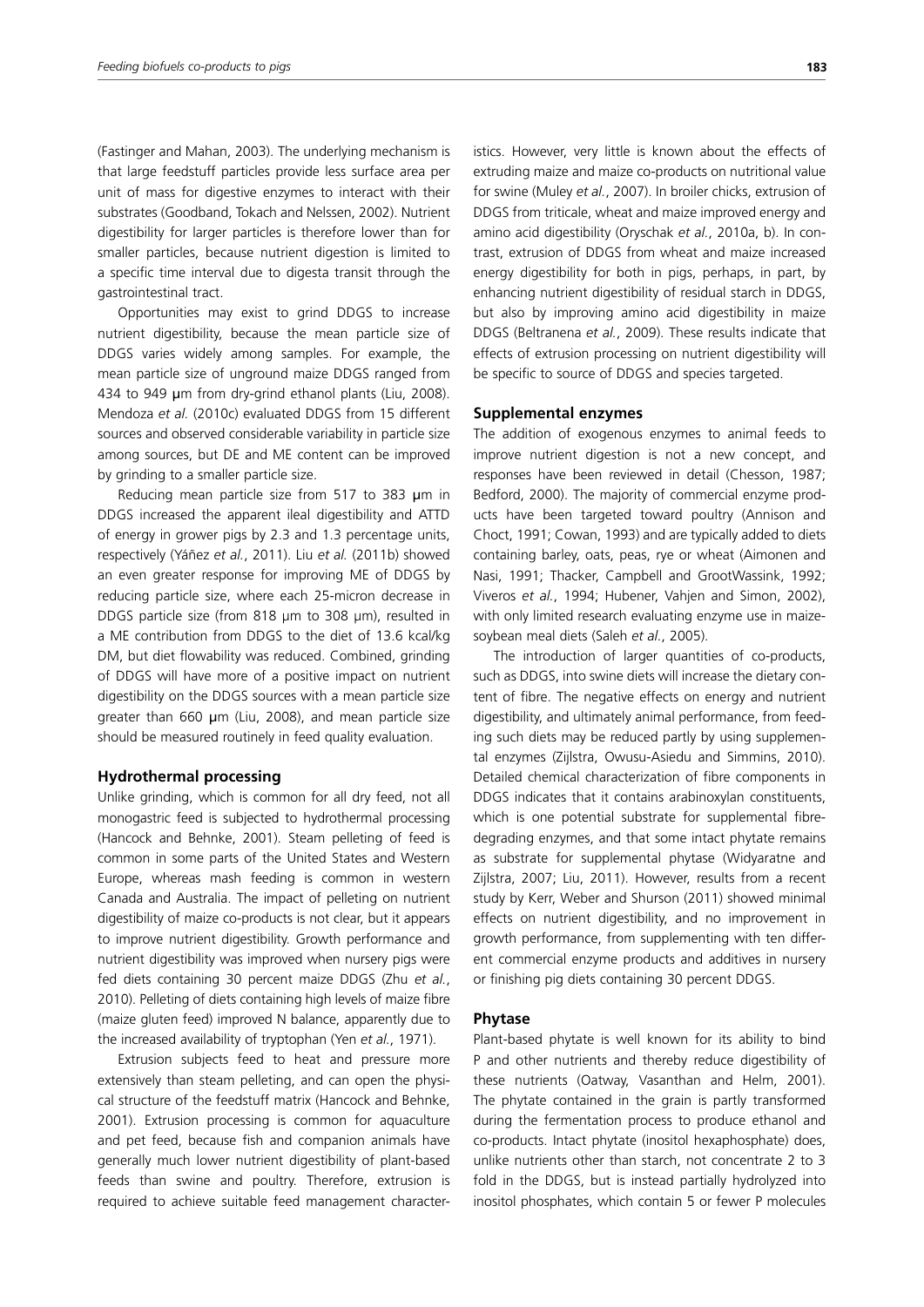(Widyaratne and Zijlstra, 2007). Digestibility of P is therefore higher in DDGS than in the feedstock grain. Still, sufficient phytate in DDGS remains to hinder P digestibility. Indeed, the addition of 500 FTU (phytase units) of phytase to a maize starch diet containing 44 percent DDGS increased the ATTD of energy of P in the diet by 10.5 percentage units, but did not affect energy and amino acid digestibility (Yáñez *et al.*, 2011). However, data on the impact of phytase, with or without other enzymes, on nutrient (and energy) digestibility in maize co-product diets is lacking and inconsistent. While addition of 500 units phytase improved P digestibility in diets containing 20 percent DDGS in starter or finisher pigs, it did not improve DM digestibility (Xu, Whitney and Shurson, 2006a, b). In contrast, Lindemann *et al.* (2009) reported that pigs fed diets containing 20 percent DDGS supplemented with 250 or 500 U/kg phytase exhibited greater DM, energy, and N digestibility than unsupplemented pigs, but there were no further improvements in faecal DM, energy or N digestibility with additional xylanase supplementation. Therefore, even though DDGS has a higher P digestibility than grain and protein meals, supplemental phytase may provide additional benefits in diets containing DDGS.

#### **Fibre-degrading enzymes**

The negative impact of fibre or non-starch polysaccharides has been described for cereal grains, including barley and wheat (Fairbairn *et al.*, 1999; Zijlstra *et al.*, 2009). The positive effects of fibre-degrading enzymes on energy digestibility of wheat have been defined, as long as the supplemental enzyme matches with a substrate that limits nutrient utilization or animal performance (e.g. Mavromichalis *et al.*, 2000; Cadogan, Choct and Campbell, 2003; Barrera *et al.*, 2004). Thus, not surprisingly, diets containing wheat co-products from flour milling (co-products that have been subjected to limited processing during production) have a drastically increased non-starch polysaccharide content and hence arabinoxylan content, and supplemental xylanase improved energy digestibility in swine (Nortey *et al.*, 2007, 2008). Combined, these results indicate that wheat fibre in its native form is a good substrate for supplemental xylanase in swine diets.

Interestingly, the relationship between co-products from ethanol production (maize or wheat DDGS) and the potential benefits from supplemental xylanase is less clear. Studies have shown no improvement in growth performance from adding enzymes to maize DDGS diets for nursery pigs (Jones *et al.*, 2010), while studies by Spencer *et al.* (2007) and Yoon *et al.* (2010) showed improvements from the use of enzymes in nursery and in grower-finisher diets, respectively. Additional studies have also shown improvements in nutrient digestibility when enzymes are added to DDGS diets (Jendza *et al.*, 2009; Yoon *et al.*, 2010; Feoli *et*  *al.*, 2008d), but improvements in nutrient digestibility do not always result in improvements in growth performance (Kerr, Weber and Shurson, 2011). Because DDGS has been subjected to extensive periods in solution, followed by drying, adding supplemental xylanase to DDGS diets does not always seem to improve energy digestibility of wheat DDGS (Widyaratne, Patience and Zijlstra, 2009; Yáñez *et al.*, 2011) or maize DDGS (Mercedes *et al.*, 2010), although positive examples exist (Lindemann *et al.*, 2009). Furthermore, xylanase supplementation did not improve growth performance in nursery pigs fed diets containing 30 percent maize DDGS (Jones *et al.*, 2010), although xylanase improved growth performance and digestibility of diet components in broilers (Liu *et al.*, 2011a). Finally, supplementation of a multi-enzyme complex to diets containing wheat DDGS improved growth performance and nutrient digestibility in finisher pigs (Emiola *et al.*, 2009), although the barley and maize contained in the diets used might have also interacted with the multi-enzyme to provide the positive response, and the multi-enzyme complex may be required to open the fibre matrix.

The more extensive processing used during ethanol production compared with flour milling might thus have caused changes in the feedstuff matrix that may make supplemental enzymes less advantageous for improving nutrient digestibility. These differences in enzyme responses may be due to fibre-degrading enzymes that can be added during the ethanol production process to enhance ethanol yield, making the regular substrate for these supplemental enzymes not the limiting factor for nutrient digestibility. Feedstuffs and enzyme selection require proper characterization to ensure that the substrates and enzymes match, and that the substrate is indeed the critical factor that hinders nutrient digestibility.

## *IN VITRO* **ENERGY DIGESTIBILTY IN DDGS**

Nutritional value of DDGS is known to vary substantially among sources (Nuez Ortín and Yu, 2009; Stein and Shurson, 2009; Zijlstra and Beltranena, 2009). Specifically, the ATTD of energy ranged from 74 to 83 percent for maize DDGS (Pedersen, Boersma and Stein, 2007a) and from 56 to 76 percent for wheat DDGS (Cozannet *et al.*, 2010). Prediction of quality of DDGS prior to feed processing is thus an important component of reducing the risk of less predictable animal performance when using DDGS in animal feeds. *In vitro* energy digestibility techniques can be used to screen ranges in energy digestibility among feedstuff samples and thereby support the development of feedstuff databases and rapid feed quality evaluation systems such as near-infrared reflectance spectroscopy (Zijlstra, Owusu-Asiedu and Simmins, 2010).

*In vitro* digestibility techniques using enzymes and incubation periods that mimic *in vivo* digestion can predict with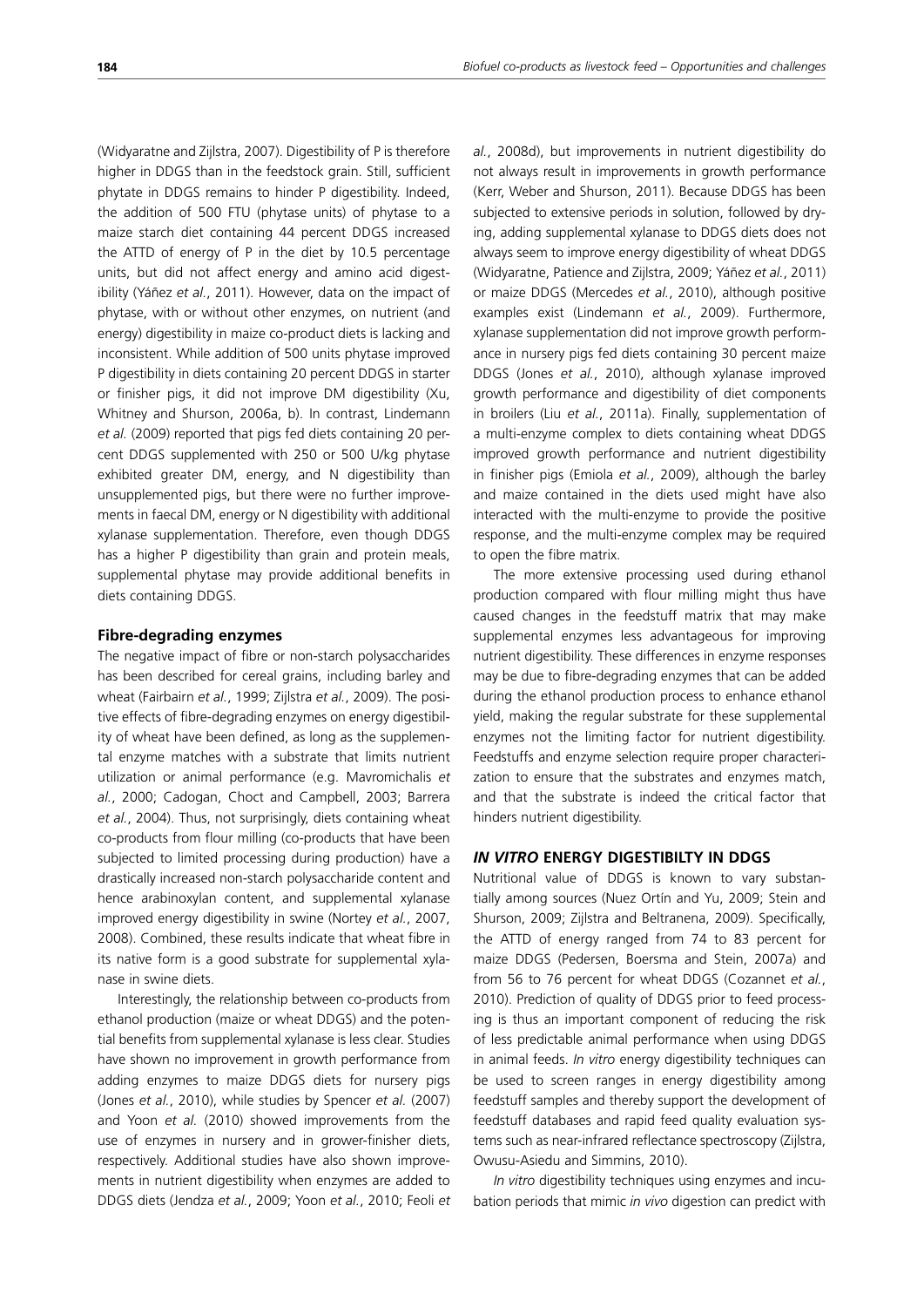reasonable accuracy the ATTD of energy among feedstuffs in swine (Boisen and Fernández, 1997). However, variation within feedstuffs such as DDGS is a greater concern for processing complete feed with an accurate DE content, and should be explored thoroughly for individual feedstuffs or feedstuff combinations.

Using *in vitro* digestibility techniques, the ATTD among samples of the same cereal grain can be predicted accurately for barley (Regmi, Sauer and Zijlstra, 2008) and wheat (Regmi, Ferguson and Zijlstra, 2009a). However, similar efforts were not successful in predicting the ATTD for protein feedstuffs with a more complex fibre and protein matrix, such as DDGS (Regmi *et al.*, 2009; Wang *et al.*, 2010).

*In vitro* fermentation has been used recently as a tool in feedstuff characterization, based on the hypothesis that gas produced and fermentation kinetics reflect the same kinetics as *in vivo* fermentation of fibre in the large intestine of swine. Although *in vitro* fermentation characteristics have been measured in an array of feedstuffs, only recently has *in vitro* fermentation of maize DDGS been compared with other feedstuffs, and its fermentation rate is similar to wheat bran and lower than field pea and sugar beet pulp (Jha *et al.*, 2011).

## **ENERGY PREDICTION EQUATIONS FOR DDGS**

Because of variability in DE and ME values among DDGS sources, several prediction equations have been developed to estimate ME content using various chemical analysis measures (Mendoza *et al.*, 2010b; Anderson, Shurson and Kerr, 2009; Pedersen, Boersma and Stein, 2007a). However, there are several challenges in accurately predicting ME content of DDGS sources:

- Accuracy has not been validated.
- May not represent the wide range in nutrient variability among sources.
- Some analytes required by equations (e.g. GE, TDF) are not routinely measured or are expensive to analyse.
- Analytical variability among labs and procedures affects accuracy (e.g. NDF).
- Adjustments for fat and fibre in some equations seem counterintuitive.

# **NUTRIENT AND ENERGY COMPOSITION AND DIGESTIBILITY IN MAIZE CO-PRODUCTS FROM WET-MILLING**

The majority of the research with energy and nutrient digestibility has been conducted with products from the dry-grind fuel ethanol industry, and only limited data are available on the digestibility of nutrients and energy in co-products from the wet-milling process for swine. For maize germ meal and glutenol, no data on energy and nutrient digestibility have been published, and for maize gluten meal and maize gluten feed, only data for amino acid digestibility have been published (Table 4). Both maize gluten meal and maize gluten feed have amino acid digestibility values that are greater than in maize DDGS, and for most amino acids the digestibility in maize gluten meal is similar to the values measured in maize (Table 4), whereas the values in maize gluten feed generally are intermediate compared with those measured in maize and maize DDGS. Values for DE and ME in maize gluten meal are greater than in maize and maize DDGS, and similar to values reported for maize HPDDG, but DE and ME in maize gluten feed are lower than in maize and similar to values measured for deoiled DDGS (Table 6).

## **CRUDE GLYCERIN Energy composition and digestibility**

# During digestion in non-ruminants, intestinal absorption of glycerin has been shown to range from 70 to 90 percent in rats (Lin, 1977), to more than 97 percent in pigs and laying

hens (Bartlet and Schneider, 2002). Glycerin is water soluble and can be absorbed by the stomach, but at a rate that is slower than that of the intestine (Lin, 1977). Absorption rates are high, which is probably due to glycerin's small molecular weight and passive absorption, rather than going through the process of becoming part of a micelle that is required for absorption of medium- and long-chain fatty acids (Guyton, 1991). Once absorbed, glycerol can be converted to glucose via gluconeogenesis or oxidized for energy production via glycolysis and the citric acid cycle, with the shuttling of protons and electrons between the cytosol and mitochondria (Robergs and Griffin, 1998). Glycerol metabolism largely occurs in the liver and kidney, where the amount of glucose carbon arising from glycerol depends upon metabolic state and level of glycerol consumption (Lin, 1977; Hetenyi, Perez and Vranic, 1983; Baba, Zhang and Wolfe, 1995). With gluconeogenesis from glycerol being limited by the availability of glycerol (Cryer and Bartley, 1973; Tao *et al.*, 1983), crude glycerin has the potential of being a valuable dietary energy source for monogastric animals.

Pure glycerin is a colourless, odourless and sweet-tasting viscous liquid, containing approximately 4.3 Mcal GE/kg on an as-is basis (Kerr *et al.*, 2009). However, crude glycerin can range from 3 to 6 Mcal GE/kg, depending upon its composition (Brambilla and Hill, 1966; Lammers *et al.*, 2008a; Kerr *et al.*, 2009). The difference in GE between crude glycerin and pure glycerin is not surprising, given that crude glycerin typically contains about 85 percent glycerin, 10 percent water, 3 percent ash (typically Na or K chloride), and a trace amount of free fatty acids. As expected, high amounts of water negatively influence GE levels, while high levels of free fatty acids elevate the GE concentration. The ME of glycerin has been assumed to be approximately 95%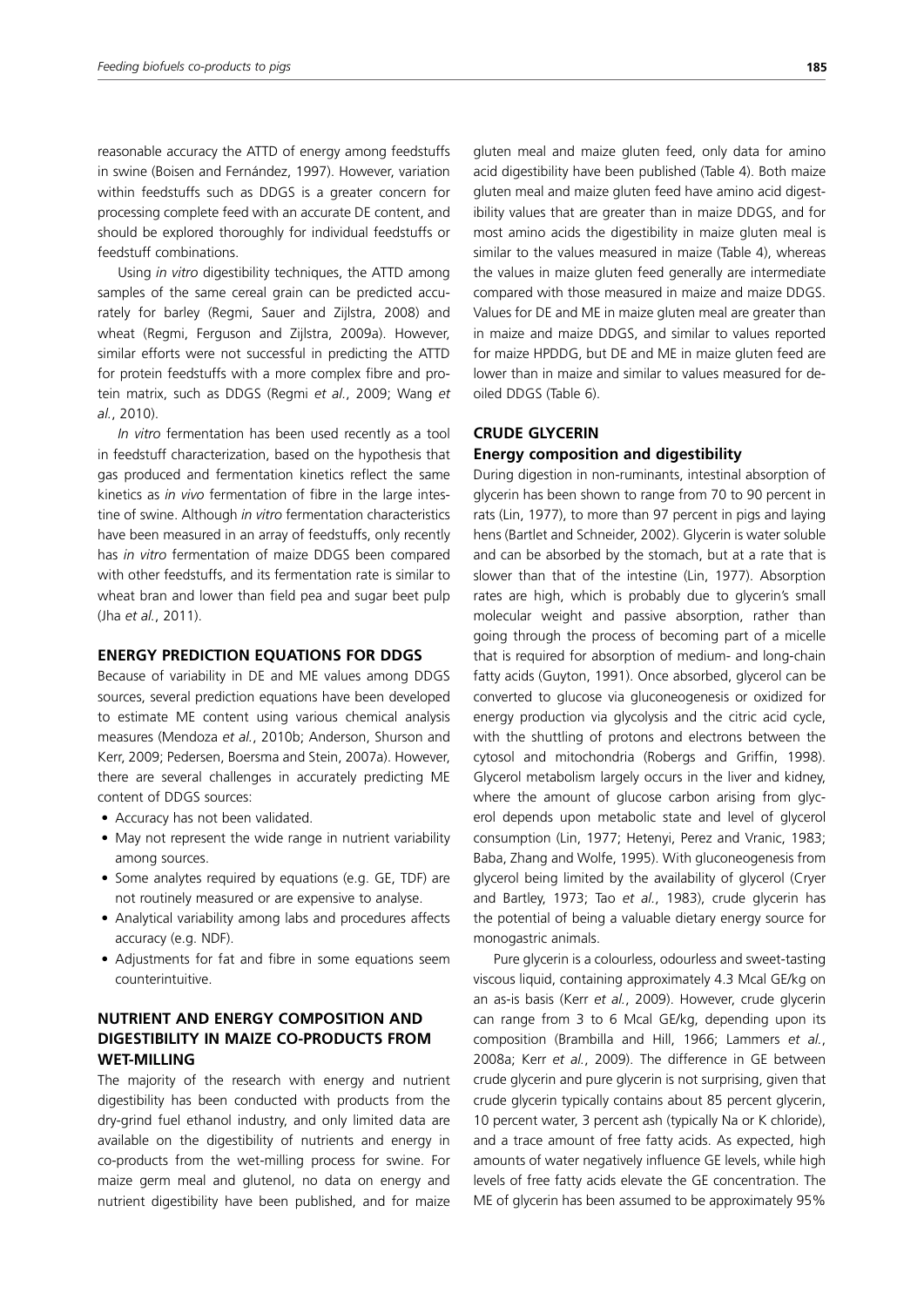of its GE (Brambilla and Hill, 1966; Lin, Romsos and Leveille, 1976; Rosebrough *et al.*, 1980; Cerrate *et al.*, 2006), but there have been no empirical determinations of the ME of crude glycerin in swine until recently.

Bartlet and Schneider (2002) reported ME values of refined glycerin in 35-kg pigs and determined that the ME value of glycerin decreased as the level of dietary glycerin increased (4189, 3349 and 2256 kcal/kg at 5, 10 and 15 percent inclusion levels, respectively) with an average value of 3292 kcal/kg on an as-is basis. Because pre-caecal digestibility of glycerin was determined to be approximately 97 percent (Bartlet and Schneider, 2002), the observed decrease in ME value may be a result of increased blood glycerol levels following glycerin supplementation (Kijora *et al.*, 1995; Kijora and Kupsch, 2006; Simon, Bergner and Schwabe, 1996), suggesting that complete renal reabsorption is prevented and glycerol excretion in the urine is increased (Kijora *et al.*, 1995; Robergs and Griffin, 1998).

In nursery and finishing pigs, Lammers *et al.* (2008a) determined that the ME content of a crude glycerin coproduct containing 87 percent glycerin was 3207 kcal/ kg, and did not differ between pigs weighing 10 or 100 kg (Table 7). Based strictly on its glycerin content, this equates to 3688 kcal ME/kg on a 100 percent glycerin basis (3207 kcal ME/kg/87 percent glycerin), which is slightly lower than the 3810 kcal ME/kg (average of the 5 and 10 percent inclusion levels) reported by Bartlet and Schneider (2002), but similar to the 3656 kcal ME/kg as reported by Mendoza *et al.* (2010a) using a 30 percent inclusion level of glycerin.

Similar to data reported by Bartlet and Schneider (2002), increasing crude glycerin from 5 to 10 to 20 percent in 10-kg pigs (Lammers *et al.*, 2008a) quadratically reduced ME content (3601, 3239 and 2579 kcal ME/kg, respectively), suggesting that high dietary concentrations of crude glycerin may not be fully utilized by 10-kg pigs. In contrast, dietary concentrations of crude glycerin had no effect on ME determination in 100-kg pigs (Lammers *et al.*, 2008a). The ratio of DE:GE is an indicator of how well a crude glycerin source is digested, and for the crude glycerin source evaluated by Lammers *et al.* (2008a), it equalled 92 percent, suggesting that crude glycerin is well digested, being only slightly lower that the 97 percent of glycerin digested before the caecum, as reported by Bartlet and Schneider (2002). In addition, the ratio of ME:DE indicates how well energy is utilized once digested and absorbed. For the crude glycerin source evaluated by Lammers *et al.* (2008a), the ratio was 96 percent, which is identical to the ME:DE ratio for soybean oil, and is comparable to the ratio of ME:DE (97%) for maize grain (NRC, 1998), all of which support the assertion that crude glycerol is well utilized by the pig as a source of energy.

#### **Chemical composition variability**

Similar to other co-products used to feed livestock, the chemical composition of crude glycerin can vary widely (Thompson and He, 2006; Kijora and Kupsch, 2006; Hansen *et al.*, 2009; Kerr *et al.*, 2009). The consequences of this variable chemical composition in crude glycerin relative to its energy value for animals have not been well described. Recently, 10 sources of crude glycerin from various biodiesel production facilities in the United States were evaluated for energy utilization in growing pigs (Table 8). The crude glycerin sources originating from biodiesel plants using soybean oil averaged 84 percent glycerin, with minimal variability noted among 6 of the sources obtained. Conversely, crude glycerin sources obtained from biodiesel plants using tallow, yellow grease or poultry oil as initial lipid feedstock ranged from 52 to 94 percent glycerin. The crude glycerin co-products derived from either non-acidulated yellow grease or poultry fat had the lowest glycerin content, but also had the highest free fatty acid concentrations. The high fatty acid content of the non-acidulated yellow grease product was expected because the acidulation process results in greater separation of methyl esters, which subsequently results in a purer form of crude glycerin containing less free fatty acids (Ma and Hanna, 1999; Van Gerpen, 2005; Thompson and He, 2006). In contrast, the relatively high free fatty acid content in the crude glycerin obtained from the biodiesel plant utilizing poultry fat as a feedstock is difficult to explain because details of the production process were not available. Moreover, these two crude glycerin co-products (derived from non-acidulated yellow grease and poultry fat) had higher methanol concentrations than

TABLE 7

| Digestible and metabolizable energy of crude glycerin fed to pigs, as-is basis |  |  |
|--------------------------------------------------------------------------------|--|--|
|                                                                                |  |  |

| <b>Trial</b> | <b>Pigs</b> | Initial BW (kg) | DE (kcal/kg) | <b>SEM</b> | ME (kcal/kg) | <b>SEM</b> |
|--------------|-------------|-----------------|--------------|------------|--------------|------------|
|              | 18          | 11.0            | 4,401        | 282        | 3,463        | 480        |
| 2            | 23          | 109.6           | 3,772        | 108        | 3,088        | 118        |
| 3            | 19          | 8.4             | 3,634        | 218        | 3,177        | 251        |
| 4            | 20          | 11.3            | 4,040        | 222        | 3,544        | 237        |
|              | 22          | 99.9            | 3,553        | 172        | 3,352        | 192        |

*Notes*: All experiments represent data from 5-day energy balance experiments following a 10-day adaptation period (Lammers *et al.,* 2008a); BW = body weight; DE = digestible energy, ME = metabolizable energy; SEM = Standard Error of the Mean. Trial 1 included pigs fed diets containing 0, 5 and 10% crude glycerin. Trial 2 included pigs fed diets containing 0, 5, 10 and 20% crude glycerin. Trials 3, 4 and 5 included pigs fed diets containing 0% and 10% glycerin.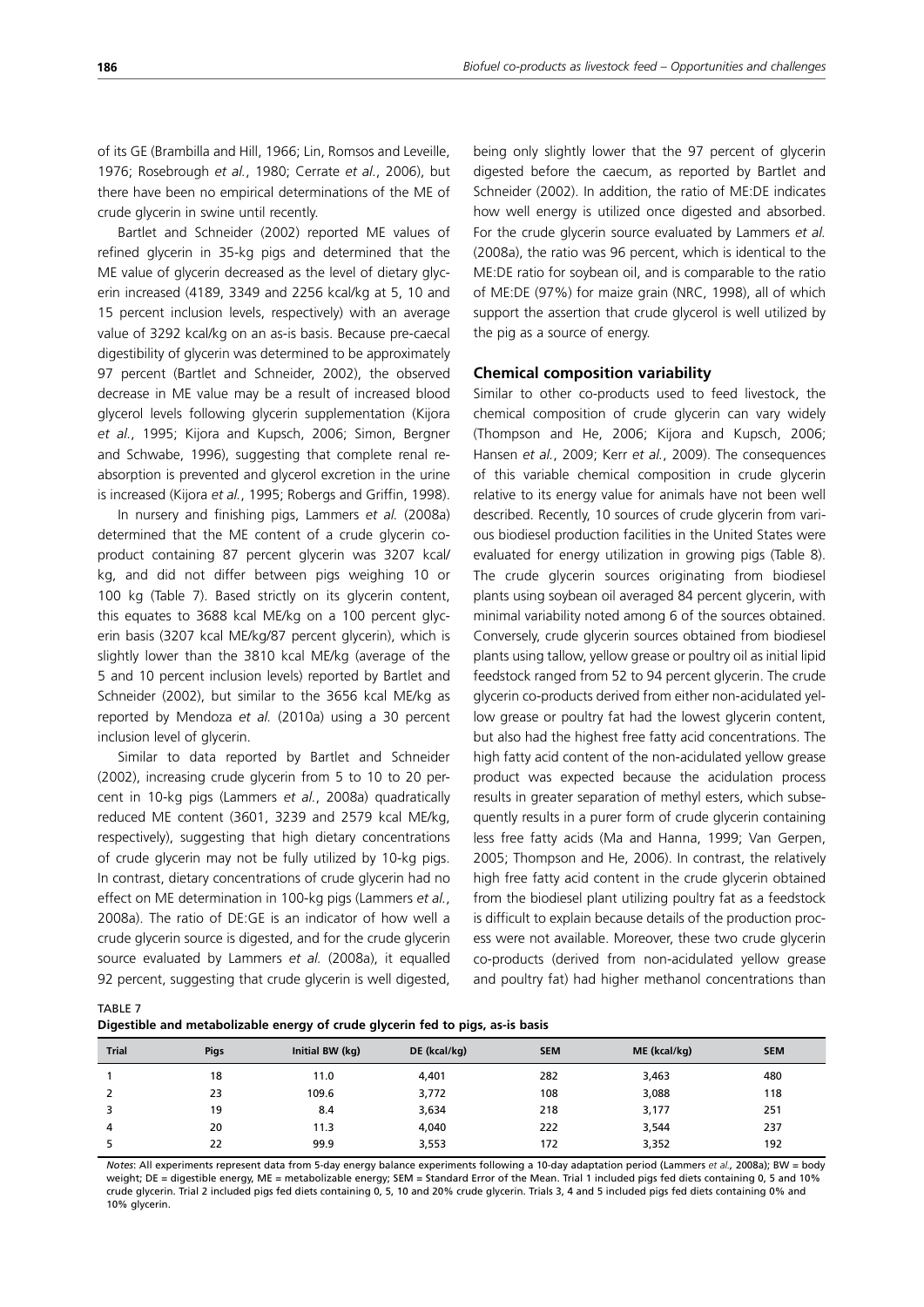| TABLE 8 |  |                                                             |  |
|---------|--|-------------------------------------------------------------|--|
|         |  | Chemical analysis of crude glycerin, percentage as-is basis |  |

| Sample ID                    | Glycerin | <b>Moisture</b> | <b>Methanol</b> | pH   | <b>NaCl</b> | Ash  | <b>Fatty acids</b> |
|------------------------------|----------|-----------------|-----------------|------|-------------|------|--------------------|
| <b>USP</b>                   | 99.62    | 0.35            | <b>ND</b>       | 5.99 | 0.01        | 0.01 | 0.02               |
| Soybean oil                  | 83.88    | 10.16           | 0.0059          | 6.30 | 6.00        | 5.83 | 0.12               |
| Soybean oil <sup>(1)</sup>   | 83.49    | 13.40           | 0.1137          | 5.53 | 2.84        | 2.93 | 0.07               |
| Soybean oil                  | 85.76    | 8.35            | 0.0260          | 6.34 | 6.07        | 5.87 | <b>ND</b>          |
| Soybean oil                  | 83.96    | 9.36            | 0.0072          | 5.82 | 6.35        | 6.45 | 0.22               |
| Soybean oil                  | 84.59    | 9.20            | 0.0309          | 5.73 | 6.00        | 5.90 | 0.28               |
| Soybean oil                  | 81.34    | 11.41           | 0.1209          | 6.59 | 6.58        | 7.12 | 0.01               |
| Tallow                       | 73.65    | 24.37           | 0.0290          | 3.99 | 0.07        | 1.91 | 0.04               |
| Yellow grease                | 93.81    | 4.07            | 0.0406          | 6.10 | 0.16        | 1.93 | 0.15               |
| Yellow grease <sup>(2)</sup> | 52.79    | 4.16            | 3.4938          | 8.56 | 1.98        | 4.72 | 34.84              |
| Poultry fat                  | 51.54    | 4.99            | 14.9875         | 9.28 | 0.01        | 4.20 | 24.28              |

*Notes*: Samples analysed as described in Lammers *et al.* (2008a), courtesy of Ag Processing Inc., Omaha, NE 68154, USA. Glycerin content determined by difference as: 100 -% methanol -% total fatty acid -% moisture -% ash. Data obtained from Kerr *et al.,* 2009. ND = not determined. USP = United States Pharmacopeial Convention grade glycerin or initial feedstock lipid source. (1) Soybean oil from extruded soybeans. All other soybean oil was obtained by hexane extraction of soybeans. (2) Crude glycerin that was not acidulated.

the other glycerin sources. Recovery of methanol is also indicative of production efficiency because it is typically re-used during the production process (Ma and Hanna, 1999; Van Gerpen, 2005; Thompson and He, 2006). The high amount of methanol content in crude glycerin from non-acidulated yellow grease was expected because this co-product had not been fully processed at the production facility. The reason crude glycerin obtained from the plant utilizing poultry fat contained relatively high methanol is unclear because no processing information was available from the plant. However, this higher level of methanol may be due to lower overall efficiency of the production process at this plant (Ma and Hanna, 1999; Van Gerpen, 2005; Thompson and He, 2006).

The average ME of the 11 sources of glycerin described in Table 9 was 3486 kcal/kg (Kerr *et al.*, 2009), with little difference among the sources, with the exception of the two sources with high levels of free fatty acids (coproducts obtained from non-acidulated yellow grease and poultry fat). These sources high in free fatty acid content had higher ME values than the other crude glycerin coproducts, which was not surprising given that these two co-products also had a higher GE concentration than the other co-product sources. The ME:GE ratio among all glycerin co-products was similar, averaging 85 percent, which is similar to ratios reported by others (88%, Lammers *et al.*, 2008a; 88%, Bartlet and Schneider, 2002; 85%, Mendoza *et al.*, 2010a). Because the GE of the crude glycerin can vary widely among co-product sources, comparison of ME as a percentage of GE provides valuable information on the caloric value of crude glycerin for swine. A high ME:GE ratio indicates that a crude glycerin source is well digested and utilized.

Because more than one chemical component can influence energy content of feed ingredients, stepwise regression was used to predict GE and ME values, and to predict ME as a percentage of GE among glycerin sources.

#### **TABLE 9 Energy values of crude glycerin co-products in swine, on an as-is basis**

| Sample                       | GE (kcal/kg) | ME (kcal/kg) | % of GE |
|------------------------------|--------------|--------------|---------|
|                              |              |              |         |
| USP                          | 4325         | 3682         | 85.2    |
| Soybean oil                  | 3627         | 3389         | 93.4    |
| Soybean oil <sup>(1)</sup>   | 3601         | 2535         | 70.5    |
| Soybean oil                  | 3676         | 3299         | 89.9    |
| Soybean oil                  | 3670         | 3024         | 82.5    |
| Soybean oil                  | 3751         | 3274         | 87.3    |
| Soybean oil                  | 3489         | 3259         | 93.5    |
| Tallow                       | 3173         | 2794         | 88.0    |
| Yellow grease                | 4153         | 3440         | 92.9    |
| Yellow grease <sup>(2)</sup> | 6021         | 5206         | 86.6    |
| Poultry fat                  | 5581         | 4446         | 79.7    |

*Notes*: USP = United States Pharmacopeial Convention (USP) grade glycerin or initial feedstock lipid source. (1) Soybean oil from extruded soybeans. All other soybean oil was obtained by hexane extraction of soybeans. (2) Crude glycerin that was not acidulated. *Source*: Kerr *et al.*, 2009.

If the GE of a crude glycerin source is unknown, it can be predicted by using the following equation: GE  $kcal/kg =$  $-236 + (46.08 \times \% \text{ of } q$  (solution + (61.78  $\times \%$  of methanol) + (103.62  $\times$  % of fatty acids), ( $R^2$  = 0.99). Metabolizable energy content can subsequently be predicted by multiplying GE by 84.5% with no adjustment for composition (Kerr *et al.*, 2009). Additional research is needed to refine and validate these equations relative to glycerin, methanol, ash and total fatty acid concentrations for all body weights.

## **SPECIAL CONSIDERATIONS FOR CO-PRODUCTS FROM THE ETHANOL INDUSTRY Mycotoxins**

Like all feed ingredients, maize co-products may contain mycotoxins that can negatively affect animal performance, or might be stored under conditions that cause co-product deterioration. Mycotoxins can be present in maize co-products if the grain delivered to the ethanol plant is contaminated with them. Mycotoxins are not destroyed during the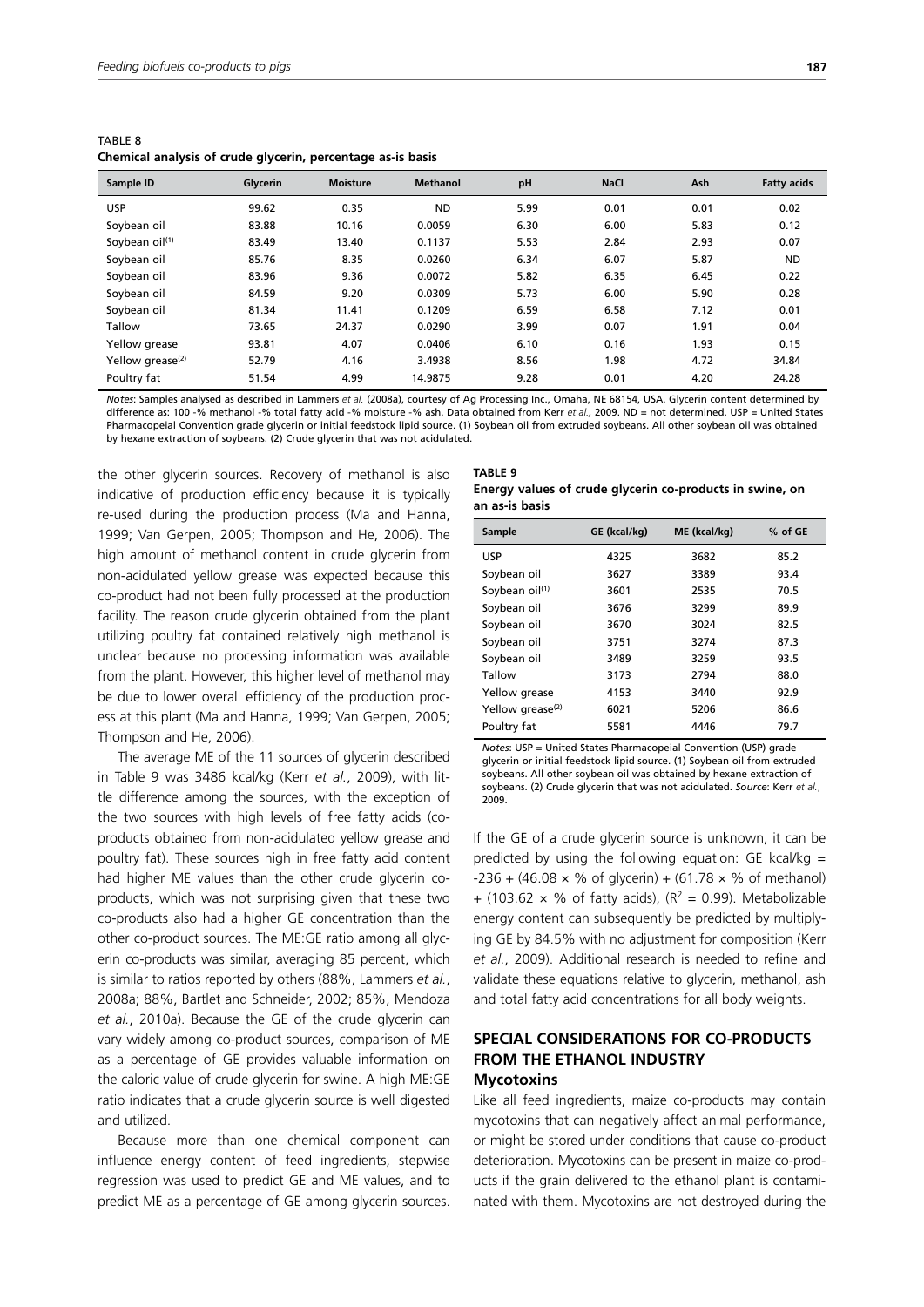ethanol production process, nor are they destroyed during the drying process to produce distiller co-products. In fact, if they are present in maize used to produce ethanol, their concentration will be increased by a factor of approximately three in DDGS. However, the risk of mycotoxin contamination in United States distillers grain by-products is very low because it is uncommon for most of the major maize growing regions in the United States to have climatic and weather conditions that lead to mycotoxin production in maize on a regular basis. Furthermore, most ethanol plants monitor grain quality and reject sources that exceed acceptable (very low) levels of mycotoxins.

Recently, Zhang *et al.* (2009) conducted surveys to assess the prevalence and levels of aflatoxins, deoxynivalenol, fumonisins, T-2 toxin and zearalenone in 235 DDGS samples. The samples were collected between 2006 and 2008 from 20 ethanol plants in the mid-western United States and from 23 export shipping containers, and analysed using state-of-the-art analytical methodologies. Their results indicated that (1) none of the samples contained aflatoxins or deoxynivalenol levels higher than the U.S. Food and Drug Administration (FDA) guidelines for use in animal feed; (2) no more than 10 percent of the samples contained levels of fumonisins higher than the recommendation for feeding equids and rabbits, and the remaining bulk of the samples contained fumonisins lower than FDA guidelines for use in animal feed; (3) no samples contained detectable levels of T-2 toxins; 4) most samples contained no detectable zearalenone; and 5) the containers used for export shipping of DDGS did not contribute to mycotoxin production.

The prevalence and levels of deoxynivalenol (vomitoxin) in the 2009 United States maize crop were unusually high, resulting in production of deoxynivalenol-contaminated DDGS in 2010. As a result, researchers (Fruge *et al.*, 2011a, b; Barnes *et al.*, 2011) evaluated the effectiveness of commercial products for mitigating the negative effects of feeding diets containing DDGS contaminated with deoxynivlenol, and some benefits were observed.

## **Sulphur**

Sulphur levels can be highly variable among DDGS sources and can range from 0.31 to 1.93 percent (average 0.69 percent) on a DM basis (University of Minnesota data; www. ddgs.umn.edu). Sulphuric acid is commonly added during the dry-grind ethanol production process to keep pH at desired levels for optimal yeast propagation and fermentation in order to maximize the conversion of starch to ethanol, and is less costly compared with other acids. According to AAFCO (2010), sulphuric acid is generally recognized as safe according to U.S. Code of Federal Regulation (21 CFR 582) and is listed as an approved food additive (21 CFR 573). In addition, maize naturally contains about 0.12 percent sulphur, and is concentrated by approximately threefold, like other nutrients, when maize is used to produce ethanol and DDGS. Yeast also contains about 3.9 g/kg sulphur and naturally creates sulphites during fermentation.

Sulphur is an essential mineral for animals and serves many important biological functions in the animal body. However, when excess sulphur (greater than 0.40 percent of diet DM) is present in ruminant diets, neurological problems resulting from polioencephalomalacia (PEM) can occur. In contrast, sulphur content of DDGS does not appear to be a concern in swine diets. Kim, Zhang and Stein (2010) conducted four experiments to determine the effects of dietary sulphur level on feed palatability and growth performance of weanling and growing-finishing barrows. Their results showed that inclusion of 20 to 30 percent of DDGS in diets fed to weanling and grow-finishing pigs reduced palatability of the diets and negatively affected growth performance. However, the concentration of sulphur in the DDGS-containing diets had no impact on feed palatability or growth performance.

#### **Lipid oxidation**

Some sources of DDGS may contain high levels of oxidized lipids due to the high drying temperatures used in some ethanol plants. Song, Saari Csallany and Shurson (2011) reported that the thiobarbituric acid reactive substances (TBARS; a measure indicative of lipid oxidation) level can vary considerably (1.0 to 5.2 malondialdehyde (MDA) equivalent ng/mg oil) among 31 DDGS sources. The highest TBARS level measured in one DDGS source was 26 times higher than that of maize (0.2 MDA equivalent ng/mg oil). As a result, the use of supplemental dietary antioxidants may be warranted in order to minimize metabolic oxidation. Harrell *et al.* (2010) and Harrell, Zhao and Reznik (2011) reported that the dietary addition of an commercial antioxidant can improve growth performance of pigs fed diets containing oxidized maize oil or 20 to 30 percent DDGS, and in a subsequent study showed that supplementing nursery pig diets with another commercially available antioxidant improved growth performance of pigs when fed diets containing 60 percent DDGS. However, no research has been conducted to determine the efficacy of these synthetic antioxidants relative to common forms of vitamin E.

# **SPECIAL CONSIDERATIONS FOR CRUDE GLYCERIN**

Because glycerin varies in energy content, salt content and methanol concentration, modifications in diet formulation may be required. Depending on the salt level in the crude glycerin, supplemental levels of dietary salt may need to be limited, depending upon the animal species and stage of production where it is fed. It is generally well accepted that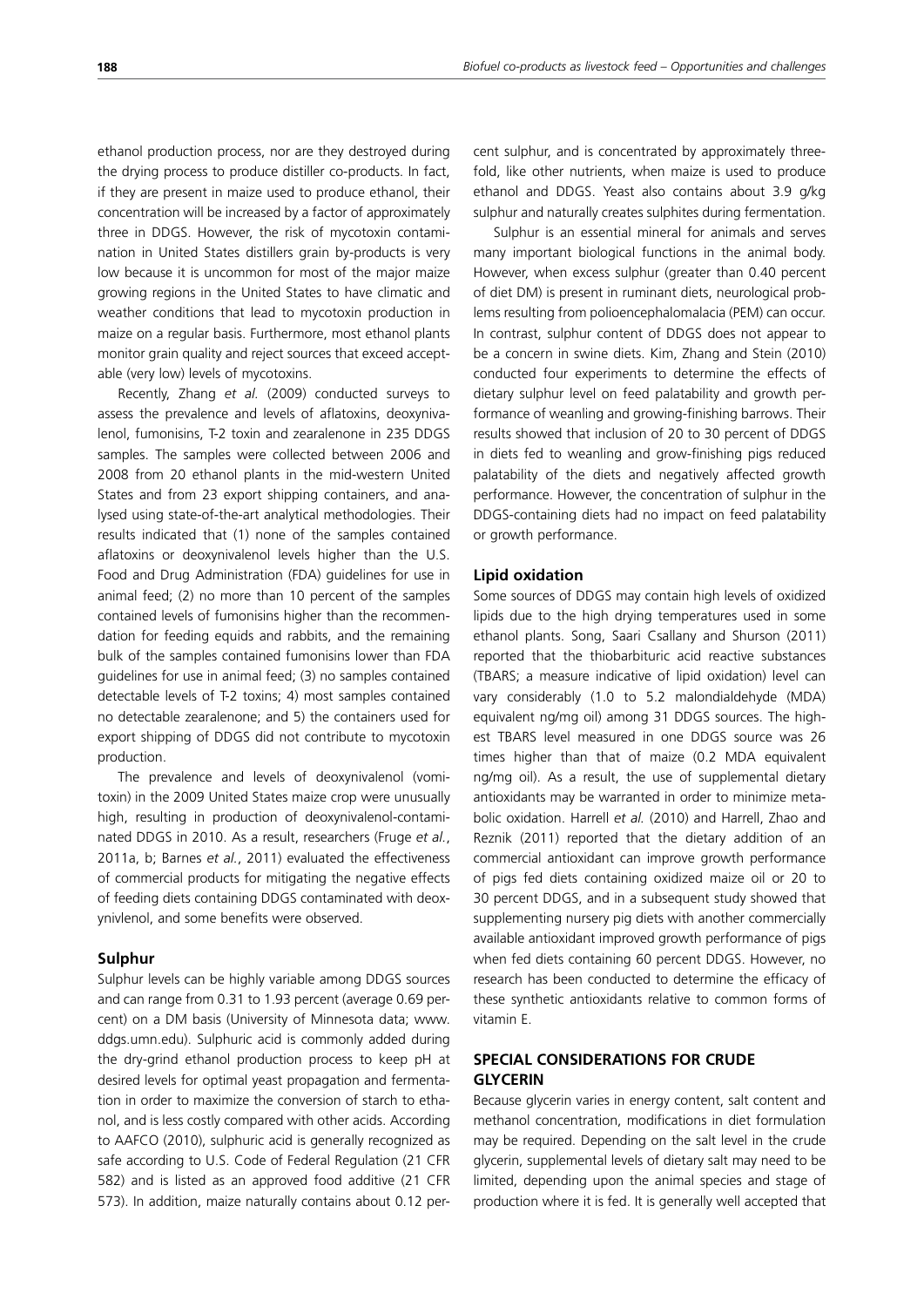feeding diets containing up to 3 percent dietary NaCl will have no adverse effects on pig performance as long as adequate water is freely available (adapted from NRC, 1980). However, the impact of increased water intake on increased manure volume and changes in composition (Sutton *et al.*, 1976) needs to be considered.

Adding 10 to 20 percent crude glycerin to swine mash diets may also affect the ability of feed to flow in bulk bins and automatic feeding systems, as indicated by Cerrate *et al.* (2006), Hansen *et al.* (2009), Lammers *et al.* (2008a) and Kerr *et al.*, (2009), especially in feeds containing dried whey. Because no quantitative measurements to assess feed flowability were taken in any of these experiments, the potential interactions among levels of glycerin supplementation, diet type and feed handling system affecting feed flowability are yet to be characterized.

Methanol levels in crude glycerin warrant special consideration. Methanol is a potentially toxic compound and has been reviewed in detail by others (Roe, 1982; Medinsky and Dorman, 1995; Skrzydlewska, 2003). Methanol can be introduced orally, by respiration or through the skin, and is distributed by the blood to all organs and tissues in proportion to their water content (Liesivuori and Savolainen, 1991). Metabolic elimination of methanol is much slower than that of ethanol. Small amounts of methanol are excreted in the kidney and lung, but the majority is metabolized by the liver and released as  $CO<sub>2</sub>$ . Acute methanol intoxication is manifested initially by signs of narcosis followed by a latent period in which formic acid accumulates causing metabolic acidosis (reduced blood pH, depletion of blood bicarbonate and visual degeneration, with abdominal, leg and back pain). Chronic exposure to methanol causes headache, insomnia, gastrointestinal problems and blindness. Animals differ widely in their ability to metabolize methanol, depending upon enzyme activity and hepatic folate levels (Roe, 1982; Black *et al.*, 1985; Medinsky and Dorman, 1995; Skrzydlewska, 2003). Little research on methanol metabolism or toxicity has been conducted in pigs. Makar *et al.* (1990) reported that pigs, compared with all other species studied, have extremely low levels of folates and very low levels of a key enzyme (10-formyl H<sub>4</sub>folate dehydrogenase) in the folate pathway, suggesting the ability of the pig to dispose of formate is limited, and slower than that observed in rats or monkeys. However, Dorman *et al.* (1993) indicated that methanoland formate-dosed minipigs did not develop optic nerve lesions, toxicologically significant formate accumulation or metabolic acidosis, indicating that minipigs do not appear to be overtly sensitive to methanol toxicity.

When considering the potential for methanol and formate toxicity, it is interesting to note that in some countries, formaldehyde, a methanol metabolite, can be used as a silage preservative, and formic acid can be used in finished

feeds to reduce bacterial loads. Formic acid or formate salts have also been used safely in diets for swine (Overland *et al.*, 2000; Canibe *et al.*, 2005) and formaldehyde in diets for laying hens (Khan, Hussain and Khan, 2006). It is also interesting to note that calcium formate has been used as a dietary calcium supplement for humans (Hanzlik, Fowler and Eells, 2005).

As a general-purpose feed ingredient, glycerin is regulated in the United States under 21CFR583.1320, requiring that levels of methanol in methyl esters of higher fatty acids should not exceed 0.015 percent. Recently, however, crude glycerin has been defined by the Association of American Feed Control Officials (AAFCO, 2010) and can be fed to non-ruminants up to 10 percent of the complete feed as long as it contains not less than 80 percent glycerin, not more than 15 percent water, not more than 0.15 percent methanol, up to 8 percent salt, up to 0.1 percent sulphur, and not more than 5 ppm heavy metals. German regulations (Normenkommission fur Einzelfuttermittel im Zentralausschuss der Deutschen Landwirtschaf, 2006) allow 0.5 percent (5000 ppm) methanol in crude glycerin.

# **FEEDING DISTILLERS CO-PRODUCTS TO SWINE Sows**

Maize DDGS is the only maize co-product that has been evaluated for use in sow diets and for which published reports are available. Feeding diets containing 50 percent maize DDGS to gestating sows resulted in no negative effects on lactation feed intake, litter weight gain, and weaning to oestrus interval (Wilson *et al.*, 2003). In fact, sows fed maize DDGS in gestation (50 percent) and lactation (20 percent) for two consecutive parities had increased litter size in the second parity compared with those fed a maize-soybean meal diet. The reason for this observation is unknown, but it may be a consequence of the increased fibre concentration in diets containing maize DDGS because litter size is sometimes improved if sows are fed high-fibre diets during gestation (Ewan *et al.*, 1996; Grieshop, Reese and Fahey, 2001). More research needs to be conducted to verify if the increase in litter size is a common response to including maize DDGS in diets fed to gestating sows.

Results of four experiments in which maize DDGS was fed to lactating sows have been reported, and dietary inclusion rates in these experiments were: up to 15 percent (Hill *et al.*, 2008b); 20 percent (Wilson *et al.*, 2003) or 30 percent (Song *et al.*, 2010; Greiner *et al.*, 2008) of the diet. No negative performance effects were reported in any of these experiments, and milk composition, apparent nitrogen digestibility or nitrogen retention were not affected by feeding DDGS diets. However, sows fed diets containing 20 or 30 percent maize DDGS had lower values for blood urea nitrogen than sows fed a maize-soybean meal diet (Song *et al.*, 2010), which indicates that these sows were fed diets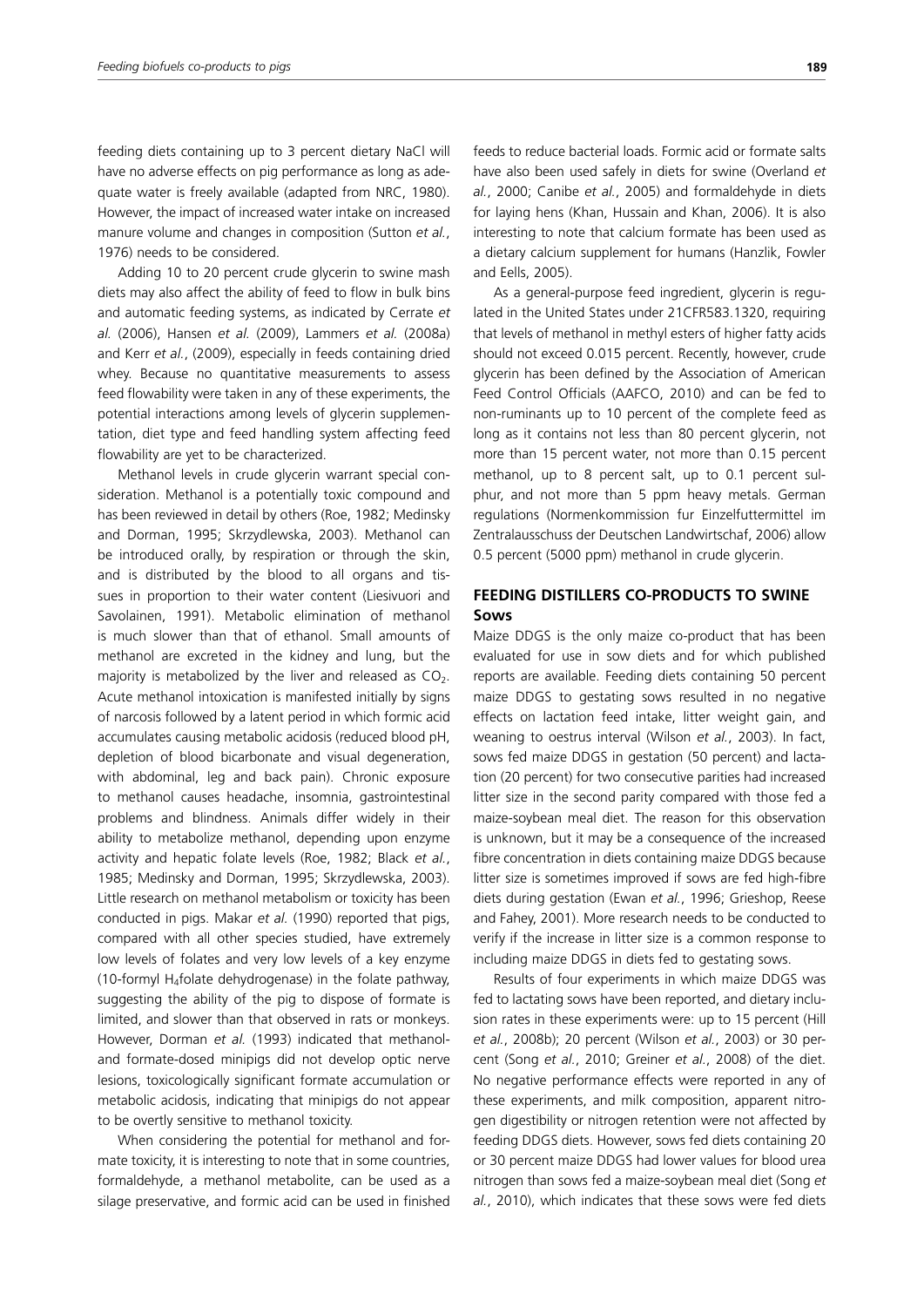with a better amino acid balance compared with sows fed the control diet. Greiner *et al.* (2008) observed that sows fed a 30 percent maize DDGS diet had improved weight gain in lactation and reduced wean to oestrus intervals, but these effects were not reported in the other experiments. There is, however, no information on the performance of pigs farrowed by sows fed maize DDGS, but there are no indications that the growth performance of these pigs would be affected.

Therefore, maize DDGS can be included in sow diets at levels up to 50 percent in gestation and up to 30 percent in lactation if diets are formulated on a ME, digestible amino acid and available phosphorus basis. It is possible that the inclusion rate of DDGS in diets fed to gestating sows can be greater than 50 percent, and for lactating sows, greater than 30 percent, but no research has been reported concerning this hypothesis.

#### **Weanling pigs**

Growth performance responses (Table 10) from inclusion of maize DDGS at levels up to 30 percent in weanling pig diets have been reported from 10 experiments (Whitney and Shurson, 2004; Linneen *et al.*, 2008; Gaines *et al.*, 2006; Spencer *et al.*, 2007; Barbosa *et al.*, 2008; Burkey *et al.*, 2008). Growth rate was not affected in any of these experiments by feeding DDGS diets, beginning as early as 4 days post-weaning (Whitney *et al.*, 2004). Average daily feed intake was reduced in two experiments when DDGS was included in the diet (Gaines *et al.*, 2006; Barbosa *et al.*, 2008), but the Gain:Feed (G:F) ratio was improved when DDGS was added to the diet in 5 of the 10 experiments (Gaines *et al.*, 2006; Spencer *et al.*, 2007; Barbosa *et al.*, 2008). Nursery pig mortality was reported in only two experiments, and no negative effects were observed from feeding DDGS diets.

Palatability, feed preference and growth performance of nursery pigs have been evaluated when various levels and qualities of distillers co-products were added to the diet (Hastad *et al.*, 2005; Seabolt *et al.*, 2008). Nursery pigs

#### TABLE 10

**Effects of including maize dried distillers grain with solubles (DDGS) in diets fed to weanling pigs**

|             |             | <b>Response to dietary maize DDGS</b> |                |           |  |  |  |  |
|-------------|-------------|---------------------------------------|----------------|-----------|--|--|--|--|
| <b>Item</b> | $\mathbf n$ | Increased                             | <b>Reduced</b> | Unchanged |  |  |  |  |
| ADG         | 10          |                                       |                | 10        |  |  |  |  |
| ADFI        | 10          |                                       | $\mathcal{L}$  | 8         |  |  |  |  |
| G: F        | 10          |                                       |                |           |  |  |  |  |
| Mortality   |             |                                       |                |           |  |  |  |  |

*Notes*: n = number of trials reported; ADG = Average daily gain; ADFI = Average daily feed intake; G:F = Gain:Feed ratio. *Source*: Stein and Shurson, 2009, derived from data calculated from experiments by Whitney and Shurson, 2004; Gaines *et al.*, 2006; Linneen *et al.*, 2006; Spencer *et al.*, 2007; Barbosa *et al.,* 2008; and Burkey *et al.*, 2008.

prefer diets without DDGS or HPDDGS, but colour differences among sources appear unrelated to feed preference.

Effects of introducing DDGS-containing diets to weanling pigs at different times post-weaning was investigated (Spencer *et al.*, 2007) by offering pigs a 4-phase nursery programme in which DDGS was introduced either in phase 1 (7.5 percent), phase 2 (15 percent) or phases 3 and 4 (15 percent). There were no differences in growth performance among treatments, which indicated that DDGS may be introduced immediately after weaning without compromising pig growth performance. However, this result was not observed by Burkey *et al.* (2008), who reported that inclusion of DDGS in diets fed to pigs before day 21 postweaning resulted in a reduction in growth performance.

Inclusion of sorghum DDGS in diets fed to weanling pigs at levels up to 60 percent of the diets has been investigated in three experiments (Senne *et al.*, 1995, 1996; Feoli *et al.*, 2008d). No differences in average daily gain (ADG), average daily feed intake (ADFI) or G:F ratio were observed when feeding diets containing levels up to 20 percent of sorghum DDGS (Senne *et al.*, 1995), but the inclusion of 30 percent sorghum DDGS in diets reduced growth performance compared with pigs fed diets containing no DDGS (Feoli *et al.*, 2008d). When weanling pigs were fed diets containing 0, 15, 30, 45 or 60 percent sorghum DDGS from day 7 to day 29 post-weaning (Senne *et al.*, 1996), quadratic reductions in ADG and G:F were observed, with growth performance of pigs fed up to 30 percent DDGS being similar to that of pigs fed control diets, but inclusion of 45 or 60 percent DDGS reduced ADG and G:F. It is possible that differences in DDGS quality or diet formulation methods may have contributed to these different responses.

De-oiled maize DDGS can be included in diets fed to weanling pigs in concentrations of up to 30 percent, with no changes in ADG, ADFI or G:F (Jacela *et al.*, 2008a). No experiments have been conducted to investigate the effects of including distillers co-products other than DDGS and deoiled DDGS in diets fed to weanling pigs. As a result, it is unknown if any of the other maize co-products can be used effectively in weanling pig diets.

#### **Growing-finishing pigs – growth performance**

In the last decade, results from at least 25 experiments have been reported on growth performance of growing-finishing pigs fed diets containing up to 30 percent maize DDGS (Table 11). In 23 of these experiments, DDGS was included in maize- and soybean-meal-based diets, and wheat-field pea-based diets were used in two experiments. There are also reports from eight experiments in which sorghum DDGS was included in diets, with two experiments using wheat DDGS in growing-finishing pig diets.

Results from early research showed that adding up to 20 percent maize DDGS to growing-finishing pig diets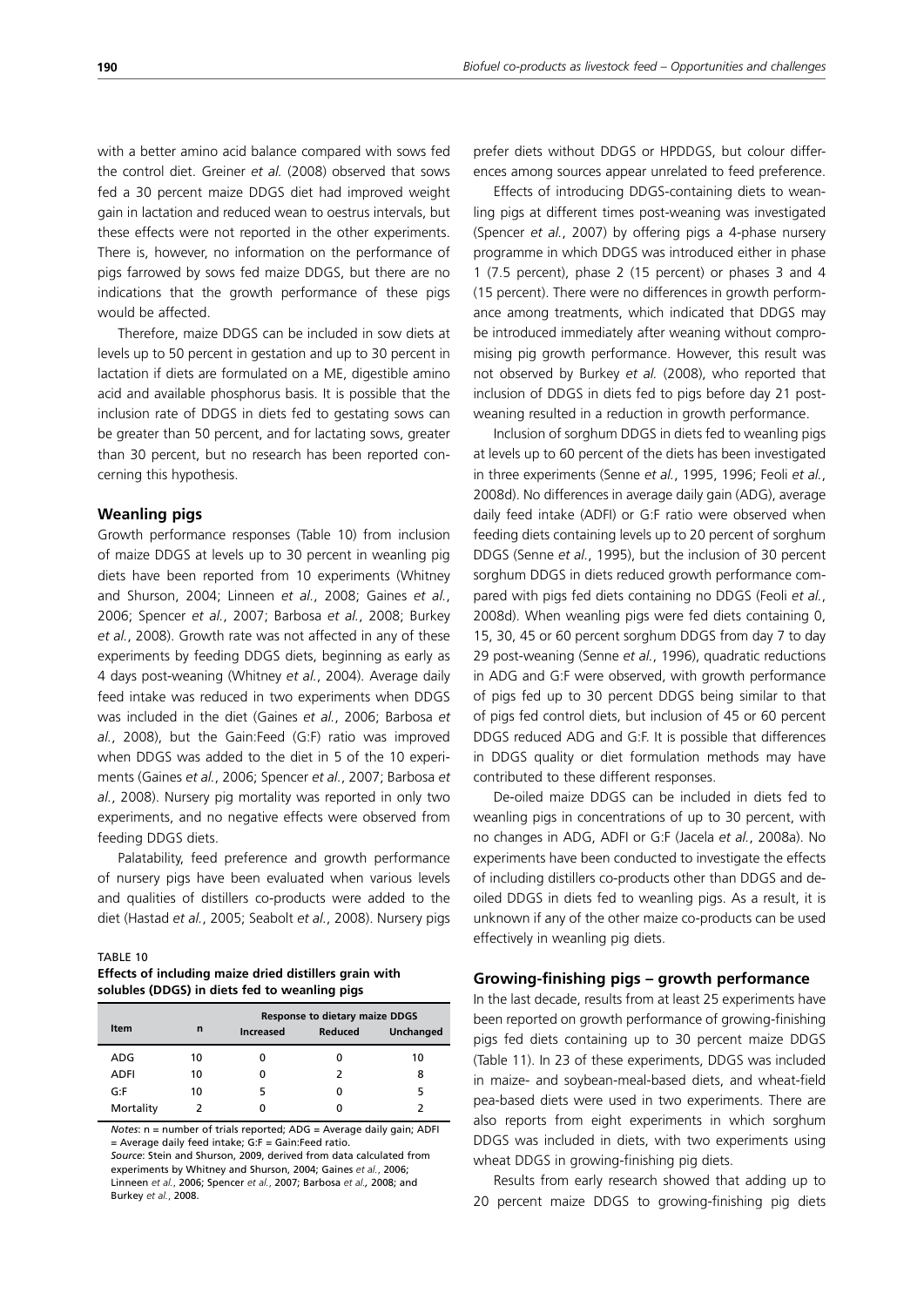TABLE 11 **Effects of including maize dried distillers grain with solubles (DDGS) in diets fed to growing-finishing pigs**

| Parameter             | $\mathbf n$ | <b>Response to dietary maize DDGS</b> |         |           |  |
|-----------------------|-------------|---------------------------------------|---------|-----------|--|
|                       |             | <b>Increased</b>                      | Reduced | Unchanged |  |
| Average Daily Gain    | 25          |                                       | 6       | 18        |  |
| ADFI                  | 23          | 2                                     | 6       | 15        |  |
| Gain:Feed (G:F)       | 25          | 4                                     | 5       | 16        |  |
| Dressing percentage   | 18          | n                                     | 8       | 10        |  |
| Backfat (mm)          | 15          | n                                     |         | 14        |  |
| Lean meat (%)         | 14          | n                                     |         | 13        |  |
| Loin depth (cm)       | 14          | n                                     | 2       | 12        |  |
| Belly thickness (cm)  | 4           | ŋ                                     | 2       | 2         |  |
| <b>Belly firmness</b> | 3           | ŋ                                     | 3       | ŋ         |  |
| Iodine value          | 8           |                                       |         |           |  |

*Notes*: ADFI = Average daily feed intake. Based on experiments (n is number of trials involved) published after 2000 and where a maximum of 30% DDGS was included in the diets. The primary source was Stein and Shurson, 2009, whose data derived from experiments by Gralapp *et al.*, 2002; Fu *et al.*, 2004; Cook, Paton and Gibson, 2005; DeDecker *et al.*, 2005; Whitney *et al.*, 2006; McEwen, 2006, 2008; Gaines *et al.*, 2007a, b; Gowans *et al.*,2007; Hinson *et al.*, 2007; Jenkin *et al.*, 2007; White *et al.*, 2007; Widyaratne and Zijlstra, 2007; Xu *et al.*, 2010a, b; Augspurger *et al.*, 2008; Drescher *et al.*, 2008; Duttlinger *et al.*, 2008b; Hill *et al.*, 2008a; Linneen *et al.*, 2008; Stender and Honeyman, 2008; Weimer *et al.*, 2008; and Widmer *et al.*, 2008.

would be acceptable for maintaining growth performance, but performance was reduced if 40 percent was used (Cromwell *et al.*, 1983). Average daily gain was improved in one experiment, reduced in six experiments, and not affected by DDGS level in 18 experiments when up to 20 percent maize DDGS was added to diets adequately fortified with amino acids (McEwen, 2006, 2008; Augspurger *et al.*, 2008; Drescher *et al.*, 2008; Duttlinger *et al.*, 2008b; Widmer *et al.*, 2008) and studies where up to 30 percent maize DDGS was added (Cook, Paton and Gibson, 2005; DeDecker *et al.*, 2005). In contrast, data from other experiments in which 10, 20 or 30 percent maize DDGS was included in diets fed to growing-finishing pigs showed a linear reduction in ADG (Fu *et al.*, 2004; Whitney *et al.*, 2006; Linneen *et al.*, 2008; Weimer *et al.*, 2008). A linear reduction in ADFI was also observed in two of these experiments (Fu *et al.*, 2004; Linneen *et al.*, 2008). Xu *et al.* (2010b) showed that ADG was not affected, but ADFI was reduced and G:F was linearly improved in pigs fed diets containing 0, 10, 20 or 30 percent DDGS. Results from two additional experiments in which performance of finishing pigs fed diets containing 0 or 30 percent DDGS were compared showed no differences in ADG and ADFI, but G:F was reduced in pigs fed the DDGS-containing diets (Gaines *et al.*, 2007a, b). The reduction in G:F in the latter experiments and the increase in G:F in the experiment by Xu *et al.* (2010b) suggests that the energy concentration may have varied among the sources of DDGS used in these experiments.

A linear increase in ADG and G:F was also observed when a barley-wheat-field pea-based diet was fortified

with 0, 5, 10, 15, 20 or 25 percent maize DDGS and fed to growing-finishing pigs (Gowans *et al.*, 2007). However, inclusion of 25 percent DDGS in a wheat-field pea-based diet reduced ADG and ADFI compared with results obtained for pigs fed a diet containing no DDGS (Widyaratne and Zijlstra, 2007).

Data for ADFI were reported only in 23 experiments: increasing in two experiments, decreasing in six experiments, and unaffected by dietary DDGS inclusion in 15 experiments. G:F was improved in 4 experiments, reduced in 5 experiments and unaffected by dietary treatments in 16 experiments.

Based on the data provided from these 25 experiments, it is not possible to determine the reasons why pig performance was maintained in most, but not in all, experiments in which DDGS was included in the diets. It is possible that the maize DDGS used in the experiments in which performance was reduced may have been of a poorer quality (lower nutrient digestibility) than expected. In some of the experiments in which performance was reduced by feeding increasing levels of maize DDGS, dietary CP levels were also increased. In such diets, DDGS inclusion rate is confounded by CP level and it is not possible to determine if the reduced performance is caused by the increase in maize DDGS concentration or by the increase in CP concentration. However, in most of the experiments in which ADG was reduced, a reduction in ADFI was also observed. It is therefore possible that the poorer performance was due to reduced palatability of the maize DDGS used in those diets. It has been demonstrated that, if given a choice, pigs prefer to consume diets containing no maize DDGS (Hastad *et al.*, 2005; Seabolt *et al.*, 2008).

Results from the eight experiments in which sorghum DDGS was included in diets fed to growing-finishing pigs demonstrated that if sorghum DDGS is used at concentrations of 30 percent or less, no differences in pig performance are observed (Senne *et al.*, 1995, 1996). However, if greater dietary inclusion rates are used, ADG will be reduced (Senne *et al.*, 1996; 1998; Feoli *et al.*, 2007b, c; 2008a, b, c). Likewise, G:F is not affected if the inclusion of sorghum DDGS is limited to 30 percent (Senne *et al.*, 1995; 1996), but G:F may be reduced if 40 percent is used (Senne *et al.*, 1998; Feoli *et al.*, 2008a), although this is not always the case (Feoli *et al.*, 2007c, 2008b, c). Average daily feed intake is not affected by sorghum DDGS if 30 percent or less is included in the diet (Senne *et al.*, 1995), but ADFI may be reduced at greater inclusion levels (Senne *et al.*, 1996; Feoli *et al.*, 2007c, 2008b).

Inclusion of 25 percent wheat DDGS in a wheat-field pea-based diet fed to growing-finishing pigs did not affect ADG or G:F (Widyaratne and Zijlstra, 2007), but adding up to 25 percent wheat DDGS in wheat-soybean meal-based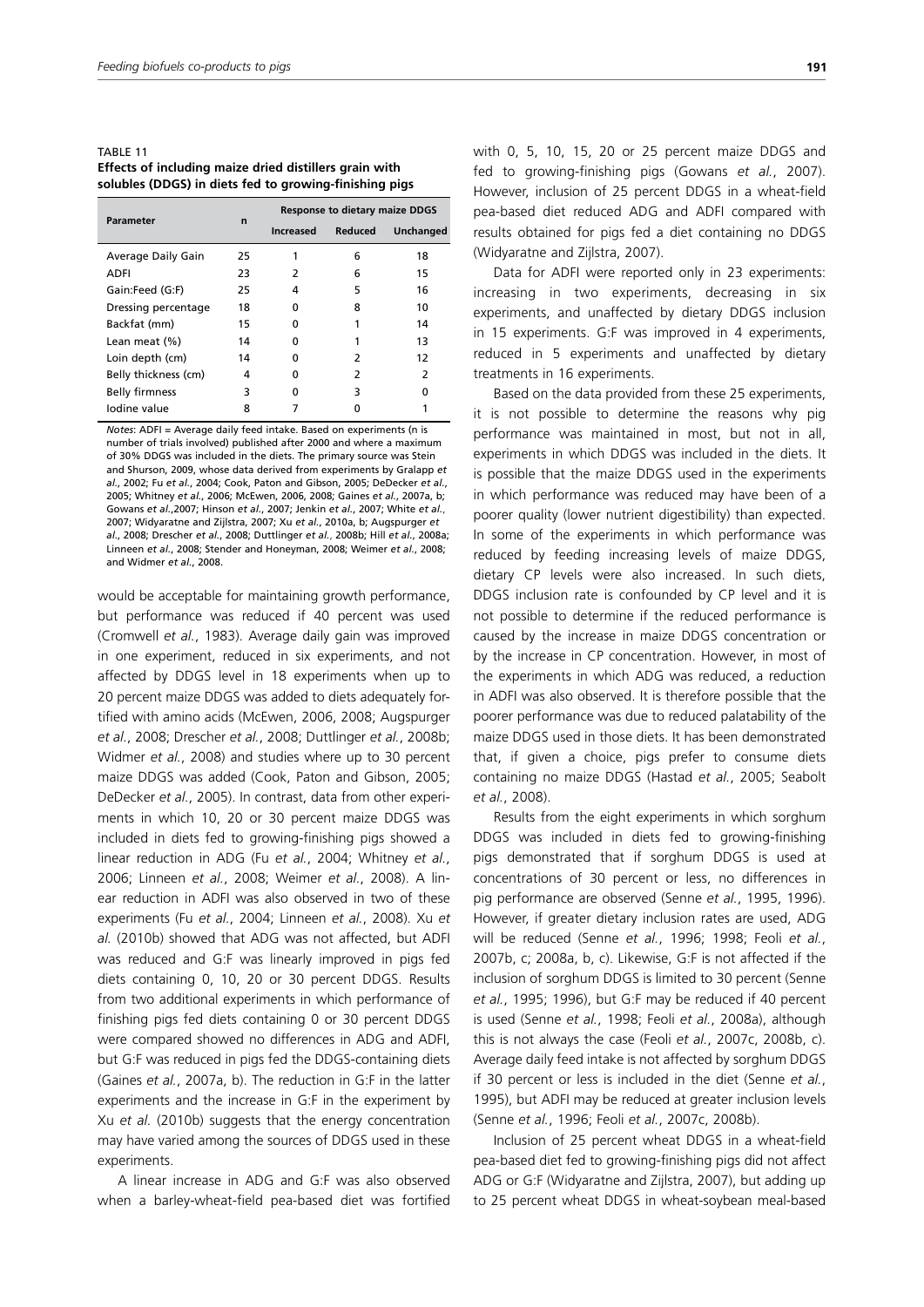diets for growing pigs linearly reduced ADG and ADFI, whereas G:F was unaffected (Thacker, 2006). However, when the dietary inclusion of DDGS was reduced to 0, 3, 6, 9, 12 or 15 percent during the finishing phase in this experiment, no differences in growth performance were observed during this period (Thacker, 2006). The diet used by Widyaratne and Zijlstra (2007) was formulated based on concentrations of digestible amino acids measured in the batch of DDGS that was fed to the pigs, whereas the diets used by Thacker (2006) were formulated based on a total amino acid basis. This may explain why different responses were obtained in these experiments because it has been shown that wheat DDGS sometimes has a very low lysine digestibility (Nyachoti *et al.*, 2005; Lan, Opapeju and Nyachoti, 2008).

The addition of up to 40 percent high-protein maize DDG to diets fed to growing-finishing pigs was evaluated by Widmer *et al.* (2008), where maize HPDDG replaced all of the soybean meal in the maize-based diets. Overall growth performance was not different for pigs fed the maize HPDDG diets compared with pigs fed the maizesoybean meal control diets, but ADFI and ADG were reduced during the growing phase when 40 percent maize HPDDG was fed (Widmer *et al.*, 2008). These results indicate that maize HPDDG may be included in maize-based diets fed to growing-finishing pigs at levels needed to replace all the soybean meal, but it is necessary to include relatively large concentrations of crystalline amino acids in HPDDG diets to compensate for the low concentrations of lysine and tryptophan in this ingredient, and diets should always be formulated on the basis of standardized ileal digestible amino acids.

Widmer *et al.* (2008) also determined the effects of adding 5 or 10 percent maize germ to maize-soybean meal diets for growing-finishing pigs and observed a linear increase in the final weight of the pigs as the level of maize germ increased in the diets, and a tendency for increased average daily gain. Therefore, feeding diets containing 10 percent maize germ improves growth performance compared with typical maize-soybean meal diets, and it is possible that higher dietary inclusion rates can be used, but research to investigate this possibility is needed.

De-oiled DDGS was evaluated in diets fed to growingfinishing pigs in one experiment (Jacela *et al.*, 2008b). Results from this experiment showed that inclusion of 5, 10, 20 or 30 percent de-oiled maize DDGS linearly reduced ADG and ADFI. Based on the data from this experiment, it is concluded that de-oiled DDGS should not be included in diets fed to growing-finishing pigs. However, more research is needed to verify if the results from this experiment are repeatable or if it is possible to change diet formulations in such a way that de-oiled DDGS can successfully be included in diets fed to growing-finishing pigs.

# **Growing-finishing pigs – carcass composition and quality**

The effects of feeding maize DDGS diets on carcass dressing percentage have been reported from 18 experiments (Table 11). In ten of these experiments, no difference in dressing percentage was observed (Fu *et al.*, 2004; McEwen, 2006, 2008; Xu *et al.*, 2007; Augspurger *et al.*, 2008; Drescher *et al.*, 2008; Duttlinger *et al.*, 2008b; Hill *et al.*, 2008a; Stender and Honeyman, 2008; Widmer *et al.*, 2008), whereas reduced dressing percentage of DDGS-fed pigs was observed in eight experiments (Cook, Paton and Gibson, 2005; Whitney *et al.*, 2006; Gaines *et al.*, 2007a, b; Hinson *et al.*, 2007; Xu *et al.*, 2010b; Linneen *et al.*, 2008; Weimer *et al.*, 2008). For pigs fed sorghum DDGS, the dressing percentage increased in one experiment (Senne *et al.*, 1996), was unaffected by dietary DDGS inclusion in one experiment (Senne *et al.*, 1998), and was reduced in five experiments (Feoli *et al.*, 2007b, c, 2008a, b, c). For pigs fed wheat DDGS, dressing percentage also was reduced (Thacker, 2006) and this was also the case for pigs fed de-oiled maize DDGS (Jacela *et al.*, 2008b). It has been suggested that the inclusion of fibre-rich ingredients in diets fed to pigs may reduce the dressing percentage of pigs because of increased gut fill and increased intestinal mass (Kass, van Soest and Pond, 1980). This may explain the reduced dressing percentage observed in DDGS-fed pigs in some experiments, but it is unknown why this effect has not been observed in other experiments.

Backfat thickness of pigs fed maize DDGS was reduced in one experiment (Weimer et al, 2008), but in 14 other experiments no difference in backfat thickness was observed (Table 11). Loin depth was not affected by the dietary inclusion of maize DDGS in 12 experiments, but in two experiments loin depth was reduced (Whitney *et al.*, 2006; Gaines *et al.*, 2007b). A reduction in loin depth was also reported when wheat DDGS was included in the diet (Thacker, 2006). The reduced loin depth may be a result of pigs fed DDGS having lower ADG in these experiments and therefore being marketed at a lighter weight. Of the 14 experiments that reported lean percentage of pigs fed diets containing maize DDGS, only one experiment (Gaines *et al.*, 2007b) reported a reduction in lean percentage, whereas no differences were reported in the remaining experiments. Carcass lean percentage was also reported for pigs fed sorghum DDGS (three experiments) and wheat DDGS (one experiment), but no changes due to dietary DDGS inclusion were observed in these experiments.

Belly thickness was reported to be linearly reduced if maize DDGS was included in the diet (Whitney *et al.*, 2006; Weimer *et al.*, 2008), and also if sorghum DDGS was used (Feoli *et al.*, 2008c). However, pigs fed DDGS-containing diets also had reduced ADG in these experiments, and as a result they were marketed at a lighter weight than the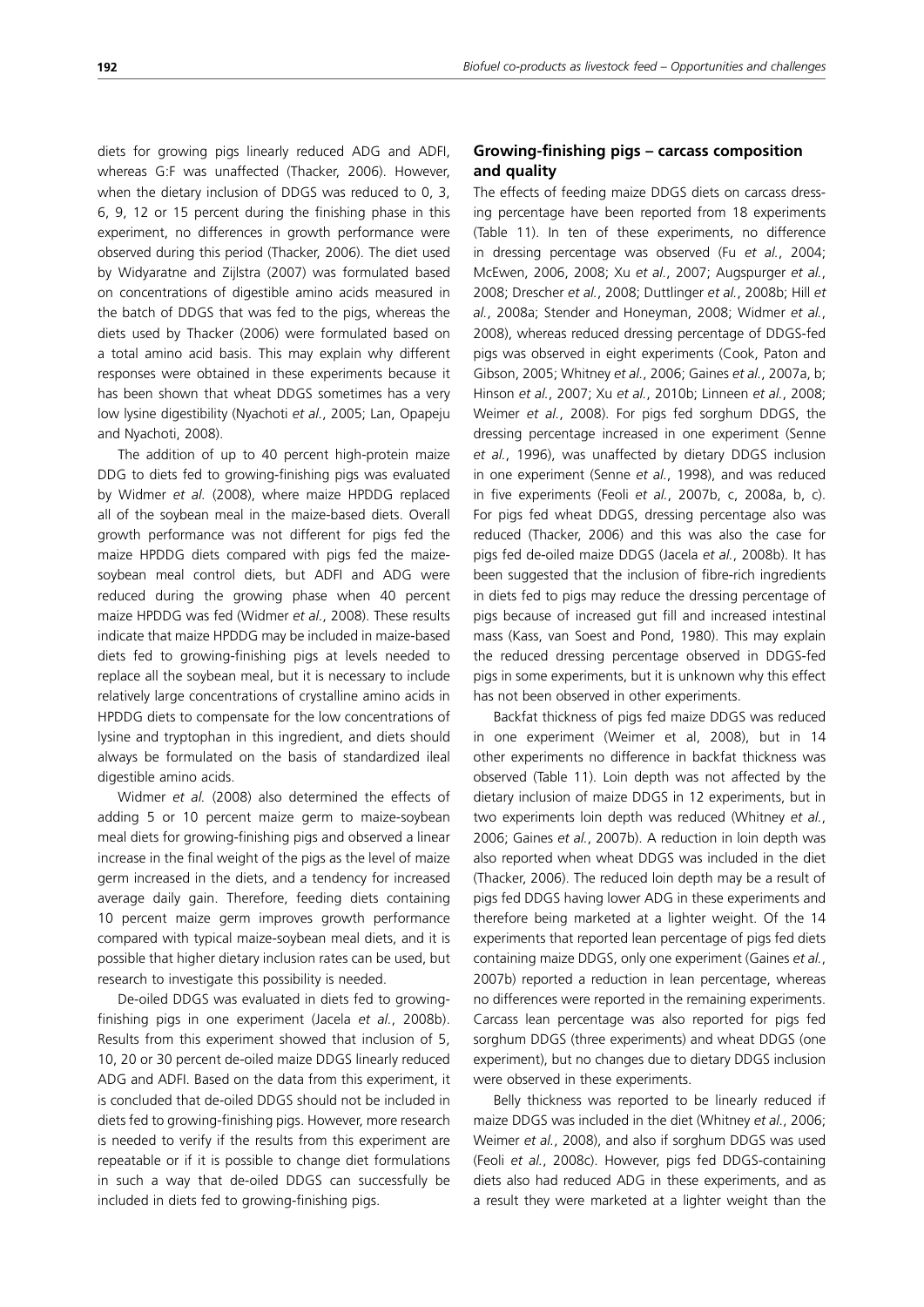control pigs, which may explain the reduction in belly thickness. In the experiments by Widmer *et al.* (2008) and Xu *et al.* (2010a, b), no differences in the final bodyweight of pigs were observed, and in these experiments no differences were observed in belly thickness between pigs fed control or DDGS-containing diets.

The adjusted belly firmness of pigs fed diets containing maize DDGS is reduced compared with pigs fed maizesoybean meal diets with no DDGS (Whitney *et al.*, 2006; Xu *et al.*, 2010a; Widmer *et al.*, 2008). This observation is in agreement with data showing that the iodine value of the belly fat is increased in pigs fed DDGS (Whitney *et al.*, 2006; White *et al.*, 2007; Xu *et al.*, 2010a, b; Hill *et al.*, 2008a; Linneen *et al.*, 2008; Stender and Honeyman, 2008). An increase in iodine value of carcass fat also occurs when pigs are fed sorghum DDGS diets (Feoli *et al.*, 2007c; 2008b, c). The increase in carcass fat iodine values in pigs fed DDGScontaining diets is a result of the relatively large quantities of unsaturated fatty acids, particularly linoleic acid (C18:2), in maize and sorghum DDGS because increases in dietary unsaturated fatty acid concentrations will increase carcass fat iodine values (Madsen *et al.*, 1992).

Carcass fat iodine values are important measures of carcass quality because high iodine values result in soft and potentially less valuable bellies and loins. As a result, several studies have been conducted to evaluate alternative nutritional strategies in an attempt to reduce the negative effects of DDGS on iodine values. The dietary inclusion of up to 5 percent tallow in diets containing 40 percent sorghum DDGS did not reduce the iodine value in jowl fat (Feoli *et al.*, 2007c), even though tallow contains a high proportion of saturated fatty acids. Similarly, the addition of 5 percent tallow to 30 percent DDGS diets did not improve backfat or belly fat iodine values (Pomerenke *et al.*, 2011). In contrast, the addition of one percent conjugated linoleic acid to diets containing 20 or 40 percent maize DDGS for ten days prior to pig harvest reduced fat iodine values and the n6:n3 ratio (White *et al.*, 2007). This observation is consistent with the observation that conjugated linoleic acids may reduce the activity of the delta-9 desaturase enzyme that is responsible for desaturation of de novo synthesized fatty acids (Gatlin *et al.*, 2002). Thus, addition of conjugated linoleic acids to DDGS containing diets fed during the late finishing phase may be used to reduce iodine values in carcass fat. Removal of DDGS from the diet during the final three to four weeks prior to harvest will also reduce the negative impact of DDGS on carcass fat iodine values, and will result in pigs that have acceptable iodine values (Hill *et al.*, 2008a; Xu *et al.*, 2010b). Evans *et al.* (2010) conducted a study to evaluate the effects on pork fat quality of feeding diets containing 0 or 0.6 percent conjugated linoleic acid, 0 or 20 percent DDGS, and 0 or 7.4 ppm ractopamine to finishing pig 27 days prior to harvest. Iodine value increased in belly fat and jowl fat with diets containing DDGS and ractopamine, and decreased when finishing pigs were fed diets containing conjugated linoleic acid. Similarly, Gerlemann *et al.* (2010) evaluated the effects of feeding 0 or 20 percent DDGS, 0 or 7.4 ppm ractopamine, and 0 or 0.6 percent conjugated linoleic acid to finishing pigs 27 days prior to harvest on growth performance and carcass characteristics. Their results indicated that feeding diets containing ractopamine and conjugated linoleic acid improved growth performance and carcass quality, and the responses of DDGS, ractopamine and conjugated linoleic acid are independent of each other. Overall consumer acceptance of bacon and cooked pork loins from pigs fed diets containing up to 30 percent DDGS was evaluated by Xu *et al.* (2010b) and no differences were observed compared with pork from pigs fed maize-soybean meal diets.

There is no information on the effect of feeding diets containing wheat DDGS on belly firmness and iodine values, but wheat DDGS contains less fat than DDGS produced from maize or sorghum. Therefore, it is expected that inclusion of wheat DDGS in diets fed to finishing pigs will have less of an impact on carcass iodine values than if maize or sorghum DDGS is used.

Pigs fed diets containing maize HPDDG or de-oiled maize DDGS may also have softer bellies and increased iodine values compared with pigs fed maize-soybean meal diets (Jacela *et al.*, 2008b; Widmer *et al.*, 2008), but pigs fed diets containing maize germ have firmer bellies and reduced iodine values (Widmer *et al.*, 2008). There are no reports of the effects of other distillers co-products on carcass composition and quality. Overall consumer acceptance of pork from pigs fed maize DDGS, maize HPDDG, and maize germ was not different from that of pigs fed maizesoybean meal diets. It is therefore unlikely that consumers will be able to tell whether or not the pork they are eating was from a pig that was fed distiller's co-products or not.

Only one experiment has been conducted to evaluate the effects of feeding diets containing DDGS to gestating and lactating sows on pork (bratwurst) quality (White *et al.*, 2008). These researchers fed diets containing 30 percent DDGS during gestation and 15 percent DDGS during lactation, with or without an omega-3 feed supplement. Bratwurst from sows fed DDGS and the omega-3 dietary supplement had the highest overall quality score and a lower calculated iodine value compared with sows fed DDGS diets without the supplement, but higher iodine values than bratwurst from sows fed the control diet and the control diet supplemented with omega-3 fatty acids.

## **Feeding liquid distillers co-products to growingfinishing pigs**

Squire *et al.* (2005) fed diets containing 0, 7.5, 15.0 and 22.5 percent CDS to growing pigs and showed that feed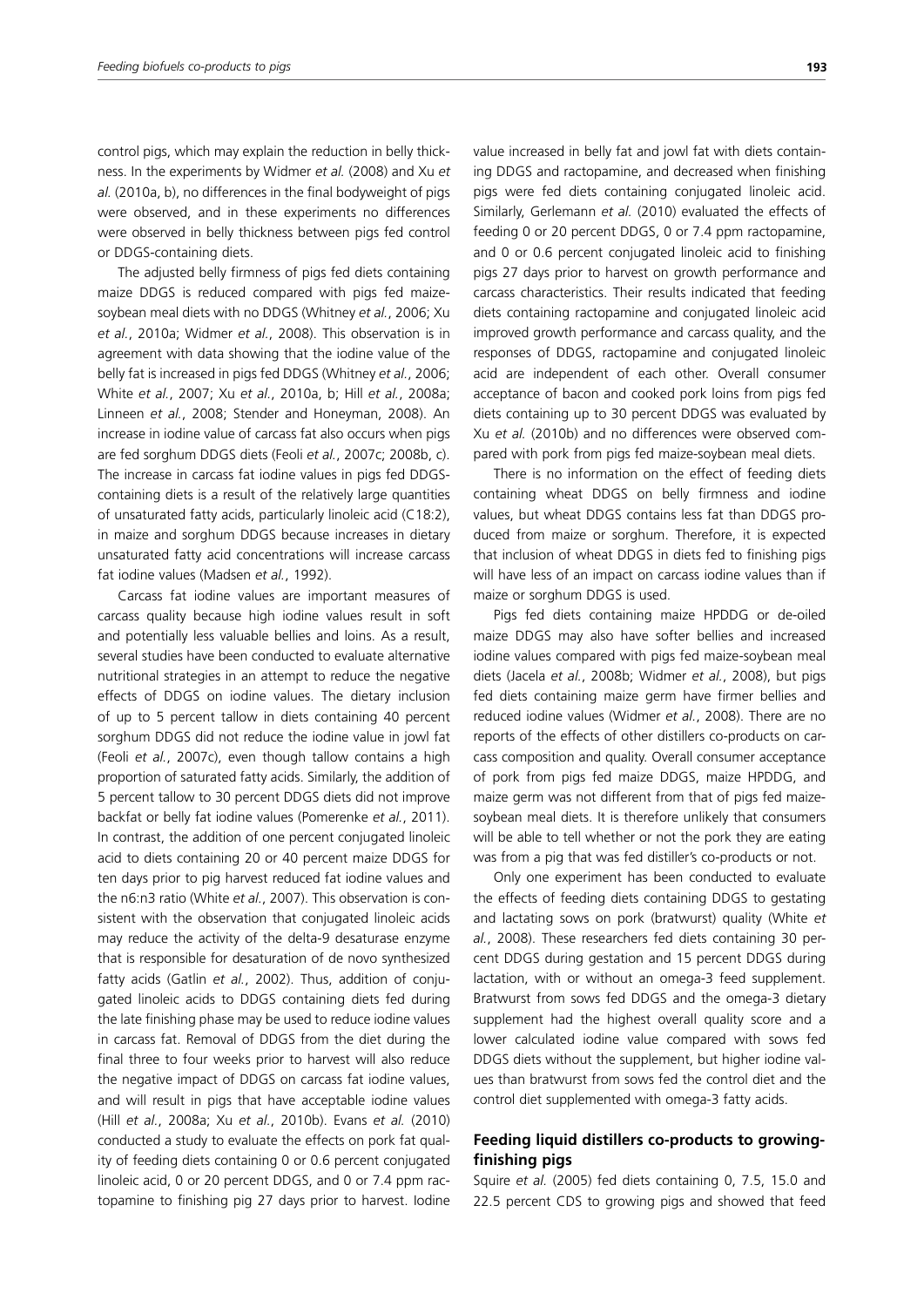#### TABLE 12

**Growth performance, nutrient digestibility and carcass quality of pigs fed liquid diets containing maize and soybean meal with either non-fermented or fermented maize condensed distillers solubles (CDS) at 15% of DM**

|                           | <b>Diet</b> |                             |                                |  |  |
|---------------------------|-------------|-----------------------------|--------------------------------|--|--|
| <b>Parameter</b>          | Control     | Non-fermented<br><b>CDS</b> | <b>Fermented</b><br><b>CDS</b> |  |  |
| Initial BW (kg)           | 23.5        | 23.3                        | 23.4                           |  |  |
| Final BW (kg)             | 50.1 a      | 47.5 b                      | 48.6 ab                        |  |  |
| ADG(q)                    | 952 a       | 858 b                       | 898 ab                         |  |  |
| ADFI (kg)                 | 1.62a       | 1.49 <sub>b</sub>           | 1.61a                          |  |  |
| Feed:gain                 | 1.70        | 1.73                        | 1.80                           |  |  |
| Energy digestibility (%)  | 81.6 ab     | 82.5a                       | 79.9 b                         |  |  |
| Protein digestibility (%) | 72.5 a      | 73.2 a                      | 69.3 b                         |  |  |
| Fat digestibility (%)     | 80.9 b      | 85.4 a                      | 85.4 a                         |  |  |
| Final BW (kg)             | 106.5       | 107.0                       |                                |  |  |
| Carcass dressing (%)      | 82.1        | 82.6                        |                                |  |  |
| Backfat depth (mm)        | 16.6        | 17.1                        |                                |  |  |
| Loin depth (mm)           | 54.3        | 53.7                        |                                |  |  |
| Carcass lean yield (kg)   | 61.1        | 60.9                        |                                |  |  |
| Loin pH                   | 5.74 b      | 5.80a                       |                                |  |  |
| Loin drip loss (%)        | 9.63        | 8.83                        |                                |  |  |

*Notes*: ADG = average daily gain; ADFI = average daily feed intake; BW= body weight; a,b = Means within rows lacking a common letter are different  $(P < 0.05)$ . Data for growth performance are expressed on a diet DM basis. *Source*: Based on data from de Lange *et al.,* 2006.

palatability was reduced when more than 15 percent CDS was included in the diet (Table 12). Feeding the nonfermented CDS diet resulted in reduced growth rate, feed intake and feed conversion compared with pigs fed the maize-soybean meal control diet, while growth performance of pigs fed the fermented CDS diet was not different from pigs fed the control diet (Table 12). Energy and protein digestibility were reduced when feeding the fermented CDS diet compared with pigs fed the non-fermented CDS and the control diet. However, fat digestibility of the non-fermented and fermented CDS diets was greater than when pigs were fed the control diet. In this study, only pigs on the control and non-fermented CDS diets were fed to slaughter weight. Feeding the non-fermented CDS diet resulted in similar carcass dressing percentage, backfat depth, loin depth and carcass lean yield compared with pigs fed the control diet, indicating that acceptable carcass quality can be achieved when feeding liquid non-fermented CDS diets to growing-finishing pigs. Loin pH was greater from pigs fed the CDS diet compared with pigs fed the control diet, which probably resulted in a trend toward reduced loin drip loss. Reduced drip loss is a significant benefit to meat processors.

Niven *et al.* (2006) reported results from a preliminary study that showed that growth rate and feed conversion were numerically improved when pigs were fed liquid diets containing 5 percent maize steep water, but adding 10 percent maize steep water numerically reduced pig performance. In a larger subsequent study, de Lange *et al.*

#### TABLE 13

| Growth performance and carcass characteristics of pigs feds  |
|--------------------------------------------------------------|
| liquid diets containing increasing levels of phytase-treated |
| maize steep water                                            |

| Parameter           | Inclusion of maize steep water (%) |         |         |                   |  |
|---------------------|------------------------------------|---------|---------|-------------------|--|
|                     | $\bf{0}$                           | 7.5     | 15.0    | 22.5              |  |
| Initial BW (kg)     | 69.1                               | 68.8    | 68.8    | 69.3              |  |
| Final BW (kg)       | 108.3                              | 104.6   | 107.7   | 103.1             |  |
| ADG (q)             | 1191 a                             | 1080 a  | 1063 a  | 899 h             |  |
| ADFI (kg)           | 2.76 a                             | 2.49 ah | 2.58 ab | 2.29 h            |  |
| Feed:gain           | 2.33a                              | 2.30a   | 2.42 ah | 2.55 <sub>b</sub> |  |
| Carcass weight (kg) | 86.3                               | 82.7    | 83.4    | 80.5              |  |
| Loin depth (mm)     | 58.2                               | 58.9    | 56.4    | 58.3              |  |
| Backfat depth (mm)  | 18.1                               | 18.7    | 18.0    | 17.1              |  |
| Lean yield (%)      | 60.3                               | 60.3    | 60.5    | 60.1              |  |

*Notes*: ADG = average daily gain; ADFI = average daily feed intake; BW= body weight; a,b = Means within rows lacking a common letter are different (P <0.05). *Source*: Based on data from de Lange *et al.,* 2006.

(2006) showed that ADG, ADFI and F:G were not changed when pigs were fed liquid diets containing 0, 7.5 or 15 percent phytase-treated maize steep water, but adding 22.5 percent maize steep water to the diets resulted in reduced performance (Table 13). No effects were observed for dietary inclusion level of maize steep water for carcass weight, loin depth, backfat depth and lean yield.

In summary, feeding diets containing 15 percent fermented maize CDS results in growth performance comparable to when typical liquid maize-soybean meal diets are fed, but feeding diets containing 15 percent non-fermented maize distillers solubles results in reduced performance due to reduced palatability. However, feeding liquid diets containing 15 percent non-fermented CDS results in similar carcass composition compared with pigs fed liquid maizesoybean meal diets. Similarly, feeding liquid maize-soybean meal diets containing up to 15 percent maize steep water treated with phytase results in acceptable growth performance and carcass composition comparable to feeding a typical liquid maize-soybean meal diets. Maize CDS and steep water can successfully be used in liquid feeding systems for growing-finishing pigs to achieve satisfactory growth performance and carcass quality at a substantial savings in feed cost.

## **FEEDING CRUDE GLYCERIN TO SWINE Growth performance and carcass characteristics**

In swine, German researchers (Kijora and Kupsch, 2006; Kijora *et al.*, 1995, 1997) have suggested that up to 10 percent crude glycerin can be fed to pigs with little effect on pig performance. Likewise, Mourot *et al.* (1994) indicated that growth performance of pigs from 35 to 102 kg was not affected by the addition of 5 percent glycerin (unknown purity) to the diet. The impact of dietary glycerin on carcass quality in pigs has been variable. Kijora *et al.* (1995) and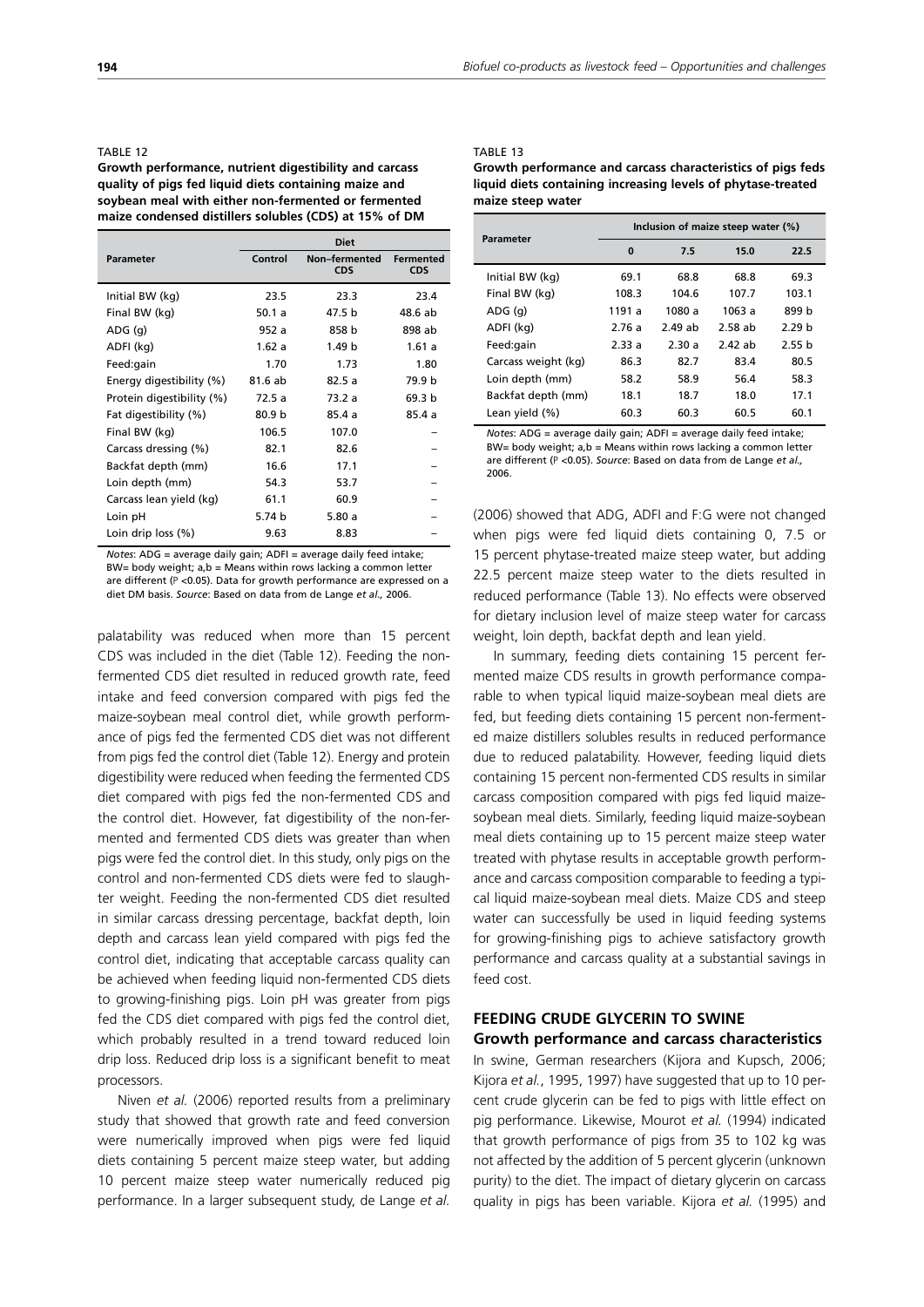Kijora and Kupsch (2006) showed no consistent effect of 5 or 10 percent crude glycerin addition to the diet on carcass composition or meat quality parameters, while in an additional study, pigs fed 10 percent crude glycerin exhibited a slight increase in backfat, 45-minute pH, flesh colour, marbling and leaf fat (Kijora *et al.*, 1997). Although they did not note any significant change in the saturated fatty acid profile of the backfat, there was a slight increase in oleic acid, accompanied by a slight decrease in linoleic and linolenic acid concentrations, resulting in a decline in the polyunsaturated to monounsaturated fatty acid ratio in backfat. Likewise, Mourot *et al.* (1994) reported no consistent change in carcass characteristics due to 5 percent crude glycerin supplementation of the diet, but did note an increase in oleic acid and a reduction in linoleic acid in backfat and *Semimembranosus* muscle tissue. Kijora and Kupsch (2006) found no effect of glycerin supplementation on water loss in retail pork cuts. However, Mourot *et al.* (1994) reported a reduction in 24-hour drip loss (1.75 versus 2.27 percent) and cooking loss was also reduced (25.6 vs 29.4 percent) from the *Longissimus dorsi* and *Semimembranosus* muscles due to dietary supplementation with 5 percent glycerin. Likewise, Airhart *et al.* (2002) reported that oral administration of glycerin (1 g/kg BW) 24 hours and 3 hours before slaughter tended to decrease drip and cooking loss of *Longissimus dorsi* muscle.

Recently, there has been increased interest in utilization of crude glycerin in swine diets due to the high cost of feedstuffs traditionally used in swine production. For newly weaned pigs, it appears that crude glycerin can be utilized as an energy source up to 6 percent of the diet, but crude glycerin does not appear to be a lactose replacement (Hinson, Ma and Allee, 2008). In 9 to 22-kg pigs, Zijlstra *et al.* (2009) reported that adding up to 8 percent crude glycerol to diets as a wheat replacement improved growth rate and feed intake, but had no effect on G:F. In 28 to 119-kg pigs, supplementing up to 15 percent crude glycerol to the diet quadratically increased ADG and linearly increased ADFI, but the net effect on feed efficiency was a linear reduction (Stevens *et al.*, 2008). These authors also reported that crude glycerin supplementation appeared to increase backfat depth and Minolta L\* of loin muscle, but decreased loin marbling and the percentage of fat-free lean with increasing dietary glycerin levels. In 78 to 102-kg pigs, increasing crude glycerin from 0 or 2.5 percent to 5 percent reduced ADFI when fat was not added to the diet, but had no effect when 6 percent fat was supplemented (Duttlinger *et al.*, 2008a). This decrease in feed intake resulted in depressed average daily gain, but had no effect on feed efficiency. In contrast, Duttlinger *et al.* (2008b) reported supplementing up to 5 percent crude glycerin to diets had no effect on growth performance or carcass traits of pigs weighing 31 to 124 kg.

Supplementing 3 or 6 percent crude glycerin in pigs from 11 to 25-kg body weight increased average daily gain even though no effect was noted on feed intake, feed efficiency, dry matter, nitrogen or energy digestibility (Groesbeck *et al.*, 2008). Supplementing 5 percent pure glycerin did not affect pig performance from 43 to 160 kg, but pigs fed 10 percent glycerin had reduced growth rate and feed efficiency compared with pigs fed the control or 5 percent glycerin supplemented diets (Casa *et al.*, 2008). In addition, diet did not affect meat or fat quality, or meat sensory attributes. In 51 to 105-kg pigs, including up to 16 percent crude glycerin did not affect pig growth performance or meat quality parameters (Hansen *et al.*, 2009). Lammers *et al.* (2008b) fed pigs (8 to 133-kg body weight) diets containing 0, 5 or 10 percent crude glycerin and reported no effect of dietary treatment on growth performance, backfat depth, loin eye area, percentage fat-free lean, meat quality or sensory characteristics of the *Longissimus dorsi* muscle. In addition, dietary treatment did not affect blood metabolites or frequency of histological lesions in the eye, liver or kidney, and only a few minor differences were noted in the fatty acid profile of loin adipose tissue. Likewise, Mendoza *et al.* (2010a) fed heavy pigs (93 to 120 kg) up to 15 percent refined glycerin and reported no effect on growth performance, carcass characteristics or meat quality. Schieck *et al.* (2010b) fed pigs either a control diet (16 weeks, 31 to 128 kg), 8 percent crude glycerin during the last 8 weeks (45 to 128 kg) or 8 percent crude glycerin for the entire 16 week period (31 to 128 kg), and reported that feeding crude glycerin during the last 8 weeks before slaughter supported similar growth performance, with little effect on carcass composition or pork quality, except for improvement in belly firmness, compared with pigs fed the maize-soybean meal control diet. Longer-term feeding (16 weeks) resulted in a slight improvement in growth rate, but a small depression in feed efficiency. Some minor differences in carcass composition were noted, but there was no impact on pork quality. When considering the results from all of these studies (Table 14), there appears to be no consistent (positive or negative) effect of feeding up to 15 percent crude glycerin on growth performance, carcass composition or pork quality in growing-finishing pigs compared with typical cereal grainsoybean meal-based diets.

#### **Sows**

Only one study has been reported relative to feeding crude glycerin to lactating sows. In that study, lactating sows fed diets containing up to 9 percent crude glycerin performed similar to sows fed a standard maize-soybean-meal diet (Schieck *et al.*, 2010a).

## **EFFECTS OF DDGS ON PIG HEALTH**

Distiller's by-products contain residual yeast cells and yeast cell components and approximately 3.9 percent of the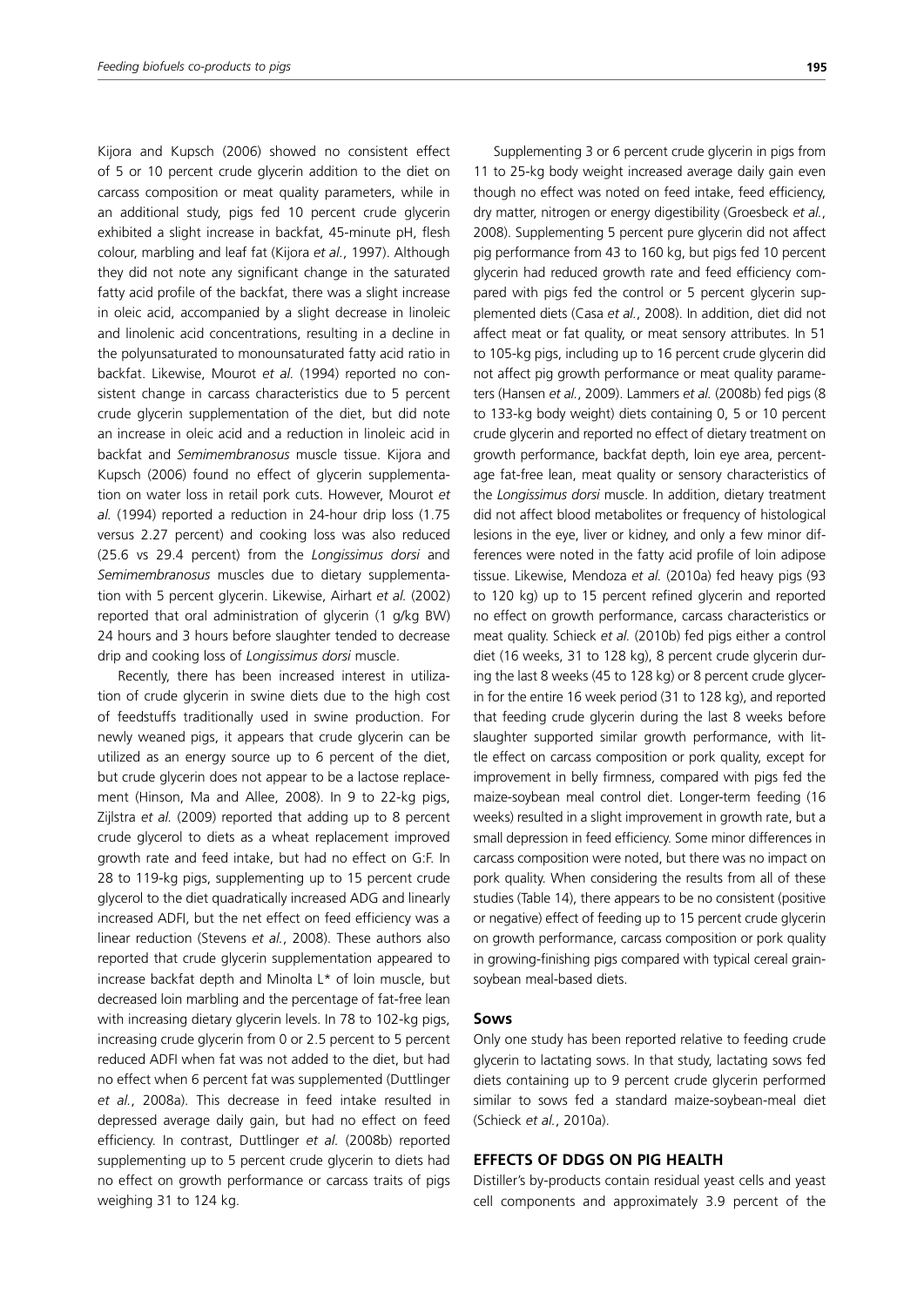| Glycerin<br>equivalency <sup>(2)</sup> | <b>ADG</b> | <b>ADFI</b> | G:F ratio | <b>Base feed</b>                | Pig size     | Source                     |
|----------------------------------------|------------|-------------|-----------|---------------------------------|--------------|----------------------------|
| $4.0^{(3)}$                            | 105        | 109         | 98        | Wheat-soybean meal-fish meal-   | 9-22 kg      | Ziljstra et al., 2009      |
| $8.0^{(3)}$                            | 108        | 105         | 104       | lactose                         |              |                            |
| 5.0                                    | 98         | 100         | 99        | Maize- soybean meal             | 10-22 kg     | Hinson, Ma and Allee, 2008 |
| 2.7                                    | 107        | 103         | 103       | Maize- soybean meal             | $11 - 25$ kg | Groesbeck et al., 2008     |
| 5.4                                    | 108        | 104         | 103       |                                 |              |                            |
| 4.8                                    | 105        | 108         | 97        | Barley- soybean meal            | 31-82 kg     | Kijora et al., 1995        |
| 9.7                                    | 112        | 112         | 100       |                                 |              |                            |
| 19.4                                   | 96         | 103         | 94        |                                 |              |                            |
| 29.4                                   | 82         | 105         | 78        |                                 |              |                            |
| 2.9                                    | 103        | 108         | 97        | Barley- soybean meal            | 24-95 kg     | Kijora and Kupsch, 2006    |
| 4.9                                    | 102        | 106         | 97        |                                 |              |                            |
| 7.6                                    | 102        | 101         | 101       |                                 |              |                            |
| 8.3                                    | 102        | 107         | 97        |                                 |              |                            |
| 10.0                                   | 103        | 104         | 100       |                                 |              |                            |
| 10.0                                   | 106        | 110         | 96        | Barley- soybean meal            | 27-100 kg    | Kijora et al., 1997        |
| 4.6                                    | 114        | 110         | 103       | Barley-soybean meal             | 32-96 kg     | Kijora et al., 1995        |
| 9.7                                    | 119        | 113         | 106       |                                 |              |                            |
| 5.0                                    | 97         | 101         | 96        | Wheat-soybean meal              | 35-102 kg    | Mourot et al., 1994        |
| 4.2                                    | 101        | 102         | 97        | Maize-soybean meal (whey in     | 8-133 kg     | Lammers et al., 2008b      |
| 8.5                                    | 100        | 103         | 97        | Phase 1)                        |              |                            |
| 4.2                                    | 103        | 103         | 100       | Maize- soybean meal             | 28-119 kg    | Stevens et al., 2008       |
| 8.4                                    | 103        | 104         | 99        |                                 |              |                            |
| 12.6                                   | 100        | 108         | 92        |                                 |              |                            |
| 2.5                                    | 99         | 99          | 99        | Maize- soybean meal             | 31-124 kg    | Duttlinger et al., 2008b   |
| 5.0                                    | 99         | 101         | 98        |                                 |              |                            |
| 3.0                                    | 98         | 104         | 93        | Wheat-barley-lupin, soybean     | 51-105 kg    | Hansen et al., 2009        |
| 6.1                                    | 87         | 93          | 95        | meal -blood meal-meat meal      |              |                            |
| 9.1                                    | 96         | 102         | 94        |                                 |              |                            |
| 12.2                                   | 91         | 98          | 93        |                                 |              |                            |
| 6.6                                    | 104        | 105         | 98        | Maize-soybean meal              | 31-127 kg    | Schieck et al., 2010b      |
| 2.5                                    | 97         | 99          | 98        | Maize-soybean meal              | 78-102 kg    | Duttlinger et al., 2008a   |
| 5.0                                    | 95         | 97          | 98        |                                 |              |                            |
| 5.0                                    | 101        | 100         | 101       | Maize-barley-wheat bran-soybean | 43-159 kg    | Casa et al., 2008          |
| 10.0                                   | 96         | 100         | 95        | meal                            |              |                            |
| 5.0                                    | 106        | 105         | 101       | Maize- soybean meal             | 93-120 kg    | Mendoza et al., 2010a      |
| 10.0                                   | 100        | 101         | 98        |                                 |              |                            |
| 15.0                                   | 95         | 100         | 95        |                                 |              |                            |

TABLE 14 **Relative performance of pigs fed supplemental glycerin(1)**

*Notes*: ADG = average daily gain; ADFI = average daily feed intake; BW= body weight. (1) Percentage relative to pigs fed the diet containing no supplemental glycerin. Percentage difference does not necessarily mean there was a significant difference from pigs fed the diet containing no supplemental glycerin. Main dietary ingredients and weight range of pigs tested are also provided with each citation. (2) Represents a 100% glycerin basis. In studies utilizing crude glycerin, values adjusted for purity of glycerin utilized. (3) Unknown purity, but product contained 6.8% ash and 15.6% ether extract.

dry weight of DDGS is contributed by yeast cell biomass (Ingledew, 1999). Beta-glucans, mannan-oligosaccharides, chitin and proteins are biologically important fractions of yeast cell walls and many of these compounds are capable of stimulating phagocytosis (Stone, 1998). Yeast cells also contain nucleotides, glutamate and other amino acids, vitamins and trace minerals, which may also affect the activity of the immune system when fed to pigs (Stone, 1998).

Whitney, Shurson and Guedes (2006a, b) conducted two experiments to investigate if adding 10 or 20 percent DDGS to the diet of young growing pigs was effective in reducing the prevalence, length or severity of intestinal lesions produced by porcine proliferative enteropathy (ileitis) after pigs were challenged with *Lawsonia intracellularis*. These results indicated that dietary inclusion of DDGS may aid in resisting a moderate ileitis challenge similar to an approved antimicrobial regimen, but under more severe challenges, DDGS may not be effective.

Knott *et al.* (2005) studied the effects on weaned pigs of feeding spray-dried CDS, a spray-dried, high lipid fraction of CDS and a residual solubles fraction of CDS after the lipid was removed. Pigs fed diets containing either dried condensed distillers soluble or the residual soluble fraction had growth performance that was similar to that of pigs fed diets containing carbadox, but lower ADG and ADFI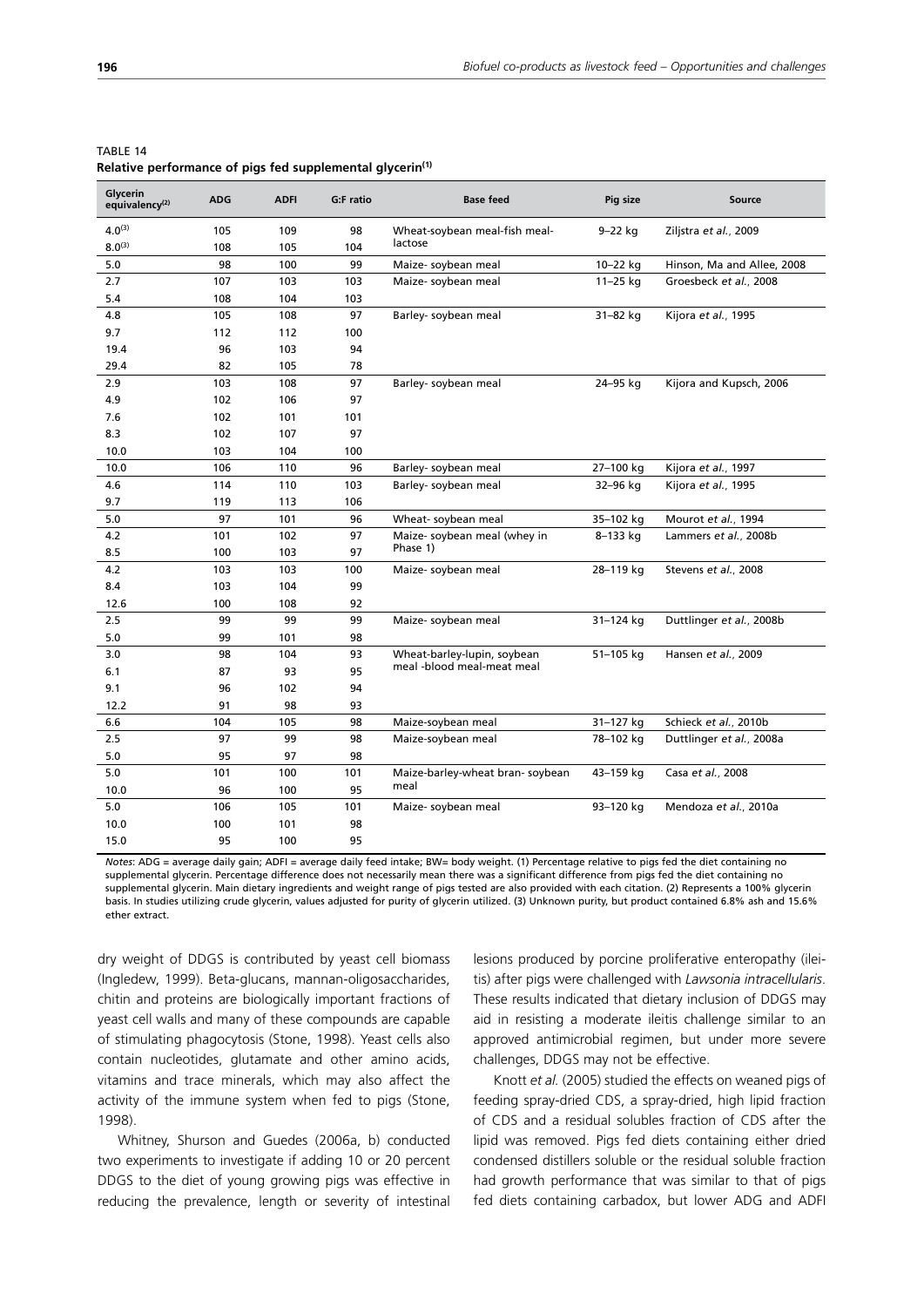than pigs fed diets containing spray-dried porcine plasma. Feeding the diet containing residual solubles and the positive control diet containing spray-dried porcine plasma resulted in greater villi height and villi height:crypt depth ratio compared with pigs fed diets containing carbadox.

More recently, Perez and Pettigrew (2010) showed that feeding diets containing up to 20 percent DDGS does not prevent pigs from bearing an *E. coli* infection or showing clinical signs of the disease. However, feeding DDGS diets appears to delay the shift from commensal to β-haemolytic coliforms in faeces, speed the excretion of β-haemolytic bacteria and recovery, as well as promote more stable and uniform gut microbiota.

In conclusion, results from one study indicate that feeding a diet containing DDGS may be effective in reducing the incidence, severity, and length of lesions caused by a moderate *Lawsonia intracellularis* infection. The mode of action of this response is unknown, but it seems that there are compounds in a fraction of CDS that may improve villi height:crypt depth ratio in the proximal portion of the small intestine. It is also appears that feeding DDGS diets has beneficial effects in modulating the gut microbiota when weaned pigs are challenged with β-haemolytic coliforms.

## **EFFECTS OF DDGS ON NUTRIENT CONCENTRATION AND GAS AND ODOUR EMISSIONS OF SWINE MANURE**

Odour and gas characteristics of swine manure, and energy, N and P balance were measured in pigs fed a maize-soybean meal diet or a diet containing DDGS (Spiehs et al., 2000). Dietary treatment had no effect on H<sub>2</sub>S, NH<sub>3</sub> or odour detection levels over the 10-week experimental period. Pigs fed the DDGS-containing diets had greater N intake, but ADFI and percentage N retention were not different between treatments. Feeding DDGS-containing diets tended to increase N excretion, but P retention did not differ between dietary treatments. Gralapp *et al.* (2002) fed diets containing 0, 10 or 20 percent DDGS to finishing pigs to determine the effects on growth performance, manure characteristics and odour emissions. There were no differences in total solids, volatile solids, chemical oxygen demand or total N or P concentration of manure among dietary DDGS levels. However, there was a trend for increasing odour concentration with increasing dietary levels of DDGS. More recently, Li, Powers and Hill (2010) compared the effects of feeding three diets (maize-soybean meal-based control diet, diet containing 20 percent DDGS with inorganic trace mineral sources, and a diet containing 20 percent DDGS with organic trace mineral sources) on ammonia, hydrogen sulphide, nitrous oxide, methane and non-methane total hydrocarbon emissions from growingfinishing pigs. Emissions of hydrogen sulphide, methane and non-methane total hydrocarbon emissions increased when pigs were fed DDGS diets, but adding organic sources of trace minerals to diets alleviated the adverse effects of DDGS on hydrogen sulphide emissions.

Inclusion of DDGS in diets fed to lactating sows also reduced the concentration of P in the faeces (Hill *et al.*, 2008b), but it is unknown if total P excretion was reduced, because DM digestibility of the diets was not determined. Feeding diets containing 40 percent DDGS to gestating sows reduced apparent DM digestibility of the diet and increased faecal output, but did not affect the total volume of slurry produced or N, P or K output in slurry (Li, Powers and Hill, 2010; Li *et al.*, 2011).

The effects of extrusion and inclusion of DDGS on nitrogen retention in growing pigs has also been determined by Dietz *et al.* (2008). As DDGS increased in the diet, faecal N concentration increased but the concentration of N in the urine decreased. Extrusion and inclusion of DDGS in the diet reduced the amount of N digested per day, but N digestibility as a percentage of N intake decreased when DDGS was included in the diet but was not affected by extrusion. Nitrogen retention also tended to be reduced by dietary inclusion of DDGS and was reduced by extrusion, resulting in a trend for reduced net protein utilization from extrusion. These results suggest that extrusion of diets containing DDGS may reduce N retention in growing pigs.

Four experiments were conducted to evaluate effects of diet formulation method, dietary level of DDGS and the use of microbial phytase on nutrient balance in nursery and grower-finisher pigs (Xu *et al.*, 2006a, b; Xu, Whitney and Shurson, 2006a, b). Nursery pigs were fed a maize-soybean meal control diet or a diet containing 10 or 20 percent DDGS and formulated on a total P basis or on a relative bioavailable P basis, using a relative P bio-availability estimate of 90 percent for DDGS (Xu, Whitney and Shurson, 2006a). Phosphorus digestibility, retention and faecal and urinary excretion were similar for pigs fed the control diet and pigs fed the DDGS containing diets. Within dietary DDGS levels, pigs fed diets formulated on a total P basis had greater P retention and urinary P excretion than pigs fed diets formulated on a relative bio-available P basis. No differences were observed among treatments in the concentration of soluble or insoluble P in the manure. It was also shown that pigs fed a DDGS-containing diet without or with phytase had lower DM digestibility compared with pigs fed a maize-soybean meal diets without or with phytase, which resulted in the excretion of greater manure volume (Xu *et al.*, 2006b). However, N digestibility and excretion were not affected by dietary treatment, but phytase improved P digestibility and reduced P excretion.

Diets without DDGS or with 20 percent DDGS and phytase were formulated to contain Ca:available P ratios of 2.0:1, 2.5:1 and 3.0:1 to determine the optimal Ca:available P ratio in nursery diets (Xu *et al.*, 2006a).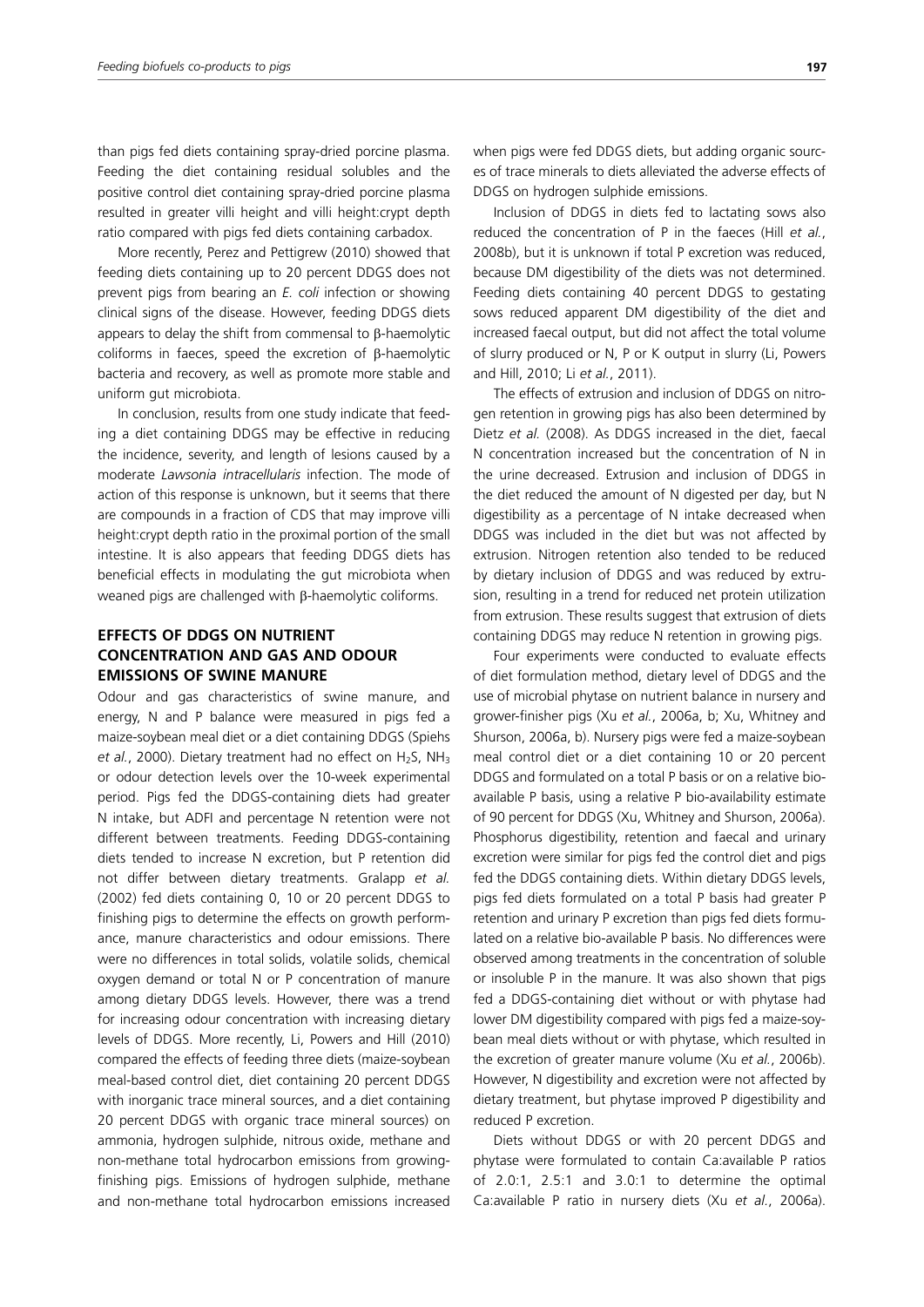Dietary DDGS and phytase resulted in greater P digestibility and reduced P excretion compared with maize-soybean meal diets containing no DDGS or phytase. Nitrogen and Zn digestibility were not affected by dietary treatments, but Ca digestibility was greater for maize-soybean meal diets than for DDGS diets. There were no interactions between dietary DDGS and phytase and the Ca:available P ratio, suggesting that the range of Ca:available P ratios (2:1 to 3:1) established by NRC (1998) are acceptable when 20 percent DDGS and phytase are added to nursery diets to minimize P excretion in the manure.

The effects of feeding maize-soybean meal diets containing 20 percent DDGS and phytase on DM, N and P digestibility in growing-finishing pigs have also been measured (Xu, Whitney and Shurson, 2006b). Unlike for nursery-age pigs, feeding diets containing DDGS without or with phytase resulted in no change in DM digestibility and DM excretion. Although N digestibility was not affected by dietary treatment, there was a trend for reduced N excretion when phytase was added to the diets.

## **KNOWLEDGE GAPS AND FUTURE RESEARCH NEEDS**

Much has been learned over the past decade about the nutritional value, optimal dietary inclusion rates, benefits and limitations of using DDGS in swine diets. However, current record high feed prices, as well as the abundant supply and cost competitiveness of DDGS, requires more evaluation of diet formulation approaches to further increase its use in swine diets without the risk of reduced performance. As high dietary inclusion rates of DDGS continue to be used, new feed formulation strategies and the use of additives effective in reducing the negative effects of DDGS on pork fat quality need to be developed. Nutritional tools need to be developed to provide accurate assessments of value differences among DDGS sources and provide accurate estimates of nutrient loading values (energy and digestible amino acids) for use in more accurate diet formulation as a means to manage variability in nutrient content and digestibility among sources. Further research is also needed to evaluate feed processing technologies and exogenous enzyme applications that can enhance energy and nutrient digestibility by focusing on the fibre component on distillers co-products. There appear to be potential health and immune system benefits from feeding distillers co-products to swine, which need to be further explored and understood. Finally, nutritional value and feeding applications for new distillers co-products need to be defined if they are to be used successfully in swine diets.

## **CONCLUSIONS**

Dried distillers grain with solubles is the predominant maize distillers co-product used in swine diets. Although nutrient content and digestibility varies among DDGS sources, it is considered to be primarily an energy source (approximately equal to that of maize), but also contributes significant amounts of digestible amino acids and available phosphorus to swine diets in all phases of production. Energy digestibility of DDGS can be improved by grinding to reduce particle size, but other feed processing technologies need to be further evaluated for their potential benefits in improving nutrient digestibility, with particular focus on the insoluble fibre fraction. The use of exogenous enzymes and other additives have potential for also improving the nutritional value of DDGS, but their responses have been inconsistent. Mycotoxin levels in United States maize DDGS are typically low and reflect the prevalence in the grain used to produce ethanol and DDGS. Although sulphur levels in DDGS are variable, and some sources may contain levels exceeding one percent, there is no evidence that sulphur levels in DDGS are detrimental to pig health and performance. Research is underway to determine the impact, if any, of lipid oxidation in DDGS on pig health and performance, although initial evidence indicates that supplemental dietary antioxidants may be warranted to achieve optimal growth performance.

If high quality maize DDGS is used, approximately 30 percent can be included in diets fed to lactating sows, weanling pigs, and growing-finishing pigs, whereas 50 percent can be included in diets fed to gestating sows. Dietary inclusion of sorghum DDGS should be limited to 20 percent in weanling pig diets, but 30 percent may be included in diets fed to growing-finishing pigs. Maize HPDDG may be included in diets fed to growing-finishing pigs in quantities sufficient to substitute all soybean meal, but there are no data on the inclusion of maize HPDDG in diets fed to sows or weanling pigs. Maize germ can be included in diets fed to growing-finishing pigs in concentrations of at least 10 percent.

Carcass composition and eating characteristics of pork products are not influenced by the inclusion of DDGS, HPDDG or maize germ in diets fed to growing-finishing pigs. However, belly firmness is reduced and fat iodine values are increased by the inclusion of DDGS and HPDDG in these diets. It may therefore be necessary to reduce the dietary inclusion levels of these co-products in the diets fed during the final 3 to 4 weeks prior to slaughter, or to supplement diets with conjugated linoleic acid to minimize negative effects on pork fat quality.

There is some evidence that feeding DDGS diets may enhance gut health of growing pigs, but more research is needed to determine if this response is repeatable. Formulating DDGS-containing diets on a digestible P basis reduces manure P concentration, but, due to lower DM digestibility, manure volume is increased in pigs fed diets containing DDGS. Adding DDGS to swine diets seems to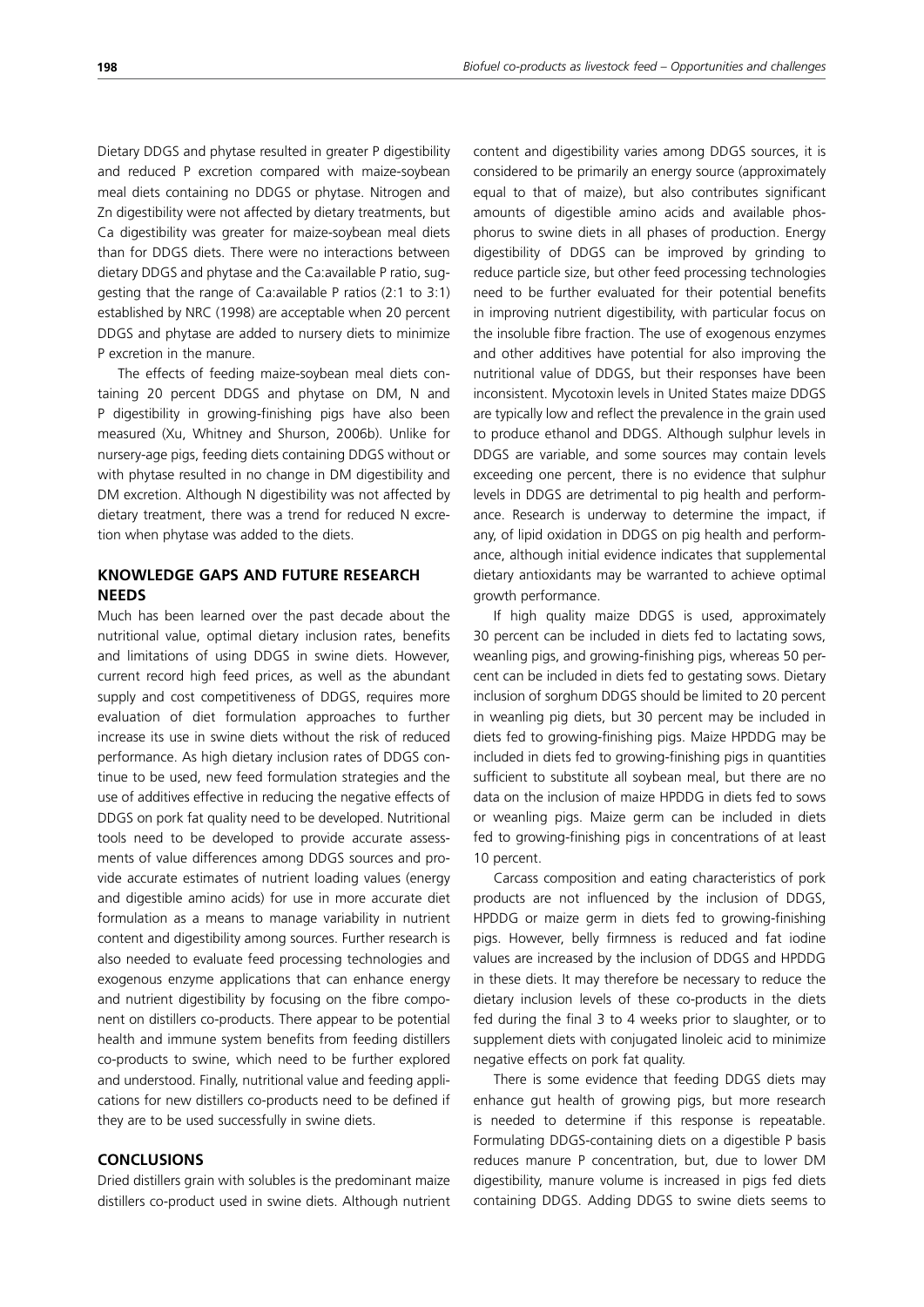have minimal, if any impact on gas and odour emissions from manure, and with the exception of the concentration of P, the chemical composition of manure is not changed if pigs are fed DDGS containing diets. The use of crystalline amino acids to balance the amino acid profile in DDGS diets is essential not only for achieving optimal performance but also for minimizing excess nitrogen excretion.

Crude glycerin is a co-product from the biodiesel industry and contains more energy than maize for swine. When available and economical, glycerin may be included in diets for sows by up to 9 percent, in weanling pig diets by at least 6 percent, and in diets for growing-finishing pigs by up to 15 percent. At these inclusion levels, no change in pig performance or carcass composition will be observed, but feed flowability may be reduced. However, it is important to measure sodium and methanol content of the sources to be fed to swine in order to adjust dietary inclusion rates if necessary.

## **ACKNOWLEDGEMENTS**

Adapted from H.H. Stein, G.C. Shurson and B.J. Kerr. 2008. Critical review of literature on feeding biofuels co-products to pigs. National Pork Board, Des Moines, IA, USA.

## **BIBLIOGRAPHY**

- **AAFCO [Association of American Feed Control Officials]**. 2010. Official Publication. Association of American Feed Control Officials, Inc., West Lafayette, IN, USA.
- **Aimonen, E.M.J., & Nasi, M.** 1991. Replacement of barley by oats and enzyme supplementation in diets for laying hens. 1. Performance and balance trial results. *Acta Agriculturae Scandinavica,* 41: 179-192.
- **Airhart, J.C., Bidner, T.D. & Southern, L.L.** 2002. Effect of oral glycerol administration with and without dietary betaine on carcass composition and meat quality of late-finishing barrows. *Journal of Animal Science,* 80(Suppl. 2): 71 (Abstract).
- **Anderson, P.V., Kerr, B.J., Weber, T.E, Ziemer, C.Z. & Shurson, G.C.** 2012. Determination and prediction of energy from chemical analysis of corn co-products fed to finishing pigs. *Journal of Animal Science*, 90: 1242–1254.
- **Annison, G. & Choct, M.** 1991. Anti-nutritive activities of cereal non-starch polysaccharides in broiler diets and strategies minimizing their effects. *Worlds Poultry Science Journal,* 47(3): 232–242.
- **Augspurger, N.R., Petersen, G.I., Spencer, J.D. & Parr, E.N.** 2008. Alternating dietary inclusion of corn distillers dried grains with solubles (DDGS) did not impact growth performance of finishing pigs. *Journal of Animal Science,*  86(Suppl. 1): 523 (Abstract).
- **Baba, H., Zhang, X.J. & Wolfe, R.R.** 1995. Glycerol gluconeogenesis in fasting humans. *Nutrition*, 11(2): 149–153.
- **Barbosa, F.F., Dritz, S.S., Tokach, M.D., DeRouchy, J.M., Goodband, R.D. & Nelsen, J.L.** 2008. Use of distillers dried

grains with solubles and soybean hulls in nursery pig diets. J*ournal of Animal Science,* 86(Suppl. 1): 446 (Abstract).

- **Barnes, J.M., DeRouchey, J.M., Tokach, M.D., Goodband, R.D., Dritz, S.S., Nelssen, J.M. & Hansen, E.** 2011. Vomitoxin concentration in nursry pig diets and effectiveness of commercial products to mitigate its effects. *Journal of Animal Science,* 89(E-Suppl. 2): 77.
- **Barrera, M., Cervantes, M., Sauer, W.C., Araiza, A.B., Torrentera, N. & Cervantes, M.** 2004. Ileal amino acid digestibility and performance of growing pigs fed wheatbased diets supplemented with xylanase. *Journal of Animal Science,* 82: 1997–2003.
- **Bartelt, J. & Schneider, D.** 2002. Investigation on the energy value of glycerol in the feeding of poultry and pig. UFOP Union zur Förderung von Oel- und Proteinpflanzen/Union for the Promotion of Oilseeds Schriften Heft 17: 15–36.
- **Bedford, M.R.** 2000. Exogenous enzymes in monogastric nutrition – their current value and future benefits. *Animal Feed Science and Technology,* 86: 1–13.
- **Beltranena, E., Sanchez-Torres, J., Goonewardene, L., Meng, X. & Zijlstra, R.T.** 2009. Effect of single- or twinscrew extrusion on energy and amino acid digestibility of wheat or corn distillers dried grain and solubles (DDGS) for growing pigs. *Journal of Animal Science*, 87 (E-Suppl. 3): 52 (Abstract).
- **Black, K.A., Eells, J.T., Neker, P.E., Hawtrey, C.A. & Tephly, T.R.** 1985. *Role of hepatic tetrahydrofolate in the species difference in methanol toxicity.* Proceedings of the National Academy of Sciences of the United States of America, 82(11): 3854–3858.
- **Bohlke, R.A., Thaler, R.C. & Stein, H.H.** 2005. Calcium, phosphorus, and amino acid digestibility in low-phytate corn, normal corn, and soybean meal by growing pigs. *Journal of Animal Science*, 83: 2396–2403.
- **Boisen, S. & Fernandez, J.A.** 1997. Prediction of the total tract digestibility of energy in feedstuffs and pig diets by *in vitro* analyses. *Animal Feed Science and Technology,* 68: 277–286.
- **Brambilla, S. & Hill, F.W.** 1966. Comparison of neutral fat and free fatty acids in high lipid-low carbohydrates diets for the growing chicken. *Journal of Nutrition*, 88: 84–92.
- **Braun, K. & de Lange, K.** 2004. *Liquid swine feed ingredients: Nutritional quality and contaminants.* Proc. ANAC Eastern Nutrition Conference, 11-12 May 2004, Ottawa, Ontario, Canada. 17 p.
- **Burkey, T.E., Miller, P.S., Moreno, R., Shepherd, S.S. & Carne, E.E.** 2008. Effects of increasing levels of distillers dried grains with solubles (DDGS) on growth performance of weanling pigs. *Journal of Animal Science*, 86(Suppl. 2): 50 (Abstract).
- **Cadogan, D.J., Choct, M. & Campbell, R.G.** 2003. Effects of storage time and exogenous xylanase supplementation of new season wheats on the performance of young male pigs. *Canadian Journal of Animal Science*, 83: 105–112.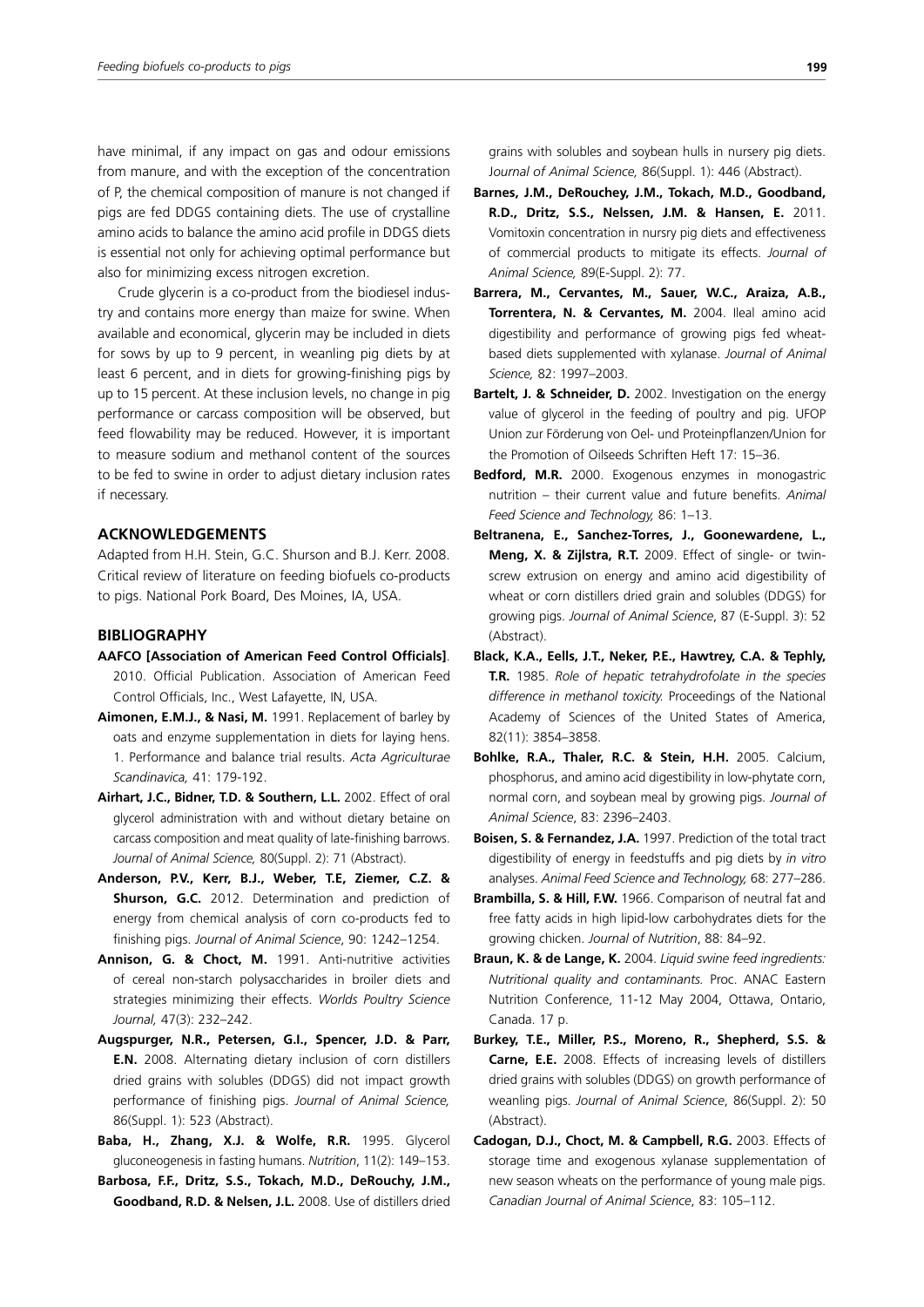- **Canibe, N., Hojberg, O., Hojsgaard, S. & Jensen, B.B.** 2005. Feed physical form and formic acid addition to the feed affect the gastrointestinal ecology and growth performance of growing pigs. *Journal of Animal Science*, 83: 1287–1302.
- **Casa, G.D., Bochicchio, D., Faeti, V., Marchetto, G., Poletti, E., Rossi, A., Garavaldi, A., Panciroli, A. & Brogna, N.** 2008. Use of pure glycerol in fattening heavy pigs. *Meat Science,* 81: 238–244.
- **Cerrate, S., Yan, F., Wang, Z., Coto, C., Sacakli, P. & Waldroup, P.W.** 2006. Evaluation of glycerine from biodiesel production as a feed ingredient for broilers. *International Journal of Poultry Science,* 11: 1001–1007.
- **Chesson, A.** 1987. Supplementary enzymes to improve the utilization of pig and poultry diets. pp. 71–89, in: W. Haresign and D.J.A. Cole (editors). *Recent Advances in Animal Nutrition.* Butterworths, London, UK.
- **Cook, D., Paton, N. & Gibson, M.** 2005. Effect of dietary level of distillers dried grains with solubles (DDGS) on growth performance, mortality, and carcass characteristics of grow-finish barrows and gilts. *Journal of Animal Science,* 83(Suppl. 1): 335 (Abstract).
- **Cowan, W.D.** 1993. Understanding the manufacturing, distribution, application, and overall quality of enzymes in poultry feeds. *Journal of Applied Poultry Research,* 2: 93–99.
- **Cozannet, P., Primot, Y., Gady, C., Métayer, J.P., Lessire, M., Skiba, F. & Noblet, J.** 2010. Energy value of wheat distillers grains with soluble for growing pigs and adult sows. *Journal of Animal Science*, 88: 2382–2392.
- **Cromwell, G.L., Stahly, T.S., Monegue, H.J. & Overfield, J.R.** 1983. *Distillers dried grains with solubles for growingfinishing swine.* Kentucky Agricultural Experiment Station OK Progress Report OK 274. pp. 30–32. Univ. of OK Kentucky, Lexington KY, USA.
- **Cryer, A., & Bartley, W.** 1973. Studies on the adaptation of rats to a diet high in glycerol. *International Journal of Biochemistry*, 4: 293–308.
- **Dahlen, R.B.A., Baidoo, S. K., Shurson, G.C., Anderson, J.E., Dahlen, C.R. & Johnston, L.J.** 2011. Assessment of energy content of low-solubles corn distillers dried grains and effects on growth performance, carcass characteristics, and pork fat quality in growing-finishing pigs. *Journal of Animal Science*, in press. Advance copy online at http://jas.fass.org/content/ early/2011/05/13/jas.2010-3342 Accessed 21 Aug. 2011.
- **de Lange, C.F.M., Zhu, C.H., Niven, S., Columbus, D. & Woods, D.** 2006. *Swine liquid feeding: Nutritional considerations*. Proceedings Western Nutrition Conference, Winnipeg, Manitoba, Canada. 1–13 p.
- **DeDecker, J.M., Ellis, M., Wolter, B.F., Spencer, J., Webel, D.M., Bertelsen, C.R. & Peterson, B.A.** 2005. Effects of dietary level of distiller dried grains with solubles and fat on the growth performance of growing pigs. *Journal of Animal Science,* 83(Suppl. 2): 79 (Abstract).
- **Dietz, A., Atkinson, R.L., Walker, P. & Apgar G.** 2008. The effects of extrusion and inclusion of dried distillers grains on nitrogen retention in swine. *Journal of Animal Science,* (Suppl. 2): 451 (Abstract).
- **Dorman, D.C., Dye, J.A., Nassise, M.P., Ekuta, J., Bolon, B. & Medinsky, M.A.** 1993. Acute methanol toxicity in minipigs. *Fundamental and Applied Toxicology,* 20(3): 341– 347.
- **Dozier, W.A. III, Kerr, B.J., Corzo, A., Kidd, M.T., Weber, T.E. & Bregendahl, K.** 2008. Apparent metabolizable energy of glycerin for broiler chickens. *Poultry Science*, 87: 317–322.
- **Drescher, A.J., Johnston, L.J., Shurson, G.C. & Goihl, J.** 2008. Use of 20% dried distillers grains with solubles (DDGS) and high amounts of synthetic amino acids to replace soybean meal in grower-finisher swine diets. *Journal of Animal Science*, 86(Suppl. 2): 28 (Abstract).
- **Duttlinger, A.W., Tokach, M.D., Dritz, S.S., DeRouchey, J.M., Nelssen, J.L. & Goodband, R.D.** 2008a. Influence of glycerol and added fat on finishing pig performance. *Journal of Animal Science,* 86 (E-Suppl. 2): 237 (Abstract).
- **Duttlinger, A.W., Tokach, M.D., Dritz, S.S., DeRouchey, J.M., Nelssen, J.L., Goodband, R.D. & Prusa, K.J.** 2008b. Effects of increasing dietary glycerol and dried distillers grains with solubles on growth performance of finishing pigs. *Journal of Animal Science*, 85(Suppl. E-2): 607 (Abstract).
- **Emiola, I.A., Opapeju, F.O., Slominski, B.A. & Nyachoti, C.M.** 2009. Growth performance and nutrient digestibility in pigs fed wheat DDGS-based diets supplemented with a multicarbohydrase enzyme. *Journal of Animal Science*, 87: 2315–2322.
- **Erickson, G.E., Klopfenstein, T.J., Adams, D.C. & Rasby, R.J.** 2005. General overview of feeding corn milling co-products to beef cattle. pp. 5–12, in: *Corn Processing Co-Products Manual. A review of current research on distillers grains and corn gluten*. University of Nebraska. Lincoln, NE, USA.
- **Evans, H.L., Hinson, R.B., Gerlemann, G.D., Pompeu, D., Carr, S.N., Ritter, M.J., Wiegand, B.R., Allee, G.L. & Boyd, R.D.** 2010. Fatty acid profiles of pork fat are altered when ractopamine (Paylean), CLA and DDGS are fed. *Journal of Animal Science*, 88(E-Suppl. 3): 27.
- **Ewan, R.C., Crenshaw, J.D., Crenshaw, T.D., Cromwell, G.L., Easter, R.A., Nelssen, J.L., Miller, E.R., Pettigrew, J.E. & Veum, T.L.** 1996. Effect of adding fiber to gestation diets on reproductive performance of sows. *Journal of Animal Science*, 74(Suppl. 1): 190 (Abstract).
- **Fairbairn, S.L., Patience, J.F., Classen, H.L. & Zijlstra, R.T.**  1999. The energy content of barley fed to growing pigs: characterizing the nature of its variability and developing prediction equations for its estimation. *Journal of Animal Science*, 77: 1502–1512.
- **Fastinger, N.D. & Mahan, D.C.** 2003. Effects of soybean meal particle size on amino acid and energy ileal digestibilities in grower-finisher swine. *Journal of Animal Science*, 81: 697–704.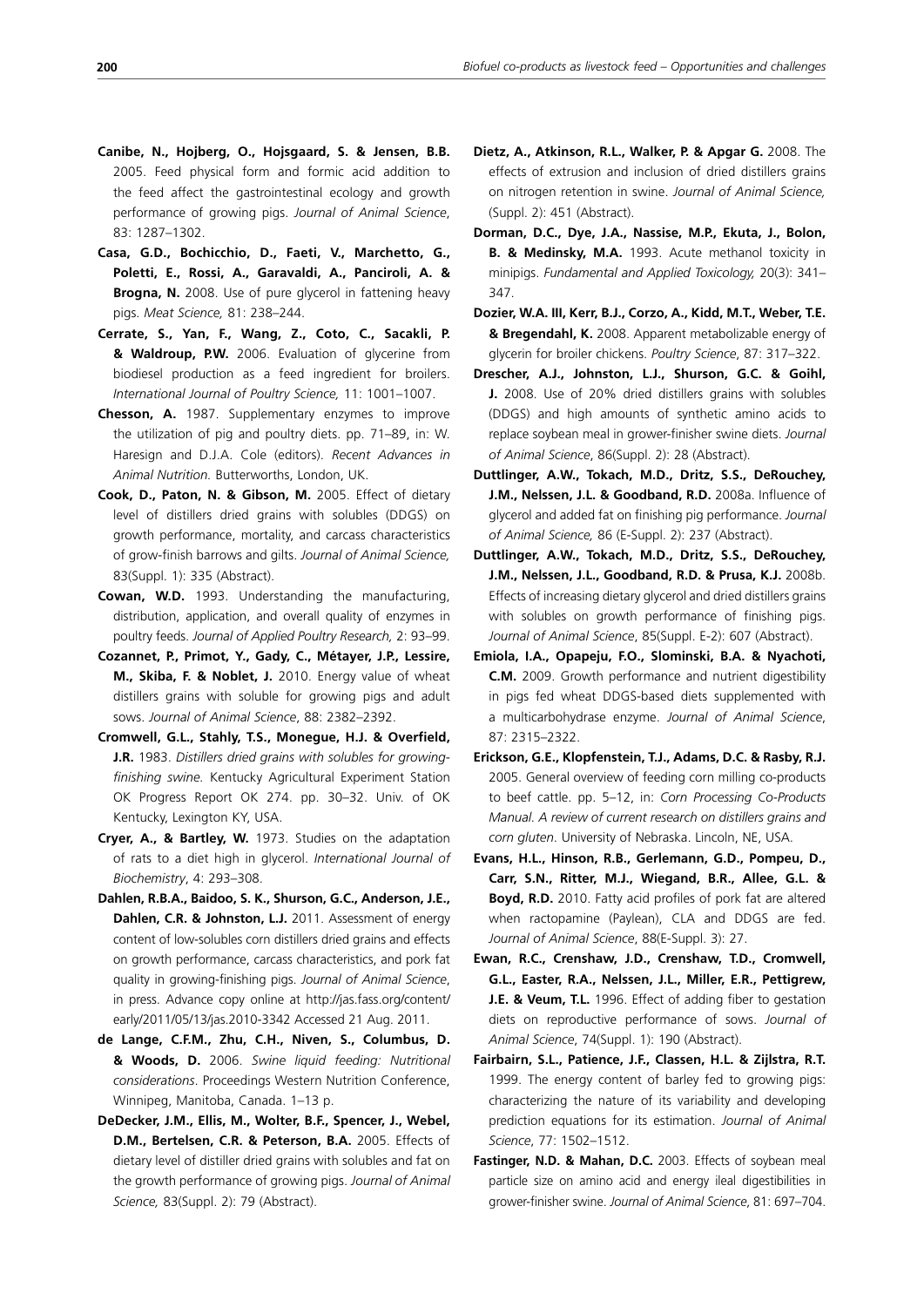- **Fastinger, N.D. & Mahan, D.C.** 2006. Determination of the ileal amino acid and energy digestibilities of corn distillers dried grains with solubles using grower-finisher pigs. *Journal of Animal Science,* 84: 1722–1728.
- **Feoli, C., Hancock, J.D., Monge, C., Gugle, T.L., Carter, S.D. & Cole, N.A.** 2007a. Digestible energy content of corn- vs. sorghum-based distillers dried grains with solubles in finishing pigs. *Journal of Animal Science*, 85(Suppl. 2): 95 (Abstract).
- **Feoli, C., Hancock, J.D., Monge, C., Gugle, T.L., Carter, S.D. & Cole, N.A.** 2007b. Effects of corn and sorghum-based distillers dried grains with solubles on growth performance and carcass characteristics in finishing pigs. *Journal of Animal Science*, 85(Suppl. 2): 95 (Abstract).
- **Feoli, C., Issa, J.D., Hancock, J.D., Gugle, T.L., Carter, S.D. & Cole, N.A.** 2007c. Effects of adding saturated fat to diets with sorghum-based distillers dried grains with solubles on growth performance and carcass characteristics in finishing pigs. *Journal of Animal Science*, 85 (Suppl. 1): 148 (Abstract).
- **Feoli, C., Hancock, J.D., Monge, C., Gugle, T.L., Carter, S.D. & Cole, N.A.** 2007d. Digestible energy content of corn- vs sorghum-based dried distillers grains with solubles and their effects on growth performance and carcass characteristics in finishing pigs. pp. 131–136, in: *Kansas State University Swine Day Report 2007.* Kansas State University, Manhattan, KS, USA.
- **Feoli, C., Hancock, J.D., Gugle, T.L. & Carter, S.D.** 2008a. Effects of expander conditioning on the nutritional value of diets with corn-and sorghum-based distillers dried grains with solubles in nursery and finishing diets. *Journal of Animal Science*, 86(Suppl. 2): 50 (Abstract).
- **Feoli, C., Hancock, J.D., Issa, T.L., Gugle, T.L. & Carter, S.D.** 2008b. Effects of adding beef tallow and palm oil to diets with sorghum-based distillers dried grains with solubles on growth performance and carcass characteristics in finishing pigs. *Journal of Animal Science*, 86(Suppl. 2): 52–53 (Abstract).
- **Feoli, C., Hancock, J.D., Kropf, S., Issa, T.L., Gugle, T.L. & Carter, S.D.** 2008c. Effects of adding stearic acid and coconut oil to diets with sorghum-based distillers dried grains with solubles on growth performance and carcass characteristics in finishing pigs. *Journal of Animal Science*, 86(Suppl. 2): 53 (Abstract).
- **Feoli, C., Hancock, J.D., Gugle, T.L., Carter, S.D. & Cole, N.A.** 2008d. Effects of enzyme additions to diets with cornand sorghum based distillers dried grains with solubles on growth performance and nutrient digestibility in nursery and finishing pigs. *Journal of Animal Science*, 86(E-Suppl. 2): 572.
- **Frugé, E.D., Hansen, E.L., Hansen, S.A., Tokach, M.D. & Frobose, H.L.** 2011a. The effects of diet modifications and flow agent on growth performance of nursery pigs fed high levels of deoxynivalenol. *Journal of Animal Science*, 89(E-Suppl. 2): 71.
- **Frugé, E.D., Hansen, E.L., Hansen, S.A., Tokach, M.D. & Frobose, H.L.** 2011b. The effects of pelleting, increased

nutrient density, and a flow agent on growth performance of nursery pigs fed high levels of deoxynivalenol. *Journal of Animal Science*, 89(E-Suppl. 2): 72.

- **Fu, S.X., Johnston, M., Fent, R.W., Kendall, D.C., Usry, J.L., Boyd, R.D., & Allee, G.L.** 2004. Effect of corn distiller's dried grains with solubles (DDGS) on growth, carcass characteristics, and fecal volume in growing finishing pigs. *Journal of Animal Science*, 82 (Suppl. 2): 80 (Abstract).
- **Gaines, A.M., Petersen, G. I., Spencer, J.D. & Augspurger, N.R.** 2007a. Use of corn distillers dried grains with solubles (DDGS) in finishing pigs. *Journal of Animal Science*, 85 (Suppl. 2): 96 (Abstract).
- **Gaines, A.M., Spencer, J.D., Petersen, G.I., Augspurger, N R. & Kitt, S.J.** 2007b. Effect of corn distillers dried grains with solubles (DDGS) withdrawal program on growth performance and carcass yield in grow-finish pigs. *Journal of Animal Science*, 85 (Suppl. 1): 438 (Abstract).
- **Gaines, A., Ratliff, B., Srichana, P. & Allee, G.** 2006. Use of corn distiller's dried grains and solubles in late nursery pig diets. *Journal of Animal Science*, 84 (Suppl. 2): 120 (Abstract).
- **Gatlin, L.A., See, M.T., Larick, D.K., Lin, X. & Odle, J.** 2002. Conjugated linoleic acid in combination with supplemental dietary fat alters pork fat quality. *Journal of Nutrition,*  132: 3105–3112.
- **Gerlemann, G.D., Hinson, R.B., Pompeu, D., Carr, S.N., Ritter, M.J., Wiegand, B.R., Allee, G.L. & Boyd, R.D.** 2010. Impact of CLA and ractopamine (Paylean) on growth performance and carcass characteristics in finishing pigs fed either corn distillers dried grains with soluble (DDGS) or cornsoy diets. *Journal of Animal Science*, 88(E-Suppl. 3): 54.
- **Goodband, R.D., Tokach, M.D. & Nelssen, J.L.** 2002. *The effects of the dietary particle size on animal performance.*  Report MF-2050. Cooperative Extension Service, Kansas State University, Manhattan, KS, USA. Available at http:// www.ksre.ksu.edu/library/grsci2/MF2050.pdf Accsessed 22 Aug. 2011.
- **Gowans, J., Callaahan, M. Yusupov, A. Campbell, N. & Young, M**. 2007. Determination of the impact of feeding increasing levels of corn dried distillers grains on performance of growing-finihsing pigs reared under commercial conditions. *Advances in Pork Production,*  18: A-22 (Abstract).
- **Gralapp, A.K., Powers, W.J., Faust, M.A. & Bundy, D.S.** 2002. Effects of dietary ingredients on manure characteristics and odorous emissions from swine. *Journal of Animal Science*, 80: 1512–1519.
- **Greiner, L.L., Wang, X., Allee, G. & Connor, J.** 2008. The feeding of dry distillers grain with solubles to lactating sows. *Journal of Animal Science*, 86(Suppl. 2): 63 (Abstract).
- **Grieshop, C.M., Reese, D.E. & Fahey, G.F.** 2001. Non-starch polysaccharides and oligosaccharides in swine nutrition. pp. 107–130, in: A.J. Lewis and L.L. Southern (editors). *Swine Nutrition*. 2nd ed. CRC Press, New York, NY, USA.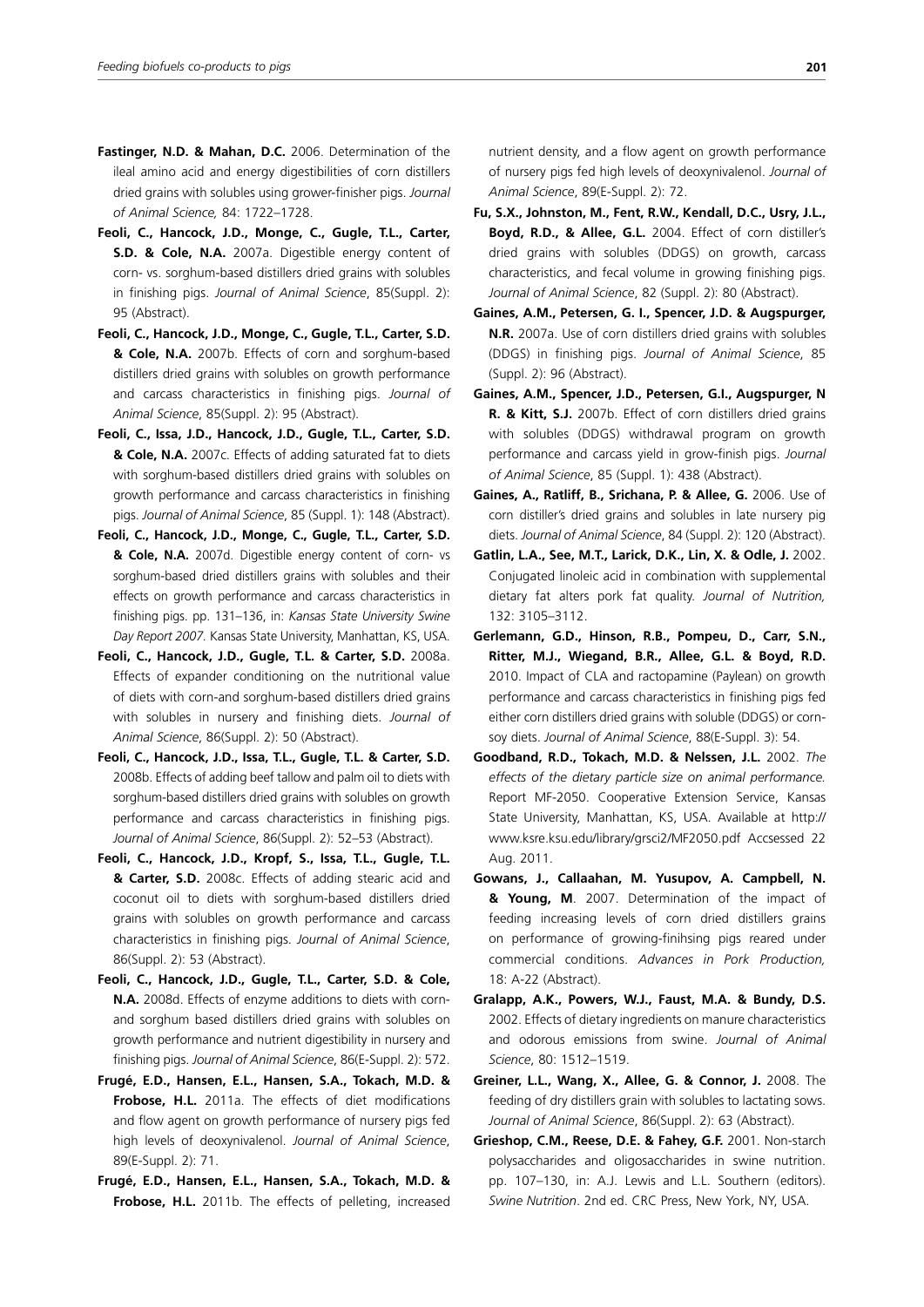- **Groesbeck, C.N., McKinney, L.J., DeRouchy, J.M., Tokach, M.D., Goodband, R.D., Dritz, S.S., Nelssen, J.L., Duttlinger, A.W., Fahrenholz, A.C. & Behnke, K.C.** 2008. Effect of crude glycerol on pellet mill production and nursery pig growth performance. *Journal of Animal Science*, 86: 2228–2236.
- **Guyton, A.C.** 1991. *Textbook of Medical Physiology.* W.B. Saunders Co., Philadelphia, PA, USA.
- **Hancock, J.D. & Behnke, K.C.** 2001. Use of ingredient and diet processing technologies (grinding, mixing, pelleting, and extruding) to produce quality feeds for pigs. pp. 469– 497, in: A.J. Lewis and L.L. Southern (editors). *Swine Nutrition.* 2nd ed. CRC Press, New York, NY, USA.
- **Hansen, C.F., Hernandez, A., Mullan, B.P., Moore, K., Trezona-Murray, T., King, R.H. & Pluske, J.R.** 2009. Crude glycerol from the production of biodiesel increased plasma glycerol levels but did not influence growth performance in growing-finishing pigs or indices of meat quality at slaughter. *Animal Production Science*, 49: 154–161.
- **Hanzlik, R.P., Fowler, S.C. & Eells, J.T.** 2005. Absorption and elimination of formate following oral administration of calcium formate in female human subjects. *Drug Metabolism and Disposition*, 33(2): 282–286.
- **Harrell, R.J., Zhao, J. & Reznik, G.** 2011. Antioxidant improves growth performance of growing-finishing pigs fed a high DDGS diet. *Journal of Animal Science*, 89(E-Suppl. 2): 59 (Abstract).
- **Harrell, R.J., Zhao, J., Reznik, G., Macaraeg, D., Wineman, T. & Richards, J.** 2010. Application of a blend of dietary antioxidants in nursery pigs fed either fresh or oxidized corn oil or DDGS. *Journal of Animal Science*, 88(E-Suppl. 3): 97–98 (Abstract).
- **Hastad, C.W., Nelssen, J.L., Goodband, R.D., Tokach, M.D., Dritz, S.S., DeRouchey, J.M. & Frantz, N. Z.** 2005. Effect of dried distillers grains with solubles on feed preference in growing pigs. *Journal of Animal Science*, 83(Suppl. 2): 73 (Abstract).
- **Hetenyi, G., Perez, G. & Vranic, M.** 1983. Turnover and precursor-product relationships of non-lipid metabolites. *Physiological Reviews,* 63(2): 606–667.
- **Hill, G.M., Link, J.E., Liptrap, D.O., Giesemann, M.A., Dawes, M.J., Snedegar, J.A., Bello, N.M. & Tempelman, R.J.** 2008a. Withdrawal of distillers dried grains with solubles (DDGS) prior to slaughter in finishing pigs. *Journal of Animal Science*, 86(Suppl. 2): 52 (Abstract).
- **Hill, G.M., Link, J.E., Rincker, M.J., Kirkpatrick, D.L., Gibson, M.L. & Karges, K.** 2008b. Utilization of distillers dried grains with solubles and phytase in sow lactation diets to meet the phosphorus requirement of the sow and reduce fecal phosphorus concentrations. *Journal of Animal Science*, 86: 112–118.
- **Hinson, R., Allee, G., Grinstead, G., Corrigan, B. & Less, J.** 2007. Effect of amino acid program (low vs. high) and dried distillers grains with solubles (DDGS) on finishing pig

performance and carcass characteristics. *Journal of Animal Science*, 85(Suppl. 1): 437 (Abstract).

- **Hinson, R., Ma, L. & Allee, G.** 2008. Use of glycerol in nursery pig diets. *Journal of Animal Science*, 86(Suppl. 2): 46 (Abstract).
- **Hubener, K., Vahjen, W. & Simon, O.** 2002. Bacterial responses to different dietary cereal types and xylanase supplementation in the intestine of broiler chicken. *Archives of Animal Nutrition–Archiv Fur Tierernahrung,* 56(3): 167–187.
- **Ingledew, W.M.** 1999. Yeast could you base a business on this bug? pp. 27–47, in: T.P. Lyons and K.A. Jacques (editors). *Biotechnology in the Feed Industry*. Proceedings of the 15th Annual Alltech Symposium. Nottingham University Press, Nottingham, UK.
- **Jacela, J.Y., DeRouchey, J.M., Dritz, S.S., Tokach, M.D., Goodband, R.D., Nelssen, J.L., Sulabo, R.C. & Thaler, R.C.** 2007. Amino acid digestibility and energy content of corn distillers meal for swine. pp. 137–141, in: *Kansas State University Swine Day Report 2007*. Kansas State University, Manhattan, KS, USA.
- **Jacela, J.Y., Brandts, L., DeRouchey, J.M., Dritz, S.S., Tokach, M.D., Goodband, R.D., Nelssen, J.L., Thaler, R.C., Peters, D.N. & Little, D.E.** 2008a. Effect of de-oiled corn dried distillers grains with solubles, solvent extracted on nursery pig growth performance. *Journal of Animal Science*, 86(Suppl. 1): 450 (Abstract).
- **Jacela, J.Y., DeRouchey, J.M., Dritz, S.S., Tokach, M.D., Goodband, R.D., Nelssen, J.L., Benz, J.M., Prusa, K. & Thaler, R.C.** 2008b. Effect of de-oiled corn dried distillers grains with solubles (solvent extracted) on growth performance and carcass characteristics of growing and finishing pigs. *Journal of Animal Science*, 86(Suppl. 1): 522 (Abstract).
- **Jendza, J.A., Owusu-Asiedu, A., Simmins, P.H. & Adeola, O.** 2009. Xylanase supplementation improves nutrient and energy digestibility in pigs fed corn-soybean meal diets containing 20% corn dried distiller's grains. *Journal of Animal Science*, 86(E-Suppl. 2): 548 (Abstract).
- **Jenkin, S., Carter, S., Bundy, J., Lachmann, M., Hancock, J. & Cole, N.** 2007. Determination of P-bioavailability in corn and sorghum distillers dried grains with solubles for growing pigs. *Journal of Animal Science*, 85(Suppl. 2): 113 (Abstract).
- **Jha, R., Bindelle, J., Van Kessel, A. & Leterme, P.** 2011. *In vitro* fibre fermentation of feed ingredients with varying fermentable carbohydrate and protein levels and protein synthesis by colonic bacteria isolated from pigs. *Animal Feed Science and Technology,* 165: 191–200.
- **Jones, C.K., Bergstrom, J.R., Tokach, M.D., DeRouchey, J.M., Goodband, R.D., Nelssen, J.L. & Dritz, S.S.** 2010. Efficacy of commercial enzymes in diets containing various concentrations and sources of dried distillers grains with soluble for nursery pigs. *Journal of Animal Science*, 88: 2084–2091.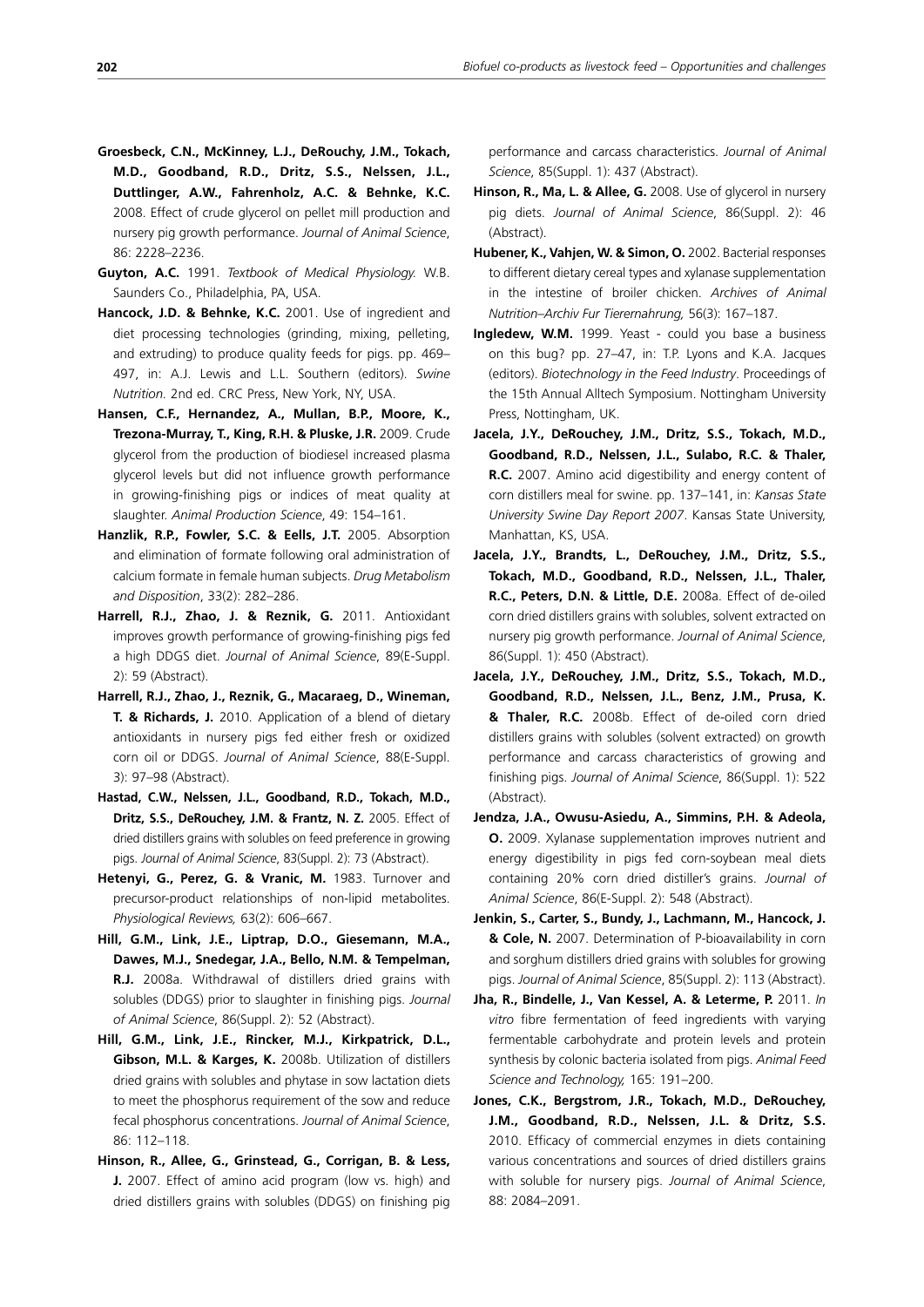- **Kass, M.L., van Soest, P.J. & Pond, W.G.** 1980. Utilization of dietary fiber from alfalfa by growing swine. I. Apparent digestibility of diet components in specific segments of the gastrointestinal tract. *Journal of Animal Science*, 50: 175-191.
- **Kerr, B.J., Weber, T.E. & Shurson, G.C.** 2011. Effect of commercial feed additives in nursery and finishing pig diets containing DDGS on nutrient digestibility and growth performance. *Journal of Animal Science*, 89(E-Suppl. 2): 74.
- **Kerr, B.J., Weber, T.E., Dozier, W.A. III & Kidd, M.T.** 2009. Digestible and metabolizable energy content of crude glycerin originating from different sources in nursery pigs. *Journal of Animal Science*, 87: 4042–4049.
- **Khan, A., Hussain, S.M. & Khan, M.Z.** 2006. Effects of formalin feeding or administering into the crops of white leghorn cockerels on hematological and biochemical parameters. *Poultry Science*, 85: 1513–1519.
- **Kijora, C. & Kupsch, R.D.** 2006. Evaluation of technical glycerols from "biodiesel" production as a feed component in fattening of pigs. *Fett-Lipid,* 98(7-8): 240–245.
- **Kijora, C., Bergner, H., Kupsch, R.D. & Hageman, L.** 1995. Glycerol as feed component in diets of fattening pigs. *Archives of Animal Nutrition – Archiv fur Tierernahrung*, 47(4): 345–360.
- **Kijora, C., Kupsch, R.D., Bergner, H., Wenk, C. & Prabucki A.L.** 1997. Comparative investigation on the utilization of glycerol, free fatty acids, free fatty acids in combination with glycerol and vegetable oil in fattening of pigs. *Journal of Animal Physiology and Animal Nutrition – Zeitschrift fur Tierphysiologie Tierernahrung und Futtermittelkunde,*  77(3): 127–138.
- **Kim, B.G., Zhang, Y. & Stein, H.H.** 2010. Effects of sulfur concentration in distillers dried grains with solubles on feed preference and pig performance. *Journal of Animal Science*, 88(E-Suppl. 3): 66.
- **Knott, J., Shurson, G., Hathaway, M. & Johnston, L.** 2005. Effects of feeding diets containing spray dried corn condensed distillers solubles and associated fractions to early-weaned pigs on intestinal morphology, immune status, circulating IGF-1 concentrations, and organ weights. *Journal of Animal Science*, 83 (Suppl. 2): 70 (Abstract).
- **Lammers, P.J., Kerr, B.J., Weber, T.E., Bregendahl, K., Lonergan, S.M., Prusa, K.J., Ahn, D.U., Stoffregen, W.C., Dozier, W.A. III & Honeyman, M.S.** 2008b. Growth performance, carcass characteristics, meat quality, and tissue histology of growing pigs fed crude glycerin-supplemented diets. *Journal of Animal Science*, 86: 2962–2970.
- **Lammers, P.J., Kerr, B.J., Weber, T.E., Dozier, W.A. III, Kidd, M.T., Bregendahl, K. & Honeyman, M.S.** 2008a. Digestible and metabolizable energy of crude glycerol in pigs. *Journal of Animal Science*, 86: 602–608.
- **Lan, Y., Opapeju, F.O. & Nyachoti, C.M.** 2008. True ileal protein and amino acid digestibilities in wheat dried

distillers' grains with solubles fed to finishing pigs. *Animal Feed Science and Technology,* 140: 155–163.

- **Li, W.T., Powers, W.J. & Hill, G.M. 2010.** Feeding DDGS to swine and resulting impact on air emissions. *Journal of Animal Science*, 88 (E-Suppl. 3): 79.
- **Li, X.J., Baidoo, S.K., Shurson, G.C. & Johnston, L.J.** 2011. Effects of corn dried distillers grains with solubles (DDGS) on diet digestibility and slurry output from gestating sows. *Journal of Animal Science*, 89(E-Suppl. 2): 40.
- **Liesivuori, J., & Savolainen, H.**. 1991. Methanol and formic acid toxicity: biochemical mechanisms. *Pharmacology & Toxicology,* 69(3): 157–163.
- **Lin, E.C.C.** 1977. Glycerol utilization and its regulation in mammals. *Annual Review of Biochemistry,* 46: 765–795.
- **Lin, M.H., Romsos, D.R. & Leveille, G.A.** 1976. Effect of glycerol on enzyme activities and on fatty acid synthesis in the rat and chicken. *Journal of Nutrition*, 106: 1668–1677.
- **Lindemann, M.D., Apgar, G.A., Cromwell, G.L., Simmins, P.H. & Owusu-Asiedu, A.** 2009. Supplementation with phytase and xylanase can increase energy availability in swine diets containing corn distillers dried grains with solubles (DDGS). *Journal of Animal Science*, 87 (E-Suppl. 2): 69 (Abstract).
- **Linneen, S.K., DeRouchy, J.M., Dritz, S.S., Goodband, R.D., Tokach, M.D. & Nelssen, J.L.** 2008. Effects of dried distillers grains with solubles on growing and finishing pig performance in a commercial environment. *Journal of Animal Science*, 86: 1579–1587.
- **Liu, K.** 2008. Particle size distribution of distillers dried grains with solubles (DDGS) and relationships to compositional and color properties. *Bioresource Technology*, 99: 8421–8428.
- **Liu, K.** 2011. Chemical composition of distillers grains, a review. *Journal of Agricultural and Food Chemistry,*  59: 1508–1526.
- **Liu, N., Ru, Y.J., Tang, D.F., Xu, T.S. & Partridge, G.G.**  2011a. Effects of corn distillers dried grains with solubles and xylanase on growth performance and digestibility of diet components in broilers. *Animal Feed Science and Technology,* 163: 260–266.
- **Liu, P., Souza, L.W.O., Baidoo, S.K. & Shurson, G.C.** 2011b. Impact of DDGS particle size on nutrient digestibility, DE and ME content, and flowability in diets for growing pigs. *Journal of Animal Science*, 89(E-Suppl. 2): 58.
- **Ma, F. & Hanna, M.A.** 1999. Biodiesel production: A review. *Bioresource Technology,* 70: 1–15.
- **Madsen, A., Jacobsen, K. & Mortensen, H.P.** 1992. Influence of dietary fat on carcass fat quality in pigs. A review. *Acta Agriculturae Scandinavica, Sect. A., Animal Science*, 42: 220–225.
- **Makar, A.B., Tephly, T.R., Sahin, G. & Osweiler, G.** 1990. Formate metabolism in young swine. *Toxicology and Applied Pharmacology*, 105(2): 315–320.
- **Mavromichalis, I., Hancock, J.D., Senne, B.W., Gugle, T.L., Kennedy, G.A., Hines, R.H. & Wyatt, C.L.** 2000.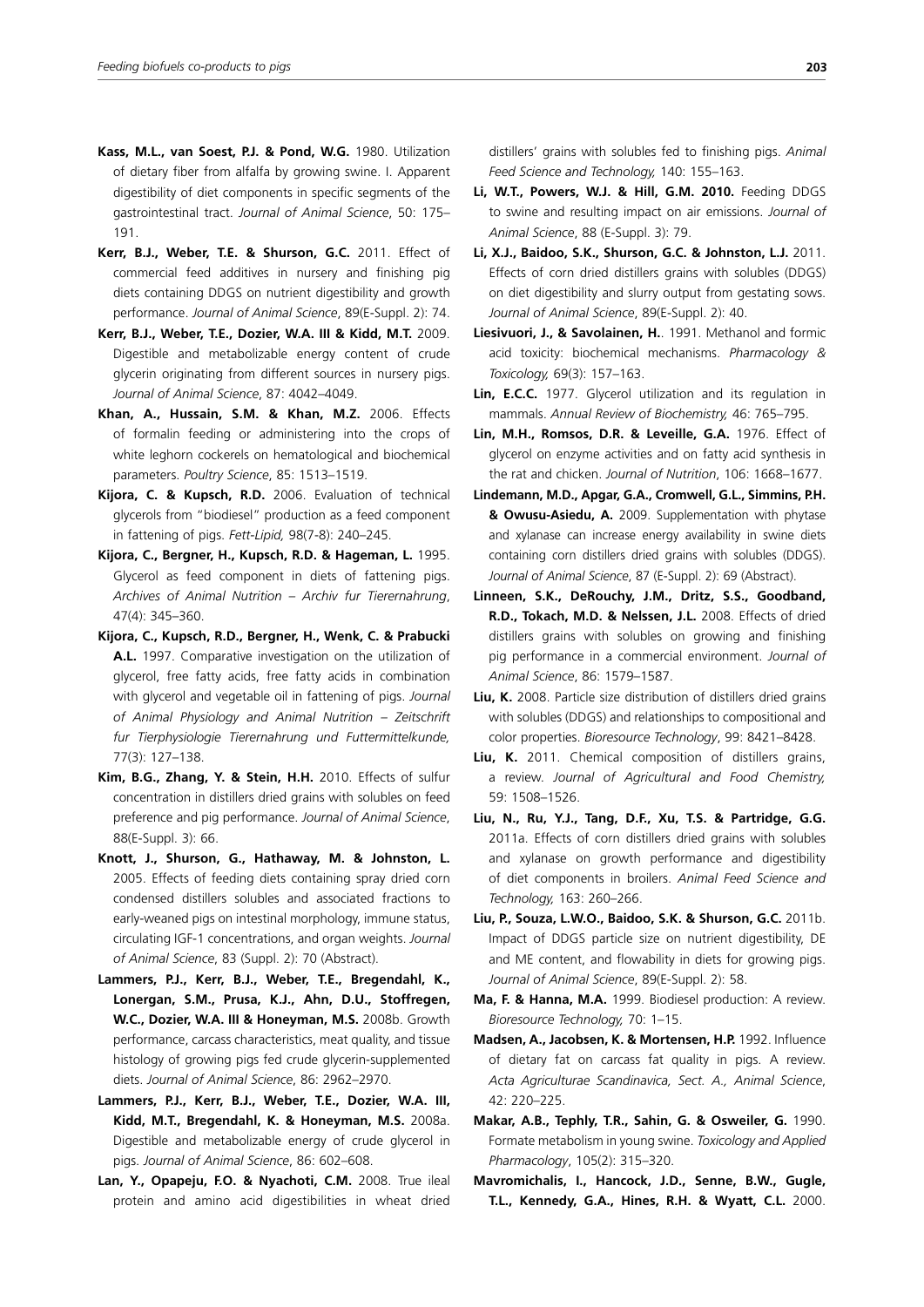Enzyme supplementation and particle size of wheat in diets for nursery and finishing pigs. *Journal of Animal Science*, 78: 3086–3095.

- **McEwen, P.** 2008. Canadian experience with feeding DDGS. pp. 115–120, in: Proc. 8th London Swine Conference, London, Ontario, 1–2 April 2008.
- **McEwen, P.L.** 2006. The effects of distillers dried grains with solubles inclusion rate and gender on pig growth performance. *Canadian Journal of Animal Science*, 86: 594 (Abstract).
- **Medinsky, M.A. & Dorman, D.C.** 1995. Recent developments in methanol toxicity. *Toxicology Letters*, 82/83: 707–711.
- **Mendoza, O.F., Ellis, M.E., McKeith, F.K. & Gaines, A.M.** 2010a. Metabolizable energy content of refined glycerin and its effects on growth performance and carcass and pork quality characteristics of finishing pigs. *Journal of Animal Science*, 88: 3887–3895.
- **Mendoza, O.F., Ellis, M., Gaines, A.M., Kocher, M., Sauber, T. & Jones, D.** 2010b. Development of equations to predict the metabolizable energy content of distillers dried grains with solubles (DDGS) samples from a wide variety of sources. *Journal of Animal Science*, 88(E-Suppl. 3): 54.
- **Mendoza, O.F., Ellis, M., Gaines, A.M., Kocher, M., Sauber, T. & Jones, D.** 2010c. Effect of particle size of corn distillers dried grains with solubles (DDGS) on digestible and metabolizable energy content for growing pigs. *Journal of Animal Science*, 88(E-Suppl. 3): 66.
- **Mercedes, M.E., Puls, C.L., Ellis, M., Gaines, A.M., Peterson, B.A., Kocher, M. & Wolter, B.F.** 2010. Effect of inclusion of two commercial carbohydrase enzymes in diets with a high level of distillers dried grains with solubles (DDGS) on the growth performance of nursery pigs. *Journal of Animal Science*, 88(E-Suppl. 3): 112 (Abstract).
- **Mosenthin, R. & Broz, J.** 2010. Mineral digestibility and environmental issues. Efficacy and interactions of phytases. *Livestock Science,* 134: 258–260.
- **Mourot, J., Aumaitre, A., Mounier, A., Peiniau, P. & Francois, A.C.** 1994. Nutritional and physiological effects of dietary glycerol in the growing pig. Consequences on fatty tissues and post-mortem muscular parameters. *Livestock Production Science*, 38: 237–244.
- **Muley, N. S., van Heugten, E., Moeser, A.J., Rausch, K.D. & van Kempen, T.A.** 2007. Nutritional value for swine of extruded corn and corn fractions obtained after dry milling. *Journal of Animal Science*, 85: 1695–1701.
- **NBB [National Biodiesel Board].** 2011. Data from Web site. See: http://www.biodiesel.org/ Accessed May 2011.
- **Niven, S.J., Zhu, C., Columbus, D. & de Lange, C.F M.** 2006. Chemical composition and phosphorus release of corn steep water during phytase steeping. *Journal of Animal Science*, 84(Suppl. 1): 429 (Abstract).
- **Normenkommission für Einzelfuttermittel im Zentralausschuss der Deutschen Landwirtschaft.** 2006. Positivliste für Einzelfuttermittel, 5. Auflage, #12.07.03, p. 35.
- **Nortey, T.N., Patience, J.F., Simmins, P.H., Trottier, N.L. & Zijlstra, R.T.** 2007. Effects of individual or combined xylanase and phytase supplementation on energy, amino acid, and phosphorus digestibility and growth performance of grower pigs fed wheat-based diets containing wheat millrun. *Journal of Animal Science*, 85, 1432–1443.
- **Nortey, T.N., Patience, J.F., Sands, J.S., Trottier, N.L. & Zijlstra, R.T.** 2008. Effects of xylanase supplementation on digestibility and digestible content of energy, amino acids, phosphorus, and calcium in wheat by-products from dry milling in grower pigs. *Journal of Animal Science*, 86: 3450–3464.
- **NRC [National Research Council].** 1998. *Nutrient Requirements of Swine.* 10th rev. ed. See pp. 110–142. National Academy Press, Washington, DC, USA.
- **NRC.** 1980. *Mineral Tolerance of Domestic Animals*. National Academy Press, Washington, DC, USA.
- **Nuez Ortín, W.G. & Yu, P.** 2009. Nutrient variation and availability of wheat DDGS, corn DDGS and blend DDGS from bioethanol plants. *Journal of the Science of Food and Agriculture*, 89: 1754–1761.
- **Nyachoti, C. M., House, J.D., Slominski, B.A. & Seddon, I.R.** 2005. Energy and nutrient digestibilities in wheat dried distillers' grains with solubles fed to growing pigs. *Journal of the Science of Food and Agriculture,* 85: 2581–2586.
- **Oatway, L., Vasanthan, T. & Helm, J.H.** 2001. Phytic acid. *Food Reviews International,* 17(4): 419–431.
- **Oryschak, M., Korver, D., Zuidhof, M. & Beltranena, E.**  2010a. Nutritive value of single-screw extruded and nonextruded triticale distillers dried grains with solubles, with and without and enzyme complex, for broilers. *Poultry Science,* 89: 1411–1423.
- **Oryschak, M., Korver, D., Zuidhof, M., Meng, X. & Beltranena, E.** 2010b. Comparative feeding value of extruded and non-extruded wheat and corn distillers dried grains with solubles for broilers. *Poultry Science*, 89: 2183–2196.
- **Overland, M., Granli, T., Kjos, N.P., Fjetland, O., Steien, S.H. & Stokstad, M.** 2000. Effect of dietary formates on growth performance, carcass traits, sensory quality, intestinal microflora, and stomach alterations in growingfinishing pigs. *Journal of Animal Science*, 78: 1875–1884.
- **Pahm, A.A., Pedersen, C., Hoehler, D. & Stein, H.H.** 2008. Factors affecting the variability in ileal amino acid digestibility in corn distillers dried grains with solubles fed to growing pigs. *Journal of Animal Science*, 86 (9): 2180–2189.
- **Pedersen, C., Boersma, M.G. & Stein, H.H.** 2007a. Digestibility of energy and phosphorus in 10 samples of distillers dried grains with solubles fed to growing pigs. *Journal of Animal Science*, 85: 1168–1176.
- **Pedersen, C., Boersma, M.G. & Stein, H.H.** 2007b. Energy and nutrient digestibility in NutriDense corn and other cereal grains fed to growing pigs. *Journal of Animal Science*, 85: 2473–2483.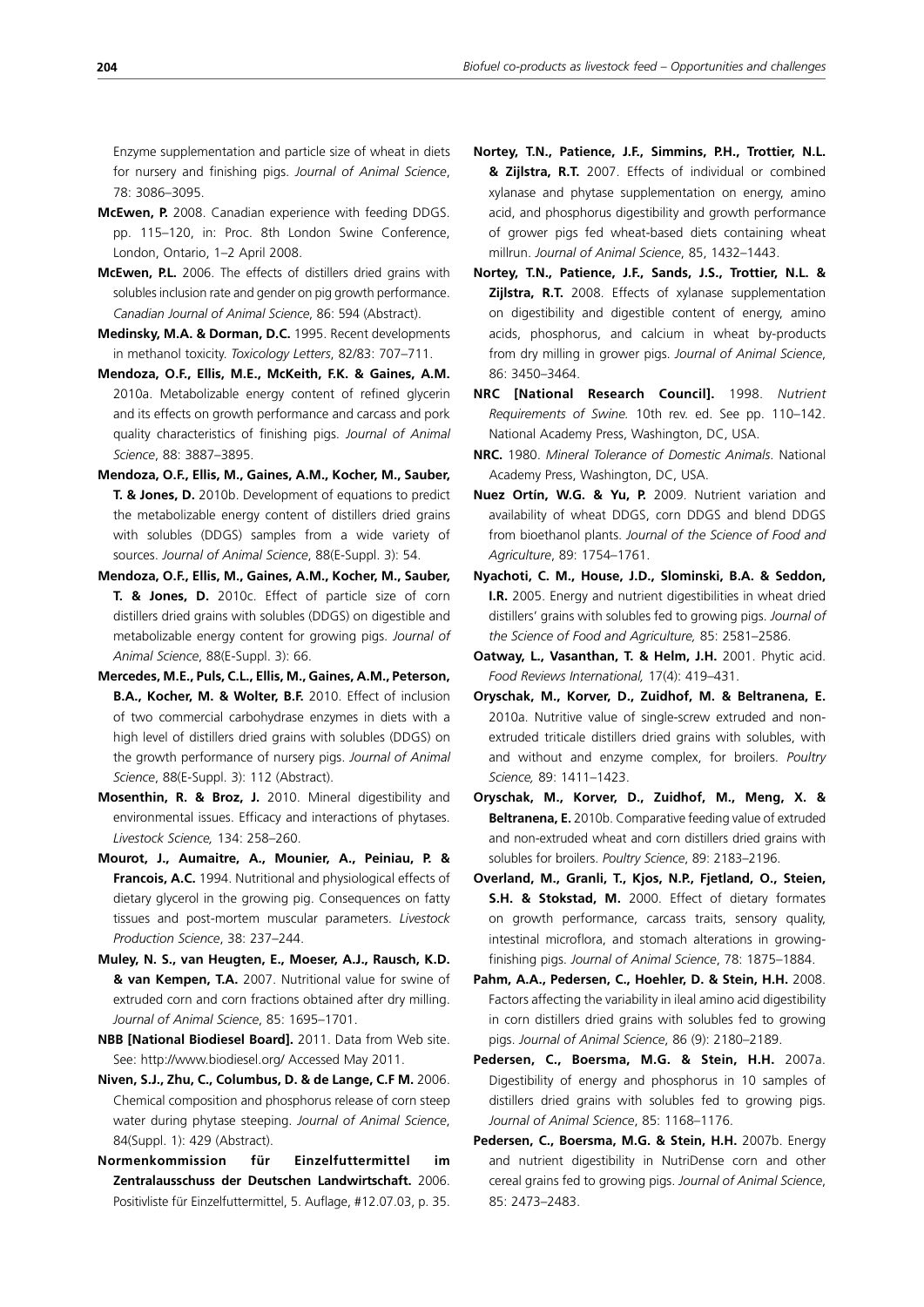- Perez, V. & Pettigrew, J. 2010. Dietary fiber and distillers dried grains with solubles as modulators of pig health. *Journal of Animal Science*, 88(E-Suppl. 3): 53 (Abstract).
- **Pomerenke, J.M., Shurson, G.C., Baidoo, S.K. & Johnston, L.J.** 2011. Tallow and DDGS effects on pork fat quality. *Journal of Animal Science*, 89(E-Suppl. 2): 38.
- **Regmi, P.R., Ferguson, N.S. & Zijlstra, R.T.** 2009. *In vitro* digestibility techniques to predict apparent total tract energy digestibility of wheat in grower pigs. *Journal of Animal Science*, 87: 3620–3629.
- **Regmi, P.R., Sauer, W.C. & Zijlstra, R.T.** 2008. Prediction of *in vivo* apparent total tract energy digestibility of barley in grower pigs using an *in vitro* digestibility technique. *Journal of Animal Science*, 86: 2619–2626.
- **Regmi, P.R., Wang, L., Ferguson, N.S., Pharazyn, A. & Zijlstra, R.T.** 2009. Digestible energy content of common ingredients and feed samples in grower pigs can be predicted by *in vitro* digestibility. *Journal of Animal Science*, 87 (E-Suppl. 2): 184.
- **Robergs, R.A. & Griffin, S.E.** 1998. Glycerol: biochemistry, pharmacokinetics and clinical and practical applications. *Sports Medicine,* 26: 145–167.
- **Roe, O.** 1982. Species differences in methanol poisoning. *CRC Critical Reviews in Toxicology,* 10: 275–286.
- **Rosebrough, R.W., Geis, E., James, P., Ota, H. & Whitehead, J.** 1980. Effects of dietary energy substitutions on reproductive performance, feed efficiency, and lipogenic enzyme activity on large white turkey hens. *Poultry Science*, 59: 1485–1492.
- **Saleh, F., Tahir, M., Ohtsuka, A. & Hayashi, K.** 2005. A mixture of pure cellulose, hemicellulase and pectinase improved broiler performance. *British Poultry Science*, 46: 602–606.
- **Schieck, S.J., Kerr, B.J., Baidoo, S.K., Shurson, G.C. &**  Johnston, L.J. 2010a. Use of crude glycerol, a biodiesel co-product, in diets for lactating sows. *Journal of Animal Science*, 88: 2648–2656.
- **Schieck, S.J., Shurson, G.C., Kerr, B.J. & Johnston, L.J.**  2010b. Evaluation of glycerol, a biodiesel coproduct, in grow-finish pig diets to support growth and pork quality. *Journal of Animal Science*, 88: 3927–3935.
- **Seabolt, B.S., van Heughten, E., Ange-van Heughten, K.D. & Roura, E.** 2008. Feed preference in nursery pigs fed diets containing varying fractions and qualities of dried distillers grains with solubles (DDGS). *Journal of Animal Science*, 86(Suppl. 1): 447 (Abstract).
- **Senne, B.W., Hancock, J.D., Sorrell, P.S., Kim, I.H., Traylor, S.L., Hines, R.H. & Behnke, K.C.** 1995. Effects of distillers grains on growth performance in nursery and finishing pigs. pp. 68–71, in: *Kansas State University Swine Day Report.* Kansas State University, Manhattan, KS, USA.
- **Senne, B.W., Hancock, J.D., Mavromichalis, I., Johnston, S.L., Sorrell, P.S., Kim, I.H. & Hines, R.H.** 1996. Use of

sorghum-based distillers dried grains in diets for nursery and finishing pigs. pp. 140–145, in: *Kansas State University. Swine Day Report.* Kansas State University, Manhattan, KS, USA.

- **Senne, B.W., Hancock, J.D., Hines, R.H., Dean, D.W., Mavromichalis, I. & Froetschner, J.R.** 1998. Effects of whole grain and distillers dried grains with solubles from normal and heterowaxy endosperm sorghums on growth performance, nutrient digestibility, and carcass characteristics of finishing pigs. pp. 148–152, in: *Kansas State University Swine Day Report.* Kansas State University, Manhattan, KS, USA.
- **Shurson, J.C., & Alghamdi, A.S.** 2008. Quality and new technologies to create corn co-products from ethanol production. pp. 231–259, in: B.A. Babcock, D.J. Hayes and J.D. Lawrence (editors). *Using distillers grains in the US and international livestock and poultry industries.* Midwest Agribusiness Trade Research and Information Center. Iowa State University, Ames, IA, USA.
- **Simon, A., Bergner, H. & Schwabe, M.** 1996. Glycerol-feed ingredient for broiler chickens. *Archives of Animal Nutrition – Archiv fur Tierernahrung,* 49(2): 103–112.
- **Skrzydlewska, E.** 2003. Toxicological and metabolic consequences of methanol poisoning. *Toxicology Mechanisms and Methods*, 13(4): 277–293.
- **Soares, J.A., Stein, H.H., Singh, J.V. & Pettigrew, J.E.** 2008. Digestible and metabolizable energy in distillers dried grains with solubles (DDGS) and enhanced DDGS. *Journal of Animal Science*, 86(Suppl. 1): 522 (Abstract).
- **Song, M., Baidoo, S.K., Shurson, G.C., Whitney, M.H.,**  Johnston, L.J. & Gallaher, D.D. 2010. Dietary effects of distillers dried grains with soluble on performance and milk composition of lactating sows. *Journal of Animal Science*, 88: 3313–3319.
- **Song, R., Saari Csallany, A. & Shurson, G.C.** 2011. Evaluation of lipid peroxidation level in corn dried distillers grains with solubles (DDGS). *Journal of Animal Science*, 89(E-Suppl. 2): 76.
- **Spencer, J.D., Petersen, G.I., Gaines, A.M. & Augsburger, N.R.** 2007. Evaluation of different strategies for supplementing distillers dried grains with solubles (DDGS) to nursery pig diets. *Journal of Animal Science*, 85(Suppl. 2): 96–97 (Abstract).
- **Spiehs, M.J., Whitney, M.H., Shurson, G.C. & Nicolai, R.E.**  2000. Odor characteristics of swine manure and nutrient balance of grow-finish pigs fed diets with and without distiller's dried grains with solubles. *Journal of Animal Science*, 78(Suppl. 2): 69 (Abstract).
- **Squire, J.M., Zhu, C.L., Jeaurond, E.A. & de Lange, C.F.M.**  2005. Condensed corn distiller's solubles in swine liquid feeding: growth performance and carcass quality. *Journal of Animal Science*, 83(Suppl. 1): 165.
- **Stein, H.H.** 2007. Distillers dried grains with solubles (DDGS) in diets fed to swine. *Swine Focus #001*. University of Illinois Urbana-Champaign, IL, USA.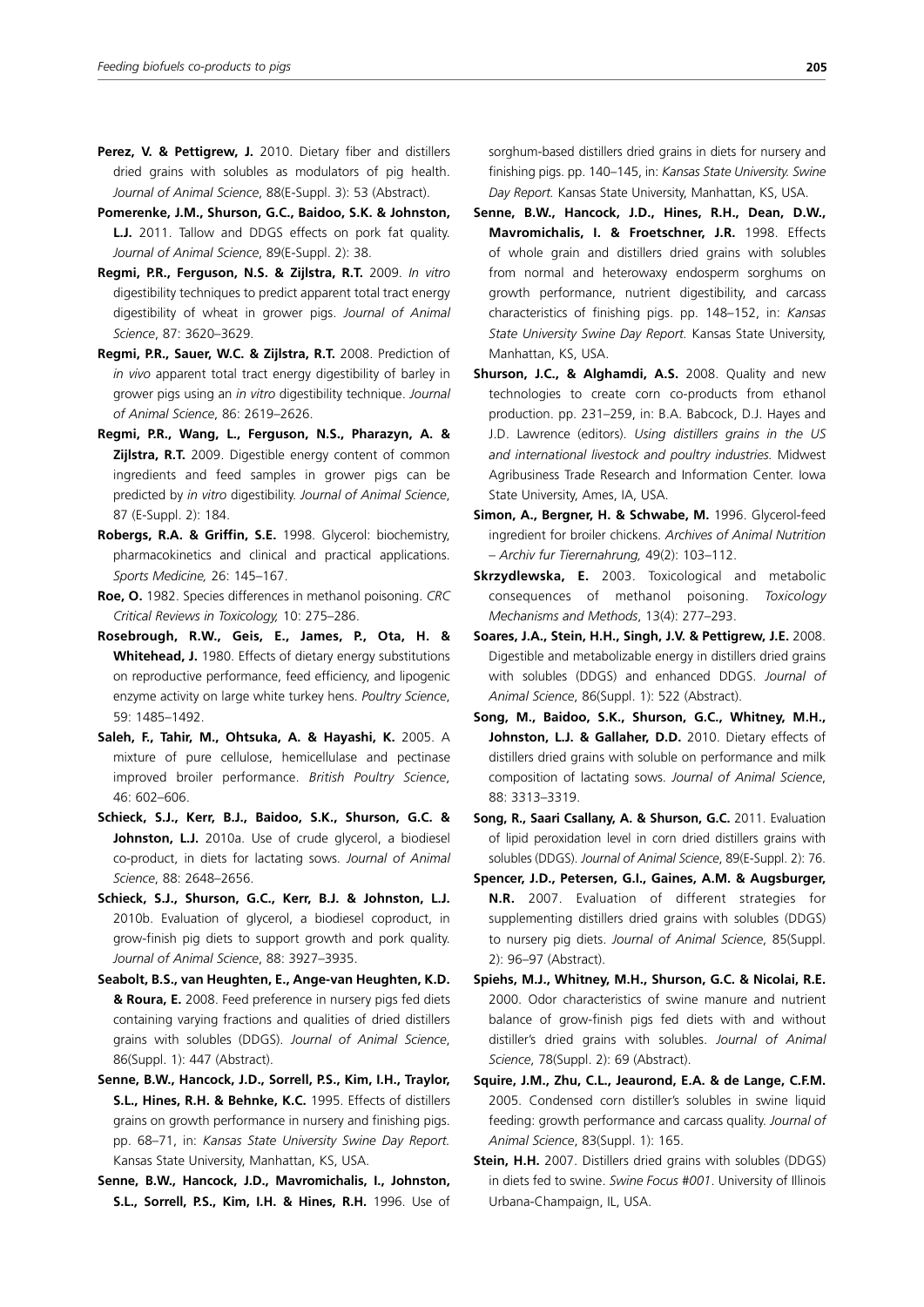- **Stein, H.H. & Shurson, G.C.** 2009. Board-Invited Review: The use and application of distillers dried grains with solubles in swine diets. *Journal of Animal Science*, 87: 1292–1303.
- **Stein, H.H., Pedersen, C. & Boersma, M.G.** 2005. Energy and nutrient digestibility in dried distillers grain with solubles. *Journal of Animal Science*, 83(Suppl. 2): 79 (Abstract).
- **Stein, H.H., Pedersen, C., Gibson, M.L. & Boersma, M.G.** 2006. Amino acid and energy digestibility in ten samples of dried distillers grain with solubles by growing pigs. *Journal of Animal Science*, 84: 853–860.
- **Stender, D. & Honeyman, M.S.** 2008. Feeding pelleted DDGS-based diets for finishing pigs in deep-bedded hoop barns. *Journal of Animal Science*, 86(Suppl. 2): 50 (Abstract).
- **Stevens, J., Schinkel, A., Latour, M., Kelly, D., Sholly, D., Legan, B. & Richert, B.** 2008. Effects of feeding increasing levels of glycerol with or without distillers dried grains with solubles in the diet on grow-finish pig growth performance and carcass quality. *Journal of Animal Science*, 86(E-Suppl. 2): 606.
- **Stone, C.W.** 1998. *Yeast products in the feed industry: a practical guide for feed professionals*. Diamond V Mills, Inc. Cedar Rapids, IA, USA.
- **Sutton, A.L., Mayrose, V.B., Nye, J.C. & Nelson, D.W.**  1976. Effect of dietary salt level and liquid handling systems on swine waste composition. *Journal of Animal Science*, 43: 1129–1134.
- **Tao, R.C., Kelley, R.E., Yoshimura, N.N., & Benjamin, F.** 1983. Glycerol: Its metabolism and use as an intravenous energy source. *Journal of Parenteral and Enteral Nutrition,*  7(5): 479–488.
- **Thacker, P.A., Campbell, G.L. & GrootWassink, J.W.D.** 1992. Effect of salinomycin and enzyme supplementation on nutrient digestibility and the performance of pigs fed barley- or rye-based diets. *Canadian Journal of Animal Science*, 72: 117–125.
- **Thacker, P.A.** 2006. Nutrient digestibility, performance and carcass traits of growing-finishing pigs fed diets containing dried wheat distillers grains with solubles. *Canadian Journal of Animal Science*, 86: 527–529.
- **Thompson, J.C. & He, B.B.** 2006. Characterization of crude glycerol from biodiesel production from multiple feedstocks. *Applied Engineering in Agriculture,* 22(2): 261–265.
- **Urriola, P.E., Hoehler, D., Pedersen, C., Stein, H.H. & Shurson, G.C.** 2009. Amino acid digestibility by growing pigs of distillers dried grain with solubles produced from corn, sorghum, or a corn-sorghum blend. *Journal of Animal Science*, 87: 2574–2580.
- **Urriola, P.E., Shurson, G.C. & Stein H.H.** 2010. Digestibility of dietary fiber in distillers coproducts fed to growing pigs. *Journal of Animal Science*, 88(7): 2373–2381.
- **van Gerpen, J.** 2005. Biodiesel processing and production. *Journal of Fuel Processing,* 86: 1097–1107.
- **Viveros, A., Brenes, A., Pizarro, M. & Castano, M.** 1994. Effect of enzyme supplementation of a diet based on barley, and autoclave treatment, on apparent digestibility, growth performance and gut morphology of broilers. *Animal Feed Science and Technology,* 48: 237–251.
- **Wang, L.F., Regmi, P.R., Ferguson, N.S., Pharazyn, A. & Zijlstra, R.T.** 2010. Evaluation of energy digestibility among and within feedstuffs for swine using an *in vitro* digestibility technique. *Journal of Animal Science*, 88(E-Suppl. 2): 557.
- **Weimer, D., Stevens, J., Schinckel, A., Latour, M. & Richert, B.** 2008. Effects of feeding increasing levels of distillers dried grains with solubles to grow-finish pigs on growth performance and carcass quality. *Journal of Animal Science*, 86(Suppl. 2): 51 (Abstract).
- **White, H., Richert, B., Radcliffe, S., Schinckel, A. & Latour, M.** 2007. Distillers dried grains decreases bacon lean and increases fat iodine values (IV) and the ratio of n6:n3 but conjugated linoleic acids partially recovers fat quality. *Journal of Animal Science*, 85(Suppl. 2): 78 (Abstract).
- **White, H., Hesselbrock, K., Augspurger, N., Spencer, J., Schinckel, A. & Latour, M.** 2008. Effects of dried distillers grains and Gromega365™ on sow bratwurst quality. *Journal of Animal Science*, 86(Suppl. 2): 451 (Abstract).
- **Whitney, M.H. & Shurson, G.C.** 2004. Growth performance of nursery pigs fed diets containing increasing levels of corn distillers dried grains with solubles originating from a modern Midwestern ethanol plant. *Journal of Animal Science*, 82: 122–128.
- **Whitney, M.H., Shurson, G.C. & Guedes, C.** 2006a. Effect of dietary inclusion of distillers dried grains with solubles on the ability of growing pigs to resist a *Lawsonia intracellularis* challenge. *Journal of Animal Science,* 84: 1860–1869.
- **Whitney, M.H., Shurson, G.C. & Guedes, C.** 2006b. Effect of including distillers dried grains with solubles in the diet, with or without antimicrobial regimen, on the ability of growing pigs to resist a Lawsonia *intracellularis* challenge. *Journal of Animal Science*, 84: 1870–1879.
- **Whitney, M.H., Shurson, G.C., Johnson, L.J., Wulf, D.M. & Shanks, B.C.** 2006. Growth performance and carcass characteristics of grower-finisher pigs fed high-quality corn distillers dried grain with solubles originating from a modern Midwestern ethanol plant. *Journal of Animal Science*, 84: 3356–3363.
- **Widmer, M.R., McGinnis, L.M. & Stein, H.H.** 2007. Energy, phosphorus, and amino acid digestibility of high-protein distillers dried grains and corn germ fed to growing pigs. *Journal of Animal Science*, 85: 2994–3003.
- **Widmer, M.R., McGinnis, L.M., Wulf, D.M. & Stein, H.H.** 2008. Effects of feeding distillers dried grains with solubles, high-protein distillers dried grains, and corn germ to growing-finishing pigs on pig performance, carcass quality,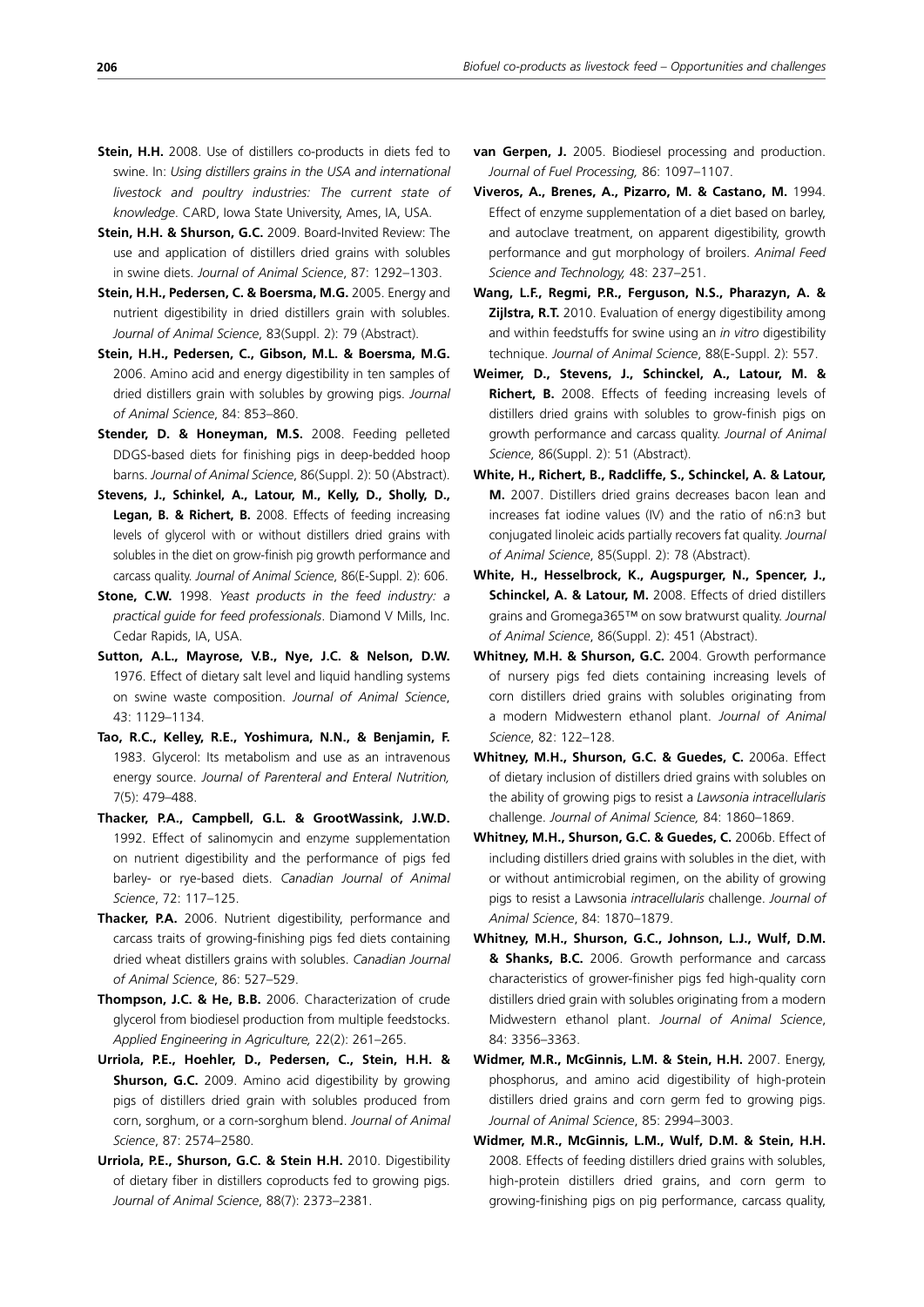and the palatability of pork. *Journal of Animal Science*, 86: 1819–1831.

- **Widyaratne, G.P. & Zijlstra, R.T.** 2007. Nutritional value of wheat and corn distillers dried grain with solubles: Digestibility and digestible contents of energy, amino acids and phosphorus, nutrient excretion and growth performance of grower-finisher pigs. *Canadian Journal of Animal Science*, 87: 103–114.
- **Widyaratne, G.P., Patience, J.F. & Zijlstra, R.T.** 2009. Effect of xylanase supplementation of wheat distiller's dried grains with solubles on energy, amino acid and phosphorus digestibility and growth performance of grower-finisher pigs. *Canadian Journal of Animal Science*, 89: 91–95.
- **Wilson, J.A., Whitney, M.H., Shurson, G.C. & Baidoo, S.K.** 2003. Effects of adding distillers dried grains with solubles (DDGS) to gestation and lactation diets on reproductive performance and nutrient balance in sows. *Journal of Animal Science*, 81(Suppl. 2): 47–48 (Abstract).
- **Wondra, K.J., Hancock, J.D., Behnke, K.C., Hines, R.H. & Stark, C.R.** 1995. Effects of particle size and pelleting on growth performance, nutrient digestibility, and stomach morphology in finishing pigs. *Journal of Animal Science*, 73: 757–763.
- **Xu, G., Whitney, M.H. & Shurson, G.C.** 2006a. Effect of feeding diets containing corn distillers dried grains with solubles (DDGS), and formulating diets on total or available phosphorus basis, on phosphorus retention and excretion in nursery pigs. *Journal of Animal Science*, 84 (Suppl. 2): 91 (Abstract).
- **Xu, G., Whitney, M.H. & Shurson, G.C.** 2006b. Effects of feeding diets containing corn distillers dried grains with solubles (DDGS), with or without phytase, on nutrient digestibility and excretion in grow-finish pigs. *Journal of Animal Science*, 84 (Suppl. 2): 92 (Abstract).
- **Xu, G., He, G., Song, M., Baidoo, S.K. & Shurson, G.C.**  2006a. Effect of Ca:available P ratio on dry matter, nitrogen, phosphorus, calcium, and zinc balance and excretion in nursery pigs fed corn-soybean meal diets containing DDGS and phytase. *Journal of Animal Science*, 84 (Suppl. 2): 91 (Abstract).
- **Xu, G., He, G., Baidoo, S.K. & Shurson, G.C.** 2006b. Effect of feeding diets containing corn distillers dried grains with solubles (DDGS), with or without phytase, on nutrient digestibility and excretion in nursery pigs. *Journal of Animal Science*, 84 (Suppl. 2): 91 (Abstract).
- **Xu, G., Shurson, G.C., Hubly, E., Miller, B. & de Rodas, B.** 2007. Effects of feeding corn-soybean meal diets containing 10% distillers dried grains with solubles (DDGS) on pork fat quality of growing-finishing pigs under commercial production conditions. *Journal of Animal Science*, 85(Suppl. 2): 113 (Abstract).
- **Xu, G., Baidoo, S.K., Johnston, L.J., Bibus, D., Cannon, J.E. & Shurson, G.C.** 2010a. The effects of feeding diets containing corn distillers dried grains with solubles, and

withdrawal period of distillers dried grains with solubles. on growth performance and pork quality in grower-finisher pigs. *Journal of Animal Science*, 88: 1388–1397.

- **Xu, G., Baidoo, S.K., Johnston, L.J., Bibus, D., Cannon, J.E. & Shurson, G.C.** 2010b. Effects of feeding diets containing increasing content of corn distillers dried grains with solubles to grower-finisher pigs on growth performance, carcass composition, and pork fat quality. *Journal of Animal Science*, 88: 1398–1410.
- **Yáñez, J.L., Beltranena, E., Cervantes, M. & Zijlstra, R.T.** 2011. Effect of phytase and xylanase supplementation or particle size on nutrient digestibility of diets containing distillers dried grains with solubles co-fermented from wheat and corn in ileal-cannulated grower pigs. *Journal of Animal Science*, 89: 113–123.
- **Yen, J.T., Baker, D.H., Harmon, B.G. & Jensen, A.H.** 1971. Corn gluten feed in swine diets and effect of pelleting on tryptophan availability to pigs and rats. *Journal of Animal Science*, 33: 987-991.
- **Yoon, S.Y., Yang, Y.X., Shinde, P.L., Choi, J.Y., Kim, J.S., Kim, Y.W., Yun, K.K., Jo, J., Lee, J.H., Ohh, S.J., Kwon, I.K. & Chae, B.J.** 2010. Effects of mannanase and distillers dried grain with solubles on growth performance, nutrient digestibility, and carcass characteristics of grower-finisher pigs. *Journal of Animal Science*, 88: 181–191.
- **Zhang, Y., Caupert, J., Imerman, P.M., Richard, J.L. & Shurson, G.C.** 2009. The occurrence and concentration of mycotoxins in U.S. distillers dried grains with solubles. *Journal of Agricultural and Food Chemistry,* 57: 9828–9837.
- **Zhu, Z., Hinson, R.B., Ma, L., Li, D. & Allee, G.L.** 2010. Growth performance of nursery pigs fed 30% Distillers Dried Grain with Solubles (DDGS) and the effects of pelleting on performance and nutrient digestibility. *Asian-Australian Journal of Animal Science*, 23: 792–798.
- **Zijlstra, R.T. & Beltranena, E.** 2009. Variability of quality in biofuel co-products. pp. 313–326, in: P.C. Garnsworthy and J. Wiseman (editors). *Recent Advances in Animal Nutrition – 2008.* Nottingham Academic Press, Nottingham, UK.
- **Zijlstra, R.T., de Lange, C.F.M. & Patience, J.F.** 1999. Nutritional value of wheat for growing pigs: chemical composition and digestible energy content. *Canadian Journal of Animal Science*, 79: 187–194.
- **Zijlstra, R.T., Owusu-Asiedu, A. & Simmins, P.H.** 2010. Future of NSP-degrading enzymes to improve nutrient utilization of co-products and gut health in pigs. *Livestock Science*, 134: 255–257.
- **Zijlstra, R.T., Menjivar, K., Lawrence, E. & Beltranena, E.** 2009. The effect of feeding crude glycerol on growth performance and nutrient digestibility in weaned pigs. *Canadian Journal of Animal Science*, 89: 85–89.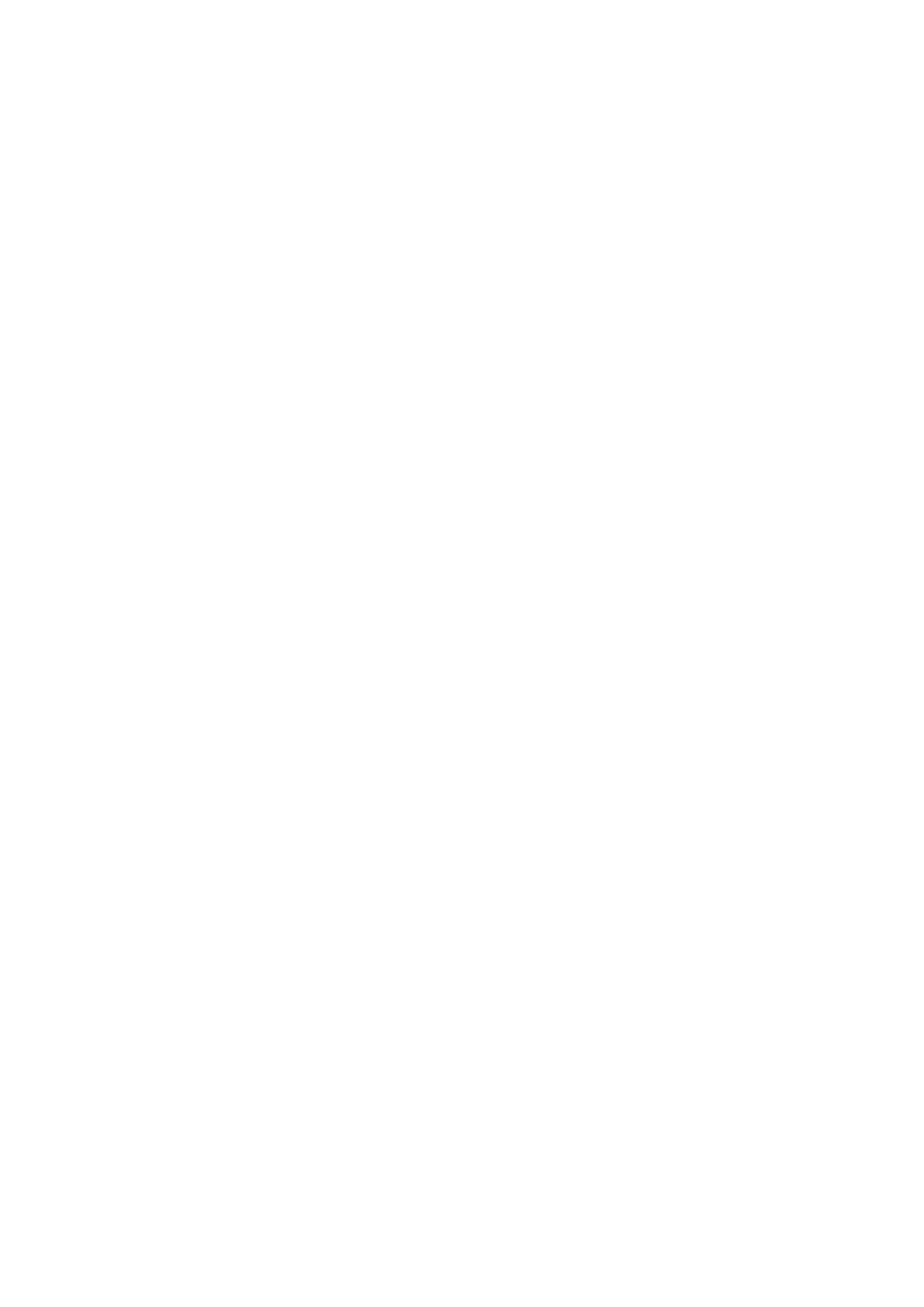# Chapter 11 **Co-products from biofuel production for farm animals – an EU perspective**

*Friederike Hippenstiel,1 Karl-Heinz Südekum,1 Ulrich Meyer2 and Gerhard Flachowsky2*

<sup>1</sup> Institute of Animal Science, University of Bonn, Bonn, Germany

2 Institute of Animal Nutrition, Friedrich-Loeffler Institute (FLI), Federal Research Institute for Animal Health, Braunschweig, Germany

E-mail for correspondence: ksue@itw.uni-bonn.de

## **ABSTRACT**

The first part of this chapter presents a brief history of co-products from bio-ethanol production. Co-products, such as distillers grain, are well known for their beneficial nutrient composition and have been used in animal nutrition since the early 1900s. Recent animal trials have shown that wheat-based dried distillers grain with solubles (DDGS) can replace protein supplements like soybean or rapeseed meals in dairy cow diets up to about 200 g/kg dry matter (DM). In contrast to maize-based DDGS in North America, which is higher in fat, European wheat-based DDGS has not influenced milk fat content negatively. Moreover, trials with fattening bulls showed that DDGS as a main protein source is able to sustain high productive performance. Trials with grower-finisher pigs suggested that DDGS up to 200 g/kg diet did not influence growth performance, fattening and slaughtering variables. Similarly, laying intensity of hens as well as egg quality and health were not affected by inclusion levels ranging from 150 g/ kg to 300 g/kg diet. Trials with broilers suggest that diets that contain more than 100 g/kg DDGS may reduce performance. Hence, it is recommended to add non-starch polysaccharide (NSP)-degrading enzymes (e.g. xylanase or xylanase mixed with other enzymes) to poultry diets rich in DDGS.

 In the second part, a brief review and summary of data is presented on the use of glycerol for farm animals, with emphasis on ruminants, which will cover quality criteria for glycerol, rumen events and effects on feed intake and performance of dairy cows. As a fail-safe usage for glycerol in diets of all farm animals, methanol should be removed from the glycerol as far as technically possible. Glycerol at different purities may help to stabilize the hygienic quality of pelleted compound feeds without compromising pellet physical quality. Glycerol is a versatile feedingstuff, in particular for ruminants. Data on ruminal turnover of glycerol would suggest that it could replace rapidly fermentable carbohydrates and thus is not a direct competitor of propylene glycol. Previous studies have shown that glycerine may help to prevent ketoacidosis in high yielding dairy cows by increasing glucose precursors. Mature cattle can consume considerable quantities of glycerol (1 kg/day). However, greater dry matter intakes by cows supplemented with glycerine often did not result in increased milk or milk component yields. Further effort is thus required to fully explore the potential of glycerol in dairy cow diets, but type of diet and route of glycerol administration seem to play important roles.

 In the third part, again putting an emphasis on ruminants, the feeding value of rapeseed products such as rapeseed meal (solvent-extracted) and rapeseed cake (mechanically extracted) is reviewed. Rapeseed meal compares well with soybean meal for dairy cows if fed on an isonitrogenous basis. Milk and milk component yields were similar for diets containing soybean meal or rapeseed meal. The value of rapeseed cake would benefit from standardization of the composition, because varying crude fat and crude protein concentrations makes the feeding value difficult to predict and could also affect storage stability of the cake. Even though the amino acid composition in rapeseed products is quite well balanced and favourable to non-ruminant animals, the sensitive reaction of pigs and poultry to glucosinolates in rapeseed meal and cake are still of concern. Therefore, it is recommended to add iodine, since glucosinolates act as antagonists. However, if glucosinolates are present in high concentrations, the negative effects may not be compensated, even if iodine is supplemented at high levels. Concluding, it is evident that a more widespread use of rapeseed meal and rapeseed cake in diets for pigs and poultry requires further reduction of glucosinolate levels.

 Finally, energy utilization efficiency and sustainability of co-products from biofuel are addressed. To date, no definite regulations exist in order to assign emissions either to the main product or the co-product(s). Applying a causation principle, the producer or the responsible party should be accountable for all emissions. However, drying of DGS is only of interest if the products will be utilized as feedstuffs for animals, and thus emissions associated with processing of co-products are not of interest or necessity for biofuel producing companies.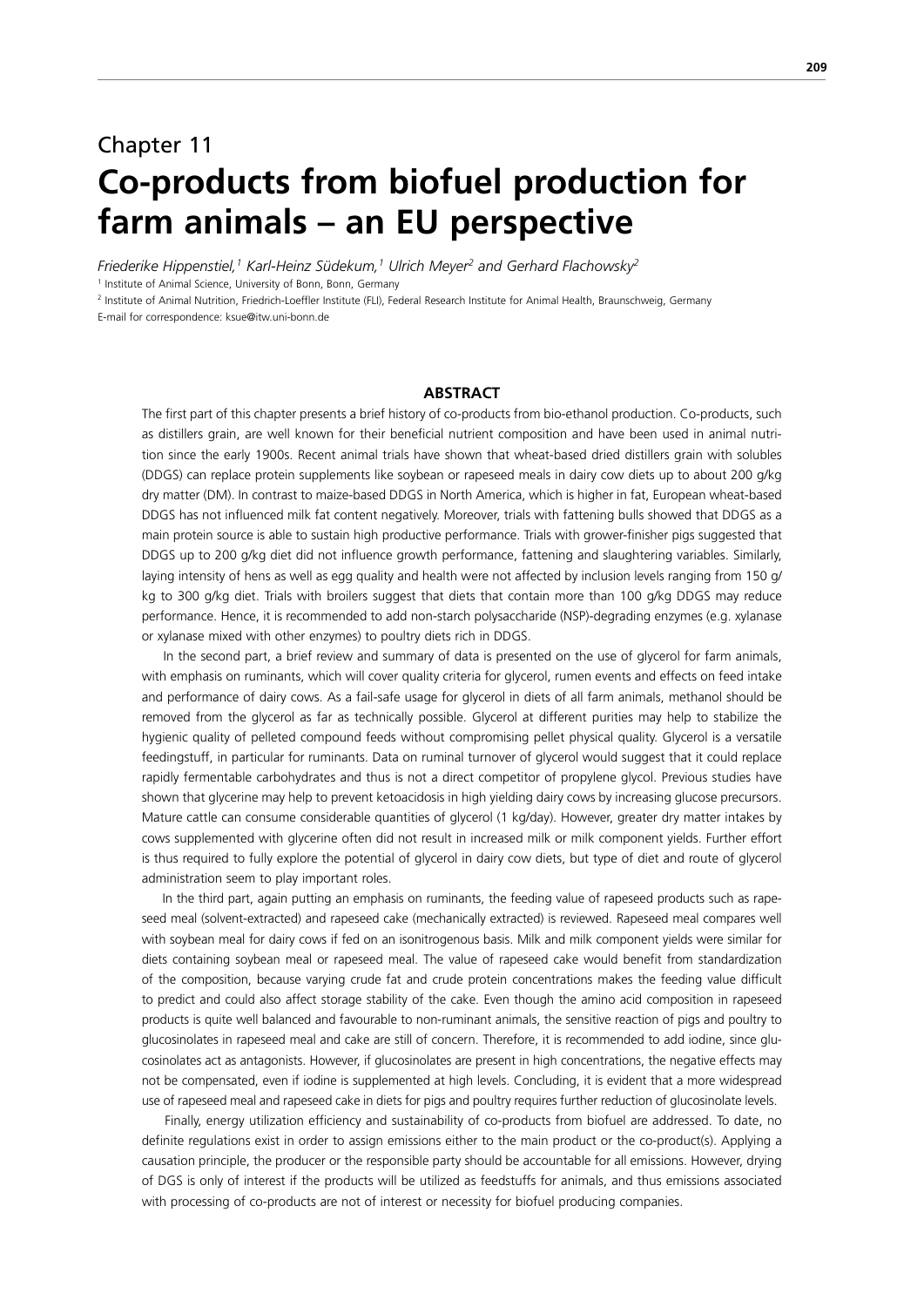# **MAIN MESSAGES**

- **• Efficient utilization of biofuel co-products is a key tool towards more sustainable biofuel production.**
- **• Future research should quantify all activities in the processing of biofuel co-products in order to be able to evaluate carbon footprints.**

## **INTRODUCTION**

Road transport fuels are considered to contribute about 18 percent of greenhouse gas (GHG) emissions in the EU (EEA, 2008; The Royal Society, 2008; Pinkney, 2009), with a consistent increase of about 1.6 percent per year (IEA, 2008a). Apart from more efficient vehicles and new transportation technologies, politics considered the use of biofuels as an essential element to reduce the emissions from fossil fuel and to decarbonize transport fuels. Some expert groups assessed the GHG reduction potential of biofuel as being at least 50 percent of fossil fuel emissions (e.g. CONCAWE, EUCAR and JRC, 2007; RFA, 2011). Estimations by IEA (2008a) expect an increase in world biofuel consumption from 24.4 million tonne oil equivalent (Mtoe) in 2006 to 94 Mtoe in 2020; 125 Mtoe in 2030; and approximately 210 Mtoe in 2050 (about 6 percent of the global need; IEA, 2008a). In 2020, about 55 Mtoe of biofuel will be consumed in the United States and the EU.

Fischer (2009) analysed the relationships among emerging biofuel development, food security and climate change, concluding that the additional non-food use of crops will have a significant impact on the world food system. Therefore, higher plant yields and the continuous development of the second generation of biofuels, produced from woody or herbaceous non-food plant materials, will receive increasing interest in the future (IEA 2008b).

The  $CO<sub>2</sub>$ -saving effect or the carbon footprints (CF) of biofuel of the first generation depends on many factors, such as proper manufacturing, using the most appropriate feedstock, efficiency of feed production for fermentation, processing of co-products (e.g. drying), and further use of co-products. The utilization of co-products from biofuel production of the first generation, such as glycerine, oilseed cakes, meals and distillers grain with solubles in wet (DGS) or dried (DDGS) form is an important and controversial issue (see Windhorst, 2008; Fischer, 2009; Pinkney, 2009) that encompasses:

- contribution to the reduction of GHG emissions;
- pressure on land use; and
- competition between feed, food and fuel for crop yields.

Co-products may contribute to mitigate this conflict. They contain less fat and starch than oilseeds and cereal

- **• DDGS is a valuable protein supplement for ruminants and non-ruminants.**
- **• Glycerine is a valuable energy supplement for ruminants and non-ruminants.**
- **• Rapeseed meal and cake are valuable protein supplements for ruminants and non-ruminants.**

grains, respectively, but more fibre, proteins and minerals. The crude protein (CP) concentration of the co-products varies between 300 and 400 g/kg dry matter (DM) and is similar to some traditional feed protein sources. All environmental and nutritional aspects and calculations (e.g. CF) should consider the whole processing chain and all final products. Crutzen *et al.* (2008) estimated the  $N_2O$ release from agro-biofuel production without considering co-products and their utilization. They concluded that use of cereal grains and rapeseed for biofuel production is very ineffective and environmentally unfriendly. However, in a more recent publication on this subject the same authors performed a life-cycle analysis and came to a similar conclusion, namely that biofuel production may trigger a net increase in global warming (Mosier *et al.*, 2009).

The objective of this chapter is to analyse and summarize results of studies dealing with co-products from biofuel production in farm animal nutrition under European conditions.

# **CO-PRODUCTS FROM BIO-ETHANOL PRODUCTION History**

Distillers grain with solubles in wet and dry forms are the most important co-products of alcohol production from cereal grains. The starch of the raw material is mainly fermented to alcohol. The co-product comprises all the other components of the original substrate, such as CP, ether extract, fibre and ash as well as the CP from yeast used for fermentation. Traditionally, DGS at DM concentrations of 40–90 g/kg has been fed to ruminants, horses and pigs in close proximity to the distilleries.

At the end of the nineteenth century considerable data were available on the composition and the feed value of distillers grain (e.g. Schulze and Maerker, 1872, and Behrend and Morgan, 1880, both noted in Kellner, 1905). Already at that time it was known that the raw materials had the ability to influence the composition of DGS, with Maercker (1908) describing that the fermentation of cereal grains resulted in co-products (i.e. DGS) with the highest concentration of nutrients, while molasses fermentation gave the lowest nutritive value. On the basis of the composition of the original substrate and the alcohol output,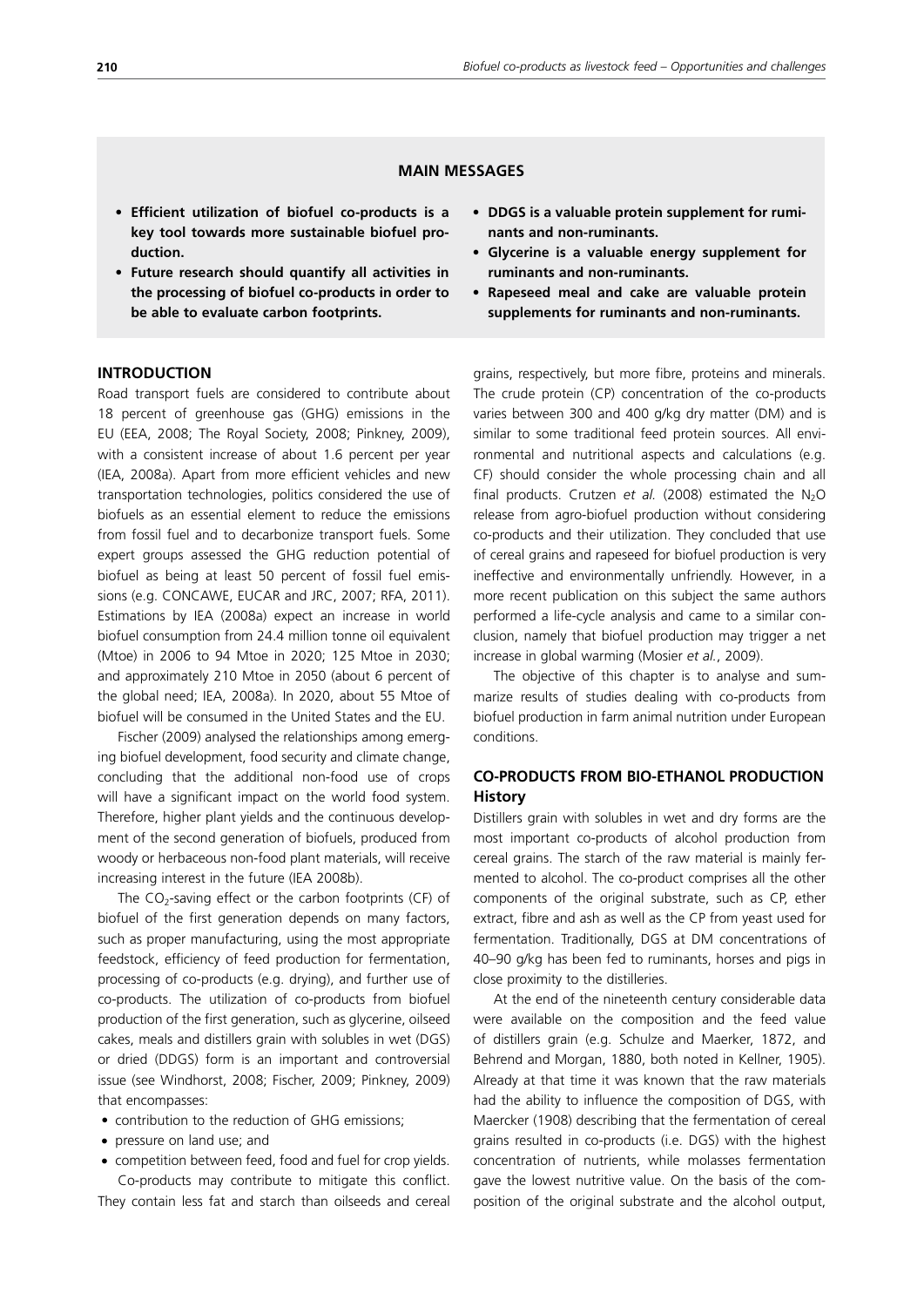| composition (gritg ary matter amoss stated) or alsthery to products (hesir and arrea) or ranous origins |              |               |                              |                    |                    |     |  |  |  |
|---------------------------------------------------------------------------------------------------------|--------------|---------------|------------------------------|--------------------|--------------------|-----|--|--|--|
| Source of co-product                                                                                    | Water (g/kg) | Crude protein | Crude fat<br>(Ether extract) | <b>Crude fibre</b> | N-free extractives | Ash |  |  |  |
| Cereal grains,<br>unspecified, dried                                                                    | 75           | 235           | 75                           | 134                | 415                | 66  |  |  |  |
| Maize grain, fresh                                                                                      | 913          | 20            | 9                            | 8                  | 45                 | 5   |  |  |  |
| <b>Dried</b>                                                                                            | 86           | 285           | 107                          | 102                | 401                | 22  |  |  |  |
| Molasses, fresh                                                                                         | 922          | 19            | $\overline{\phantom{0}}$     | -                  | 40                 | 19  |  |  |  |
| Rye grain, fresh                                                                                        | 922          | 17            | 4                            |                    | 46                 | 4   |  |  |  |
| <b>Dried</b>                                                                                            | 100          | 165           | 82                           | 162                | 478                | 13  |  |  |  |
| Potatoes, fresh                                                                                         | 943          | 12            |                              | 6                  | 31                 |     |  |  |  |
| <b>Dried</b>                                                                                            | 100          | 243           | 37                           | 95                 | 408                | 117 |  |  |  |

| <b>TABLE 1</b>                                                                                             |  |
|------------------------------------------------------------------------------------------------------------|--|
| Composition (g/kg dry matter unless stated) of distillery co-products (fresh and dried) of various origins |  |

*Source*: Kellner, 1905.

#### TARI F<sub>2</sub>

**Mean digestibility coefficients (ranges in parentheses) of distillery co-products for ruminants and pigs** 

| Source of co-product    | <b>Organic matter</b>      | Crude protein              | <b>Crude fat (Ether</b><br>extract) | N-free extract             | Crude fibre                |
|-------------------------|----------------------------|----------------------------|-------------------------------------|----------------------------|----------------------------|
| <b>Ruminants</b>        |                            |                            |                                     |                            |                            |
| Cereals grains, general | 0.710<br>$(0.600 - 0.810)$ | 0.640<br>$(0.490 - 0.800)$ | 0.940<br>$(0.920 - 0.940)$          | 0.800<br>$(0.540 - 0.850)$ | 0.610<br>$(0.410 - 0.920)$ |
| Maize grain             | 0.690<br>$(0.660 - 0.720)$ | 0.640<br>$(0.610 - 0.670)$ | 0.930<br>$(0.910 - 0.950)$          | 0.700<br>$(0.700 - 0.710)$ | 0.670<br>$(0.640 - 0.700)$ |
| Rye grain               | 0.570<br>$(0.450 - 0.680)$ | 0.590<br>$(0.520 - 0.650)$ | 0.620<br>$(0.600 - 0.640)$          | 0.490<br>$(0.440 - 0.540)$ | 0.500<br>$(0.370 - 0.620)$ |
| Pigs                    |                            |                            |                                     |                            |                            |
| Cereal grains, general  | 0.580                      | 0.780                      | 0.560                               | 0.510                      | 0.360                      |

*Source*: Kellner, 1905.

the same author calculated the composition of DGS. In his famous textbook *The Nutrition of Domestic Animals*, Kellner (1905) summarized the composition (Table 1), digestibility (Table 2) and starch units for different co-products of ethanol production.

Developments in distilling technology with consequences for composition and nutritive value of DGS during the last century were reported in several scientific publications (e.g. Naesi, 1985; Askbrant and Thomke, 1986), in animal feeding (e.g. Jensen, Falen and Chang, 1974; Firkins, Berger and Fahey, 1985), as substrate for ensiling (e.g. Abrams *et al.*, 1983, Flachowsky *et al.*, 1990) and were summarized in various textbooks in Germany (e.g. Kling, 1928; Nehring, 1949; Becker and Nehring, 1967; Kling and Wöhlbier, 1983; Menke and Huss, 1987; Jeroch, Flachowsky and Weißbach, 1993).

Due to the high demand for liquid fuels throughout Europe and the decreasing availability of fuels from fossil sources, the production of biofuel, including bio-ethanol, has gained more importance. The increased production capacity and the increasing number of large biofuel plants has resulted in large amounts of DGS. It is unrealistic to distribute large quantities of DGS beyond the immediate vicinity of a biofuel plant. Due to the short shelf life of DGS, a large proportion is dried and used as dried distillers grain with solubles (DDGS). The nutritional quality of DGS and DDGS varies considerably, reflecting the variability of the feedstocks, the diversity of the production processes and the proportion of solubles that are included in the final product (Belyea, Rausch and Tumbleson, 2004; Losand *et al.*, 2009; Zijlstra and Beltranena, 2009). Intensive research on the use of distillers grain—mostly maize-based—in livestock has been conducted in North America over the past years (reviewed i.a. by Klopfenstein, Erickson and Bremer, 2008; Schingoethe *et al.*, 2009). However, experiments that examine the nutritional value of DDGS common in Europe, based on wheat, barley or rye, or mixtures of these grains, are rare (Franke, Meyer and Flachowsky, 2009; Aldai *et al.*, 2010; Meyer *et al.*, 2010; Noblet *et al.*, this volume).

## **Nutritive value and feeding to ruminants**

The chemical composition and energy concentration of DGS and DDGS from different grains are presented in Table 3. Distillers grain with solubles is high in CP, with considerable variation between the different types of grain used in the production process. The highest average CP content, 370 g/kg DM, was reported for DDGS produced from a mix of 90 percent wheat and 10 percent barley (Franke, Meyer and Flachowsky, 2009; Losand *et al.*, 2009; Meyer *et al.*, 2010). Mustafa, McKinnon and Christensen (2000) reported that the ruminal escape of CP was lower for wheat- than barley-based DGS (490 versus 415 g/kg CP). Generally, distillers grain has a relatively high fibre concentration, with highest cell-wall (neutral-detergent fibre –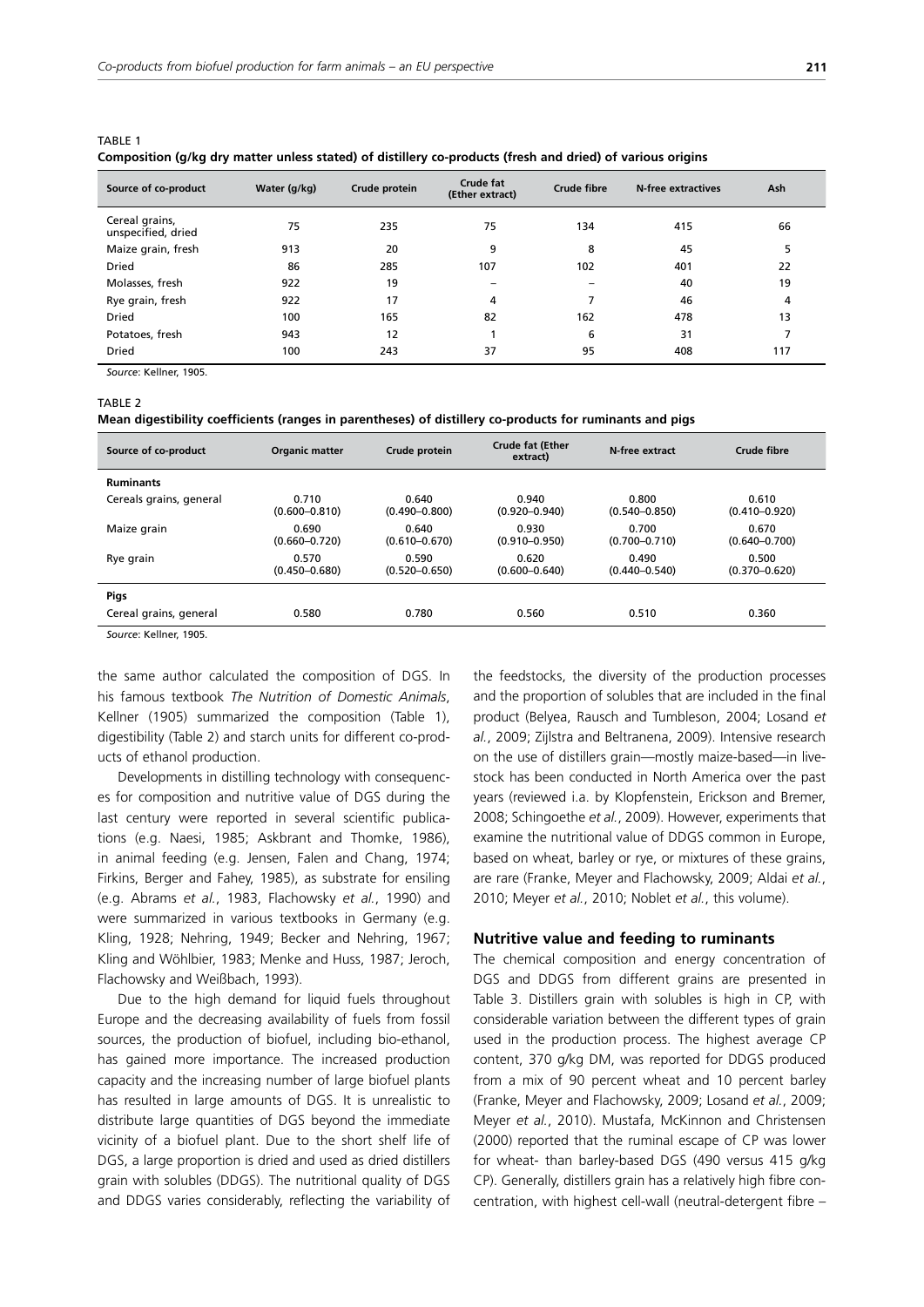**Chemical composition and net energy (NE) concentration (g/kg of dry matter unless stated) of distillers grain with solubles in wet (DGS) or dried (DDGS) form, as reported by various sources**

|                         | <b>Grain source and form</b>                          |                                     |                                         |                                                |                        |                                                |  |
|-------------------------|-------------------------------------------------------|-------------------------------------|-----------------------------------------|------------------------------------------------|------------------------|------------------------------------------------|--|
|                         | Barley, wheat and<br>rye-triticale DGS <sup>(1)</sup> | Wheat<br>unspecified <sup>(2)</sup> | Wheat and barley<br>DDGS <sup>(3)</sup> | <b>Wheat and barley</b><br>DDGS <sup>(4)</sup> | Rye DGS <sup>(5)</sup> | <b>Wheat and barley</b><br>DDGS <sup>(6)</sup> |  |
| Dry matter (DM) (g/kg)  | 289                                                   | n.a. <sup>2</sup>                   | 923                                     | 934                                            | n.a.                   | 923                                            |  |
| Crude protein           | 154                                                   | 362                                 | 367                                     | 370                                            | 153                    | 367                                            |  |
| Ether extract           | 60                                                    | 67                                  | 62                                      | 50                                             | 67                     | 64                                             |  |
| Ash                     | 42                                                    | 54                                  | 58                                      | 54                                             | 28                     | 58                                             |  |
| <b>NDF</b>              | 743                                                   | 414                                 | 496                                     | 305                                            | n.a.                   | 490                                            |  |
| <b>ADF</b>              | 311                                                   | 173                                 | 159                                     | 155                                            | n.a.                   | 162                                            |  |
| Starch                  | 110                                                   | n.a.                                | n.a.                                    | n.a.                                           | 54                     | n.a.                                           |  |
| Sugar                   | n.a.                                                  | n.a.                                | n.a.                                    | n.a.                                           | 45                     | n.a.                                           |  |
| Calcium                 | n.a.                                                  | 3.0                                 | n.a.                                    | n.a.                                           | n.a.                   | n.a.                                           |  |
| Phosphorus              | n.a.                                                  | 10.5                                | n.a.                                    | n.a.                                           | n.a.                   | n.a.                                           |  |
| Sodium                  | n.a.                                                  | 2.3                                 | n.a.                                    | n.a.                                           | n.a.                   | n.a.                                           |  |
| Magnesium               | n.a.                                                  | 6.0                                 | n.a.                                    | n.a.                                           | n.a.                   | n.a.                                           |  |
| Sulphur                 | n.a.                                                  | 5.7                                 | n.a.                                    | n.a.                                           | n.a.                   | n.a.                                           |  |
| NE maintenance (MJ/kg)  | n.a.                                                  | 9.13                                | n.a.                                    | n.a.                                           | n.a.                   | n.a.                                           |  |
| NE gain (MJ/kg)         | n.a.                                                  | 6.28                                | n.a.                                    | n.a.                                           | n.a.                   | n.a.                                           |  |
| NE lactation (MJ/kg)    | n.a.                                                  | 8.46                                | n.a.                                    | n.a.                                           | n.a.                   | n.a.                                           |  |
| NE lactation (MJ/kg DM) | n.a.                                                  | n.a.                                | n.a.                                    | 7.3                                            | n.a.                   | n.a.                                           |  |

*Notes*: n.a. = not analysed; NDF = neutral-detergent fibre; ADF = acid-detergent fibre. *Sources*: (1) Mustafa, McKinnon and Christensen, 2000; (2) Schingoethe *et al.,* 2009; (3) Franke, Meyer and Flachowsky, 2009; (4) Losand *et al.,* 2009; (5) Engelhard, 2011; (6) Meyer *et al.,* 2010.

#### TABLE 4

**Digestibility coefficients of nutrients measured in sheep according to GfE (1991) and estimated concentrations of metabolizable energy (ME) of distillers grain with solubles in wet (DGS) or dried (DDGS) form from rye, wheat or wheat+barley**

| Grain source + supplement | $Rve + DGS$           | Wheat+barley, +DDGS $(2)$ |                       |
|---------------------------|-----------------------|---------------------------|-----------------------|
| n                         | 6                     | 15                        | 4                     |
| Organic matter            | $0.568 \ (\pm 0.038)$ | $0.758 \ (\pm 0.048)$     | $0.780 \ (\pm 0.021)$ |
| Ether extract             | $0.598 \ (\pm 0.302)$ | $0.839 \ (\pm 0.107)$     | $0.914 \ (\pm 0.010)$ |
| Crude fibre               | $0.515 \ (\pm 0.100)$ | $0.517 (\pm 0.259)$       |                       |
| n                         |                       | 4                         |                       |
| <b>NDF</b>                |                       | $0.650 \ (\pm 0.131)$     |                       |
| <b>ADF</b>                |                       | $0.544 \ (\pm 0.110)$     |                       |
| ME (MJ/kg DM)             | 9.1                   | 12.1                      | 12.6                  |

*Notes*: n = number of sheep in trial; NDF = neutral-detergent fibre; ADF = acid-detergent fibre. (1) Means with standard deviation in parenthesis. (2) Least squares means with standard error in parenthesis.

*Sources*: Alert*,* Losand and Priebe, 2007; Losand *et al.,* 2009; Meyer *et al.,* 2010.

NDF) values found for barley-based distillers grain, probably due to a greater hull proportion in grain DM.

Nutrient digestibility coefficients can be used to calculate metabolizable energy (ME) for ruminating animals (GfE, 1995). Therefore a number of experiments were carried out with adult wethers in order to evaluate the nutrient digestibility of rye DGS as well as wheat- or wheat+barley-based DDGS. The experimental diets consisted of grass hay, grass silage or straw supplemented with DDGS ranging from 15 to 75 percent of diet DM. The apparent total tract digestibility of organic matter, ether extract, crude fibre, NDF and acid-detergent fibre (ADF) is shown in Table 4

The digestibility of ether extract and fibre fractions showed the most variation. When compared with rapeseed meal, wheat- and barley-based DDGS had similar organic matter and ether extract digestibilities (Meyer *et al.,* 2010). Organic matter digestibility of the rye-based DGS was notably lower and ranged from 0.531 to 0.619 (Alert, Losand and Priebe, 2007). This is reflected in a lower concentration of ME for rye DGS, for which no obvious explanation exists. The ME concentrations of wheat- and barley-based DDGS compared well with ME of rapeseed meal (RSM; Meyer *et al.,* 2010).

Table 5 shows results of experiments with lactating dairy cows conducted in Germany and Austria that compared DDGS or DGS (mainly based on wheat) with other protein supplements, like RSM or soybean meal (SBM). The aim of these studies was to investigate whether the different kinds of distillers grain can adequately replace RSM or SBM in diets of high-yielding cows. Most of the rations comprised a con-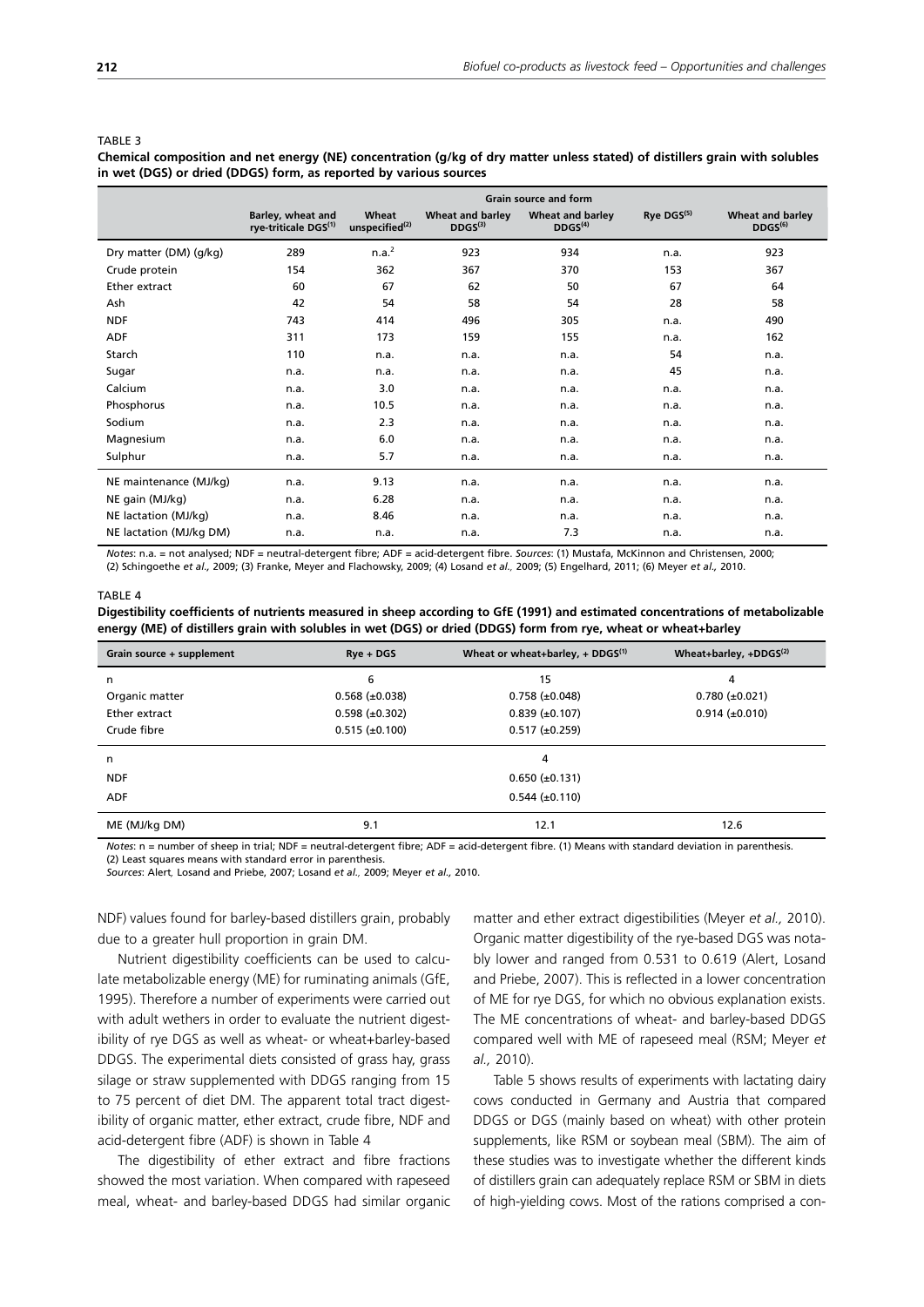|                     | fermentation, in diets for lactating dairy cows |            |          |                    |            |          |             |            |          |  |  |  |  |
|---------------------|-------------------------------------------------|------------|----------|--------------------|------------|----------|-------------|------------|----------|--|--|--|--|
| <b>Parameter</b>    | Trial 1                                         |            |          | Trial 2<br>Trial 3 |            | Trial 4  |             |            |          |  |  |  |  |
| Duration (days)     | 147                                             |            | 50       |                    | n.s.       | n.s.     |             | 60         |          |  |  |  |  |
| Cows (n)            | 16                                              |            | 36       |                    | 126        | 123      |             | 3          |          |  |  |  |  |
| Basal diet          | MS. GS                                          |            | MS, GS   |                    | MS, GS     |          | MS, GS, Hay |            |          |  |  |  |  |
| Protein supplement  | Wheat DDGS                                      | <b>RSM</b> | Rye DWG  | ВG                 | Wheat DDGS | SBM, RSM | Maize DDGS  | Wheat DDGS | SBM, RSC |  |  |  |  |
| (kg DM/day)         | 3.5                                             | 3.6        | ca. 3.8  | ca. 1.9            | ca. 1.8    | ca. 1.5  | ca. 1.1     | ca. 1.0    | ca. 1.2  |  |  |  |  |
| DM intake (kg/day)  | 20.8                                            | 21.9       | ca. 24.0 | ca. 23.6           | n.s.       | n.s.     | 20.8        | 20.9       | 20.9     |  |  |  |  |
| Milk (kg/day)       | 34.9                                            | 34.0       | 42.1     | 42.5               | 35.8       | 37.0     | 26.4        | 25.9       | 26.2     |  |  |  |  |
| Fat (g/kg milk)     | 32.6                                            | 35.3       | 38.9     | 39.7               | 41.0       | 42.0     | 44.6        | 44.8       | 44.3     |  |  |  |  |
| Protein (g/kg milk) | 31.1                                            | 32.9       | 32.3     | 32.4               | 35.1       | 35.3     | 33.3        | 33.4       | 33.9     |  |  |  |  |

**Comparison of four trials with distillers grain with solubles in wet (DGS) or dried (DDGS) form, mainly from wheat** 

*Notes*: MS = maize silage; GS = grass silage; RSM = rapeseed meal; BG = brewers grain; SBM = soybean meal; RSC = rapeseed cake. *Sources:* Trial 1 – Franke, Meyer and Flachowsky, 2009, working at Institute of Animal Nutrition, Friedrich-Loeffler-Institut (FLI), Federal Institute for Animal Health, Braunschweig, Germany. Trial 2 – Engelhard, 2011, working at Centre for Livestock Husbandry and Equipment, Regional Institute for Agriculture, Forestry and Horticulture Saxony-Anhalt (LLFG), Iden, Germany. Trial 3 – Dunkel, 2011, working at Agricultural Research Centre of Thuringia (TLL), Jena, Germany. Trial 4 – Urdl *et al.*, 2006, working at Institute of Livestock Research, Agricultural Education and Research Centre Raumberg-Gumpenstein (LFZ), Irdning, Austria.

TABLE 6

TABLE 5

#### **Comparison of dried distillers grain with solubles (DDGS) in diets for bulls during the whole fattening period and growing male calves before the beginning of the fattening period**

|                                  | Trial 1     |            |            | Trial 2     |            |            |               | Trial 3     |            |             |            |
|----------------------------------|-------------|------------|------------|-------------|------------|------------|---------------|-------------|------------|-------------|------------|
| Animals (n)                      |             | 44         | 42         |             | 15         | 14         | 15            |             |            | 21          |            |
| Final live weight (kg)           | 710         | 712        | 720        | 556         | 560        | 557        | 558           | 162         | 164        | 153         | 157        |
| Basal diet                       | MS          |            |            | МS          |            |            |               |             | $MS + Hay$ |             |            |
| Protein supplement               | <b>DDGS</b> | <b>SBM</b> | <b>RSM</b> | <b>DDGS</b> | <b>SBM</b> | <b>RSM</b> | $RSM + DDGS$  | <b>DDGS</b> | <b>RSM</b> | <b>DDGS</b> | <b>RSM</b> |
| Supplement intake<br>(kg DM/day) | ca. 1.3     | ca. 1.0    | ca. 1.4    | 1.44        | 0.96       | 1.30       | $0.72 + 0.74$ | 0.42        | 0.44       | 0.59        | 0.58       |
| DM intake (kg/day)               | 9.37        | 9.37       | 9.51       | 7.66        | 7.54       | 7.59       | 7.97          | 2.4         | 2.4        | 2.9         | 3.0        |
| Crude protein intake<br>(kg/day) | 1.110       | 1.116      | 1.102      | 1.118       | 1.103      | 1.078      | 1.155         | 0.412       | 0.423      | 0.469       | 0.476      |
| Energy intake<br>(MJ ME/day)     | 108.3       | 109.3      | 111.0      | 86.2        | 84.9       | 84.7       | 89.3          | 31.0        | 30.3       | 35.5        | 36.2       |
| Live weight gain<br>(kg/day)     | 1.493 b     | 1.602a     | 1.549 ab   | 1.310 b     | 1.390 ab   | 1.440 ab   | 1.460a        | 1.008       | 1.039      | 1.003       | 1.053      |

*Notes*: MS = maize silage; RSM = rapeseed meal; SBM = soybean meal; RSC = rapeseed cake; ME = metabolizable energy. a,b = Different suffixes in a row within a trial indicate significant differences (*P* <0.05). *Sources*: Trial 1 – Ettle *et al*., 2009, working at Institute for Animal Nutrition and Feed Management, Bavarian State Research Centre for Agriculture (LfL), Poing, Germany. Trial 2 – Meyer *et al.*, 2010, working at Institute of Animal Nutrition, Friedrich-Loeffler-Institut (FLI), Federal Institute for Animal Health, Braunschweig, Germany, Trial 3 – Preißinger, Spiekers and Obermaier, 2009, working at Institute for Animal Nutrition and Feed Management, Bavarian State Research Centre for Agriculture (LfL), Poing, Germany.

siderable portion of grass silage and maize silage. The proportion of distillers grain in the diets ranged from 50 g (Urdl *et al.*, 2006) to 170 g/kg DM (Franke, Meyer and Flachowsky, 2009). The feed intake in all experiments varied between 21 and 24 kg DM/day and was not influenced by protein source. Mean milk yield and milk fat concentration across studies ranged from 26 to 43 kg/day and from 33 to 45 g/kg milk. However, no significant differences were detected within the experiments. Only one study showed a lower milk protein concentration yet no lower protein yield for cows fed DDGS compared with RSM (Franke, Meyer and Flachowsky, 2009). In accordance with recommendations of Schingoethe *et al.* (2009) the outcome of the different experiments suggest that distillers grain can replace other protein supplements up to about 200 g/kg DM in dairy cow rations.

The results of trials with male calves and fattening bulls are presented in Table 6. Primarily wheat-based DDGS replaces RSM or SBM in maize silage or maize silage- and hay-based rations. The animals were fed DDGS from 140 g (Ettle *et al.*, 2009) up to 200 g/kg DM (Preißinger, Spiekers and Obermaier, 2009) of the diets. No differences between protein sources were detected in DM, CP and ME intake, nor in liveweight gain in both experiments with Simmental calves (Preißinger, Spiekers and Obermaier, 2009). Due to the higher final live weight, the mean feed intake of Simmental bulls (Ettle *et al.*, 2009) was higher (9.4 versus 7.7 kg DM/day) than that of Holstein bulls (Meyer *et al.*, 2010). Simmental and Holstein bulls showed good growth performance, and liveweight gain averaged about 1.55 and 1.40 kg/day, respectively. However, liveweight gain differed significantly within experiments. Ettle *et al.* (2009) found differences between bulls fed DDGS (1.49 kg/day) and SBM (1.60 kg/day), which might be a result of the higher energy concentration of SBM, as DM intakes were not different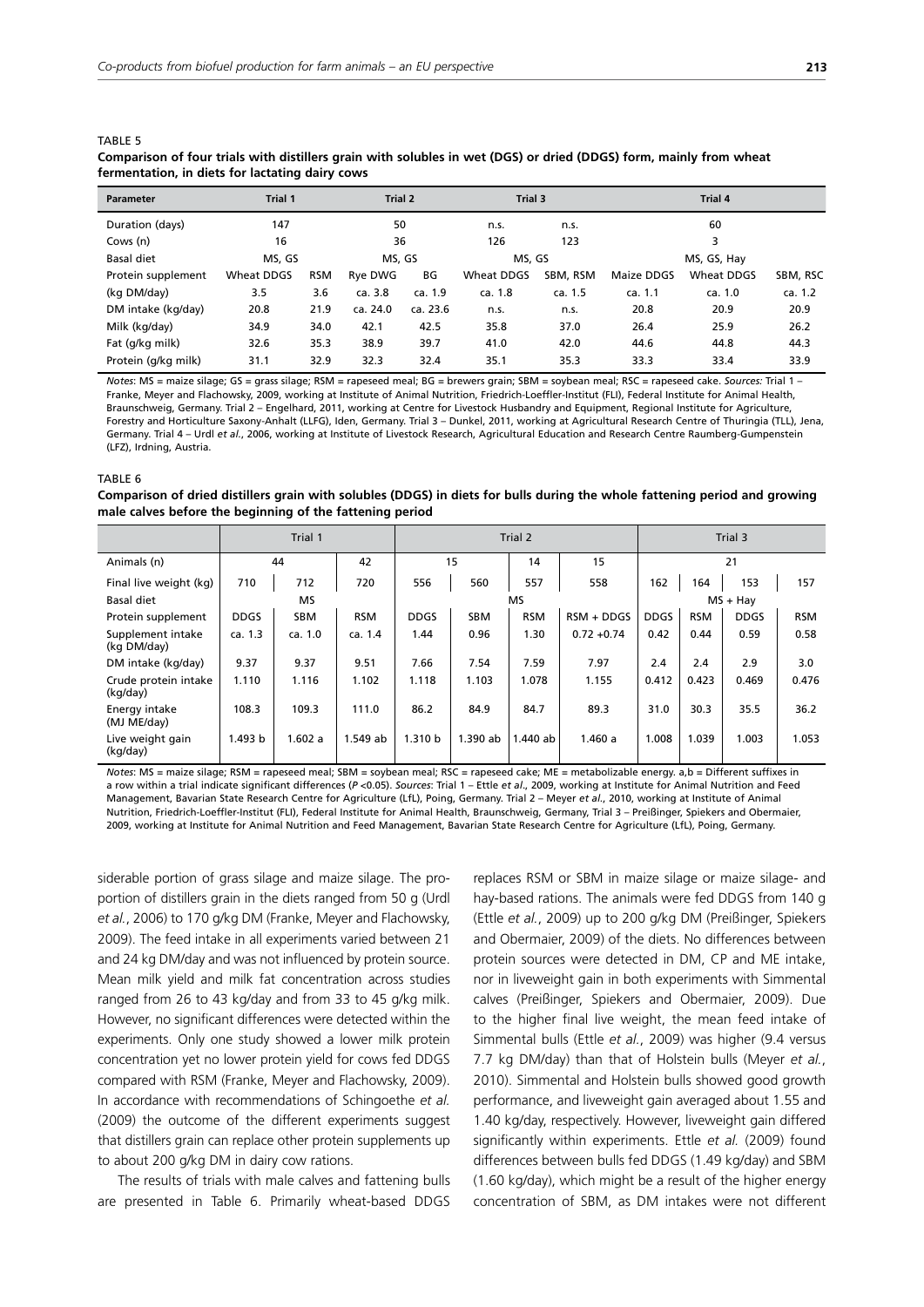across treatments. Feeding a mixture of DDGS and RSM resulted in the highest weight gain (1.46 kg/day) compared with SBM, RSM or DDGS (1.31 kg/day; Meyer *et al.*, 2010). The results of the experiments with fattening bulls showed that DDGS as the main protein source compares well with other protein supplements and is able to sustain high productive performance. This also indicates that differences between CP sources regarding the amino acid pattern of the ruminally undegraded CP (RUP) was not a constraint for intensive growth.

# **Nutritive value and feeding to non-ruminants – pigs**

Co-products from biofuel production, such as DDGS, have also been fed to non-ruminant animals, particularly pigs (e.g. Lindermayer, 2004; Richter *et al.*, 2006a; Berk, 2007; Hackl *et al.*, 2007; Berk, Lebzien and Flachowsky, 2008; Kluge and Kluth, 2008) and poultry (e.g. Damme and Pegeanova, 2006; Richter *et al.*, 2006b; Trautwein *et al.*, 2008). Patience *et al.* (2007) summarized mainly North American results from feeding studies with DDGS in pigs.

Some authors investigated the amino acid pattern of DDGS and its praecaecal digestibility in pigs (e.g. Richter *et al.*, 2006a; Hackl, Priepke and Henning, 2007; Hackl *et al.*, 2007; Kluth, Wolf and Rodehutscord, 2009). Hackl, Priepke and Henning (2007) and Hackl *et al.* (2007) studied a wheat DDGS with 386 g CP per kg DM. Compared with wheat (32 g lysine per kg CP), DDGS contained only 17 g lysine per kg CP. The low concentration and the low praecaecal digestibility coefficient of lysine in wheat-DDGS (0.69 compared with 0.872 for wheat) underline the significance of lysine as the first limiting amino acid in DDGS for pigs. Although DDGS contains about 2.5–3 times more CP than wheat, it has only 1–1.5 times the concentration of praecaecally digestible lysine. Very low praecaecal digestibilities have been reported by Hackl, Priepke and Henning (2007) and Hackl *et al.* (2007) only for sulphur-containing amino acids (0.67–0.69), but not for most of the other essential amino acids. In broilers, however, Kluth, Wolf and Rodehutscord (2009) measured a praecaecal digestibility coefficient for lysine in DDGS of 0.79.

In a feeding trial with 80 growing-finishing pigs (40 females and 40 castrated males) from 35 kg initial live weight up to 115 kg slaughter weight, Berk (2007) partially replaced SBM and/or RSM by DDGS or a DDGS/RSM mix (Table 7). The feed in mash form and drinking water were offered for ad lib intake. Feed intake, total weight and slaughtering results were not influenced (*P* >0.05) by protein source. From this data it can be concluded that DDGS can partially replace SBM in diets for growing-finishing pigs in intensive production systems.

Richter *et al.* (2006a) carried out four feeding trials with piglets (0–100 g/kg DDGS in the diet; Table 8) as well three trials with growing-finishing pigs (0–250 g/kg DDGS in the diet; Table 9). The authors concluded that piglets below 10 kg live weight should not consume DDGS, and diets of heavier animals could receive DDGS up to 100 g/ kg diet.

The results suggest that DDGS up to 200 g/kg in the diet of grower-finisher pigs did not influence performance. The lower recommended inclusion level for piglets is most likely due to the low lysine content of the DDGS. Hence, higher inclusion levels may be possible if lysine levels are adjusted accordingly. Kluge and Kluth (2008), Punz, Windisch and Schedle (2010) and Schedle, Mair and Windisch (2010) replaced SBM in grower-finisher diets completely by DDGS, and observed no adverse effect on fattening and slaughtering variables. Additional non-starch

TABLE 7

**Protein sources for grower or finishers, feed intake, daily weight gain and some slaughter data for pigs**

| <b>Protein source</b>            | Animal   | Soybean                  | Soybean/RSM | Soybean/DDGS    | SBM+RSM +DDGS |
|----------------------------------|----------|--------------------------|-------------|-----------------|---------------|
| Soybean meal                     | Grower   | 15.0                     | 6.0         | 8.0             | 6.0           |
|                                  | Finisher | 11.0                     | -           | 5.0             | 3.0           |
| Rapeseed meal                    | Grower   | $\overline{\phantom{0}}$ | 10.0        | $\qquad \qquad$ | 5.0           |
|                                  | Finisher | -                        | 15.0        | $\qquad \qquad$ | 6.0           |
| <b>DDGS</b>                      | Grower   | -                        |             | 8.0             | 5.0           |
|                                  | Finisher | -                        | -           | 10.0            | 6.0           |
| Crude protein (g/kg DM)          | Grower   | 178                      | 176         | 178             | 175           |
|                                  | Finisher | 163                      | 166         | 166             | 169           |
| Feed intake (kg/animal/day)      | total    | 2.83                     | 2.81        | 2.83            | 2.76          |
| Weight gain (g/animal/day)       |          | 1010                     | 959         | 998             | 940           |
| Lean meat (%)                    |          | 54.4                     | 55.6        | 54.7            | 55.7          |
| Backfat thickness (mm)           |          | 29.0                     | 28.0        | 28.4            | 25.1          |
| Backfat fatty acids (% of total) |          |                          |             |                 |               |
| <b>SFA</b>                       |          | 40.5                     | 40.1        | 41.1            | 39.2          |
| <b>MUFA</b>                      |          | 47.4                     | 49.5        | 46.8            | 48.8.         |
| <b>PUFA</b>                      |          | 12.1                     | 10.4        | 12.0            | 12.4          |

*Notes*: SBM = soybean meal; RSM = rapeseed meal; DDGS = dried distillers grain with solubles; SFA = short-chain fatty acids; MUFA = mono-unsaturated fatty acids; PUFA = polyunsaturated fatty acids. *Source*: Berk, 2007.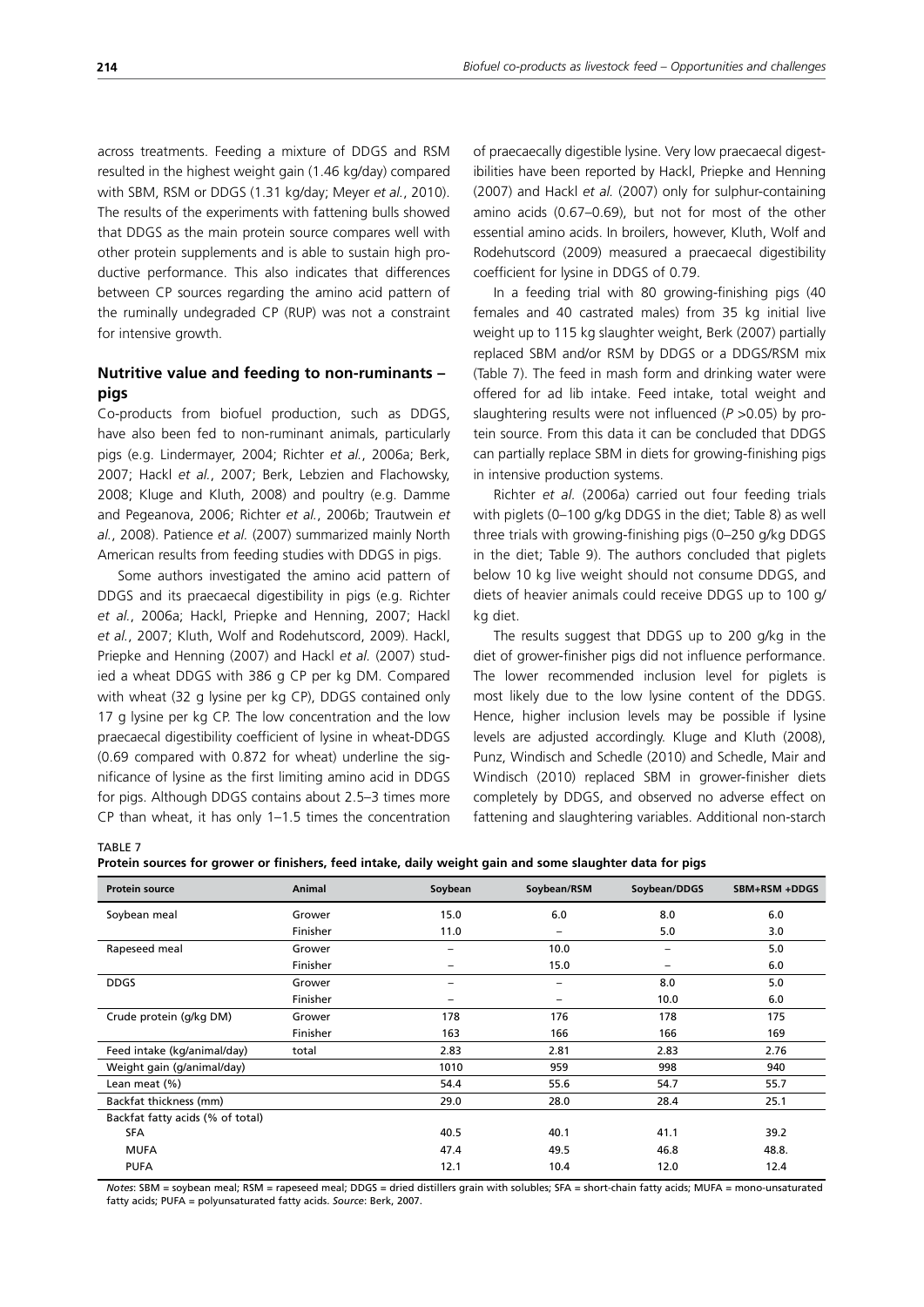#### TARI F 8

## **Average liveweight gain (g/day) of piglets (18–65 animals per treatment; initial age: 28–48 days; final age: 70 days) fed with various amounts of wheat-based dried distillers grain with solubles (DDGS)**

|              |          | DDGS (g/kg of diet) |        |       |       |  |  |  |  |  |  |
|--------------|----------|---------------------|--------|-------|-------|--|--|--|--|--|--|
| <b>Trial</b> | $\bf{0}$ | 30                  | 50     | 80    | 100   |  |  |  |  |  |  |
| 1            | 480 a    | 440 bd              | 448 bc | 417 d | -     |  |  |  |  |  |  |
| 2            | 518      | -                   |        |       | 505   |  |  |  |  |  |  |
| 3            | 445 a    |                     | 408 ab |       | 346 с |  |  |  |  |  |  |
| 4            | 364      | -                   | 353    |       | 361   |  |  |  |  |  |  |

*Notes*: a,b,c,d = different suffixes indicate significant differences (*P* <0.05). *Source*: Richter *et al.*, 2006a.

#### TARI F 9

**Average liveweight gain (g/day) of pigs (15–36 animals per treatment; initial live weight: 27–32 kg; final live weight: 112–121 kg) fed with various amounts of wheat-based dried distillers grain with solubles (DDGS)**

|              |          | DDGS (g/kg of diet) |       |          |       |  |  |  |  |  |  |
|--------------|----------|---------------------|-------|----------|-------|--|--|--|--|--|--|
| <b>Trial</b> | $\bf{0}$ | 100                 | 150   | 200      | 250   |  |  |  |  |  |  |
|              | 791      | 784                 | 787   | -        | -     |  |  |  |  |  |  |
| 2            | 834 a    | -                   | 827 a | $\equiv$ | 745 b |  |  |  |  |  |  |
| 3            | 932      | 905                 | -     | 939      | -     |  |  |  |  |  |  |

*Notes*: a,b different suffixes indicate significant differences (*P* <0.05). *Source*: Richter *et al.*, 2006a.

polysaccharide (NSP) enzyme supplementation did not improve animal performance.

Another important aspect of DDGS incorporation in pig diets is P excretion, which is a major concern for the swine industry due to its potential impact on the environment. There are no European studies on this subject reported so far. A Canadian study evaluated the effect of wheatbased DDGS on P excretion patterns of grower-finisher pigs. Intake, excretion and retention of P were influenced by DDGS. Total tract P digestibility of DDGS was 40 percentage units higher than that of wheat. Similarly, daily P excretion of pigs fed DDGS was higher than that of pigs fed the wheat control diet (Widyaratne and Zijlstra, 2007). Another study conducted in North America measured, *inter alia*, P in maize-based DDGS fed to growing pigs. Apparent total tract digestibility for P in DDGS was measured at 59.1 percent while the control group fed a maize-based diet had apparent total tract digestibility of 19.3 percent. It was concluded that with DDGS a greater proportion of the organic P will be digested and absorbed, thus reducing the need to add inorganic P to pig diets (Pedersen, Boersma and Stein, 2007).

# **Nutritive value and feeding to non-ruminants – poultry**

Richter *et al.* (2006b) included up to 200 g/kg of wheatbased DDGS in diets for chicks, pullets, laying hens and broilers. No effect of DDGS inclusion level on growth performance of chicks and pullets was observed (Table 10).

Laying intensity of hens as well as egg quality were not affected (*P* >0.05) by 150 g/kg DDGS in diets of laying hens (Damme and Peganova, 2006; Richter *et al.*, 2006b). Askbrant and Thomke (1986) observed no negative effect on egg yield and health of laying hens fed diets with 300 g/ kg DDGS.

Richter *et al.* (2006b) carried out three feeding studies with 276 broilers per treatment (unsexed). The diets contained 0, 50, 100, 150 or 200 g/kg DDGS and was offered in pelleted form from days 1–14; mash feed was fed from days 15–33. The final live weight of the broilers amounted to 1995, 1987, 1953, 1884 and 1842 g per animal for DDGS inclusion levels of 0, 50, 100, 150 and 200 g/kg, respectively. These results suggest that diets that contain more than 100 g/kg DDGS may reduce performance, which is in agreement with Chidothe, Acamovic and McDevitt (2002), Chidothe, McDevitt and Acamovic (2002) and Trautwein *et al.* (2008).

Other authors added NSP-degrading enzymes (e.g. xylanase or xylanase mixed with other enzymes) to poultry diets rich in DDGS. In addition to an improved energy supply due to partial degradation of NSP and subsequent absorption of its constituent sugars (reviewed by Dänicke, 1999), the supplementation of xylanase is supposed to change the composition and metabolic potential of bacterial populations and may also influence fat absorption in younger animals (Hübner, Vahjen and Simon, 2002). Dalibard, Gadi and Kratz (2008) added an NSP-enzyme produced by *Penicillium funiculosum* to diets of layers containing 100 or

TABLE 10

**Influence of dried distillers grain with solubles (DDGS) on live weight and feed conversion ratio (FCR) of chicks and pullets (average of two trials; 168 animals per treatment)**

|                        | $\bf{0}$ | 50   | 100  | 150  | 200  |
|------------------------|----------|------|------|------|------|
| Live weight (g) at:    |          |      |      |      |      |
| 8 weeks                | 654      | 654  | 658  | 644  | 656  |
| 18 weeks               | 1432     | 1439 | 1448 | 1429 | 1435 |
| FCR (kg/kg, feed/gain) |          |      |      |      |      |
| 0-8 weeks              | 3.16     | 3.18 | 3.17 | 3.17 | 3.16 |
| 0-18 weeks             | 5.12     | 5.13 | 5.08 | 5.09 | 5.10 |

*Source*: Richter *et al.,* 2006b.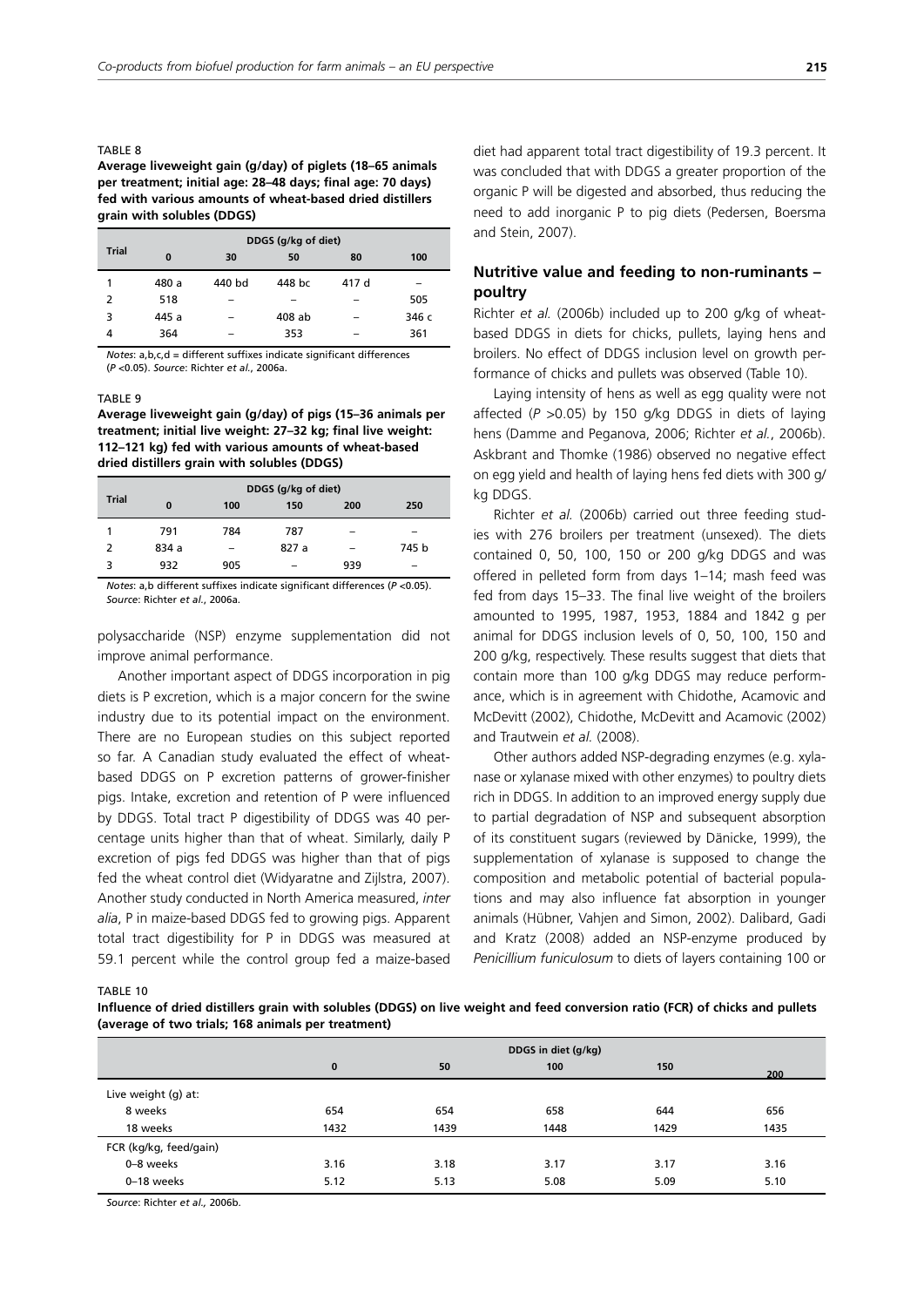200 g/kg maize-based DDGS. Enzyme supplementation did not increase nutrient digestibilities and energy concentration, but enzyme-supplementation of diets with 100 and 200 g/kg DDGS increased apparent ME concentration by 0.24 and 0.18 MJ/kg DM, respectively. Richter *et al.* (2006b) measured higher final live weight of chicks and pullets after enzyme supplementation in a diet with 150 g/kg DDGS. However, laying hens did not respond to enzyme supplementation. Chidothe, Acamovic and McDevitt (2002) and Chidothe, McDevitt and Acamovic (2002) measured higher liveweight gain in broilers fed with 100 and 200 g/kg enzyme-supplemented DDGS, but the gain was still below the level of the control group without DDGS. Similar results have been reported by Trautwein *et al.* (2008) after feeding diets with 100 g/kg DDGS.

Another important aspect which needs to be considered is the availability of P. Studies referring to wheat-based DDGS, the most common DDGS source in Europe, is reviewed in another chapter in this document, which provides a more in-depth account of wheat DDGS in poultry (Noblet *et al.*, this volume). Studies on maize-based DDGS reported a substantial variability in relative P bio-availability among different batches, which seems mainly due to different heating conditions employed during processing. During the process of fermentation for bio-ethanol production, small quantities of phytase are produced by the yeast, converting the P into better available forms (Martinez Amezuca, Parsons and Noll, 2004).

# **CO-PRODUCTS FROM BIODIESEL PRODUCTION Glycerine**

Biofuel production in the European Union is mainly based on biodiesel production from rapeseed oil, basically in the form of rapeseed oil methylester, leaving glycerine as a co-product. During biodiesel generation, fatty acids are hydrolyzed from the glycerine backbone of the triglyceride molecule by a transesterification process using methanol. Subsequent to separation of the fatty acid esters, glycerine still contains methanol and salts from the reactions. Separation or purification of glycerine can fluctuate depending on the plant and the process applied (Schröder and Südekum, 1999). Yield of glycerine from this process is approximately 1 unit per 10 units of biodiesel produced (Friedrich, 2004).

Starting around 60 years ago, researchers have shown that glycerine may help prevent ketoacidosis in the highyielding dairy cow by increasing glucose precursors (Forsyth, 1953; Johnson, 1954; Fisher, Erfle and Sauer, 1971; Fisher *et al*., 1973). Around 40 years ago, glycerine was registered as a feed additive (E 422) in the European Union (Anonymous, 1970) with no restrictions as to animal species and quantity added to feeds. Today, glycerine is listed as a feedstuff in the "Positive List" of authorized feed materials (Standards Commission for Straight Feeding Stuffs, 2011). Meanwhile, research expanded not only for dairy cattle but also other farm animals to elucidate the conditions under which glycerine could be used advantageously. The reader is referred to two other chapters in this book, which provide a more in-depth account of inclusion of glycerine in transition and lactating cow diets (Kalscheur *et al.*, this volume) and of swine energy value, metabolism, contaminants, feeding levels, performance and carcass composition (Shurson *et al.*, this volume).

## **Glycerine quality**

Glycerine varies in quality, depending on the degree of refinement. Schröder and Südekum (2002) analysed the chemical composition of glycerine at different stages of the rapeseed oil methylester production process (Table 11). Important to notice is that the impure quality with elevated methanol concentrations (267 g/kg DM) was not a commodity but an intermediate product that was used for experimental purposes only. For the benefit of a fail-safe usage of glycerine in diets for all farm animals, methanol should be removed as far as is technically possible. Table 12 presents two different glycerine qualities according to the German "Positive List" (Standards Commission for Straight Feeding Stuffs, 2011). Crude glycerine is the quality currently used in farm animal feeding and it is strongly recommended that at least the specifications listed should

## TABLE 11

|  | Chemical composition of glycerine representing different  |  |
|--|-----------------------------------------------------------|--|
|  | stages of the rapeseed oil methylester production process |  |

|                  |      | <b>Purity of glycerine</b>                  |      |
|------------------|------|---------------------------------------------|------|
| <b>Parameter</b> | Low  | <b>Medium</b>                               | High |
| Water (g/kg)     | 268  | 11                                          | 25   |
|                  |      | Dry matter composition (g/kg unless stated) |      |
| Glycerine        | 633  | 853                                         | 998  |
| Crude fat        | 7.1  | 4.4                                         | n.a. |
| Phosphorus       | 10.5 | 23.6                                        | n.a. |
| Potassium        | 22.O | 23.3                                        | n.a. |
| Sodium           | 1.1  | 0.9                                         | n.a. |
| Lead (mg/kg)     | 3    | 2                                           | n.a. |
| Methanol         | 267  | 0.4                                         | n.a. |

*Notes*: n.a. = not analysed; analyses were omitted because the glycerine content was close to 1000 g/kg. *Source*: Schröder and Südekum, 2002.

#### TABLE 12

**Standardized composition (g/kg) of two different glycerine qualities according to the German "Positive List"**

| Parameter | Glycerine   | Glycerine, crude |
|-----------|-------------|------------------|
| Glycerine | Minimum 990 | Minimum 800      |
| Water     | $5 - 100$   | 100-150          |
| Ash       | Maximum 1.0 | Maximum 100      |
| Methanol  | <b>ND</b>   | Maximum 2.0      |
| Other     |             | NaCl, K, P, S    |

*Notes*: ND = not detected. *Source*: Standards Commission for Straight Feeding Stuffs, 2011.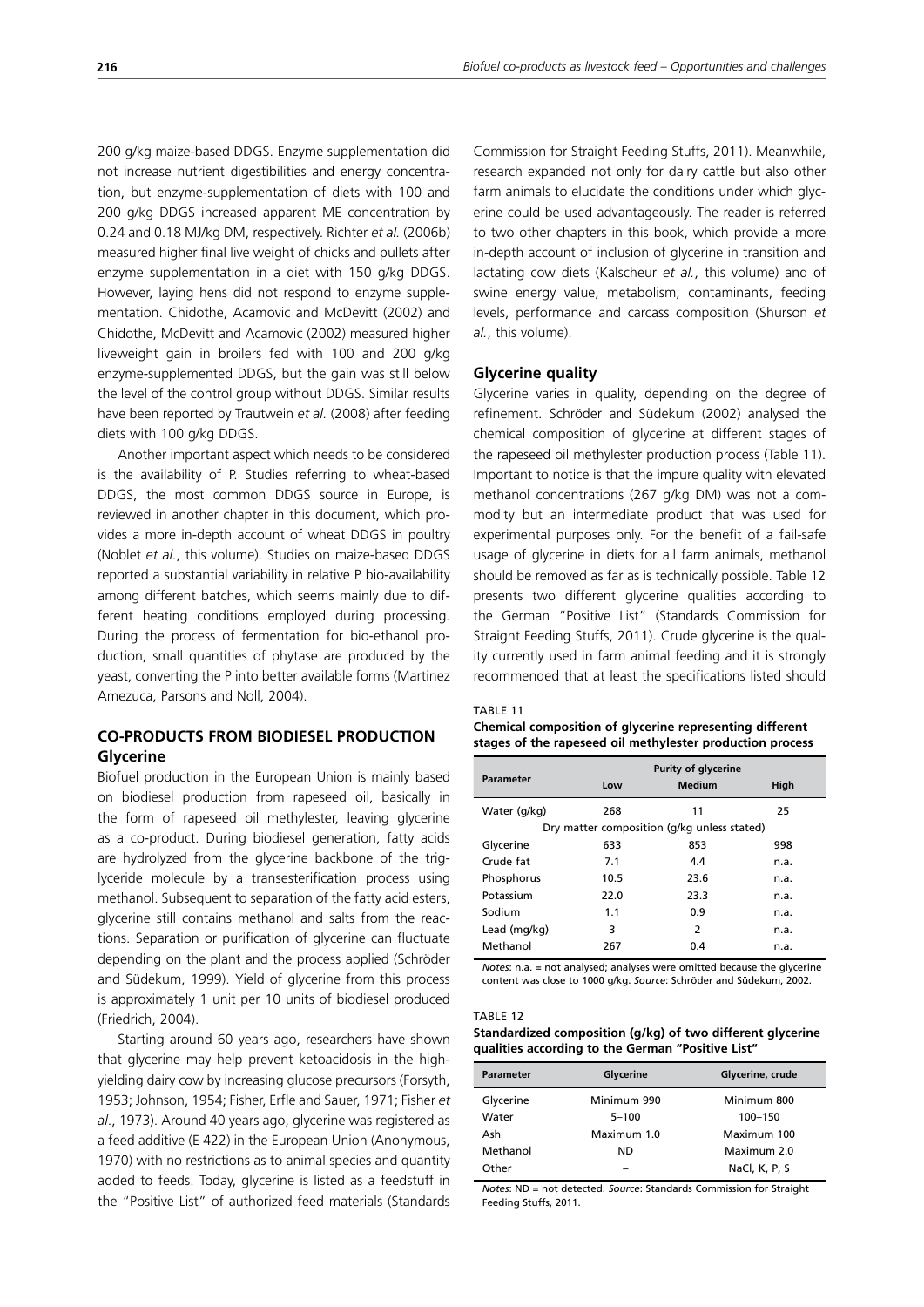be declared on each batch of crude glycerine. Due to legal restrictions on the use of animal products in farm animal feeding and because crude glycerine may contain some residual fat, the source of the glycerine must also be known and stated.

Südekum *et al*. (2008) investigated physical, chemical and hygienic quality characteristics of pelleted compound feeds with varying quality glycerine inclusion levels of 50, 100 and 150 g/kg concentrate DM. The quality of the concentrates was assessed under two environmental conditions (15 °C and 60 percent relative humidity; 20 °C and 70 percent relative humidity) and storage durations of four and eight weeks. The chemical composition was only slightly affected by concentration and purity of glycerine or by storage and duration. Moreover, the data indicated that glycerine of different purities had a preserving effect and the physical quality of the pellets was not affected by purity or concentrations of glycerine. However, Löwe (1999) noted that when pellets were produced with molasses and glycerine concentrations greater than 50 g/kg, pellets showed a rough and scaly surface. This author also remarked that when feeds are stored in meal form, concentrations greater than 50 g glycerine/kg may result in lump formation, and therefore suggested restricting glycerine concentration in pelleted compound feeds to 60–70 g/kg based on general storage behaviour, including storage in large silos.

In conclusion, glycerine of different purities as a coproduct from rapeseed oil methylester production may help stabilize the hygienic quality of pelleted compound feeds without compromising physical quality of the pellets.

#### **Rumen events when feeding glycerine**

Previous studies on ruminal metabolism of glycerine indicated that glycerine is rapidly and extensively fermented in the rumen, with propionic acid as the major product of fermentation (Bergner *et al*., 1995; Kijora *et al*., 1998). However, there is controversial information regarding the exact biochemical pathway and the end products of glycerine fermentation by ruminal microbes. Ferraro *et al*. (2009) measured *in vitro* gas production from glycerine, lucerne and maize silage. Results indicated that glycerine has a long lag time and a slow rate of degradation. Moreover, glycerine fermentation resulted in reduced acetate and increased butyrate concentration. Krueger *et al*. (2010) evaluated the *in vitro* effect of two levels of glycerine (20 or 200 g/kg) on their inhibitory effect against ruminal lipolysis by mixed rumen microbes, as well as the effect of feeding various amounts of glycerine on fermentation kinetics of lucerne hay. They concluded that an inclusion rate of up to 200 g/ kg decreased the rate of free fatty acid accumulation and decreased fermentation rate, but appeared to have no negative effect on NDF digestibility. The authors suggested that utilizing glycerine as a short-term feed ingredient in cattle diets can potentially inhibit bacterial fat degradation.

Schröder and Südekum (2002) evaluated *in vivo* effects of glycerine in compound feeds on nutrient turnover in the rumen and digestibilities in the whole tract of cattle. Four ruminally cannulated steers were used in a 4×4 Latin square design, and received a mixed diet consisting of 400 g/kg DM forage and 600 g/kg DM concentrate. Concentrate in pelleted form comprised either no glycerine or 150 g/kg glycerine of different purities (630, 850 or >995 g/kg glycerine). Feeding glycerine resulted in a slight shift towards a reduced ratio of acetic acid versus propionic acid. Rumen fill was slightly higher when diets contained glycerine. Furthermore, glycerine appeared to have an impact on water turnover since the proportion of bailable liquids of total ruminal contents was higher when diets contained glycerine, irrespective of quality. No effect on fermentation of fibre components was observed *in vivo*, although when glycerine was supplemented to a medium containing cellobiose as the sole energy source (Roger *et al.,* 1992) it inhibited the growth and cellulolytic activity of two rumen cellulolytic bacterial species (*Ruminococcus flacefaciens* and *Fibrobacter succinogenes*). The growth of the anaerobic fungal species, *Neocallimasix frontalis*, was inhibited as well, and its cellulolytic activity almost completely disappeared. Another study by Abo El-Nor *et al*. (2010) measured the effects of substituting maize grain with glycerine at different levels (36, 72, 108 g/kg DM) on deoxyribonucleic acid (DNA) concentration of selected rumen bacteria using continuous fermenters. The DNA concentration for *Butyrivibrio fibrisolvens* (fibre degradation) and *Selenomonas ruminantium* (starch and sugar degradation) were reduced when glycerine at levels of 72 and 108 g/kg DM was incorporated. However, the implications of this data concerning the inhibition of bacterial and fungal growth are that it could be caused both by specific *in vitro* conditions, such as the single species, and by sole substrate conditions.

The *in vivo* data indicated that there should be no negative effects on ruminal turnover and digestibilities of organic matter constituents in the total tract when glycerine is used as a substitute for rapidly-fermentable starch sources like wheat or maize grain. Further, possible effects of glycerine on rumen microbial protein metabolism may require more detailed investigations. Paggi, Fay and Fernandez (1999) investigated the *in vitro* effect of increasing levels of glycerine (50, 100, 200 or 300 mM) on the proteolytic activity of bovine rumen fluid and found that all concentrations of glycerine reduced proteolytic activity by 20 percent. Kijora *et al*. (1998) infused 400 g glycerine per day (corresponding to 100 g/kg DM intake) into the rumen of growing bulls fed on a hay-grain diet. They observed lower concentrations of isobutyric and isovaleric acid in the rumen and concluded that fewer branched-chain amino acids had been degrad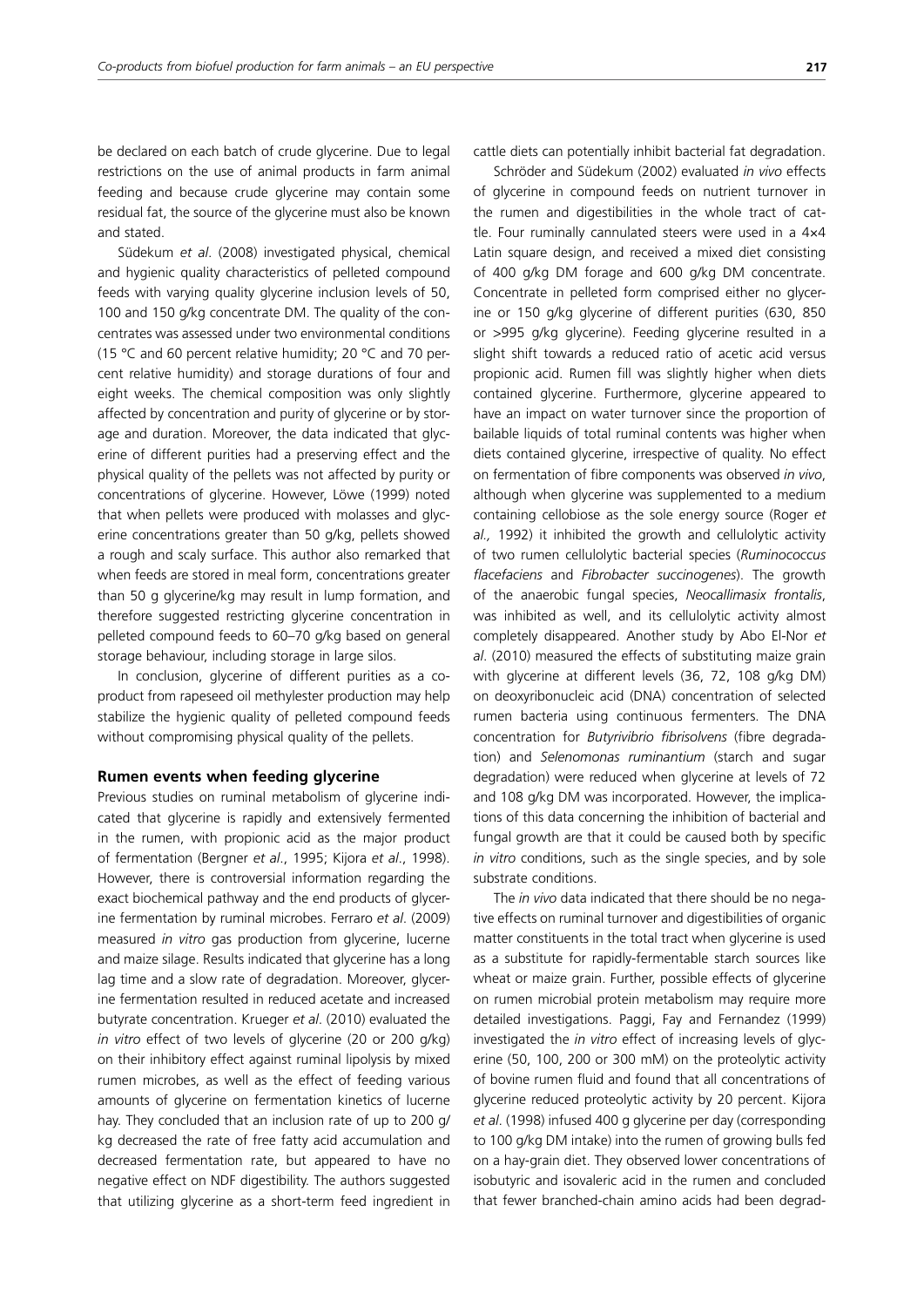ed. A slower rumen microbial crude protein and amino acid degradation would primarily increase the protein value of fermented forages.

#### **Dairy cow performance in response to glycerine**

Previous studies have shown that glycerine may help to prevent ketoacidosis in high yielding dairy cows by increasing glucose precursors (Forsyth, 1953; Johnson, 1954; Fisher, Erfle and Sauer, 1971; Fisher *et al.*, 1973; Sauer, Erfle and Fisher, 1973). In the majority of these trials, glycerine was applied as an oral drench. Recent research has focused on using glycerine either as a dietary supplement or as a partial replacement for starchy dietary ingredients.

Khalili *et al*. (1997) fed grass silage for ad libitum consumption and 7 kg per day of a barley-based concentrate to mid-lactation Friesian cows. Barley was partially replaced with either glycerine, a fractionated vegetable fatty acid blend or a 1:1 mixture of glycerine and free fatty acids. Glycerine intakes (150 g/day) had no effects on intake or performance, although the combination of glycerine and free fatty acids tended to increase milk yield. DeFrain *et al*. (2004) fed complete diets to Holstein cows from 14 days pre-partum to 21 days post-partum. Diets were top-dressed with 860 g maize starch (control), 430 g maize starch and 430 g glycerine, or 860 g glycerine (per day per cow). Rapidly fermentable glycerine replaced a slowly and incompletely fermentable carbohydrate source. Pre-partum dry matter intake was greater for cows fed the control when compared with the two glycerine-supplemented diets. Rumen fluid collected post-partum from cows who received a glycerine supplemented diet had greater total volatile fatty acids, greater molar proportions of propionate and a decreased ratio of acetate to propionate. Furthermore, concentrations of butyrate seemed to be greater in rumens of cows fed glycerine-supplemented diets. Yield of energy-corrected milk during the first 70 days post-partum tended to be greatest for cows fed the control diet. Since the only observed effect of glycerine-supplemented diets pre-partum was on dry matter intake, the authors suggested that glycerine should be delivered as a drench in hypoglycaemic dairy cows and not fed as a component of transition dairy cow diets. Bodarski *et al*. (2005) observed an increase in β-hydroxybutyrate in blood serum as well after adding 500 mL glycerine per day for the first 70 days post-partum. However, glycerine supplementation decreased total non-esterified fatty acid levels when compared with the non-supplemented controls. Bodarski *et al.* (2005) observed that cows that consumed the glycerine diet exhibited a higher dry matter intake and gave 13 to 18 percent more milk than the control groups.

Recently, two German groups investigated glycerine in diets for dairy cows in direct comparison with propylene glycol. Engelhard *et al.* (2006) supplemented the same calculated amounts per cow of both glycerine and propylene glycol pre-partum (150 g/day) and post-partum (250 g/ day). Energy-corrected milk yields as well as concentrations of milk fat and protein were not different between cows fed propylene glycol or glycerine. Nevertheless, the authors observed that older cows (>second lactation) that received the glycerine-supplemented diet consumed more DM, and hence energy. Blood level indices of ketosis such as β-hydroxybutyrate and non-esterified fatty acids were not different between groups.

#### **Rapeseed meal and rapeseed cake – ruminants**

Rapeseed meal is still considered to be an important source of high-quality protein for all farm animal species, and especially for ruminants. Approximately 4.4 million tonne of RSM was produced in Germany in 2008, of which 3 million tonne was used for domestic consumption exclusively (Weiß and Schwarz, 2010). It can be assumed that the main part was utilized as protein supplements in ruminant nutrition. One of the main reasons for this may be the low cost of RSM in comparison with imported SBM. Moreover, techniques to extract RSM, including physical pressure and high temperatures, result in an increased fraction of CP protected from ruminal degradation.

Protein values of SBM and RSM published in feeding value tables and research papers differ markedly. The concentration of RUP is considered to be 350 g/kg CP for SBM and 250 g/kg CP for RSM (Universität Hohenheim – Dokumentationsstelle, 1997). Similarily, mean values calculated from data reported in the feed composition table of the AFRC (1993) resulted in 280 g RUP/kg CP for RSM and 370 g RUP/kg CP for SBM at a rumen outflow rate of 5 percent per hour.

However, more recent experiments indicate that the considerable differences between the tabulated ruminal degradability values of the two meals in favour of SBM no longer reflect the current situation. A cross-sectional study conducted by Südekum *et al.* (2003; Table 13) covered all oil mills processing rapeseed and soybean in Germany, and in addition encompassed some imported SBM samples.

A total of 15 studies published between 1983 and 1997 could be identified (Rooke, Brookes and Armstrong, 1983;

#### TABLE 13

**Protein value of contemporary qualities of rapeseed (RSM) and soybean (SBM) meals as compared with feeding table values**

| <b>Parameter</b>   | <b>RSM</b> | <b>SBM</b> |
|--------------------|------------|------------|
| Mean RUP (g/kg CP) | 300        | 300        |
| DLG Table values   | 250        | 350        |
| Mean uCP (g/kg DM) | 231        | 288        |
| DLG Table values   | 219        | 298-308    |

*Notes*: RUP = ruminally undegraded crude protein; uCP = utilizable crude protein at the duodenum (sum of microbial and RUP). *Sources*: Südekum *et al.,* 2003. DLG Table is from Universität Hohenheim – Dokumentationsstelle, 1997.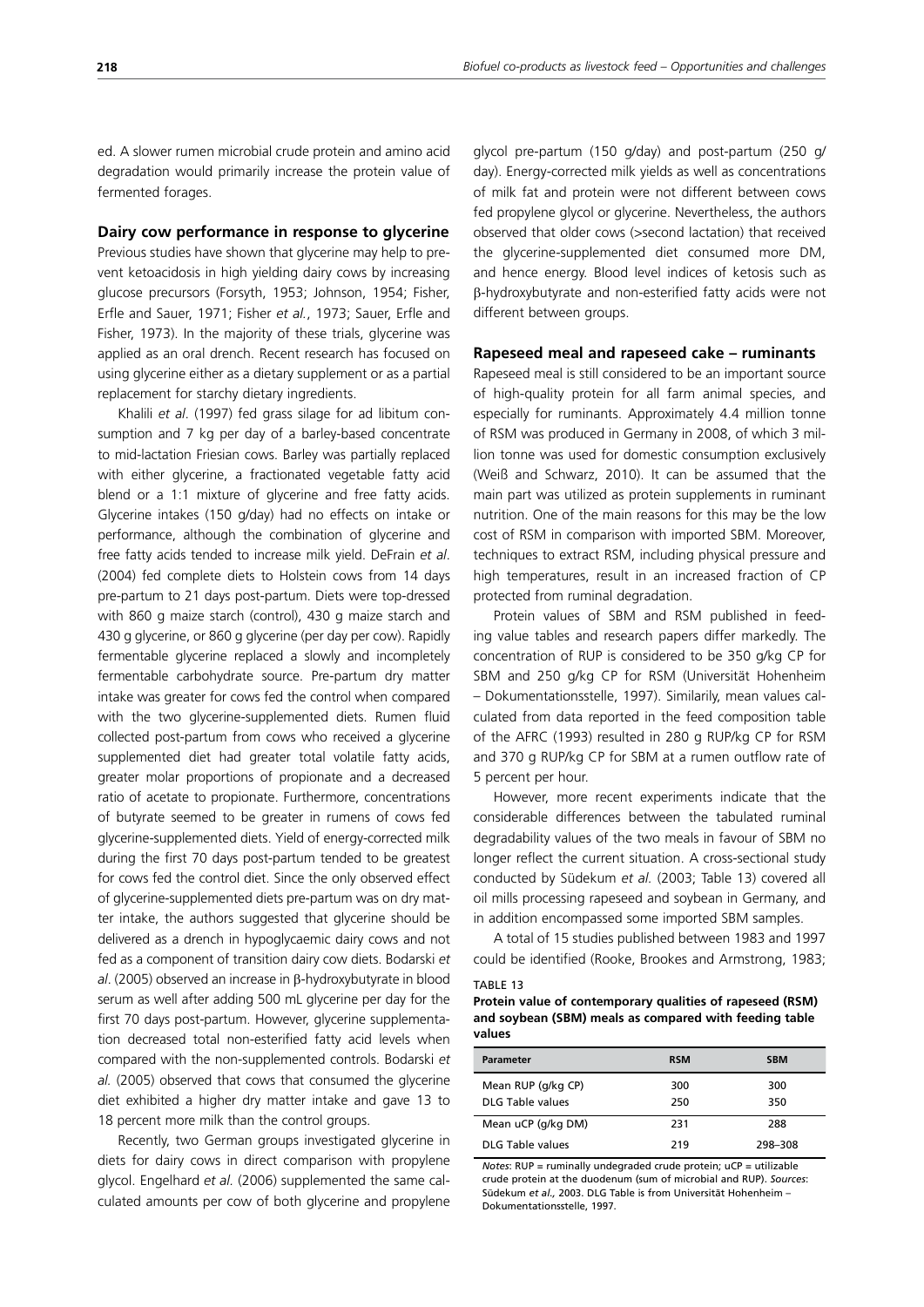Mir *et al*., 1984; Voigt *et al*., 1990; Kendall, Ingalls and Boila, 1991; Tuori, 1992; Zinn, 1993; Khorasani, Robinson and Kennelly, 1994; Liu, Steg and Hindle, 1994; Moss and Givens, 1994; Vanhatalo, Aronen and Varvikko, 1995; Stanford *et al*., 1995, 1996; Gralak *et al*., 1997; Mustafa *et al*., 1997; Zebrowska *et al*., 1997). Nine studies observed greater RUP values (g/kg CP) for SBM than RSM, three studies reported the opposite, and three studies noticed no differences between RUP values for SBM and RSM. Moreover, RUP values varied greatly in all studies; more precisely, results for SBM ranged between 200 and 500 g/kg CP and RSM from 120 to 560 g/kg CP. Thus, data reported by Südekum *et al.* (2003) appear acceptable and may more closely mimic recent and current SBM and RSM qualities than historical tabular values. In conclusion, it can be stated that it is currently recommended to state a mean RUP concentration of 300 g/kg CP for RSM and SBM (Südekum and Spiekers, 2002).

Other recent experiments tested the hypothesis that SBM can be fully replaced by RSM in dairy cow diets when fed on an approximate isonitrogenous and isocaloric basis (without considering differences in ruminal degradation or amino acid pattern, or both. Table 14 summarizes the data and indicates that milk yield and milk component concentrations were similar for diets containing SBM or RSM, and thus the hypothesis can still be sustained. The energy concentration of the whole diet seems to be a key factor for the successful replacement of RSM for SBM, as lower energy concentrations generally mean insufficient DM intakes, and this may be further aggravated if RSM (moderate energy density) is included at the expense of SBM (high energy density).

Steingass *et al.* (2010) tested at what concentrations rapeseed cake could replace SBM. A feeding trial, with 60 dairy cows and 7 time periods (4 control  $+$  3 periods with rapeseed cake or rapeseed cake+RSM) revealed higher DM intake and milk yield, as well as lower milk fat and protein values, when rapeseed cake was fed. The authors suggested that even though rapeseed cake and RSM differ widely in their protein values, both feedstuffs can be regarded as suitable full protein supplements in diets for dairy cows.

Moreover it should also be pointed out that the overall quality of RSM and rapeseed cake depends also on the concentration of glucosinolates and, in case of rapeseed cake, the content and quality of the lipid proportion. Generally, average glucosinolate concentrations of RSM are low while glucosinolate concentrations of rapeseed cake are considerably higher. However, there is great variation for both feedstuffs. In addition, crude fat in rapeseed cake fluctuates, making ration formulation a difficult task. Increasing crude fat content lowers CP concentrations and vice versa. Hence, grouping of rapeseed cakes according to crude fat concentration (g/kg) appears necessary. Additionally, storage stability should also be considered, since the fat is in a non-protected form after the mechanical extraction of the seed. It has also been reported by farmers and consultants that physical characteristics resulting from plaque forming during oil extraction may handicap rapeseed cake handling, e.g. a homogenous distribution in complete diets or silage mixtures is difficult to achieve.

# **Rapeseed cake and meal – pigs and poultry**

Pigs and poultry react more sensitively than ruminants to the glucosinolate content in rapeseed meal and cake. Even though the amino acid composition in rapeseed products is well balanced and favourable for monogastric animals, there are two limiting factors: the concentration and structural type of glucosinolates, and the dietary fibre. There are two different types of glucosinolate: aliphatic glucosinolate derived from methionine, and indole glucosinolate derived from tryptophan. Aliphatic glucosinolate, which has the most negative antrinutritive

TABLE 14

| Comparison of rapeseed (RSM) and soybean (SBM) meals in diets for high-producing dairy cows – summary of German |  |  |
|-----------------------------------------------------------------------------------------------------------------|--|--|
| trials                                                                                                          |  |  |

| Location, duration of trial and diet                                    | Protein supplement<br>(kg/day/cow) | <b>Milk</b><br>(kg/day) | Fat<br>(g/kg milk) | Protein<br>(g/kg milk) |
|-------------------------------------------------------------------------|------------------------------------|-------------------------|--------------------|------------------------|
| LWZ Haus Riswick; lactation weeks 5–35. Basal diet of 1/3 MS + 2/3 GS   | SBM 2.3 kg                         | 31.1                    | 39                 | 31                     |
|                                                                         | RSM 3.1 kg                         | 31.3                    | 39                 | 32                     |
| LWZ Haus Riswick; lactation weeks 2-44. TMR with 50% MS + 25% GS        | SBM 1.6 kg                         | 25.2                    | 42                 | 34                     |
|                                                                         | RSM 2.2 kg                         | 25.8                    | 41                 | 34                     |
| TMR with 40% (MS + EMS) + 25% GS                                        | SBM 4.0 kg                         | 40.0                    | 38                 | 33                     |
|                                                                         | RSM 4.3 kg                         | 40.5                    | 39                 | 33                     |
| LVA Köllitsch: 17 weeks. Basal diet of 50% MS + 50% GS                  | SBM 1.6 kg                         | 31.2                    | 39                 | 34                     |
|                                                                         | RSM 2.0 kg                         | 32.7                    | 40                 | 34                     |
| Universität Hohenheim; duration not specified. TMR with 22% MS + 21% GS | SBM 1.2 kg                         | 30.9                    | 45                 | 35                     |
|                                                                         | RSM 1.8 ka                         | 32.4                    | 43                 | 35                     |

*Notes*: MS = maize silage; GS = grass silage; TMR – totally mixed ration; EMS – ear-maize silage. *Locations*: LWZ = Chamber of Agriculture of North Rhine-Westphalia, Landwirtschaftszentrum (LWZ) Haus Riswick, Kleve, Germany; LLFG = Centre for Livestock Husbandry and Equipment, Regional Institute for Agriculture, Forestry and Horticulture Saxony-Anhalt (LLFG), Iden, Germany. LVA = State Office for Environment, Agriculture and Geology, Lehr- und Versuchsgut (LVA) Köllitsch, Germany. Institute of Animal Nutrition, University of Hohenheim, Stuttgart, Germany. *Sources*: Spiekers and Südekum, 2004; Steingass *et al.,* 2010.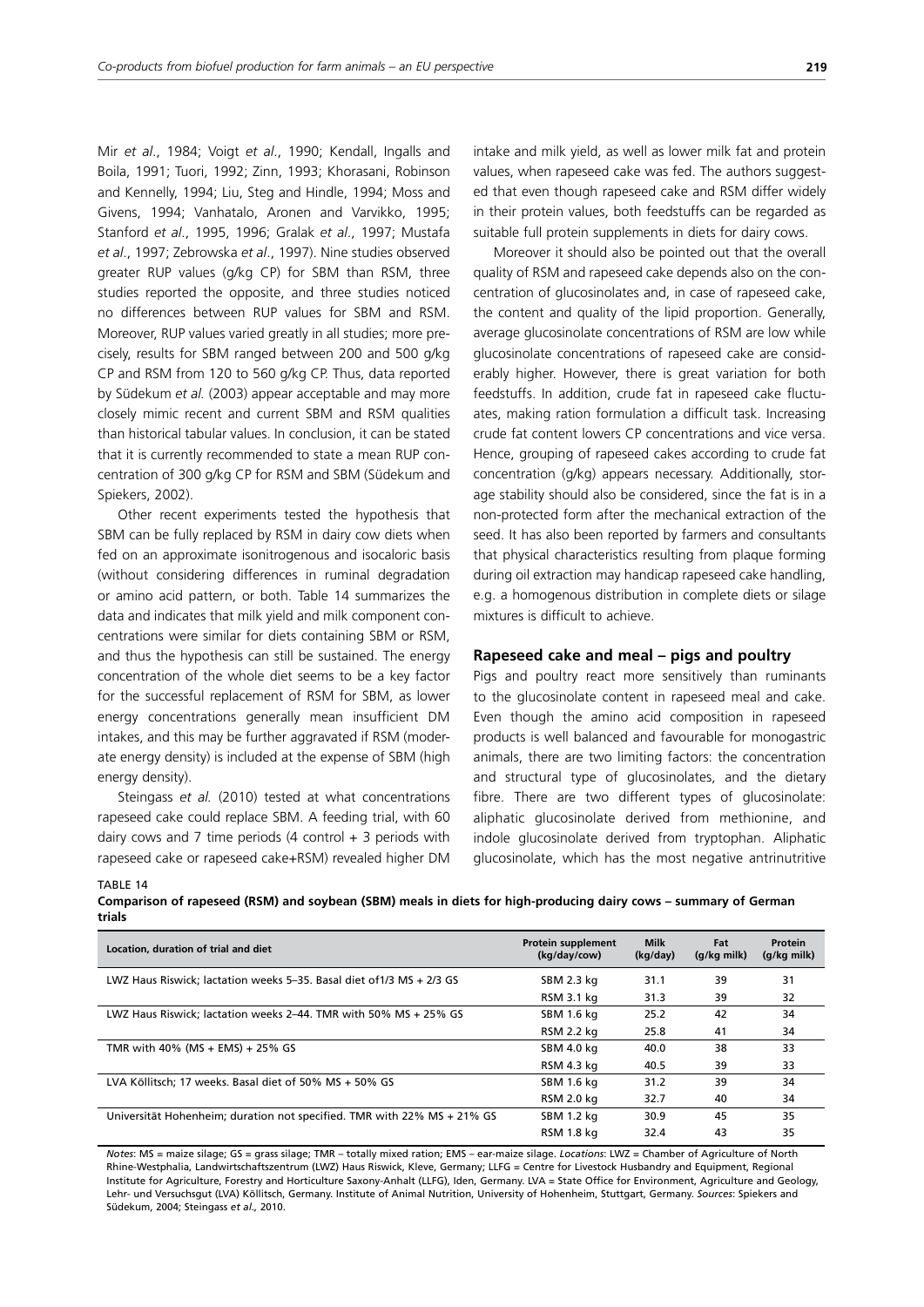| meal, soybean meal and wheat                            |  |
|---------------------------------------------------------|--|
| Amino acid profiles (g/100 g crude protein) of rapeseed |  |
| IADLE 13                                                |  |

|                     | Rapeseed meal | Soybean meal | Wheat |
|---------------------|---------------|--------------|-------|
| Lysine              | 5.6           | 6.3          | 2.8   |
| Methionine+Cysteine | 4.6           | 3.0          | 3.8   |
| Threonine           | 44            | 4.0          | 2.9   |
| Tryptophan          | 1.3           | 1.3          | 1.2   |

*Source:* Degussa Feed Additives, 1996.

effect, may be reduced by plant breeding to levels close to zero, while indole glucosinolate contributes 2–4 µmoles/g seed (Sørensen, 1990). The high content of fibre and fibreassociated CP contributes to relatively low digestibility for CP and energy in RSM. This is mainly due to the high lignin content of the hulls, which vary considerably (47–517 g/ kg) depending on genotype and processing of the seed (Jensen, Olsen and Sørensen, 1990). Table 15 presents average amino acid contents of SBM, RSM and wheat. The lysine content of RSM is slightly less than that of SBM, but threonine and sulphur amino acids (methionine, cysteine) are greater in RSM.

The acceptance of using RSM in pig diets has increased greatly in recent years. This is mainly due to the beneficial price as well as reduced concentration of glucosinolates and improved quality monitoring. Moreover, RSM shows similar values for protein quality compared with SBM, although lysine concentration and digestibilities are lower in RSM. For practical use, this means that other protein supplements or free amino acids are needed to compensate for the loss. In contrast, RSM includes higher concentrations of sulphur amino acids than SBM.

Several trials throughout Germany were performed in order to ascertain the tolerance for the maximum supplementation of RSM in pig diets. In early trials, amounts of 50 g/kg for growing and 100 g/kg RSM for finishing pigs replaced SBM as a protein supplement in the diet. The result was that no differences were observed between groups receiving RSM or SBM. The next trial increased the amount of RSM to 100 g/kg for growing pigs and to 150 g/kg for finishing pigs. Again, no differences in performance and carcass quality were observed when compared with pigs that were fed SBM. It was concluded that diets can contain 100 g/kg RSM in grower diets (40–70 kg live weight) and 150 g/kg RSM in finishing diets (70–120 kg live weight). It is recommended that piglets, which are more sensitive to glucosinolate and high fibre concentrations, can receive up to 50 g/kg RSM in diets, and can tolerate levels of up to 100 g/kg RSM (12–15 kg live weight). However, levels of glucosinolates should not exceed 10 mmol/kg RSM (Weiß and Schöne, 2008; Weber, 2010; Weber *et al.,* 2011).

Other than RSM, rapeseed cake is only produced at smaller oil mills and represents around one tenth of the total rapeseed feed consumption. The major difference to RSM is that rapeseed cake has a much higher and varying concentration of crude fat (100–160 g/kg vs 20 g/ kg in RSM), as well as twice the glucosinolate concentration (6.2–9.4 mmol/kg RSM vs 11.6–17.1 mmol/kg cake). Recommendations for the practical use of rapeseed cake depend mainly on glucosinolate levels. If the acceptable amount is exceeded, animals react with decreased feed intake and performance, and in the worst case an enlargement of the thyroid. Weiß and Schöne (2010) summarized five different trials that were carried out in order to estimate the maximum supplementation of rapeseed cake. It was concluded that fattening pigs may receive between 70 and 100 g/kg rapeseed cake, while sows and piglets may be fed between 50 to 100 g/kg rapeseed cake. The exact amount depends on the glucosinolate level, which should not exceed 1.5 mmol/kg diet. Moreover, crude fat content should be more standardized to be able to use the commodities more easily and reliably.

Rapeseed products are least used in poultry nutrition. For this reason not much research has been conducted, and results vary greatly. Unfortunately, no declaration on glucosinolate levels in the RSM used are reported in most of the literature. Richter *et al.* (1996) noticed a decrease in performance when adding 50 g/kg RSM, while Faghani and Kheiri (2007) observed no differences when RSM was added at a level of 100 g/kg. A few studies with rapeseed cake revealed that it is possible to use approximately 150 g/ kg diet without no loss in performance (Peter and Dänicke, 2003). Jeroch, Jankowski and Schöne (2008) reviewed several trials and concluded that broilers, when fed rapeseed cake, tolerate between 3 and 5 mmol/kg glucosinolate. Moreover, it is highly important to add iodine, since glucosinolates act as antagonists. It is suggested that iodine supplementation should be twice general recommendations (GfE, 1999). However, if glucosinolates are present in high concentrations, the negative effects may not be compensated for, even if iodine is supplemented at high levels.

Concluding, it is evident from these data that more widespread use of RSM and rapeseed cake in diets for pigs and poultry requires further reduction in glucosinolate levels.

# **ENERGY UTILIZATION EFFICIENCY AND SUSTAINABILITY OF CO-PRODUCTS FROM BIOFUEL PRODUCTION IN ANIMAL NUTRITION**

The biofuel yield per tonne of rapeseed varies between 250 and 350 kg rapeseed oil, and bio-ethanol yield per tonne of maize or wheat grain is between 300 and 350 kg (Pinkney, 2009). Some losses are caused by  $CO<sub>2</sub>$  escape during alcohol fermentation. All other products may be considered as co-products, and may be used in various ways as feedstuff in animal nutrition in wet or dry form, or as fertilizer. Biofuel

TABLE 15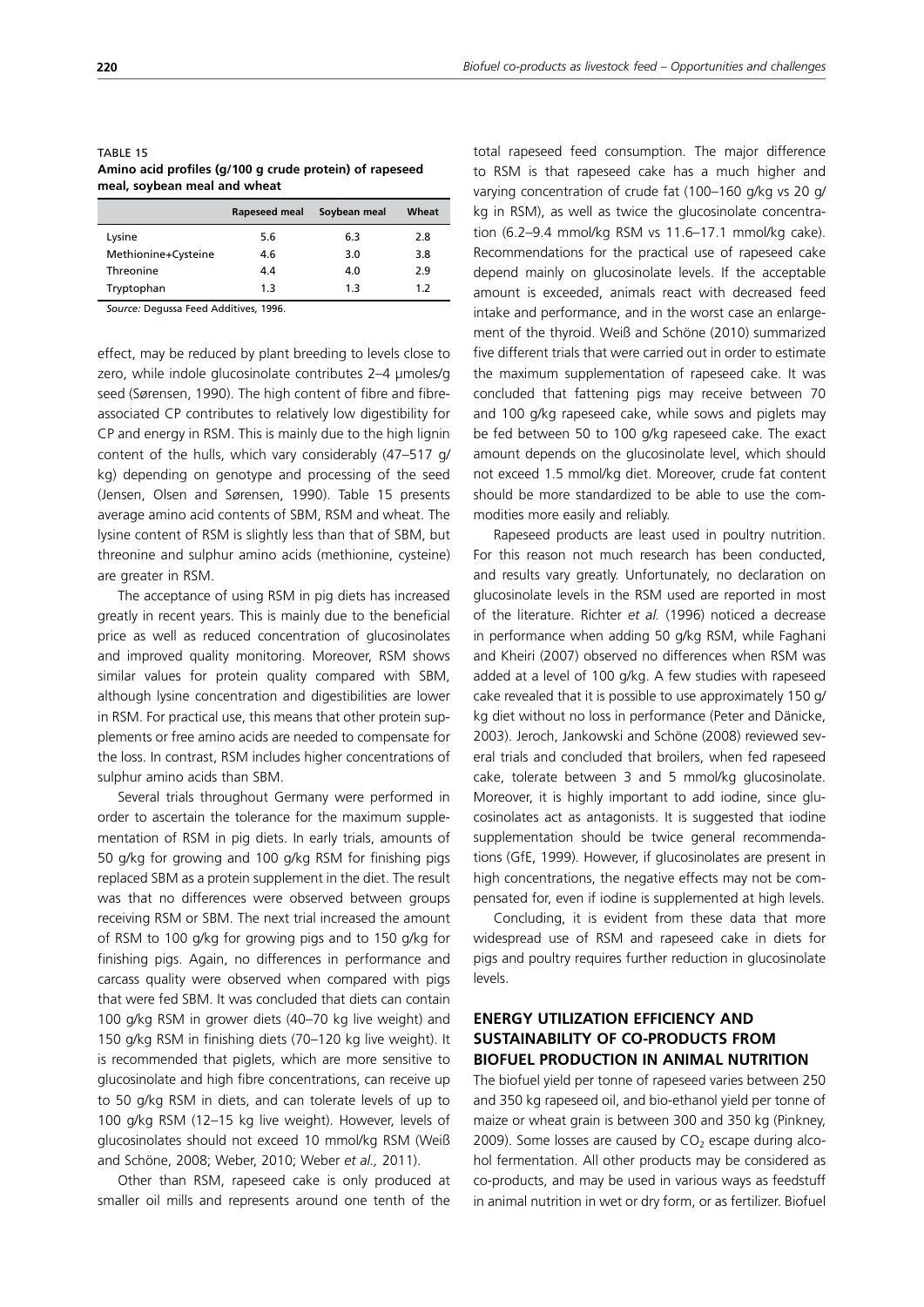co-products can be considered as valuable protein sources for farm animals. Their CP concentration varies between 300 and 400 g/kg DM. Land use scenarios using wheat for biofuel or using wheat and soybean meal to match animal feed value of DDGS have been evaluated by Pinkney (2009). The most effective way to utilize the DGS resulting from biofuel production in large plants is feeding this low DM material (80 g DM/kg) to farm animals. As it is unrealistic to distribute large amounts of DGS in the vicinity of the biofuel plant and due to its short shelf-life, it becomes necessary to dry the material in order to preserve the coproduct. Therefore, additional energy expenditures and GHG emissions must be considered in any assessment of ecobalances (carbon footprint, life-cycle assessment) of the co-products or the whole biofuel production chain.

To date, no definite regulations exist in order to classify emissions of the main product and the co-product (Bockisch *et al.*, 2000; Flachowsky *et al.*, 2011). When operating on a causation principle, the producer or the responsible party should be accountable for all emissions. However, drying of DGS is only of interest if the products will be utilized as feedstuffs for animals, and thus emissions associated with processing of co-products are not of interest or necessity for biofuel producing companies.

# **KNOWLEDGE GAPS AND FUTURE RESEARCH NEEDS**

Even though, much research has already been conducted in the utilization of bio-ethanol and biodiesel co-products for animal nutrition, there are important aspects that need further consideration. Dose-response studies are required for all co-products covered in this chapter, in order to evaluate the exact mode of action as well as the appropriate inclusion level in diets of farm animals. More precisely, this means that methanol must be removed from glycerine as far as technically possible, since separation or purification of glycerine can be fluctuating depending on the plant and the applied process. Rapeseed products fed to pigs and poultry should contain as little glucosinolate as possible. This might be achieved through the breeding process, while the antinutritive impact of the remaining glucosinolates may be compensated for by iodine addition.

Further attention should also be paid to the influence of processing conditions on composition and nutritive value of co-products, depending on raw materials. In particular, rapeseed cake needs further consideration and more reliable data because variations in the processing conditions result in very varying chemical composition, particularly regarding crude fat and CP content. This leads to difficulties in predicting the feeding value of rapeseed cake for all categories of farm animals, and could also affect storage stability. Therefore, the value of rapeseed cake would benefit from a standardization of composition. Similarly, standardization of processing would be desirable, using constant proportions of raw materials for the production of distillers grain.

Future research should also focus on measuring additional expenditures of the processing of co-products in order to be able to evaluate the carbon footprint and to identify GHG reduction potentials. Factors like harvesting, pressing, drying, conservation and transportation should be accounted for in the same way as animal emissions and manure management, since focusing on single factors does not provide an assessment that reflects the complexity of this subject.

## **CONCLUSIONS**

The results of a number of experiments with lactating dairy cows and fattening bulls suggest that distillers grain as the main protein source could support high productive performance. Trials with grower-finisher pigs suggest that DDGS up to 200 g/kg diet do not influence growth performance and fattening and slaughtering variables. Similarly, laying intensity of hens as well as egg quality and health were not affected by inclusion levels ranging from 150 g/kg to 300 g/ kg diet. Trials with broilers suggest that diets that contain more than 100 g/kg DDGS may lower performance. Hence, it is recommended to add non-starch polysaccharide (NSP) degrading enzymes (e.g. xylanase or xylanase mixed with other enzymes) to poultry diets rich in DDGS.

Table 16 summarizes current German recommendations for rapeseed products in diets for cattle and pigs. Pigs would particularly benefit from breeding or production progress in further reduction of glucosinolate levels, whereas in cattle, a safer quality assessment of the rapeseed cake is needed.

The chapter reviewed also the use of glycerine as a co-product from biodiesel production, as well as rapeseed products such as rapeseed meal and cake for farm animals. For the benefit of fail-safe usage of glycerine in diets for all farm animals, methanol should be removed as far as technically possible. Glycerine at different purities may help to stabilize the hygienic quality of pelleted compound

#### TABLE 16

**Practical recommendations for daily amounts or dietary concentrations (as-fed basis for dry diets) of rapeseed products for cattle, pigs and poultry** 

| <b>Animal category</b> | Rapeseed meal, solvent-<br>extracted | Rapeseed cake,<br>mechanically extracted |
|------------------------|--------------------------------------|------------------------------------------|
| Dairy cow              | Maximum 4 kg                         | $1.5 - 2.0$ kg                           |
| Beef cattle            | Maximum 1.2 kg                       | 1 kg                                     |
| Fattening pigs         | Maximum 100 g/kg                     | 70-100 g/kg                              |
| Sows                   | 50-100 g/kg                          | 50-100 g/kg                              |
| Piglets                | Maximum 50 g/kg                      | 50-100 g/kg                              |
| <b>Broiler</b>         | 50-150 g/kg                          | 50-100 g/kg                              |
| Laying hens            | $0 - 100$ g/kg                       | $0 - 50$ g/kg                            |

*Sources*: Weiß, 2007; Jeroch, Jankowski and Schöne, 2008.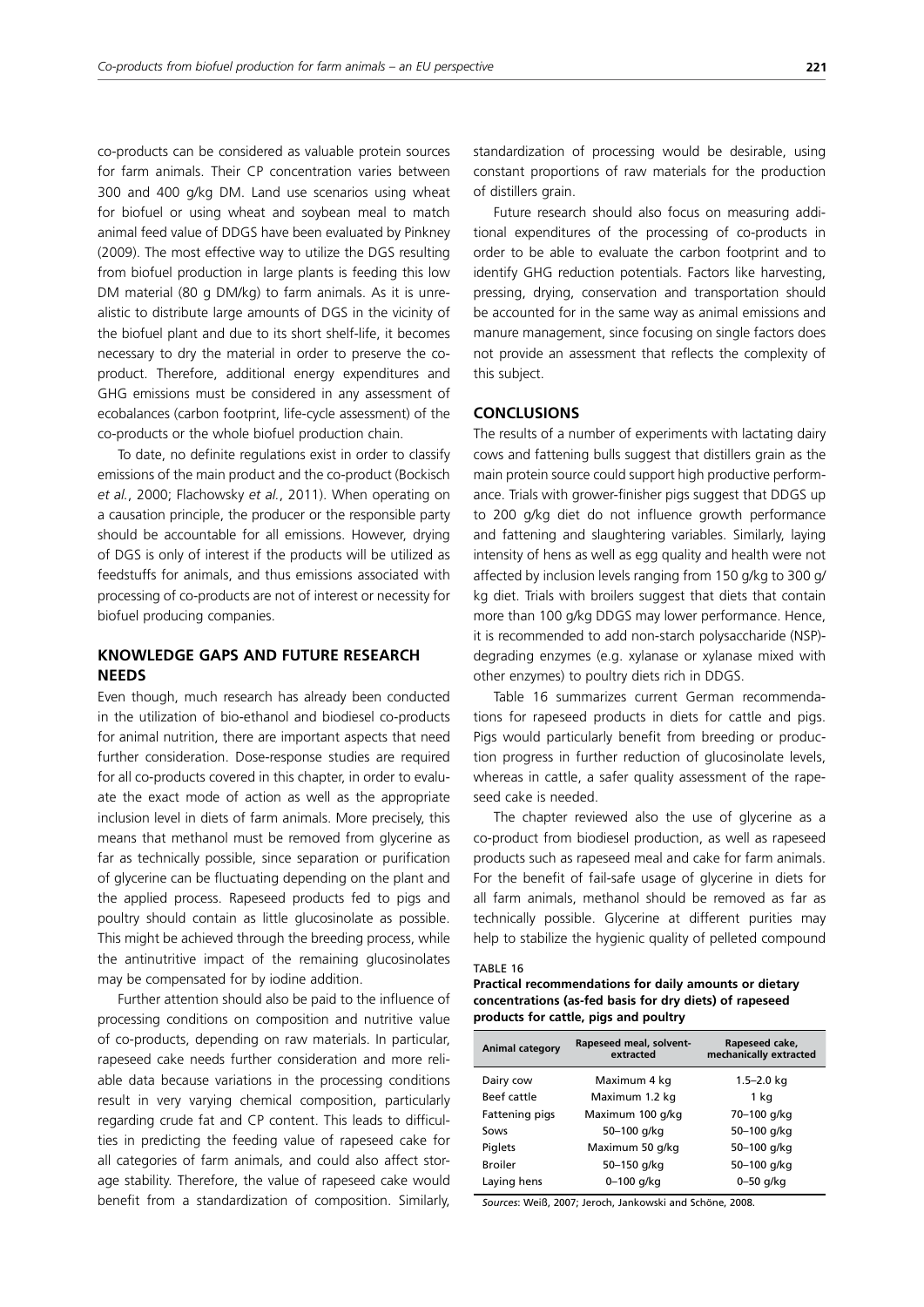feeds without compromising physical quality of pellets. Furthermore, glycerine is no direct competitor of propylene glycol, since data on ruminal turnover suggest that glycerine, other than propylene glycol, should replace rapidly fermentable carbohydrates. Mature cattle may consume up to 1 kg glycerine per day, while it may still be necessary to investigate if the sweet taste of glycerine may improve feed intake of diets with inferior palatability.

In conclusion, glycerine can be used as a versatile feedstuff, in particular for ruminants, but further research is required to explore the full potential of glycerine in dairy cows.

Other rapeseed products for ruminants, such as rapeseed meal, compare well with soybean meal for dairy cows. Recent research on rapeseed meal has shown that it can fully replace soybean meal within dairy cow diets when fed on an approximately isonitrogenous and isocaloric basis, i.e. without considering differences in ruminal degradation or amino acid pattern, or both. Moreover, milk and milk component yields were similar for diets containing soybean meal or rapeseed meal.

Nevertheless, rapeseed cake needs further consideration and more reliable data because variations in the processing conditions result in varying chemical composition, particularly regarding the crude fat and protein content. These circumstances currently lead to difficulties in predicting the feeding value of rapeseed cake for all categories of farm animals, and could also affect storage stability. Therefore, the value of rapeseed cake would benefit from standardization of composition

## **BIBLIOGRAPHY**

- **Abo El-Nor, S., AbuGhazaleh, A.A., Potu, R.B., Hastings, D. & Khattab, M.S.A.** 2010. Effects of differing levels of glycerol on rumen fermentation and bacteria. *Animal Feed Science and Technology,* 162: 99–105.
- **Abrams, S.M., Klopfenstein, T.J., Stock, R.A., Britton, R.A. & Nelson, M.L.** 1983. Preservation of wet distillers grains and its value as a protein source for growing ruminants. *Journal of Animal Science,* 57: 729–738.
- **AFRC [Agricultural and Food Research Council].** 1993. *Energy and Protein Requirements of Ruminants.* CAB International, Wallingford, UK.
- **Aldai, N., Aalhus, J.L., Dugan, M.E.R., Robertson, W.M., McAllister, T.A., Walter, L.J. & McKinnon, J.J.** 2010. Comparison of wheat- versus corn-based dried distillers' grains with solubles on meat quality of feedlot cattle. *Meat Science,* 84: 569–577.
- **Alert, H.J., Losand, B. & Priebe, R.** 2007. Energetische Bewertung von Roggenpressschlempe beim Wiederkäuer. p. 105 (Abstract), *in:* Kurzfassungen der Referate, 119th VDLUFA-Kongress, Göttingen, Germany, 18–21 September 2007. VDLUFA-Verlag, Darmstadt, Germany.
- **Anonymous**. 1970. Council Directive 70/524/EEC of 23 November 1970 Concerning Additives in Feeding-stuffs. *Official Journal of the European Union, L.*, 270: 1–17.
- Askbrant, S. & Thomke, S. 1986. The nutritive value of distilled grains with solubles from barley and wheat determined with laying hens. *Journal of Animal Physiology and Animal Nutrition,* 56: 185–191.
- **Becker, M. & Nehring, K.** 1967. *Handbuch der Futtermittel.* Paul Parey, Hamburg, Germany.
- **Belyea, R.L., Rausch, K.D. & Tumbleson, M.E.** 2004. Composition of corn and distillers dried grains with solubles from dry grind ethanol processing. *Bioresource Technology,* 94: 293–298.
- **Bergner, H., Kijora, C., Ceresnakova, Z. & Szakács, J.** 1995. *In vitro* Untersuchungen von Glycerol in der Fütterung von Geflügeln und Schweinen. *UFOP-Schriften*, 17: 15–36.
- **Berk, A.** 2007. Erste Ergebnisse eines Schweinemastversuches mit Nebenprodukten der Biokraftstoffherstellung. pp. 167– 170, *in: Forum angewandte Forschung.* Fulda, Germany, 28–29 March 2007. Verband der Landwirtschaftskammern, Bonn, Germany.
- **Berk, A., Lebzien, P. & Flachowsky, G.** 2008. Influence of use of co-products from biofuel production in feeds for growing-finishing pigs. *In:* Book of abstracts, 59th Annual EAAP Meeting. Vilnius, Lithunia.
- **Bockisch, F.-J., Ahlgrimm, H.-J., Böhme, H., Bramm, A., Dämmgen, U., Flachowsky, G., Heinemeyr, O., Höppner, F., Murphy, D.P.L., Rogasik, J., Röver, M. & Sohler, S.** 2000. Bewertung von Verfahren der ökologischen und konventionellen landwirtschaftlichen Produktion im Hinblick auf den Energieeinsatz und bestimmte Schadgasemissionen. *Landbauforsch, Völkenrode, Sonderheft,* 211, 206 p.
- **Bodarski, R., Wertelecki, T., Bommer, F. & Gosiewski, S.** 2005. The changes of metabolic status and lactation performance in dairy cows under feeding TMR with glycerin (glycerol) supplement at periparturient period. *Electronic Journal of the Polish Agricultural University*, 8: 245–256.
- **Standards Commission for Straight Feeding Stuffs**. 2011. Positive List for Straight Feeding Stuffs. 9th Edition. Central Committee of German Agriculture, Berlin. Available at: http:// www.dlg.org/fileadmin/downloads/fachinfos/futtermittel/ positivliste/positivlist\_en\_9.pdf Accessed 01 July 2011.
- **Chidothe, T., Acamovic, T. & McDevitt, R.M.** 2002. The effects of dietary brewers and distillers grains, with and without xylanase supplementation, on broiler performance. *British Poultry Science,* 43(5): s28–s29
- **Chidothe, T., McDevitt, R.M. & Acamovic, T.** 2002. The effect of enzyme supplementation on the nutritive value of brewers and distillers grains for broiler chickens. *British Poultry Science,* 43(5): s30–s31.
- **CONCAWE, EUCAR & JRC.** 2007. *Well-to-wheels analysis of future automotive fuels and powertrains in the European*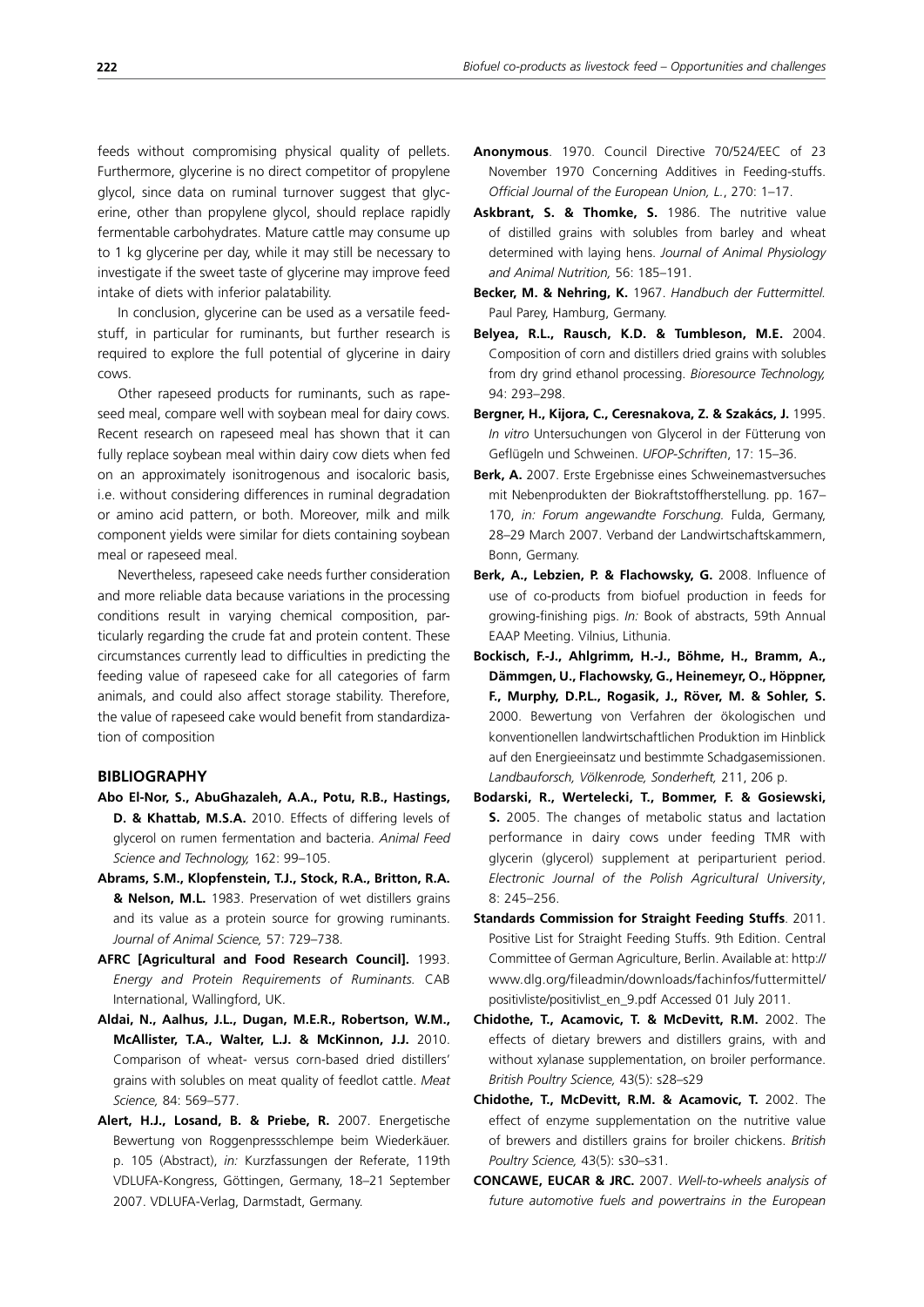*context. Well-to-tank report version 2c*. European Commission Joint Research Centre. Available at http://ies. jrc.ec.europa.eu/uploads/media/WTW\_Report\_010307.pdf Accessed 09 July 2011.

- **Crutzen, P.J., Mosier, A.R., Smith, K.A. & Winiwarter, W.** 2008. N<sub>2</sub>O release from agro-biofuel production negates global warming reduction by replacing fossil fuels. *Atmospheric Chemistry and Physics,* 8: 389–395.
- **Dänicke, S.** 1999. Zum Einfluss von Nicht-Stärke-Polysaccharariden (NSP) und NSP-spaltenden Enzymen auf die Passagezeit der Inmgesta sowie den Energie- und Proteinumsatz von wachsenden Schweinen und Broilern. *Übersichten zur Tierernährung,* 27: 221–273.
- **Dalibard, P., Gady, C. & Kratz, R**. 2008. Nutritional evaluation of a corn distiller dried grain with solubles in layers and potential benefit of NSP supplementation on energy digestibility. p. 157 (Abstract), *in:* Proc. 10th Tagung Schweine- und Geflügelernährung. 18–20 November 2008. Halle, Wittenberg, Germany.
- **Damme, K. & Peganova, S.** 2006. Legehennenfütterung. Einsatz getrockneter Weizenschlempe. *DGS-Magazin*, 58(18): 23–30.
- **DeFrain, J.M., Hippen, A.R., Kalscheur, K.F. & Jardon, P.W.**  2004. Feeding glycerol to transition dairy cows: Effects on blood metabolites and lactation performance. *Journal of Dairy Science,* 87: 4195–4206.
- **Degussa Feed Additives.** 1996. The amino acid composition of feedstuffs: Degussa, Hanau, Germany.
- **Dunkel, S.** 2011. Fütterung von getrockneter Weizenschlempe an Milchkühe. Available at http://www.lfl.bayern.de/ite/ rind/14695/linkurl\_0\_4.pdf Accessed 06 July 2011.
- **EEA [European Environment Agency].** 2008. Annual European GHG inventory 1990–2006 and inventory report 2008. *Technical Report,* No. 6. Copenhagen, Denmark.
- **Engelhard, T.** 2011. Einsatz von Pressschlempe in Rationen für Kühe. Available at [http://www.lfl.bayern.de/ite/rind/14695/](http://www.lfl.bayern.de/ite/rind/14695/linkurl_0_2.pdf) [linkurl\\_0\\_2.pdf](http://www.lfl.bayern.de/ite/rind/14695/linkurl_0_2.pdf) Accessed 06 July 2011.
- **Engelhard, T., Meyer, A., Staufenbiel, R. & Kanitz, W.** 2006. Vergleich des Einsatzes von Propylenglykol und Glyzerin in Rationen für Hochleistungskühe. pp. 26–29, *in:* Forum angewandte Forschung in der Rinder- und Schweinefütterung. Fulda, Germany, 5–6 April 2006. Verband der Landwirtschaftskammern, Bonn, Germany.
- **Ettle, T., Obermaier, A., Preißinger, W., Hitzlsperger, L., Meiser, H., Spiekers, H. & Potthast, C.** 2009. Einsatz getrockneter Getreideschlempe (Weizen, Gerste, Zucker), Raps- oder Sojaextraktionsschrot in der intensiven Mast von Bullen der Rasse Fleckvieh. pp. 58–62, *in:* Forum angewandte Forschung in der Rinder- und Schweinefütterung, Fulda, Germany, 1-2 April 2009. Verband der Landwirtschaftskammern, Bonn, Germany.
- **Faghani, M. & Kheiri, F.** 2007. The effect of canola meals on the performance of broiler chicks. pp. 285–288, *in:*

Proceedings of the 12th International Rapeseed Congress, Wuhan, China.

- **Ferraro, S.M., Mendoza, G.D., Miranda, L.A. & Gutiérrez, C.G.** 2009. *In vitro* gas production and ruminal fermentation of glycerol, propylene glycol and molasses. *Animal Feed Science and Technology,* 154: 112–118.
- **Firkins, J.L., Berger, L.L. & Fahey, G.C. Jr.** 1985. Evaluation of wet and dry distillers grains and wet and dry corn gluten feeds in ruminants. *Journal of Animal Science,* 60: 847–840.
- Fischer, G. 2009. World food and agriculture to 2030/2050: How do climate change and bio-energy alter the long-term outlook for food, agriculture and resource availability? *In:* Proceedings of the Expert Meeting on How to Feed the World in 2050*.* 24–26 June 2009. FAO, Rome, Italy. 49 p. Available at ftp://ftp.fao.org/docrep/fao/012/ak542e/ ak542e00.pdf Accessed 6 November 2011.
- **Fisher, L.J., Erfle, J.D. & Sauer, F.D.** 1971. Preliminary evaluation of the addition of glucogenic materials to the rations of lactating cows. *Canadian Journal of Animal Science,* 51: 721–727.
- **Fisher, L.J., Erfle, J.D., Lodge, G.A. & Sauer, F.D.** 1973. Effects of propylene glycol or glycerol supplementation of the diet of dairy cows on feed intake, milk yield and composition, and incidence of ketosis. *Canadian Journal of Animal Science,* 53: 289–296.
- **Flachowsky, G., Baldeweg, P., Tiroke, K., König, H. & Schneider, A.** 1990. Feed value and feeding of wastelage from distillers grain solubles, pig slurry solids and ground straw treated with urea and NaOH. *Biological Wastes,*  34: 271–280.
- **Flachowsky, G., Brade, W., Feil, A., Kamphues, J., Meyer, U. & Zehetmeier, M.** 2011. Carbon (CO<sub>2</sub>)-Footprints für die Primärerzeugung von Lebensmitteln tierischer Herkunft: Datenbasis und Reduzierungspotentiale. *Übersichten zur Tierernährung,* 39: 1–45.
- **Forsyth, H.** 1953. Glycerol in the treatment of (1) bovine acetonemia, (2) pregnancy toxaemia in ewes. *Veterinary Record,* 65: 721–727.
- **Franke, K., Meyer, U. & Flachowsky, G.** 2009. Distillers dried grains with solubles compared with rapeseed meal in rations of dairy cows. *Journal of Animal and Feed Sciences,* 18: 601–612.
- **Friedrich, S.** 2004. A worldwide review of the commercial production of biodiesel- a technological, economic and ecological investigation based on case studies. *Schriftenreihe Umweltschutz und Ressourcenökonomie*, 41. Institut für Technologie und nachhaltiges Produktmanagement, Wirtschaftsuniversität Wien, Vienna, Austria.
- **GfE [Gesellschaft für Ernährungsphysiologie].** 1991. Leitlinien für die Bestimmung der Verdaulichkeit von Rohnährstoffen an Wiederkäuern: Herausgegeben vom Ausschuss für Bedarfsnormen der Gesellschaft für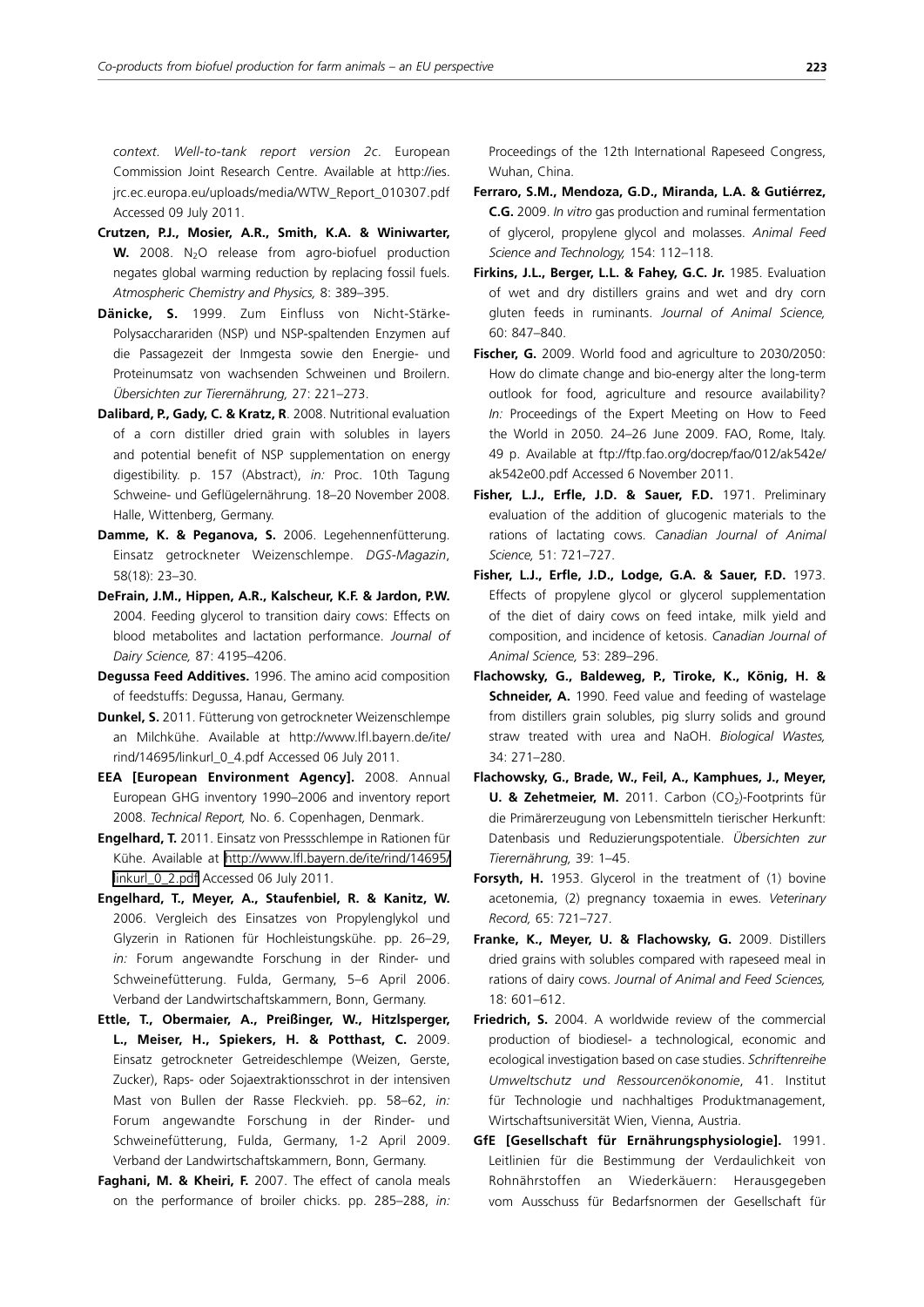Ernährungsphysiologie. *Journal of Animal Physiology and Animal Nutrition,* 65: 229–234.

- **GfE.** 1995. Ausschuss für Bedarfsnormen der Gesellschaft für Ernährungsphysiologie. Zur Energiebewertung beim Wiederkäuer. *Proceedings of the Society of Nutrition Physiology,* 4: 121–123.
- **GfE.** 1999. Energie- und Nährstoffbedarf landwirtschaftlicher Nutztiere. Nr. 7 Legehennen und Masthühner (Broiler). Frankfurt am Main, Germany, DLG-Verlag.
- **Gralak, M.A., Kamalu, T., von Keyserlingk, M.A.G & Kulasek, G.W.** 1997. Rumen dry matter and crude protein degradability of extracted or untreated oilseeds and *Leucaena leucocephala* leaves. *Archives of Animal Nutrition*, 50: 173–185.
- **Hackl, W., Priepke, A. & Hennig, U.** 2007. Bestimmung der preacecalen Protein- und Aminosäurenverdaulichkeit von getrockneter Weizenschlempe. pp. 171–174, *in: Forum angewandte Forschung*, Fulda, Germany, 28–29 March 2007. Verband der Landwirtschaftskammern, Bonn, Germany.
- **Hackl, W., Priepke, A., Hennig, U. & Zeyner, A.** 2007. Determination of the praecaecal digestibility of crude protein and amino acids in wheat-based distillers grain with solubles relative to wheat. *Proceedings of the Society for Nutrition and Physiology,* 16: 107 (Abstract).
- **Hübner, K., Vahjen, W. & Simon, O.** 2002. Bacterial responses to different dietary cereal types and xylanase supplementation in the intestine of broiler chicken. *Archives of Animal Nutrition*, 56: 167–187.
- **IEA [International Energy Agency].** 2008a. *World energy outlook 2008*. OECD/IEA, Paris, France.
- **IEA.** 2008b. From 1st- to 2nd-generation biofuel technologies. An overview of current industry and RD&D activities. OECD/IEA, Paris, France. Available at http://www.iea.org/papers/2008/2nd\_ Biofuel\_Gen.pdf Accessed 7 November 2011.
- **Jensen, L.S., Falen, L. & Chang, C.H.** 1974. Effect of distiller´s grain with solubles on reproduction and liver fat accumulation in laying hens. *Poultry Science,* 53: 586–592.
- **Jensen, S.K., Olsen, H.S. & Sørensen, H.** 1990. Aqueous enzymatic processing of rapeseed for production of high quality products. pp. 331–343, *in:* F. Shahidi (Editor). *Canola and rapeseed: production, chemistry, nutrition and processing technology*. Van Nostrand Reinhold, New York, USA.
- **Jeroch, H., Flachowsky, G. & Weißbach, F.** 1993. *Futtermittelkunde.* Fischer Verlag, Jena and Stuttgart, Germany.
- **Jeroch, H., Jankowski, J. & Schöne F.** 2008. Rapsfuttermittel in der Broiler- und Legehennenfütterung [Rapeseed products in the feeding of broiler and laying hens]. *Archiv fur Geflügelkunde*, 72(2): 49–55.
- Johnson, R.B. 1954. The treatment of ketosis with glycerol and propylene glycol. *Cornell Veterinarian,* 44: 6–21.
- **Kalscheur, K.F., Garcia, A.D., Schingoethe, D.J., Royón, F.D. & Hippen, A.R.** 2012. This volume.
- **Kellner, O.** 1905. *Die Ernährung der landwirtschaftlichen Nutztiere.* Paul Parey, Berlin, Germany.
- **Kendall, E.M., Ingalls, J.R. & Boila, R.J.** 1991. Variability in the rumen degradability and post-ruminal digestion of the dry matter, nitrogen and amino acids of canola meal. *Canadian Journal of Animal Science,* 71: 739–754.
- **Khalili, H., Varvikko, T., Toivonen, V., Hissa, K. & Suvitie, M.** 1997. The effects of added glycerol or unprotected free fatty acids or a combination of the two on silage intake, milk production, rumen fermentation and diet digestibility in cows given grass silage based diets. *Agricultural and Food Science in Finland,* 6(5-6): 349–362.
- **Khorasani, G.R., Robinson, P.H. & Kennelly, J.J.** 1994. Evaluation of solvent and expeller linseed meals as protein sources for dairy cattle. *Canadian Journal of Animal Science,* 74: 479–485.
- **Kijora, C., Bergner, H., Götz, K.-P., Bartelt, J., Szakács, J. & Sommer, A.** 1998. Research note: Investigation on the metabolizm of glycerol in the rumen of bulls. *Archives of Animal Nutrition*, 51: 341–348.
- **Kling, M.** 1928. *Die Handelsfuttermittel*. Ulmer, Stuttgart, Germany.
- **Kling, M. & Wöhlbier, W.** 1983. *Handelsfuttermittel.* Ulmer, Stuttgart, Germany.
- **Klopfenstein, T.P., Erickson, G.E. & Bremer, V.R.** 2008. Board-invited review: Use of distillers co-products in the beef cattle feeding industry. *Journal of Animal Science,* 86: 1223–1231.
- **Kluge, H. & Kluth, H.** 2008. Einsatz der Getreideschlempe ProtiGrain bei Schweinen und Geflügel. pp. 119–122, *in:* Proceedings of the 10th Tagung Schweine- und Geflügelernährung, Halle/Saale, Germany.
- **Kluth, H., Wolf, E. & Rodehutscord, M.** 2009. Untersuchungen zum Gehalt an ME und praecaecal verdaulichen Aminosäuren von Getreidetrockenschlempe beim Broiler. *VDLUFA-Schriftenreihe,* 64: 142–148.
- **Krueger, N.A., Anderson, R.C., Tedeschi, L.O., Callaway, T.R., Edringtion, T.S. & Nisbet, D.J.** 2010. Evaluation of feeding glycerol on free-fatty acid production and fermentation kinetics of mixed ruminal microbes *in vitro*. *Bioresource Technology*, 101: 8469–8472.
- **Lindermayer, H.** 2004. *Weizenschlempe in der Schweinefütterung*. ITE 2, Landesanstalt für Landwirtschaft Grub. Poing, Germany, Institut für Tierernährung und Futterwirtschaft.
- **Liu,Y.-G., Steg, A. & Hindle, V.** 1994. Rumen degradation and intestinal digestion of crambe and other oilseed co-products in dairy cows. *Animal Feed Science and Technology,* 45: 397–409.
- **Löwe, R.** 1999. Processing-specific consequences of the use of glycerine. *Kraftfutter/Feed Magazine,* 82: 394–402.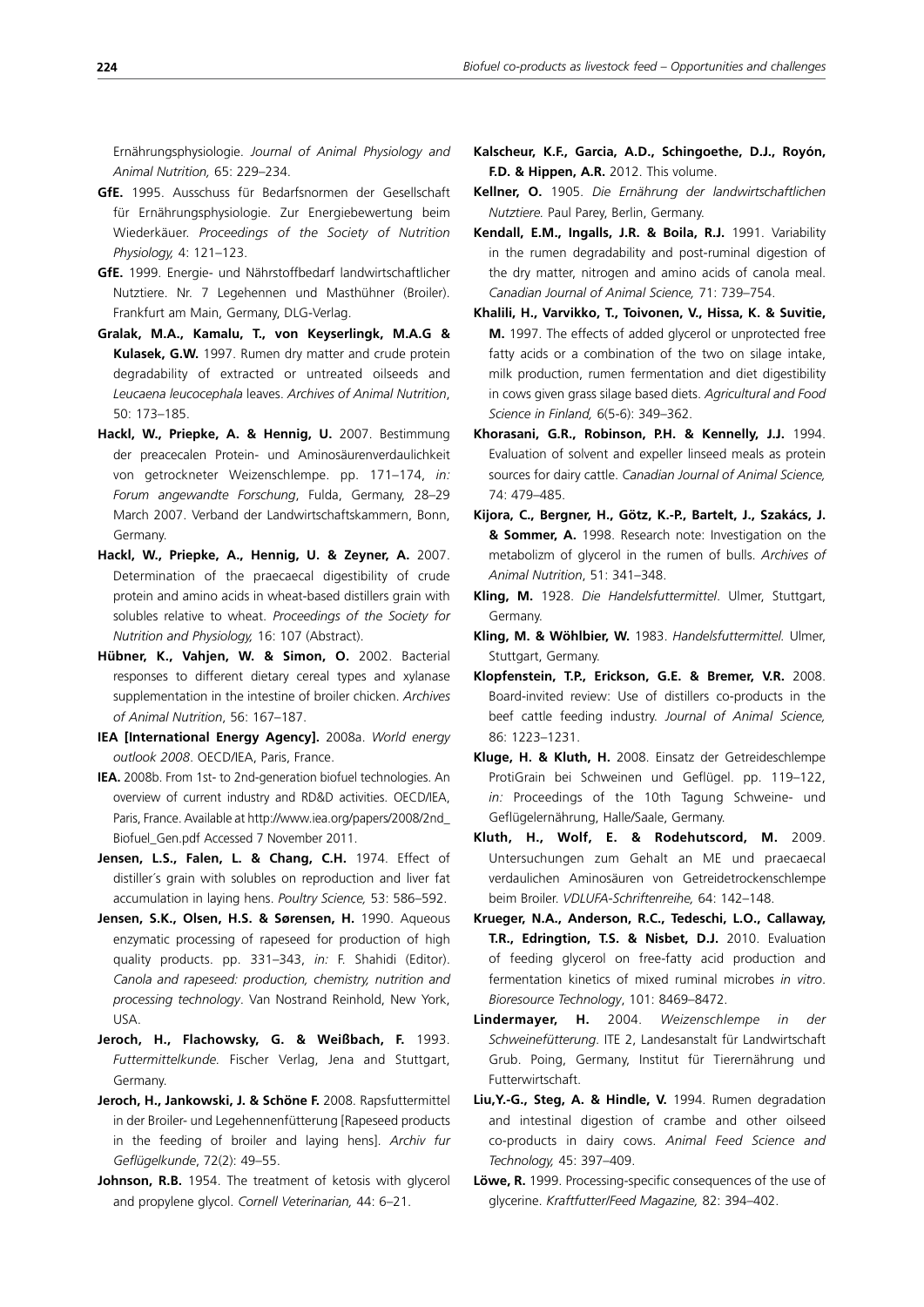- **Losand, B., Preissinger, W., Spiekers, H., Urdl, M. & Gruber, L.** 2009. Bestimmung der Verdaulichkeit der Rohnährstoffe und des Energiegehaltes von Getreidetrockenschlempe aus Weizen und Weizen-Gerste-Gemischen. *Züchtungskunde,* 81: 173–179.
- **Maercker, M.** 1908. *Handbuch der Spiritusfabrikation.* M. Delbruek, ed. Berlin, Germany.
- **Martinez Amezuca, C., Parsons, C.M. & Noll, S.L.** 2004. Content and relative bioavailability of phosphorus in distillers dried grains with solubles in chicks. *Poultry Science*, 83: 971–976.
- **Meyer, U., Schwabe, A., Dänicke, S. & Flachowsky, G.** 2010. Effects of co-products from biofuel production on the performance of growing fattening bulls. *Animal Feed Science and Technology,* 161: 132–139.
- **Menke, K.H. & Huss, W.** 1987. *Tierernährung und Futtermittelkunde*. 3rd ed. Ulmer, Stuttgart, Germany.
- **Mir, Z., MacLeod, G.K., Buchanan-Smith, J.G., Grieve, D.G. & Grovum, W.L.** 1984. Methods for protecting soybean and canola proteins from degradation in the rumen. *Canadian Journal of Animal Science,* 64: 853–865.
- **Mosier, A.R., Crutzen, P.J., Smith, K.A. & Winiwarter, W.**  2009. Nitrous oxide's impact on net greenhouse gas savings from biofuels: life-cycle analysis comparisons. *International Journal of Biotechnology,* 11: 60–74.
- **Moss, A.R. & Givens, D.I.** 1994. The chemical composition, digestibility, metabolizable energy content and nitrogen degradability of some protein concentrates. *Animal Feed Science and Technology,* 47: 335–351.
- **Mustafa, A.F., McKinnon, J.J. & Christensen, D.A.** 2000. Chemical characterization and *in situ* nutrient degradability of wet distillers' grains derived from barley-based ethanol production. *Animal Feed Science and Technology,* 83: 301– 311.
- **Mustafa, A.F., McKinnon, J.J., Thacker, P.A. & Christensen, D.A.** 1997. Effect of borage meal on nutrient digestibility and performance of ruminants and pigs. *Animal Feed Science and Technology,* 64: 273–285.
- **Naesi, M.** 1985. Distillers feeds from various grains as protein sources for pigs. *Journal of Agricultural Science in Finland*, 57: 255–262.
- **Nehring, K.** 1949. *Lehrbuch der Tierernährung und Futtermittelkunde.* 8 ed. (1963). Neumann Verlag, Radebeul and Berlin, Germany.
- Noblet, J., Cozannet, P. & Skiba, F. 2012. Nutritional value and utilization of wheat dried distillers grain with solubles in pigs and poultry. pp. 163–175, this volume.
- Paggi, R.A., Fay, J.P. & Fernandez, H.M. 1999. Effect of short-chain fatty acids and glycerol on the proteolytic activity of rumen fluid. *Animal Feed Science and Technology,* 78: 341–347.
- **Patience, J.F., Leterme, P., Beaulieu, A.D. & Zijlstra, R.T.**  2007. Utilization in swine diets of distillers dried grains

derived from corn or wheat used in ethanol production. pp. 89–102, *in:* J. Doppenberg and P. van der Aar (editors). *Biofoels: implications for the feed industry*. Wageningen Academic Publishers, Wageningen, The Netherlands.

- **Pedersen, C., Boersma, M.G. & Stein, H.H.** 2007. Digestibility of energy and phosphorus in ten samples of distillers dried grains with solubles fed to growing pigs. *Journal of Animal Science,* 85: 1168–1176.
- Peter, W. & Dänicke, S. 2003. Untersuchungen zum Rapskucheneinsatz in der Fütterung langsam wachsender "Label"-Broiler. *Archiv fur Geflügelkunde*, 67: 253–260.
- **Pinkney, J.** 2009. Biofuels and the animal feed sector: How bio-refining crops can make better use of land to meet our needs for feed and low carbon biofuels. pp. 235–289, *in:* P.C. Garnsworthy and J. Wiseman (editors). *Recent advances in animal nutrition – 2008*. Nottingham University Press, Nottingham, UK.
- Preißinger, W., Spiekers, H. & Obermaier, A. 2009. Einsatz von getrockneter Weizenschlempe in der Fresseraufzucht. 9 p. Available at http://www.lfl.bayern.de/ite/rind/14695/ linkurl\_0\_13.pdf Accessed 8 November 2011.
- **Punz, C., Windisch, W. & Schedle, K.** 2010. Einfluss von Trockenschlempe (DDGS) in Kombination mit NSPabbauenden Enzymen auf die Mast- und Schlachtleistung con Schweinen. pp. 99–105, *in:* Proceedings of the 9th BOKU Symposium Tierernährung,15 April 2010, Vienna, Austria.
- **RFA [Renewable Fuels Agency]**. 2011. Carbon and sustainability reporting within the renewable transport fuel obligation, technical guidance, part 2. (Online) May 2011. Available at http://assets.dft.gov.uk/publications/carbonand-sustainability-technical-guidance/carbon-reportingtech-guidance-year-4-pt-two.pdf Accessed 14 January 2012.
- **Richter, G., Hagemann, L., Alert, H.-J., Weber, M., Otto, F. & Chudaske, C.** 2006a. Einsatz von Trockenschlempe auf Weizenbasis aus der Bio-ethanolherstellung bei Ferkeln und Mastschweinen. pp. 150–151, *in:* Proceedings of the 9th Tagung Schweine- und Geflügelernährung, Halle/Saale, Germany.
- **Richter, G., Hartung, H., Herzog, E. & Otto, F.** 2006b. Einsatz von Trockenschlempe auf Weizenbasis aus der Bio-ethanolherstellung bei Geflügel. pp. 265–267, *in:* Proceedings of the 9th Tagung Schweine- und Geflügelernährung, Halle/Saale, Germany.
- **Richter, G., Lemser, A., Bargholz, J. & Carlson, H.**  1996. Prüfung der Einsatzwürdigkeit von Rapssaat und Rapsextraktionsschrot in der Broilermast. *Wirtschaftseig. Futter*, 42: 52–56.
- **Roger, V., Fonty, G., Andre, C. & Gouet, P.** 1992. Effects of glycerol on the growth, adhesion, and cellulolytic activity of rumen cellulolytic bacteria and anaerobic fungi. *Current Microbioloby*, 25: 197–201.
- **Rooke, J.A., Brookes, I.M. & Armstrong, D.G.** 1983. The digestion of untreated and formaldehyde-treated soya-bean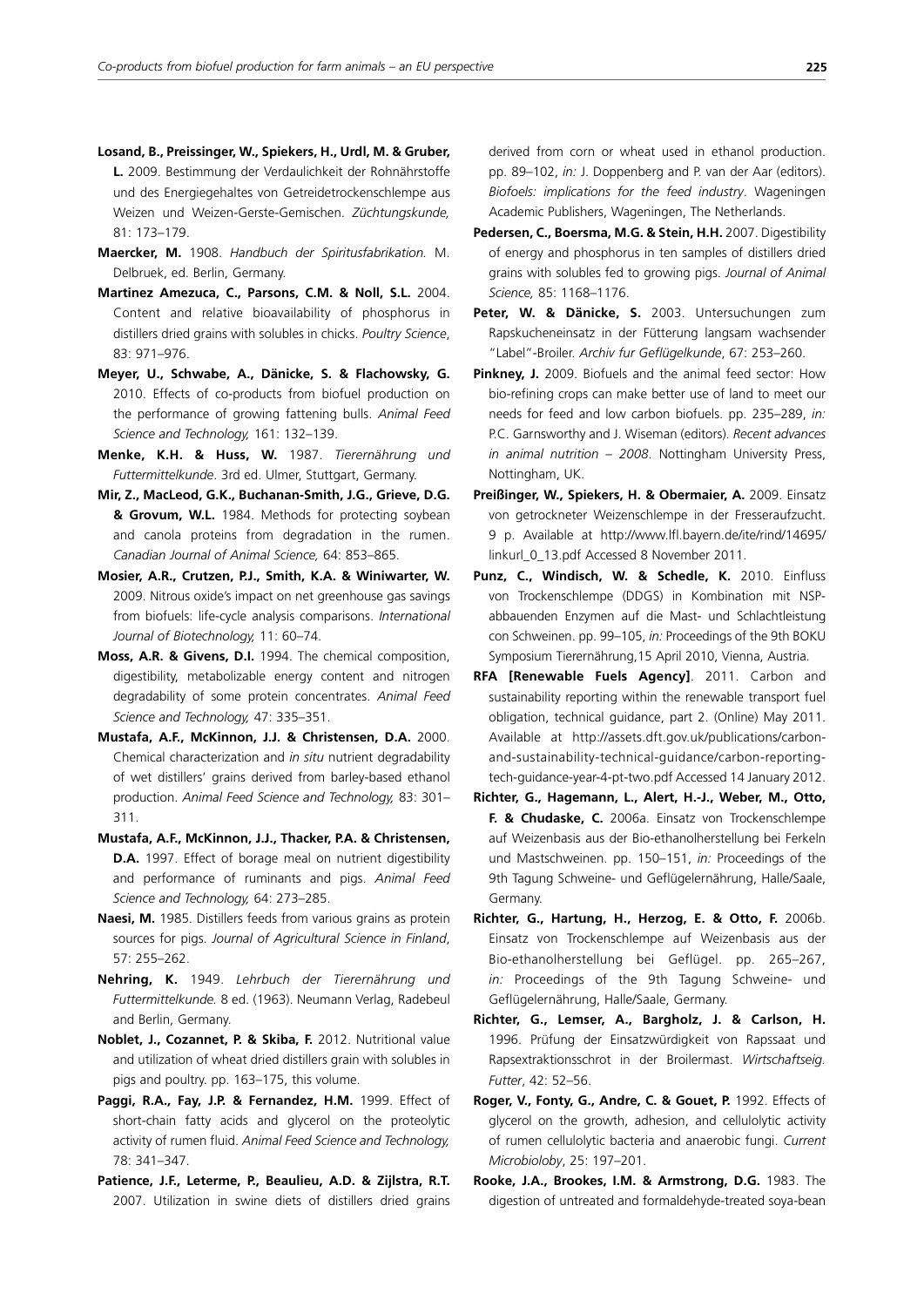and rapeseed meals by cattle fed a basal silage diet. *Journal of Agricultural Science*, 100: 329–342.

- **Sauer, F.D., Erfle, J.D. & Fisher, L.J.** 1973. Propylene glycol and glycerol as a feed additive for lactating dairy cows: An evaluation of blood metabolite parameters. *Canadian Journal of Animal Science,* 53: 265–271.
- **Schedle, K., Mair, M. & Windisch, W.** 2010. Experimentelle Untersuchungen zur Wirkung von Weizentrockenschlempe auf die Mast- und Schlachtleistung, Trockenmasse und Ammoniak im Colonchymus sowei Harnstoff im Blutplasma bei Mastschweinen. *Züchtungskunde*, 82: 303–315.
- **Schingoethe, D.J., Kalscheur, K.F., Hippen. A.R. & Garcia, A.D.** 2009. Invited review: The use of distillers products in dairy cattle diets. *Journal of Dairy Science*, 92: 5802–5813.
- **Schröder, A. & Südekum, K.-H.** 1999. Glycerol as a co-product of biodiesel production in diets for ruminants. Paper No. 241, *in:* N. Wratten and P.A. Salisbury (editors). *New Horizons for an Old Crop*. Proceedings of the 10th International Rapeseed Congress. The Regional Institute Ltd, Gosford, New South Wales, Australia.
- **Schröder, A. & Südekum, K.-H.** 2002. Effekte von Glycerin unterschiedlicher Reinheit auf die Pansenfermentation und Nährstoffverdaulichkeiten bei Rinder. *UFOP-Schriften*,  $17.51 - 67$
- **Shurson, G.C., Zijlstra, R.T., Kerr, B.J. & Stein, H.H.** 2102. Feeding biofuels co-products to pigs. pp. 175–207, this volume.
- **Sørensen, H.** 1990. Glucosinolates: structure-propertiesfunction. pp. 149–172, *in:* F. Shahidi (editor). *Canola and rapeseed. Production, chemistry, nutrition and processing technology*. Van Nostrand Reinhold, N ew York, USA.
- **Spiekers, H. & Südekum, K.-H.** 2004[Online]. Einsatz von 00-Rapsextraktionsschrot beim Wiederkäuer. *UFOP-Praxisinformation*. Available at ttp://www.ufop.de/ downloads/RZ\_Praxisinfo\_Raps\_100604.pdf Accessed 8 November 2011.
- **Stanford, K., McAllister, T.A., Xu Z.J., Pickard M. & Cheng, K.-J.** 1995. Comparison of lignosulfonate-treated canola meal and soybean meal as rumen undegradable protein supplements for lambs. *Canadian Journal of Animal Science,* 75: 371–377.
- **Stanford, K., McAllister, T.A., Lees, B.M., Xu Z.J. & Cheng, K.-J.** 1996. Comparison of sweet white lupin seed, canola meal and soybean meal as protein supplements for lambs. *Canadian Journal of Animal Science,* 76: 215–219.
- **Steingass, H., Kneer, G., Essig-Kozó, C. & Koch, C.** 2010. Aktuelle Untersuchungen zum Proteinwert von Rapsnebenprodukten und deren Einsatz in Rationen für Milchkühe. pp. 177–184, *in:* Proceedings of the 19th International Science Symposium on Nutrition of Domestic Animals 'Zadravec-Erjavec Days', Radenci, Slovenia.
- **Südekum, K.-H. & Spiekers, H.** 2002. Raps- und Sojaextraktionsschrot neu bewertet/Re-evaluation of

rapeseed and soybean meal. *Kraftfutter/Feed Magazine*, 85: 62–68.

- **Südekum, K.-H., Nibbe, D., Lebzien, P., Steingaß, H. & Spiekers, H.** 2003. Comparative evaluation of the protein values of soybean and rapeseed meals by *in vivo*, *in situ* and laboratory methods. pp. 1241–1243, *in: Towards enhanced value of cruciferous oilseed crops by optimal production and use of the high quality seed components*. Proceedings of the 11th International Rapeseed Congress, Copenhagen, Denmark.
- **Südekum, K.-H., Schröder, A., Fiebelkorn, S., Schwer, R. & Thalmann, A.** 2008. Quality characteristics of pelleted compound feeds under varying storage conditions as influenced by purity and concentration of glycerol from biodiesel production. *Journal of Animal and Feed Sciences,*  17: 120–136.
- **The Royal Society.** 2008. *Sustainable biofuels: prospects and challenges.* Royal Society Publishing, London, UK.
- **Trautwein, J., Chudaske C., Röser, W. & Dusel, G.** 2008. Effect of distilled dried grains with solubles, with or without supplementation of NSP-hydrolysing enzymes on broiler performance. pp. 123–125, *in:* Proceedings of the 10th Tagung Schweine- und Geflügelernährung, Halle/Saale, Germany.
- **Tuori, M.** 1992. Rapeseed meal as a supplementary protein for dairy cows on grass-silage-based diet, with the emphasis on the Nordic AAT-PBV feed protein evaluation system. *Agricultural Science in Finland,* 1: 367–439.
- **Universität Hohenheim Dokumentationsstelle** (editor). 1997. *DLG-Futterwerttabellen Wie der käuer*. 7th Ed. DLG-Verlag, Frankfurt/Main, Germany.
- **Urdl, M., Gruber, L., Häusler, J., Maierhofer, G. & Schauer, A.** 2006. Influence of distillers dried grains with solubles (Starprot) in dairy cow feeding. *Slovak Journal of Animal Science,* 39: 43–50.
- **Vanhatalo, A., Aronen, I. & Varvikko, T.** 1995. Intestinal nitrogen digestibility of heat-moisture treated rapeseed meals as assessed by the mobile-bag method in cows. *Animal Feed Science and Technology,* 55: 139–152.
- **Voigt, J., Piatkowski, B., Schönhusen, U., Kreienbring, F., Krawielitzki R. & Nagel, S.** 1990. Studies on the evaluation of feed protein for ruminants. 1. Passage of nitrogen fractions to the duodenum of dairy cows fed different protein and carbohydrate sources. *Archives of Animal Nutrition*, 40: 245–257.
- **Weber. M.** 2010. Rapsextraktionsschrot in der Schweinefütterung: Qualität und Futterakzeptanz. *Schweinezucht aktuell*, 36: 35–36.
- **Weber, M., Schulze, U., Stenzel, P. & Grimmer, A.**  2011[Online]. Versuchsbericht – Einsatz von hohen Anteilen von Rapsextraktionsschrot in der Ferkelfütterung. Landesanstalt für Landwirtschaft, Forsten und Gartenbau, Iden, Sachsen-Anhalt, Germany. Available at http://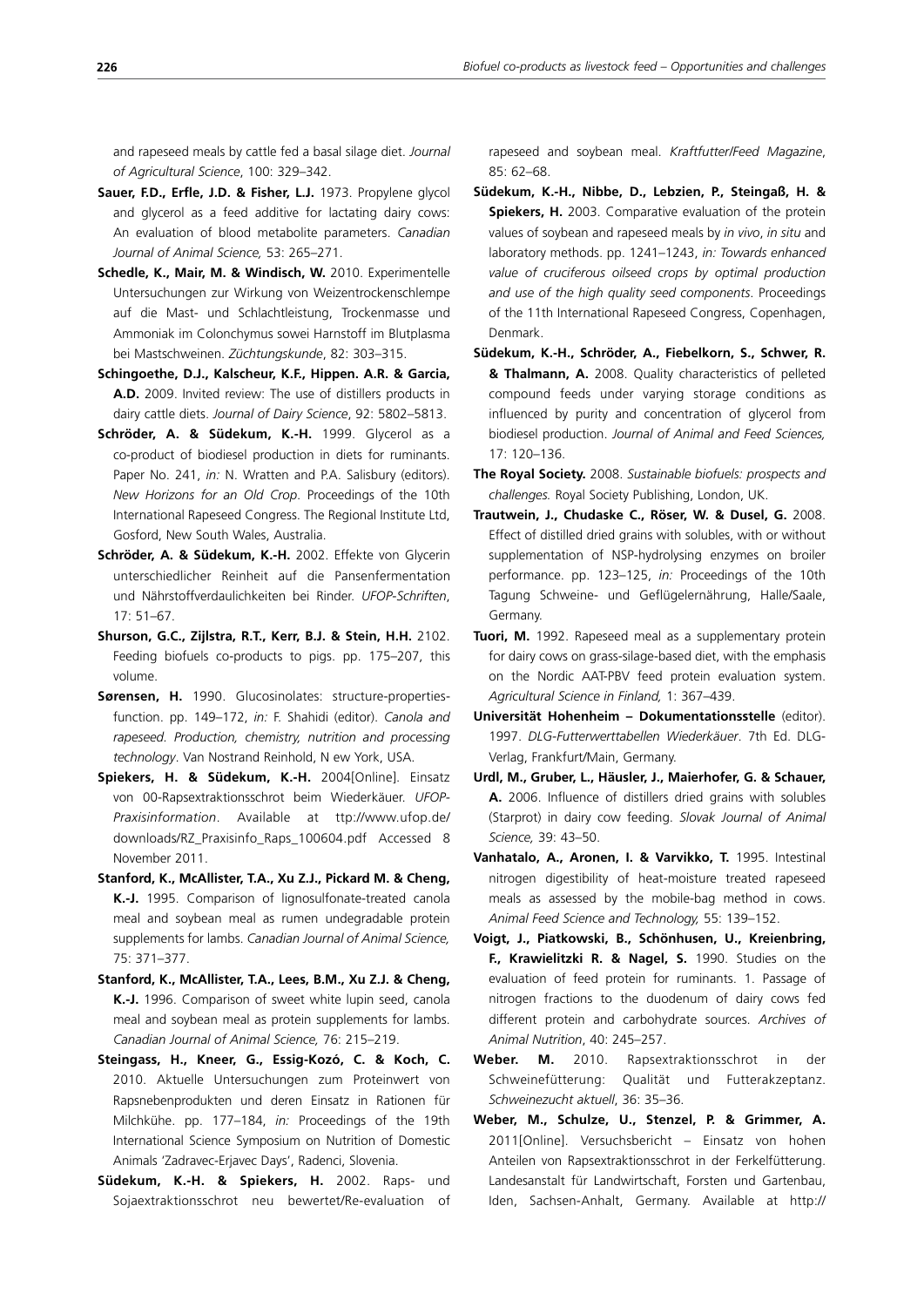lsa-st23.sachsen-anhalt.de/llg/infothek/dokumente/ IDVersuchsberichtRapshochFerkel2011.pdf Accessed on 8 November 2011.

- **Weiß, J.** 2007. Futtermittel aus der Rapsverarbeitung. pp. 277– 289, *in:* O. Christen and W. Friedt (editors). *Win ter raps - Das Handbuch für Profis*. DLG-Verlag, Frankfurt/Main, Germany.
- **Weiß, J. & Schöne, F.** 2008[Online]. Rapsextraktionsschrot in der Schweinefütterung. *UFOP-Praxisinformation.* Available at http://www.ufop.de/downloads/Praxisinfo\_RES\_131108. pdf Accessed on 8 November 2011.
- **Weiß, J. & Schöne, F.** 2010[Online]. Rapskuchen in der Schweinefütterung. *UFOP-Praxisinformation*. Available at http://www.ufop.de/downloads/RZ\_UFOP\_0889\_PI\_RK\_ Schwein\_WEB.pdf Accessed on 8 November 2011.
- **Weiß, J. & Schwarz, F.** 2010. Rapsextraktionsschrot in der Bullenmast und Fresseraufzuch. *UFOP-Praxisinformation*. Available at http://www.ufop.de/downloads/RZ\_Praxisinfo\_ RES\_WEB.pdf Accessed on 8 November 2011.
- **Widyaratne, G.P. & Zijlstra, R.T.** 2007. Nutritional value of wheat and corn distiller's dried grain with solubles:

Digestibility and digestible contents of energy, amino acids and phosphorus, nutrient excretion and growth performance of grower-finisher pigs. *Canadian Journal of Animal Science,* 87: 103–114.

- **Windhorst, H.-W.** 2008. Bioenergieproduktion und Ernährungssicherung. pp. 150–161, *in:* Proceedings of the 22nd Hülsenberger Gespräche, Lübeck, 21–23 May 2008.
- **Zebrowska, T., Dlugolecka, Z., Pajak, J.J. & Korczynski, W.**  1997. Rumen degradability of concentrate protein, amino acids and starch, and their digestibility in the small intestine of cows. *Journal of Animal and Feed Sciences*, 6: 451–470.
- **Zijlstra, R.T. & Beltranena, E.** 2009. Variability of quality in biofuel co-products. pp. 313–326, *in:* P.C. Garnsworthy and J. Wiseman (editors). *Recent advances in animal nutrition – 2008*. Nottingham University Press, Nottingham, UK.
- **Zinn, R.A.** 1993. Characteristics of ruminant and total tract digestion of canola meal and soybean meal in a highenergy diet for feedlot cattle. *Journal of Animal Science*, 71: 796–801.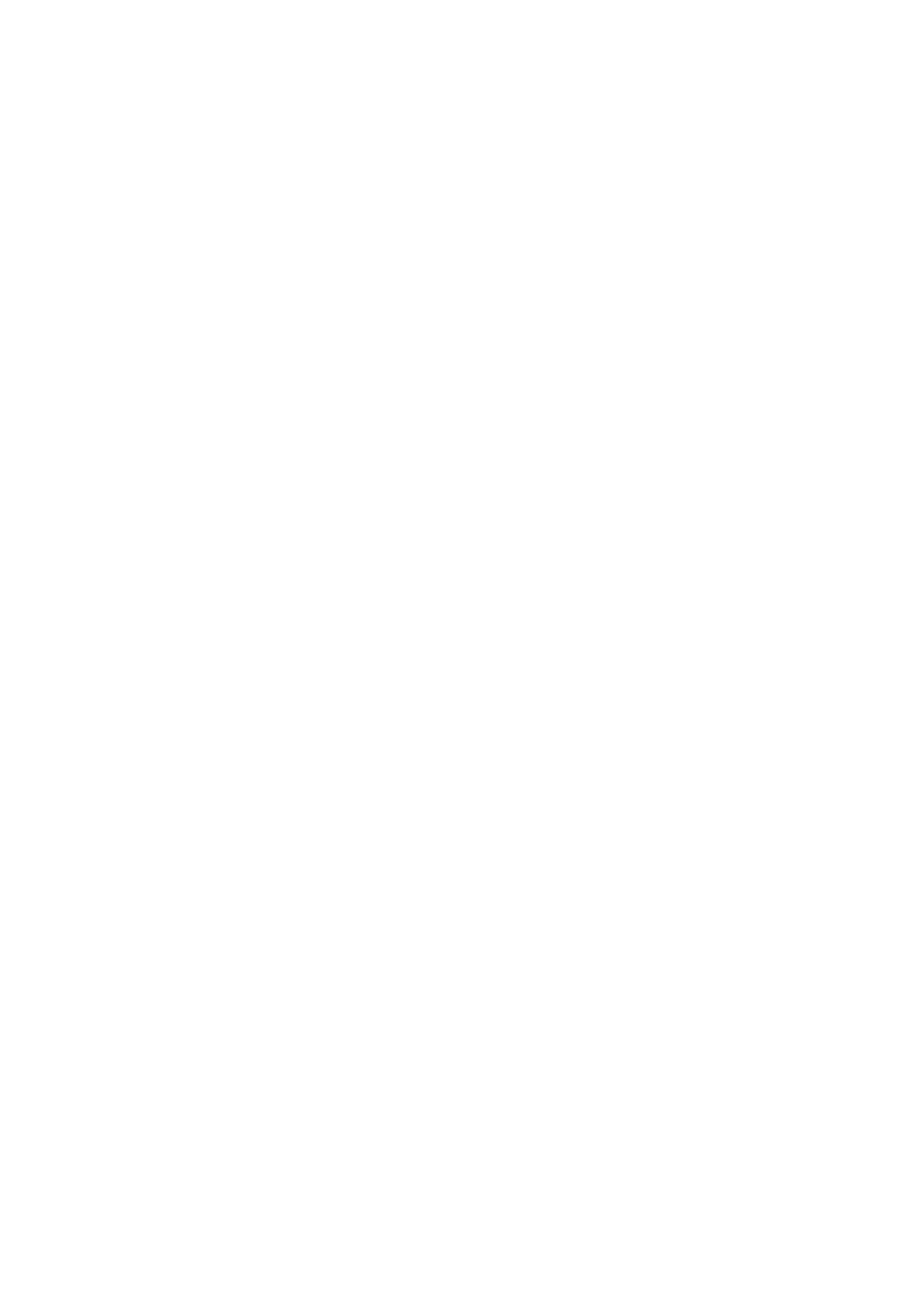# Chapter 12 **Utilizing co-products of the sweet sorghumbased biofuel industry as livestock feed in decentralized systems**

*P. Srinivasa Rao,1 Belum V.S. Reddy,1 Ch. Ravinder Reddy,1 M. Blümmel,2 A. Ashok Kumar,1 P. Parthasarathy Rao1 and G. Basavaraj1*

<sup>1</sup> International Crops Research Institute for the Semi-Arid Tropics (ICRISAT), Patancheru 5002 324, AP, India

2 International Livestock Research Institute (ILRI), Patancheru 5002 324, AP, India

E-mail for correspondence: p.srinivasarao@cgiar.org

# **ABSTRACT**

Sweet sorghum-based decentralized crushing and syrup-making units are a major component of sweet sorghum value chains in India. Apart from the main product, syrup, there are several co-products, including grain, bagasse, vinasse, steam, foam and froth. This chapter looks at the state of the art in utilization of these products in livestock feed, as well as exploring emerging opportunities. If the policy framework of the country supports decentralized models, this co-products utilization not only improves economic viability but also has environmental benefits by way of reduced greenhouse gas (GHG) emissions, which are yet to be quantified.

# **INTRODUCTION TO THE SWEET SORGHUM VALUE CHAIN**

Renewable energies are critical contributors to the energy supply portfolio as they contribute to global energy security, reduce dependency on fossil fuels and provide opportunities for reducing emissions of greenhouse gases (GHG), and are expected to play major roles in energy strategies of nations to mitigate adverse global climatic change (Reddy *et al*., 2008; Srinivasa Rao *et al*., 2009). The price volatility of global crude oil is more unprecedented and unpredictable than ever before, as seen during the last decade. Hence many policy-makers consider renewable indigenous sources of energy, like biofuels, would be a viable option for energy security. Since biofuels can be produced from diverse crops, each country is adopting a strategy that exploits the comparative advantages it holds with respect to such crops. For example, sugar cane and maize are the main feedstocks for ethanol in Brazil and US respectively, while rapeseed in Europe and palm oil in Malaysia are the main feedstocks for biodiesel. In India, sugar cane, sweet sorghum and tropical sugarbeet are the major bio-ethanol feedstocks, while biodiesel is produced on a limited scale from *Jatropha* (Srinivasa Rao *et al*., 2010). More than 95 percent of the bio-ethanol in India is produced from molasses, a co-product of the sugar industry, by over 1500 distilleries spread across the country (Aradhey, 2010). As sugarbeet is being grown only on an experimental scale in India the coproducts are not available to explore, while *Jatropha* oilcake contains toxins and antinutrient factors such as phorbol esters, trypsin inhibitors, lectins and phytates, and hence is not suitable for animal feed (Reddy *et al*., 2008). However, the detoxified *Jatropha* cake, i.e. *Jatropha* meal, can be used as feed. There are currently two models of operation in sweet sorghum value chains, namely a Centralized model and a Decentralized model. This chapter primarily discusses the co-products of sweet sorghum in a decentralized model of the sweet sorghum value chain.

# **SWEET SORGHUM AS BIO-ETHANOL FEEDSTOCK**

Sorghum (*Sorghum bicolor* (L) Moench) is one of the most important food, feed and fodder crops in arid and semiarid regions of the world. Globally, it was cultivated on about 39.96 million hectares in 2009, with Africa and India accounting for about 80 percent of the global acreage (FAOSTAT data). Although sorghum is best known as a dual-purpose grain and fodder crop, the sweet-stalked sorghums, referred to as sweet sorghums, are similar to the grain sorghums, but possess sweet juice in their stalk tissues, and are traditionally used as livestock fodder due to their ability to form excellent silage; the stalk juice is extracted and fermented and distilled to produce ethanol (Table 1). Thereafter the juice, grain and bagasse (the fibrous residue that remains after juice extraction) can be used to produce food, fodder, ethanol and cogeneration. The ability of sweet sorghum to adapt to drought; to saline and alkaline soils; and to waterlogging has been proven by its wide prevalence in various regions of the world. The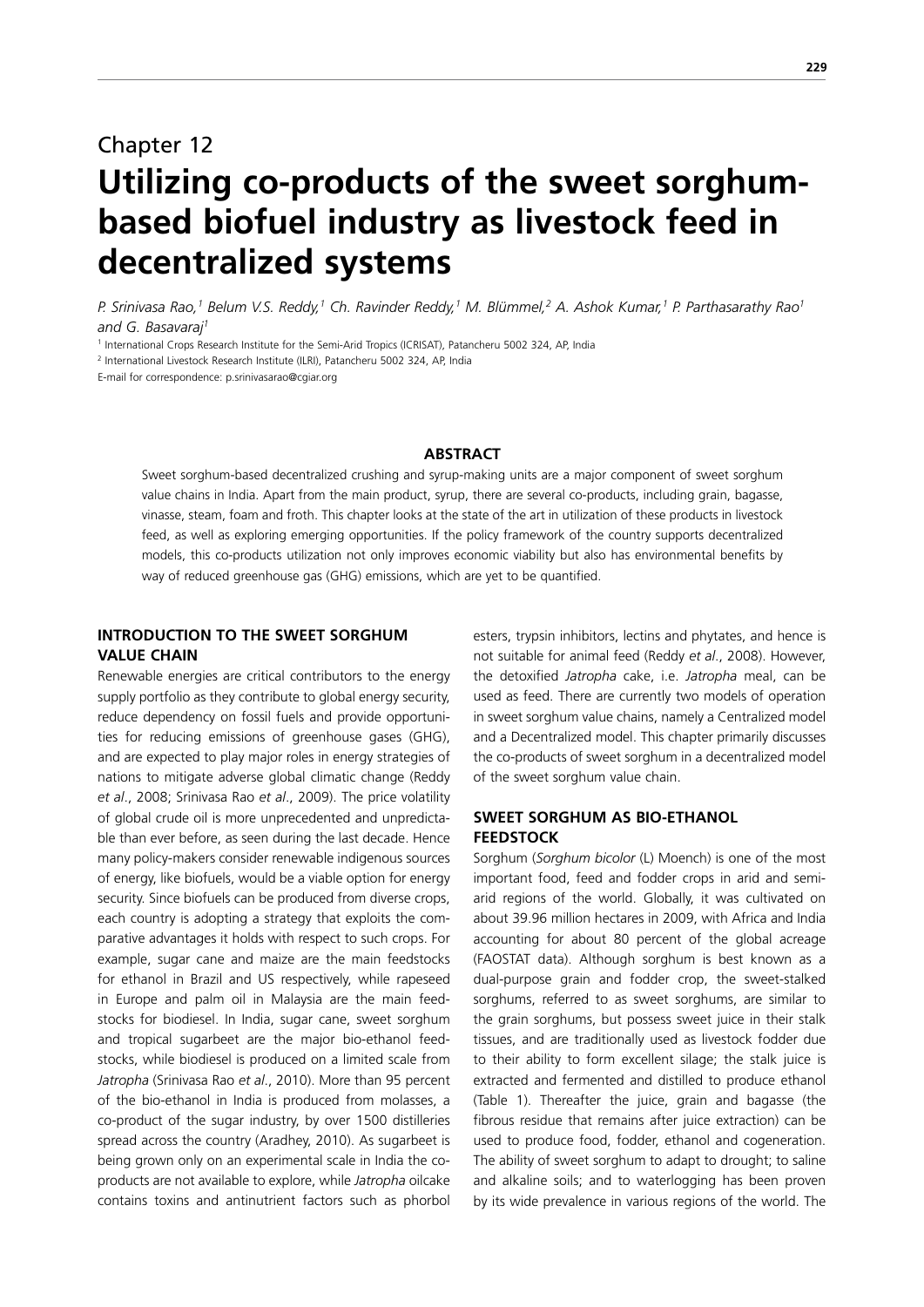# **MAIN MESSAGES**

- x **Sweet sorghum is a climate change-ready crop owing to its resource use efficiency and wide adaptability, in addition to apart biotic and abiotic stress tolerance.**
- In poor soils with limited inputs, sweet sor**ghum-based agro-enterprises offer both food for humans and fodder (bagasse) for their livestock, forming a resilient mixed crop-livestock system.**
- x **The sweet sorghum value chain offers immense opportunities to the marginal farmers of the semi-arid tropics as sweet sorghum offers food, feed, fodder and fuel.**
- The centralized and decentralized systems com**plement each other, and benefits percolate down to the associated farming communities.**
- x **The socio-economic, environmental and ecological benefits from sweet sorghum production and processing can be large, and need to be quantified from a systems perspective.**
- x **To benefit from all the above on a large scale in farmers' fields, well structured, sustained, supportive policies and R&D programmes with inclusive market-oriented approaches are required at both national and international levels.**

#### TABLE 1

**Favourable traits of sweet sorghum cultivation as biofuel feedstock compared with popular biofuel feedstocks such as sugar cane, maize and sugarbeet**

| As crop                                                                                                                                                                                                                                 | As ethanol source                                                                                                                                                                              | As Bagasse                                                                                                                                  | As raw material<br>for industrial products                                                                                                                                                                                                         |
|-----------------------------------------------------------------------------------------------------------------------------------------------------------------------------------------------------------------------------------------|------------------------------------------------------------------------------------------------------------------------------------------------------------------------------------------------|---------------------------------------------------------------------------------------------------------------------------------------------|----------------------------------------------------------------------------------------------------------------------------------------------------------------------------------------------------------------------------------------------------|
| • Short duration (3–4 months)<br>• $C_4$ dryland crop<br>• Good tolerance of biotic and<br>abiotic constraints<br>• Meets fodder and food needs<br>• Non-invasive species<br>• Low soil $N_2O$ and $CO_2$ emission<br>• Seed propagated | • Amenable to eco-friendly<br>processing<br>• Less sulphur in ethanol<br>• High octane rating<br>• Automobile friendly (up to<br>25% of ethanol-petrol mixture<br>without engine modification) | • High biological value<br>• Rich in micronutrients<br>• Use as feed, for power<br>co-generation or bio-compost<br>• Good for silage making | • Cost-effective source of pulp<br>for paper making<br>• Dry ice, acetic acid, fusel oil<br>and methane can be produced<br>from the co-products of<br>fermentation<br>• Butanol, lactic acid, acetic<br>acid and beverages can be<br>manufactured. |

*Notes*: For further details see Srinivasa Rao et al., 2009). N<sub>2</sub>O = nitrous oxide; CO<sub>2</sub> = carbon dioxide.

*Sources: Reddy et al., 2005; Srinivasa Rao et al., 2009, 2010.* 

per-day ethanol productivity of sweet sorghum is higher than sugar cane (Srinivasa Rao *et al*., 2010, 2011), as well as having a shorter growing period (four months) and a low water requirement of 8000  $\mathrm{m}^3$ /ha (over two crops annually) that is only 25 percent of that required for sugar cane, which has a 12–16-month growing season and needs 36 000  $m<sup>3</sup>$ water/ha. It translates to sugar cane needing 900  $m<sup>3</sup>$  water for producing 1 tonne of dry matter (DM) while sorghum requires only 200  $m<sup>3</sup>$  water, based on productivity of sugar cane at 40 t/ha and sorghum at 20 t/ha.

Sweet sorghum's lower cost of cultivation compared with sugar cane and sugarbeet, and farmer familiarity with cultivation of sorghum, aid in greater adoption of sweet sorghum.

Mixed crop-livestock systems are the dominant form of agricultural production in dryland Africa and Asia. Integrating crops and livestock on the same farm helps small-scale farmers to diversify their sources of income and employment. Livestock act as a storehouse of capital and an insurance against crop production risks, and thus provide a coping mechanism against livelihood shocks as well as a vital source of dietary protein. Development of the livestock sector provides new livelihood opportunities for women, who otherwise often lack access to and control over land-based means of production. For the majority of small-scale farmers, crop residues from dual-purpose crops constitute 40–60 percent of total dry matter intake in their animal feed rations. The rest is made up from other sources.

# **Sweet sorghum supply chain**

Sweet sorghum feedstock supply chains have primarily two models of operation (Figures 1 and 2). These are considered below.

#### *The centralized model*

The sweet stalk is directly supplied to the plant from the farmers' fields, and the juice is extracted and fermented to ethanol and allied co-products. Its operational area is generally limited to a 40–50 km radius around the plant owing to high transportation costs involved in bulky raw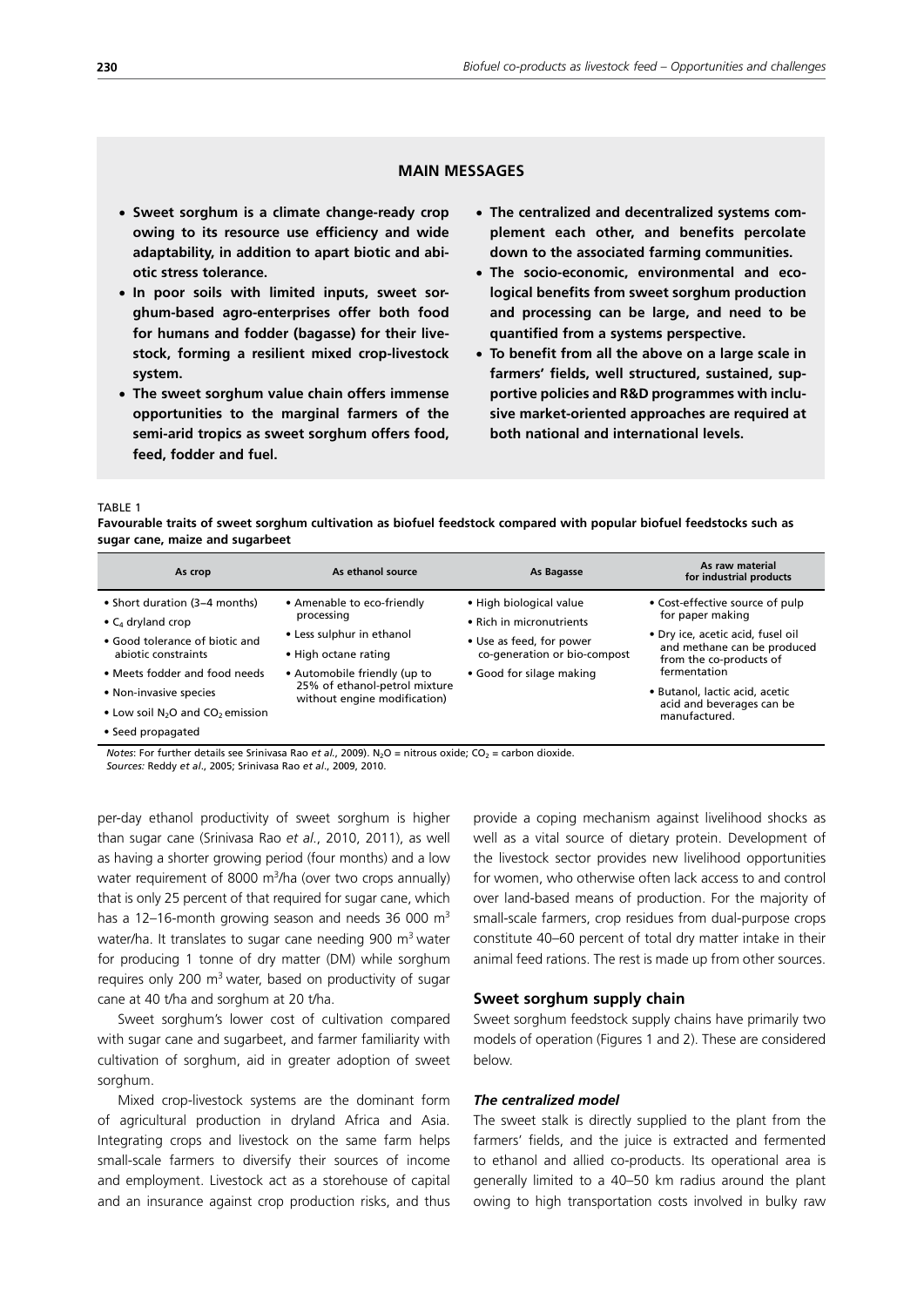

material supply. Examples of such centralized plants include Rusni Distilleries Ltd, Sangareddy, Medak District, Andhra Pradesh, India; Tata Chemicals Ltd, Nanded, Maharashtra, India; and ZTE Ltd, Inner Mongolia, China.

## *The decentralized model*

Figure 1 illustrates the overlap of the two models, showing linkages of hundreds of farmers to decentralized crushing units (DCU), while thousands connect to a central distillery. The finer details reflect productivity, capacity utilization and other factors. In simple terms a DCU comprises the crusher and boiling unit, and essentially crushes the stalks to extract juice. The extracted juice is either concentrated to syrup or fermented *in situ* to alcohol. The forward and backward linkages of DCU are illustrated in Figure 2. Sweet sorghum is a seasonal crop that in India can be cultivated in three seasons a year (rainy, post-rainy and summer) to supply raw material for 3 to 4 months annually for ethanol production (Kumar *et al*., 2010). The grain and sugar yields are best in the rainy and summer seasons, whereas in the post-rainy season the grain yield is high, but with less stalk and sugar yield. A commercial ethanol distillery requires

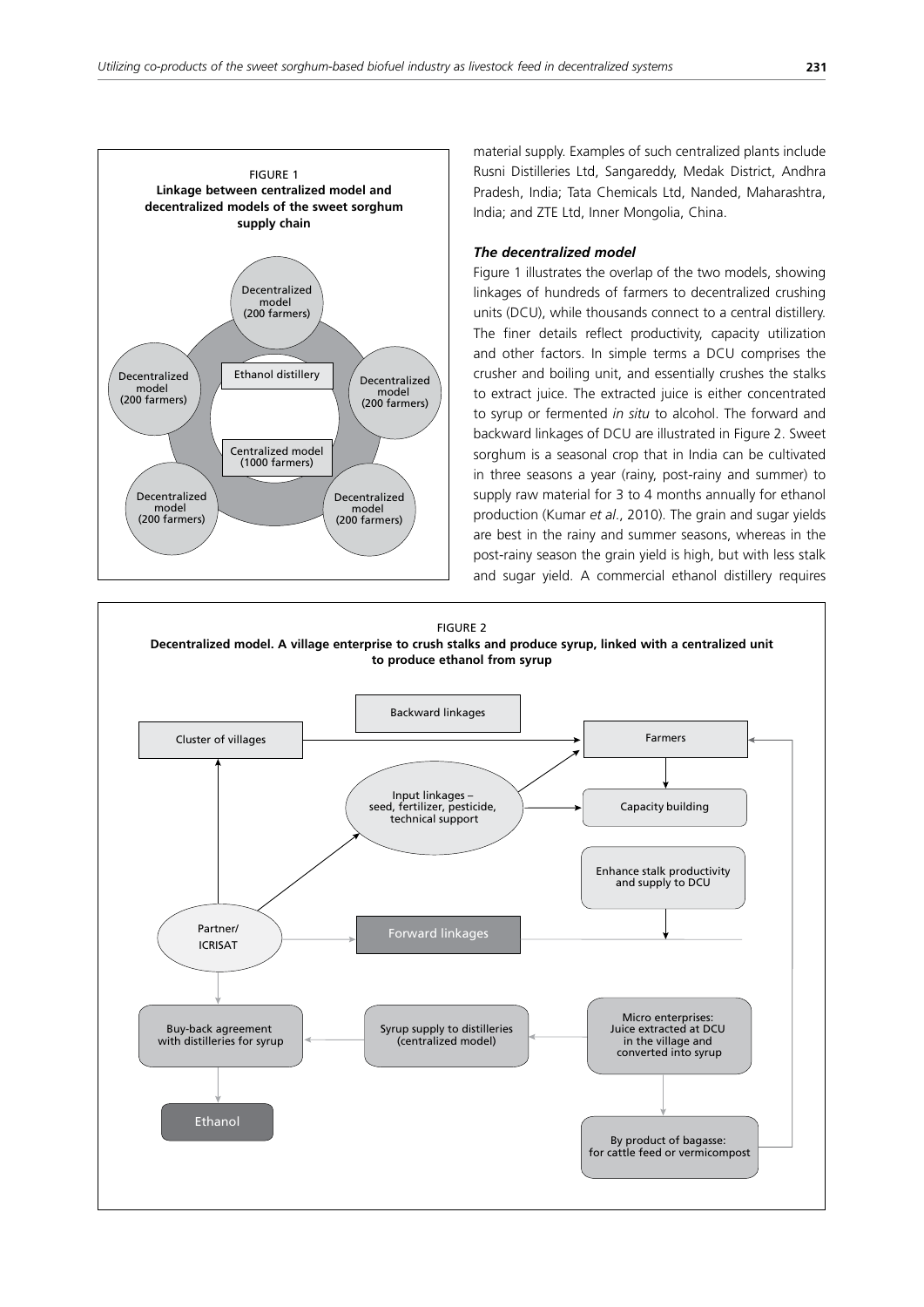feedstock year round – for at least 10 months annually – for economical operation. However, in regions with short harvest windows, smaller acreages or with low plantation densities, a typical centralized model with a 30 kilolitres per day (KLPD) processing plant dedicated to sweet sorghum ethanol production could operate only seasonally, requiring a high capital investment that might not be cost effective. In areas with low plantation densities, the transportation costs associated with supplying the plant with sweet sorghum feedstock become prohibitive. Transportation costs are a significant cost factor in all sweet sorghum models studied, with costs ranging from US\$ 34 to US\$ 107 per tonne of fermentable carbohydrates (Bennett and Anex, 2009). Larger plant sizes may not benefit from traditional economies of scale because of the increased transportation costs associated with longer travel distances. Due to these limitations, alternative processing options have been investigated. In view of the need for regular supply of feedstock to the distillery, it is widely believed that DCUs help in sustainability of the supply chain. The juice obtained after crushing the stalks is boiled in pans to produce concentrated syrup (*~*60 percent Brix) (Photo 1), which is supplied to a distillery for ethanol production (Reddy *et al*., 2009).

Alternatively, extracted juice can also be fermented *in situ*, resulting in a fermentation mash containing 6–10 percent ethanol. Studies have shown that non-sterile fermentation in the field is possible, with very good ethanol conversion efficiencies, as demonstrated by a research group at the University of Oklahoma, USA (Kundiyana *et al*., 2006). As an alternative to fermentation of the sweet sorghum liquids, several groups have investigated the solid-phase fermentation of sweet sorghum for production of ethanol as it (i) has greater ethanol production per unit volume of the fermenter, (ii) has reduced fermentation capacity requirement, (iii) has no nutrient supplementation requirement, (iv) has lower production costs, (v) leaves smaller volumes of stillage for disposal, and (vi) needs less energy for distillation (Gibbons, Westby and Dobbs, 1986). In these systems, shredded sweet sorghum is injected into a solid-phase fermenter, inoculated with yeast, and mixed during fermentation. Fermenters have been of varied sizes and configurations, including rotary drums and screw augers (Gibbons, Westby and Dobbs, 1986). Solid-phase fermentations typically result in higher ethanol yield than fermentation of the juice alone (78 percent of theoretical ethanol yield in solid state versus 75 percent in juice fermentation) (Bryan, Monroe and Caussanel, 1985), but may have higher capital costs and lower throughput. Other variations to the system have included operating in a semicontinuous rather than batch mode, and application of immobilized yeast in the system, both of which improved system performance.

Potential advantages of small-scale, decentralized ethanol processing are:

- Promotes biodiversity by using more diverse feedstock.
- Enhances food security and food system resilience by ensuring that geographically diverse farms have access to locally-produced renewable fuel for food production.
- Promotes resource cycling by keeping nutritious co-products of ethanol production close to their farm source, where they can be returned to farms for feed or fertilizer.



**Photo 1** *Decentralized sweet sorghum crushing unit. A. Crushing. B. Bagasse. C. Boiling the juice to produce syrup*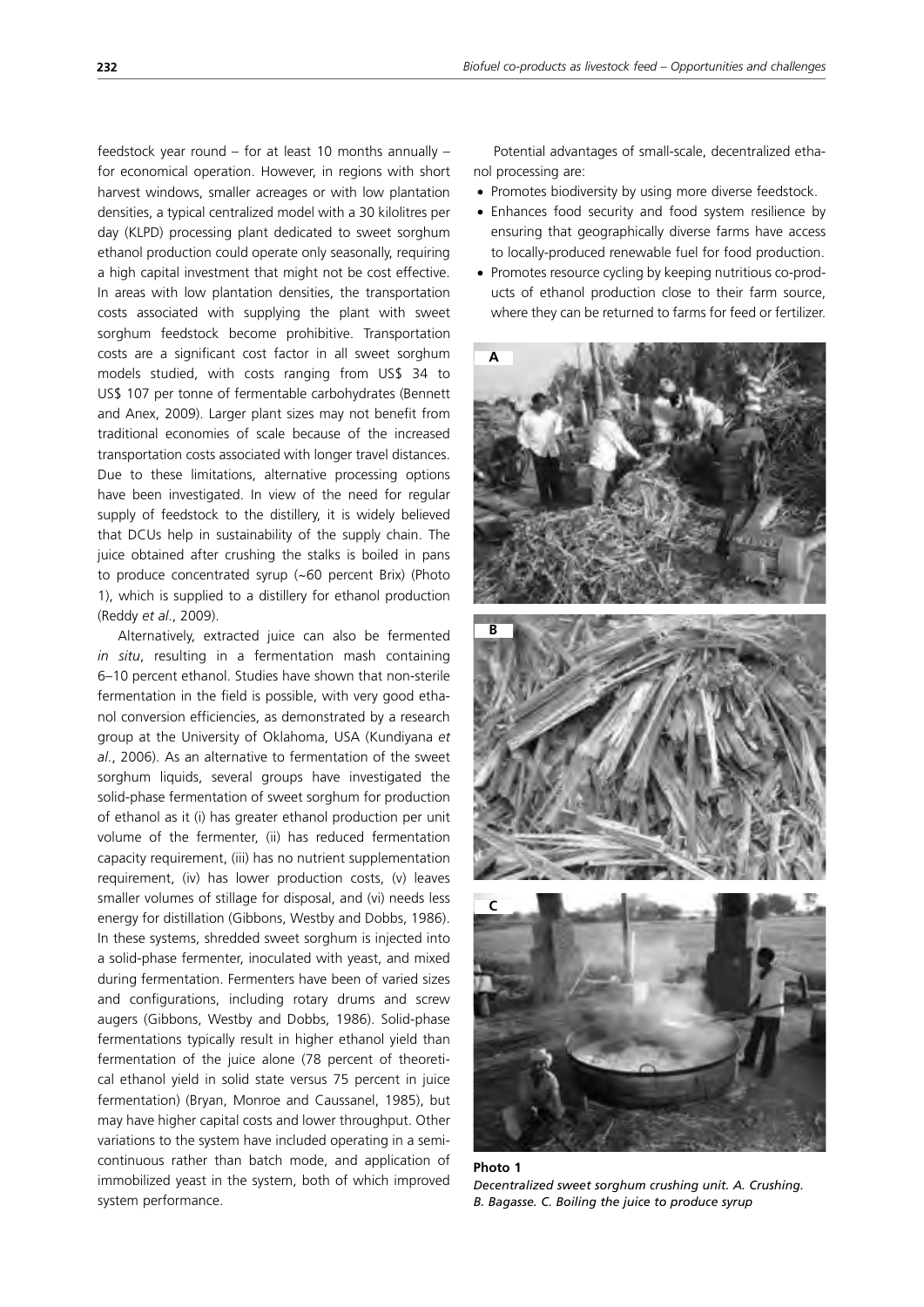- Produces feedstock on small farms, which tend to use land more efficiently than large farms.
- Co-products remain with the farmers.
- Reduces farm input needs through promotion of regionally-appropriate, low-input feedstock crops.
- Promotes equitable distribution and greater retention of wealth by rural communities.

# **CO-PRODUCTS**

The processing options discussed above focus on the liquid carbohydrate portion of the sweet sorghum, but do not address the use of grain, the solid bagasse and steam that are generated during the pressing process, or the waste vinasse that is generated during the dewatering process. An ideal system will utilize as many crop components as possible to create a closed-loop system (Worley, Vaughan and Cundiff, 1992).

## *Grain*

Currently the stalk from rainfed sweet sorghum grown in the rainy season is the source of raw material for the decentralized units in India. The grain is considered a co-product here as sweet sorghum is basically grown for production of ethanol by fermenting extracted juice from the sugary stalks. Mould-affected grain can be used as raw material for ethanol production, while mould-free grain can be used for human consumption. The primary product in DCU is syrup, which can be used either in ethanol production or in the food and pharmaceutical industries.

Grain from the rainy season crop is mostly mouldaffected due to rains during grain development, maturation and harvest. Grain and stover yield are statistically unrelated in both hybrids and varieties (Blümmel *et al*., 2009). Stover yield is directly proportional to realizable bagasse yield (Kumar *et al*., 2010). High grain yields could be associated with above average stover yields. In a recent comprehensive investigation of grain-stover relationships in (non-sweet) sorghum cultivars tested by the Directorate of Sorghum Research (DSR), formerly the National Research Center for Sorghum (NRCS), Hyderabad, India, during the 2002–2006 period, Blümmel and co-workers (2010) observed that grain yields accounted for only 14 percent of the variation in stover yield, i.e. grain and stover yields in sorghum were only weakly positively associated. These findings suggest that grain and stover yield should both be recorded in sorghum improvement, since stover yields cannot be accurately predicted by grain yield measurements. Grain yields do not need to be achieved at the expense of fodder for livestock or feedstock for ethanol production, and vice versa.

# *Bagasse*

The solid bagasse that remains after pressing sweet sorghum has several potential uses. One potential use is as animal feed, directly after chopping or after ensiling (Linden, Henk and Murphy, 1987). It has also been used as a source of pulp for the paper industry (Belayachi and Delmas*,* 1997). Another potential use of the bagasse is as a fuel source for the processing plant. With the addition of a solid-fuel boiler, the bagasse can be used to provide process heat to run the plant. With its heating value it is likely to require only 20–30 percent of the available biomass to fuel the plant (Bennett and Anex, 2009). In addition, processes for conversion of lignocellulosic material to ethanol are becoming more economically viable, making sweet sorghum bagasse a possible source of biomass for such a process. Studies have demonstrated that a large portion of the insoluble carbohydrate (cellulose and hemicellulose) from sorghum can be readily converted to ethanol (Sipos *et al*., 2009).

## *Foam and froth*

Lot of foam and froth is generated during juice boiling. This can be collected separately and used to feed livestock or as organic fertilizer.

## *Steam*

The steam generated during concentration of juice to syrup is a good source of energy, which can be used for several purposes, such as boiling water, which in turn can be used to increase juice extraction, heat treatment of juice before boiling, etc., by installing the necessary equipment to capture the outgoing steam.

#### *Vinasse*

Vinasse, also known as stillage, is the liquid co-product after removal of the final products during sugar processing. In a distillation process, vinasse is the liquid remaining after separation of ethanol. In the decentralized model of sorganol production, the dewatering and/or distillation system will produce 10–15 litre of waste vinasse (distillate) for every litre of ethanol produced in the later stages, depending on the initial ethanol concentration of the fermentation broth. The large volume generated and the high organic loading in the waste water make it a major environmental challenge for most commercial applications. Reports of bagasse characterization for sugar cane feedstocks show biochemical oxygen demand (BOD) levels ranging from 25 to 60 g/L, with nitrogen levels from 300 to 2500 mg/L and phosphorus levels from 10 to 300 mg/L. The limited data on sweet sorghum bagasse show comparable results, with BOD = 46 g/L, nitrogen = 800 mg/L and phosphorus = 1990 mg/L (Wilkie, Riedesel and Owens, 2000). Due to its high BOD, disposal into waterways is not an option. One potential option is land application of the vinasse as irrigation water and fertilizer. Several reports suggest that both dilute and concentrated vinasse (from sugar cane)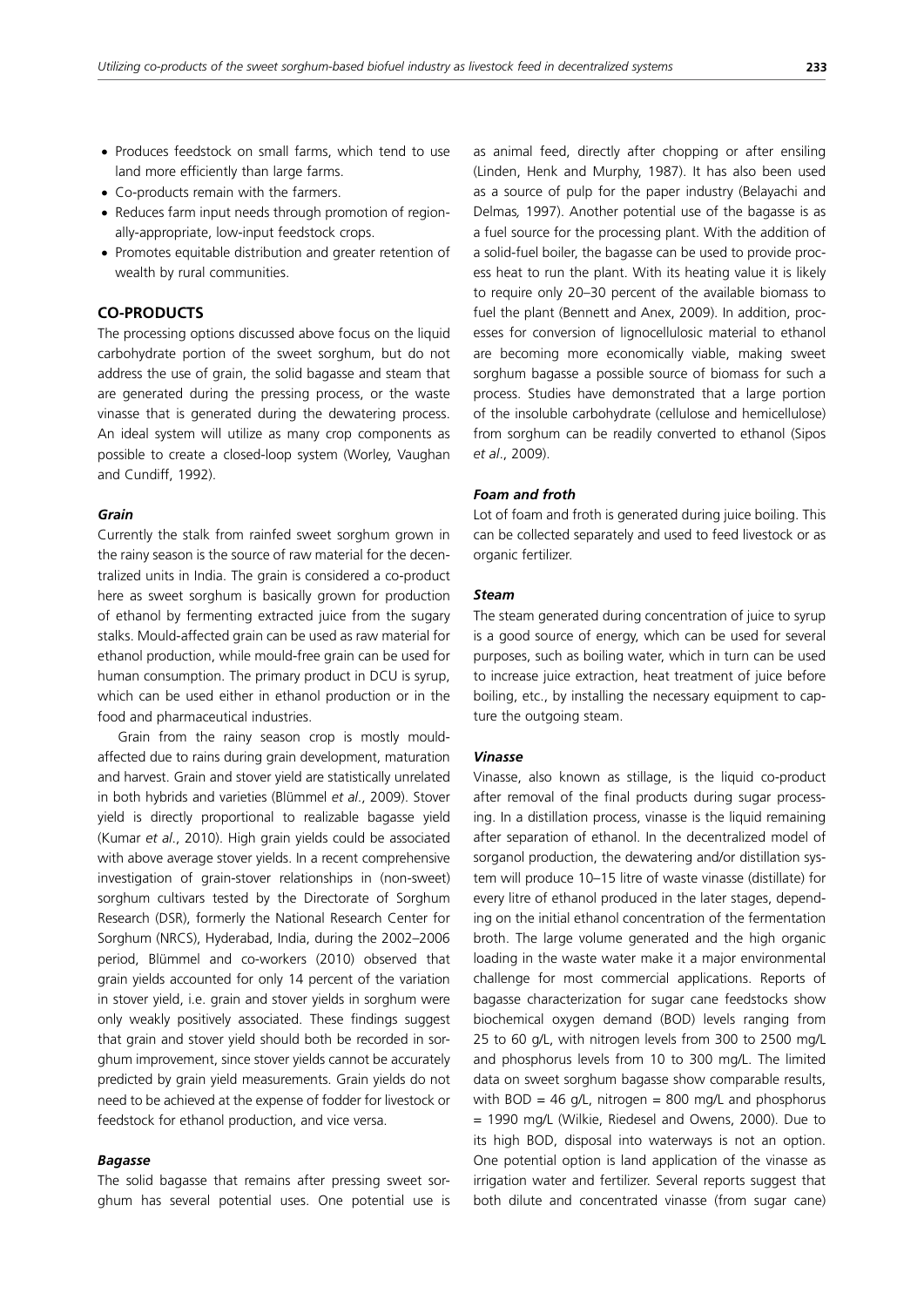can be used on agricultural fields (Parnaudeau *et al*., 2008; De Resende *et al*., 2005). The vinasse or stillage produced from distillation of sweet sorghum ethanol has been reported to contain 0.2 percent nitrogen, 0.22 percent  $P_2O_5$  and 0.3 percent K<sub>2</sub>O. A study conducted in Brazil to determine the long-term effects of disposal of this material onto sugar cane fields found that vinasse applications of 80 m<sup>3</sup>/ha increased mean yields of both cane and sugar by 12–13 percent (De Resende *et al*., 2005). A number of other disposal options could be considered, such as anaerobic digestion for production of methane (biogas), on-site combustion for production of energy, or composting to produce bio-fertilizers.

# **GRAIN UTILIZATION**

Rainy season sweet sorghum grain is subject to mould damage if rainfall coincides with grain development, maturation and harvest, which often happens in major sorghum growing regions of India. The moulds have detrimental effects on yield and quality of sorghum grain, including decreasing its nutritive value, and producing mycotoxins and other toxic metabolites. Hence, it is not fit for human consumption, but preferred for alcohol production, and farmers use it as livestock and poultry feed, as the mycotoxins are below permissible threshold levels, and such grain is also inexpensive (Bandyopadhyay *et al.,* 1998; Reddy *et al.,* 2000; Thakur *et al.,* 2006). However, non-mouldy grain from where grain maturation does not coincide with rains and the grain from mould-tolerant sweet sorghum cultivars can be used as food for human consumption by making products like porridge, flat bread (*roti*), *bhakri* (stiff *roti*), flakes, chips, papad, baked products including yeast-leavened breads, cakes, muffins, cookies, biscuits, pasta and health foods. The grain yields among sweet sorghum cultivars vary widely and are cultivar (Table 2) and environment dependent. Hybrids have on average higher grain yield than the original varieties, but all other productivity-related variables were higher in the original varieties. Average grain yields were 10.8 percent (hybrids) and 6.0 percent (varieties) of total biomass yield. This proportionally low partitioning into grain yields probably reflects a sweet sorghum breeding target of high sugar yields in stems. Still, grain yields of up to 2.6 t/ha were recorded in both cultivar types (Table 2) and sweet sorghum grain can contribute significantly to rural food security. Mean juice yield in hybrids amounted to about 47 percent of stem yield, while it was 54 percent for the older varieties. Yields of bagasse plus stripped leaves were on average higher than the juice yields in both hybrids and the varieties, potentially providing 5.8 t/ha (hybrids) and 6.7 t/ha (varieties) of fodder (Table 2).

## **Grain structure and composition**

The sorghum kernel is a naked caryopsis and consists of three main anatomical parts: pericarp (outer layer), endosperm (storage tissue) and germ (embryo), which generally account for 6, 84 and 10 percent of the seed mass, respectively. Sorghum is the only cereal grain known to have starch in the mesocarp layer of the pericarp. The endosperm, composed of the aleurone layer and peripheral corneous and floury areas, is the main storage tissue. The 1000-grain weight of sorghum varieties ranges from 19.0 to 28.5 g (Sehgal, Kawatra and Singh, 2004). Starch is the major grain component in sorghum, followed by protein. Most of the sorghum starch contains 70–80 percent branched amylopectin and 20–30 percent amylose. Waxy or glutinous sorghum varieties contain starch that is 100 percent amylopectin. Sorghum contains high levels of insoluble fibre with low levels of beta glucans. Most of the crude fibre is present in the pericarp and endosperm cell walls. This fibre is composed mainly of cellulose, hemi-cellulose and small quantities of lignin (Table 3).

TARI F 2

|                   | Mean (and range) in dry matter yields (t/ha) |               |              |               |                          |                |               |
|-------------------|----------------------------------------------|---------------|--------------|---------------|--------------------------|----------------|---------------|
|                   | Grain                                        | Leaf          | <b>Stem</b>  | <b>Stover</b> | Juice                    | <b>Bagasse</b> | $B+L$         |
| Hybrids (H)       |                                              |               |              |               |                          |                |               |
| Mean              | $1.6(10.8\%)$                                | $1.5(10.1\%)$ | 8.1 (54.7%)  | 11.7 (79%)    | 3.8(25.7%)               | 4.3 (29%)      | 5.8 (39%)     |
| Range             | $0.8 - 2.6$                                  | $0.6 - 2.5$   | $4.7 - 12.4$ | $7.1 - 14.9$  | $1.3 - 7.1$              | $2.6 - 5.5$    | $3.8 - 7.9$   |
| P                 | < 0.0001                                     | < 0.0001      | < 0.0001     | < 0.0001      | < 0.0001                 | < 0.0001       | 0.009         |
| LSD $(P < 0.005)$ | 0.6                                          | 0.5           | 2.0          | 2.9           | 1.8                      | 0.1            | 2.2           |
| Varieties (V)     |                                              |               |              |               |                          |                |               |
| Mean              | 1.0(6%)                                      | 1.8(10.8%)    | 10.7 (64%)   | 13.9 (83.2%)  | 5.8 (34.7%)              | 4.9 (29.3%)    | $6.7(40.1\%)$ |
| Range             | $0.1 - 2.6$                                  | $0.9 - 2.6$   | $6.9 - 14.7$ | $8.5 - 18.8$  | $2.8 - 8.6$              | $3.2 - 6.1$    | $4.5 - 8.1$   |
| P                 | < 0.0001                                     | < 0.0001      | 0.03         | 0.05          | 0.12                     | 0.02           | 0.005         |
| LSD $(P < 0.005)$ | 0.5                                          | 0.57          | 4.2          | 5.15          | $\overline{\phantom{m}}$ | 1.9            | 2.1           |
| P(H vs V)         | 0.007                                        | 0.07          | 0.002        | 0.02          | 0.002                    | 0.05           | 0.02          |

**Yields of grain, leaf, stem, stover, juice, bagasse and bagasse plus stripped leaves (B+L) in 34 cultivars of sweet sorghum at Directorate of Sorghum Research (DSR) in 2005**

*Notes*: Stover yield estimates include panicles after grain removal; values in parentheses are proportion of each component in the total biomass. P = probability; LSD = least square difference. Source: Blümmel et al., 2009.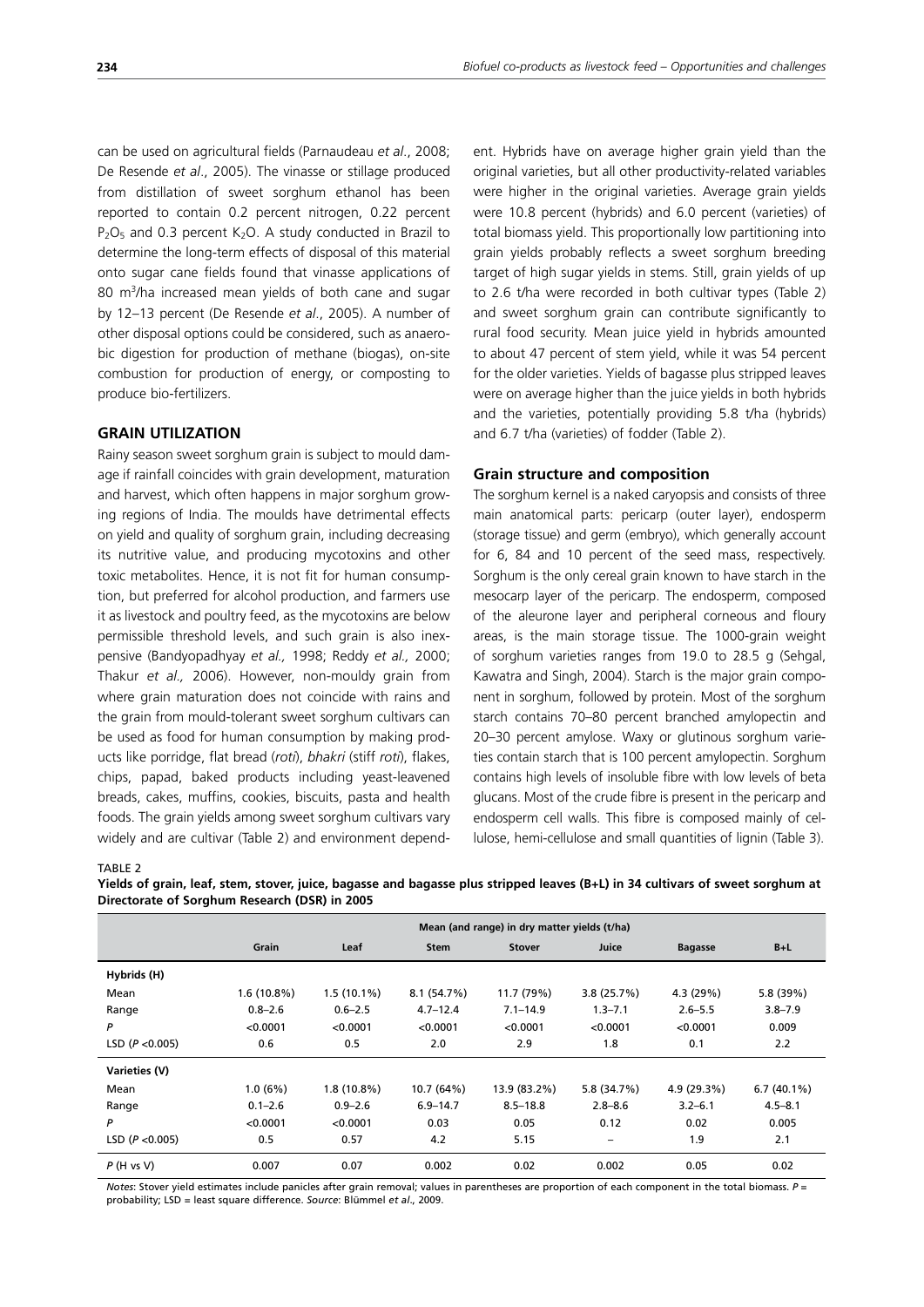TABLE 3 **Typical composition of sorghum and sweet sorghum grain**

| Constituent                 | Mean | Range        | Constituent                         | Mean | Range         |
|-----------------------------|------|--------------|-------------------------------------|------|---------------|
| <b>Proximate analyses</b>   |      |              | <b>Protein fractionation</b>        |      |               |
| Protein (%)                 | 11.6 | $8.1 - 16.8$ | Prolamine (%)                       | 52.7 | $39.3 - 72.9$ |
| Ether extract (%)           | 3.4  | $1.4 - 6.2$  | Glutelins (%)                       | 34.4 | $23.5 - 45.0$ |
| Crude fibre (%)             | 2.7  | $0.4 - 7.3$  | Albumins (%)                        | 5.7  | $1.6 - 9.2$   |
| Ash (%)                     | 5.8  | $1.2 - 7.1$  | Globulins (%)                       | 7.1  | $1.9 - 10.3$  |
| Nitrogen-free extract (%)   | 79.5 | 65.3-81.0    | Prolamine (%)                       | 52.7 | 39.3-72.9     |
| Fibre                       |      |              | Essential amino acids (as g/16 g N) |      |               |
| Dietary insoluble fibre (%) | 7.2  | $6.5 - 7.9$  | Lysine                              | 2.1  | $1.6 - 2.6$   |
| Dietary soluble fibre (%)   | 1.1  | $1.0 - 1.2$  | Leucine                             | 14.2 | $10.2 - 15.4$ |
| Acid-detergent fibre (%)    | 3.3  | $2.9 - 3.6$  | Phenylalanine                       | 5.1  | $3.8 - 5.5$   |
|                             |      |              | Valine                              | 5.4  | $0 - 5.8$     |
|                             |      |              | Tryptophan                          | 1    | $0.7 - 1.3$   |
|                             |      |              | Methionine                          | 1    | $0.8 - 2.0$   |
|                             |      |              | Threonine                           | 3.3  | $2.4 - 3.7$   |
|                             |      |              | Histidine                           | 2.1  | $1.7 - 2.3$   |
|                             |      |              | Isoleucine                          | 4.1  | $2.9 - 4.8$   |

Notes: As data from sweet sorghum grain is limited, data are mostly from grain sorghum. All values are expressed on a dry matter basis. Sources: Bach Knudsen and Munck, 1985; Rooney, Kirleis and Murty, 1986; Monti, Di Virgilio and Venturi, 2008.

#### TABLE 4

|  |  |  |  | Ash and mineral concentrations in the grain of grain sorghum and sweet sorghum |  |  |  |  |  |  |  |  |
|--|--|--|--|--------------------------------------------------------------------------------|--|--|--|--|--|--|--|--|
|--|--|--|--|--------------------------------------------------------------------------------|--|--|--|--|--|--|--|--|

| Sorghum type  | Ash | N  |     | AI  | Сa   |      | <b>Fe</b> |      | Ma   | Na  |      |      | וכ    |
|---------------|-----|----|-----|-----|------|------|-----------|------|------|-----|------|------|-------|
| Grain sorghum | 47  | 13 | 434 | 242 | 1824 | 6252 | 141       | 5587 | 2451 | 192 | 2150 | 1084 | 10671 |
| Sweet sorghum | 58  | 14 | 424 | 218 | 2417 | 5129 | 159       | 7125 | 2895 | 171 | 2620 | 1000 | 14321 |

Notes: Ash, N and C are expressed as g/kg DM; the other elements as mg/kg DM. Sources: Jambunathan and Subramanian, 1988; Monti, Di Virgilio and Venturi 2008

### **Utilization as ruminant feed**

Both feed and food uses of sweet sorghum grain are compatible; not all grains will have desirable food processing properties, so the poorer quality grain might go into feeds. Obviously, care must be taken to avoid problems with mycotoxins. Sorghum grain is rich in many minerals, including Ca, Mg, P and K (Table 4). Sorghum is a very good feed grain as long as it is properly supplemented for the particular species being fed. Sorghums without a pigmented testa have 95 percent or greater of the feeding value of yellow dent maize for all species of livestock. In India, on average, 250 g grains are consumed per dairy animal per day. Consumption of sorghum grain by dairy cattle is highest in northern India and lowest in southern India. Considering the large population of animals and government policy in support of milk production, the requirement of grains by feed industries will be quite high. Considering the nutritional value of sorghum (Tables 3 and 4) and the probable shortage of grain and roughages, coupled with limitations on other fodder crops cultivation in Asia and sub-Saharan Africa, there is wide scope for more inclusion in feed formulations of sorghum grain harvested from decentralized sweet sorghum production systems.

### **Utilization as poultry feed**

The demand for sorghum for poultry feed largely depends on the price and availability of maize. Inclusion of sorghum at up to 10 percent for layers and 15 percent for broilers is common. However, this rate increases in years of higher maize price. The present non-food share of sorghum grains usage in India is predicted at 77 percent for poultry, 16 percent for dairy, 6 percent for ethanol production and 1 percent for starch production (Dayakarrao *et al*., 2003). The chemical composition and nutritive value of sweet sorghum grain means it is rich in proteins, starch, fibre, vitamins and minerals. Anti-nutritional factors can be broadly classified as those naturally present in the grains and those developed due to contamination, which modify the nutritive value. Some of them have serious health consequences. Phytic acid, a major phosphorous store in the grain, is present at levels on par with that in maize and is not a problem in diets for chickens. Polyphenols (luteoforol and apiforol) in the seed coat confer bird and mould tolerance (Reddy *et al*., 2007). However, these compounds reduce digestibility and lead to growth retardation in chickens. Detoxifying methods such as moisturizing with alkali, dilute aqueous ammonia, sodium carbonate solution, formaldehyde, etc., reduce tannins (polyphenols) to tolerable levels in the diet (below 0.26 percent tannins). Aflatoxin contamination is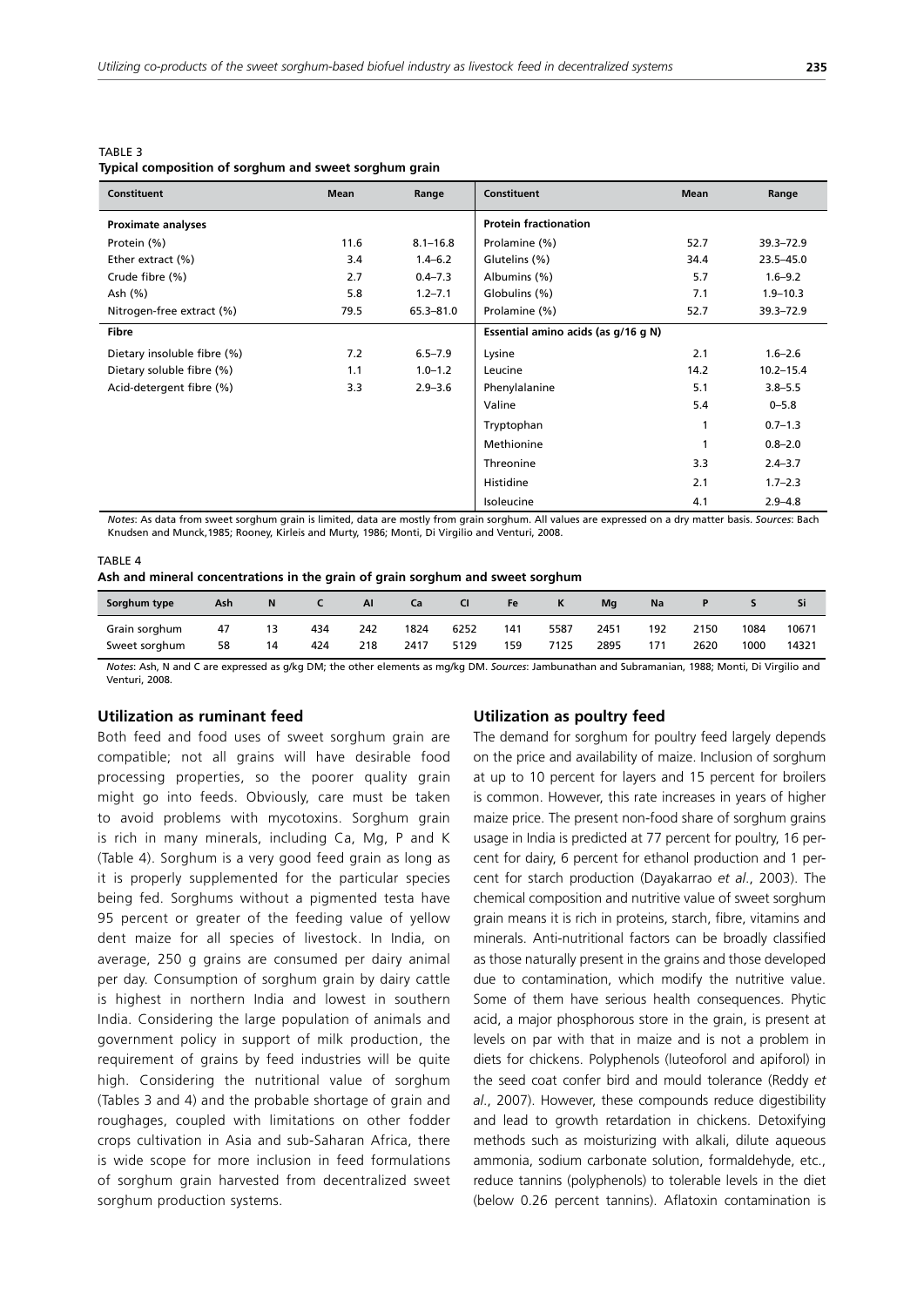frequent in mouldy sorghum grain (Waliyar *et al*., 2008). Published data indicate that sorghum grain can replace up to 60 percent of maize in broiler diets and up to 100 percent in the diet of layers without affecting performance (Reddy and Rao, 2000). However, to be competitive, the sorghum grain market price needs to be about 10 percent lower than that of maize.

## **Other alternative uses**

Sweet sorghum grain can be processed into diverse products to exploit its nutritive value. If the toxin levels are high, it is safe to process sorghum grain to produce ethanol or alcohol and vinegar. Sorghum grain is usually processed by dry milling to make flour for bread. Other processing methods include rolling, steaming, flaking, popping, parching, malting, brewing and fermentation. In rural areas, dehulling (pearling) is practised. These processing techniques, alone or in combination, result in a variety of products and co-products from sorghum grain, such as leavened bread, *injera*, porridge, pasta, grits (semolina), starch, glucose powder, liquid glucose, high fructose syrup, glue, xylitol, spirit, alcohol, beer and non-alcoholic beverages (malta, milo). In 2010, the state government of Maharashtra in India announced a US\$ 0.25 promotional benefit per litre of ethanol produced from mouldy sorghum grains by the distilleries. This is expected to boost rainy season sweet sorghum cultivation, as the stalk will be purchased by the ethanol distillery and the grain by other distilleries and feed manufactures. However, in view of the shortage of human labour, this will be feasible only if mechanical harvesters are available.

## **Utilization of bagasse**

Farmers in the drylands require varieties specifically developed with appropriate combinations of food, feed and fodder traits for use in crop-livestock systems, which will increase farmer income from the sale of grain, feed and fodder. From DCUs the major co-product is bagasse – the fibrous matter that remains after sweet sorghum stalks are crushed to extract their juice. For each 10 t of sweet sorghum crushed, the DCU produces 5 to 6 t of wet bagasse, depending on the genotype, season of crushing, juice extraction efficiency, temperature, etc. The high moisture content of wet bagasse, typically 40 to 50 percent, makes it unsuitable for direct use as a fuel. However, such fresh bagasse is preferred for use as livestock feed. Fodder from crop residues such as stover and straw does not require the allocation of additional land and water because they are a co-product of grain production. This makes crop residues and co-products the single most important – and affordable – fodder resource for small-scale farmers. Thus, any improvement in the nutritive value of crop residues, however small, can have considerable value and impact. Although cereal crop residues generally have low nutritive quality, genetic variation is being exploited to develop dual-purpose types that combine improved fodder quality with acceptable grain production. In many regions of sub-Saharan Africa and Asia the contribution of pastures to livestock feed has declined and been replaced by feed grains, crop residues and other concentrates (Parthasarathy Rao and Birthal, 2008). The problem of finding enough feed for animals raised by small-scale farmers is becoming almost as acute and politically significant as ensuring food security for people. While crop residues, particularly straw, already provide a large component of livestock feed, their nutritive value is often so low that farmers must supplement livestock diets with feed grain and other concentrates.

### **Bagasse fodder quality and composition**

The potential feed value of sweet sorghum bagasse-based livestock feed is described in Table 5 (Blümmel *et al*., 2009). Nitrogen content was increased in bagasse residue plus stripped leaves (BRSL) compared with whole stover because of the higher leaf content in the BRSL, but all other laboratory fodder quality traits were higher in stover than in BRSL. For example, mean *in vitro* digestibility values for BRSL were around 5 percentile units lower than those of whole stover (Table 5). This reduction in fodder quality seems insignificant considering that highly digestible carbohydrates must have been removed in the extract, which amounted to 47 and 54 percent of stem yields in hybrids and varieties, respectively. This loss of highly digestible carbohydrates was perhaps compensated for by physical changes in the bagasse, facilitating faster and higher microbial colonization and ultimately digestion of residual fibre particles.

The chemical composition and physical properties of sweet sorghum bagasse (Table 6) shows that it has low ash and sulphur content, while being rich in minerals like Ca, Mg, Fe, Na and Zn (Negro *et al*., 1999).

### *Bagasse vs forage crops*

Fresh bagasse can be sold directly to fodder traders, as shown by an arrrangement faciliated in 2009 and 2010 by the International Livestock Research Institute (ILRI) and partners in the National Agricultural Innovation Project (NAIP) decentralized sweet sorghum project set up in Ibrahimbad, Andhra Pradesh, India. After some iterations in fine-tuning bagasse to fodder transactions, an arrangement was implemented in 2010 to sell fresh bagasse leaving the crushing unit to fodder traders from Hyderabad at a rate of 70 paise per kg (US\$ 0.016). The fodder traders chopped the bagasses and transported it by lorry to their customers, 70 km away in Hyderabad. The price of 70 paise per kg fresh bagasse is remarkable given that the whole (i.e. unextracted) sweet sorghum stalks were valued only slightly higher, at 80 paise (US\$ 0.018) per kg, but probably reflects the substantially lower water content of the fresh bagasse.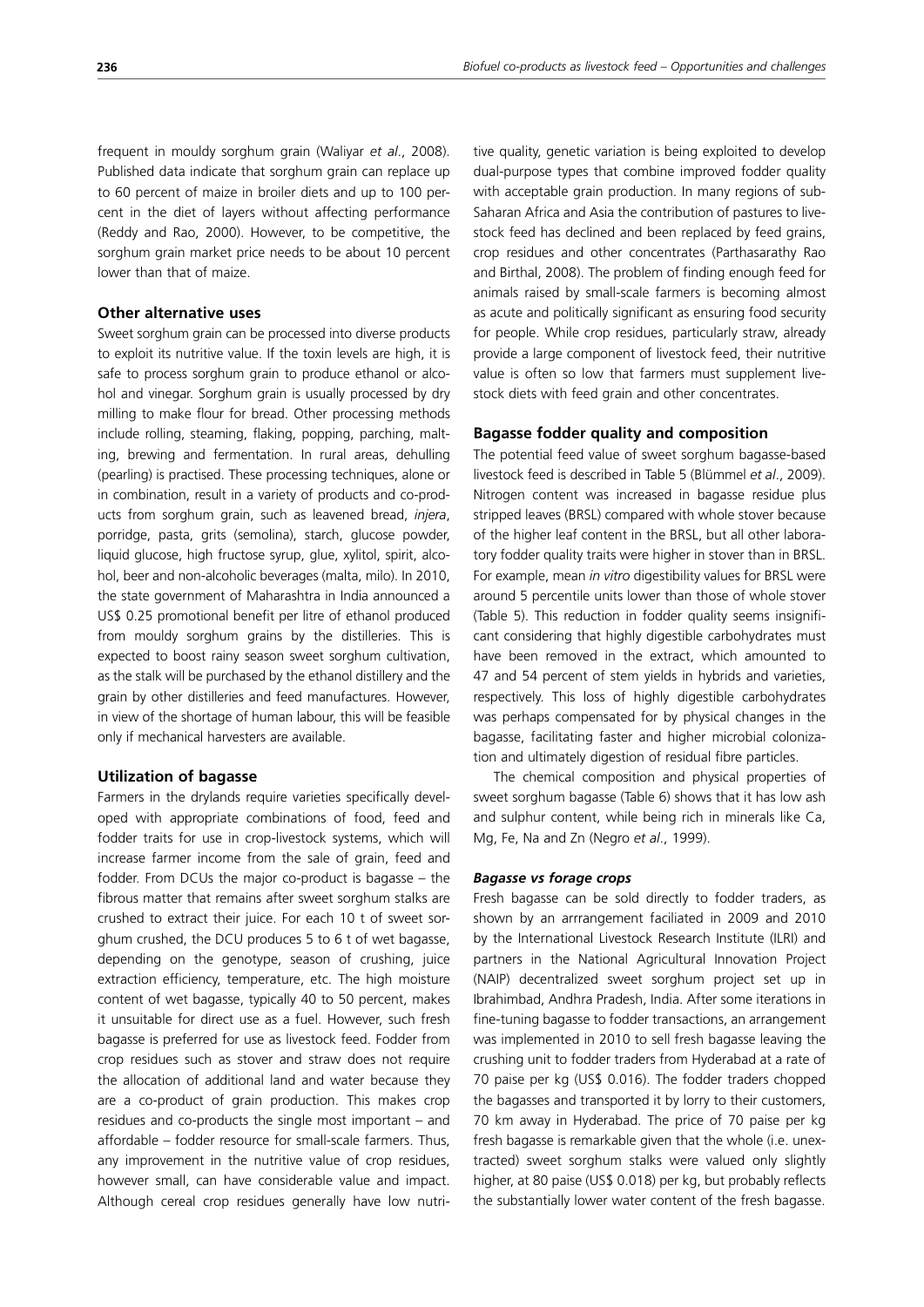|               |               |               |               |               | Morphological and nutritional composition of bagasse residue and the stripped leaves (BRSL) |             |               |             |
|---------------|---------------|---------------|---------------|---------------|---------------------------------------------------------------------------------------------|-------------|---------------|-------------|
|               | Bagasse (%)   | Leaf $(\%)$   | N%            | NDF(%)        | ADF (%)                                                                                     | ADL (%)     | IVOMD $(%)$   | ME (MJ/kg)  |
| Hybrids (H)   |               |               |               |               |                                                                                             |             |               |             |
| Mean          | 73.7          | 26.3          | 0.73          | 64.5          | 41.4                                                                                        | 4.9         | 44.6          | 6.5         |
| Range         | $56.1 - 83.9$ | $16.1 - 43.9$ | $0.58 - 1.04$ | $59.2 - 71.0$ | 36.9-47.5                                                                                   | $4.1 - 6.0$ | $39.3 - 49.1$ | $5.7 - 7.3$ |
| P             | < 0.0001      | < 0.0001      | 0.001         | < 0.0001      | < 0.0001                                                                                    | < 0.0001    | < 0.0001      | < 0.0001    |
| <b>LSD</b>    | 8.6           | 8.6           | 0.22          | 3.4           | 2.4                                                                                         | 0.44        | 2.6           | 0.43        |
| Varieties (V) |               |               |               |               |                                                                                             |             |               |             |
| Mean          | 72            | 28            | 0.83          | 64.6          | 39.8                                                                                        | 4.9         | 46.6          | 6.8         |
| Range         | $60.5 - 81.9$ | $18.1 - 39.5$ | $0.73 - 0.92$ | $60.6 - 70.9$ | $36.7 - 45.0$                                                                               | $4.3 - 6.0$ | $42.0 - 50.4$ | $6.1 - 7.5$ |
| P             | 0.0005        | 0.0005        | 0.75          | 0.0001        | 0.0006                                                                                      | < 0.0001    | 0.0002        | 0.0003      |
| <b>LSD</b>    | 8.6           | 8.6           |               | 3.8           | 0.63                                                                                        | 0.55        | 4.04          | 3.37        |
| P(H vs V)     | 0.55          | 0.55          | 0.0004        | 0.82          | 0.11                                                                                        | 0.82        | 0.03          | 0.02        |

| TABLE 5 |                                                                                                              |  |  |  |  |
|---------|--------------------------------------------------------------------------------------------------------------|--|--|--|--|
|         | Nutritional parameters in hypothetical diets composed of bagasse and leaves of 34 cultivars of sweet sorghum |  |  |  |  |

*Notes*: N = Nitrogen; NDF = neutral-detergent fibre; ADF = acid-detergent fibre; ADL = acid-detergent lignin; IVOMD = in vitro organic matter digestibility; ME = metabolizable energy; P = probability; LSD = least significant difference at P <0.005. Source: Blümmel et al., 2009.

#### TARI F 6

|  | Chemical and physical properties of sweet sorghum bagasse |  |
|--|-----------------------------------------------------------|--|
|--|-----------------------------------------------------------|--|

| <b>Parameter</b>              | Value | Parameter                                  | Value  |
|-------------------------------|-------|--------------------------------------------|--------|
| pH(H <sub>2</sub> O)          | 6.8   | S(% )                                      | < 0.01 |
| Electrical conductivity (S/m) | 0.027 | $P_2O_5(%)$                                | 0.08   |
| Organic matter (%)            | 95.2  | K <sub>2</sub> O (%)                       | 0.20   |
| Total nitrogen (%)            | 0.5   | $Na2O$ (%)                                 | 0.08   |
| Ash (%)                       | 4.8   | Mg (as MgO, $\%$ )                         | 0.08   |
| Ether-soluble fraction (%)    | 10.9  | Ca (as CaO, $%$ )                          | 0.19   |
| Ethanol-toluene extracts (%)  | 8.7   | Cu (ppm)                                   | 48     |
| Cellulose (%)                 | 41.7  | Zn (ppm)                                   | 35     |
| Klason lignin (%)             | 18.9  | Cr (ppm)                                   | 29     |
| <b>Elemental analysis</b>     |       | Pb (ppm)                                   | 20     |
| C(% )                         | 45.4  | Fe (as Fe <sub>2</sub> O <sub>3</sub> , %) | 0.15   |
| N(% )                         | 0.5   | Mn (as $MnO, %$ )                          | < 0.2  |
| H(% )                         | 6.1   | Cd (ppm)                                   | < 3.0  |

Source: Negro et al., 1999.

## **Silage making and quality assessment**

For silage preparation, the recommended moisture level is generally 60 percent, and the fodder is chopped for better compaction and anaerobic fermentation, leading to better quality silage. For fresh bagasse leaf residue (BLR), it was observed that the moisture content was 48–52 percent, and experiments were conducted to ensile the fresh material, both whole and chopped, with no further processing (moisture addition or silage additives) to make it as cost effective and practicable as possible. The results showed that ensiling of whole and chopped BLR for 30 days without any additives resulted in good quality silage as assessed by the appearance and smell of the silage. The quality of silage was assessed further by feeding experiments with 4 adult Deccani rams, where the silage was supplemented with 150 g concentrate/animal/day. The trial lasted for 21 days. Intake and nitrogen balance of chopped sweet sorghum BLR was similar to the silage prepared from whole BLR and the intake on a dry matter basis as a percentage of body weight was 2.5 percent (Table 7) (Kumar *et al*., 2010).

# **ANIMAL STUDIES WITH SWEET SORGHUM BAGASSE**

Nitrogen content, *in vitro* digestibility and metabolizable energy (ME) content of the sweet sorghum bagasse plus stripped leaves-based feed block (BRSLB) were significantly lower than in the commercial sorghum stover-based feed block (CFB), and the BRSLB was significantly superior to normal sorghum stover, but there were no differences in the NDF contents (Table 8). As expected, the laboratory quality indices were lowest for the sorghum stover. An important aspect of the work was to investigate the palatability of feed blocks when sorghum stover was entirely replaced by BRSL. The feeding trials with five murrah bulls (14 day adaptation period and 10 day collection period) showed that there was no (statistical) difference in feed intake between the CFB and the BRSLB (Table 8). For both blocks, the voluntary dry matter feed intake was high at 3.5 (CFB) and 3.7 percent (BRSLB) of animal live weight. Intakes of crop residues by non-lactating livestock are commonly around 2.0 percent or less of live weight (McDonald,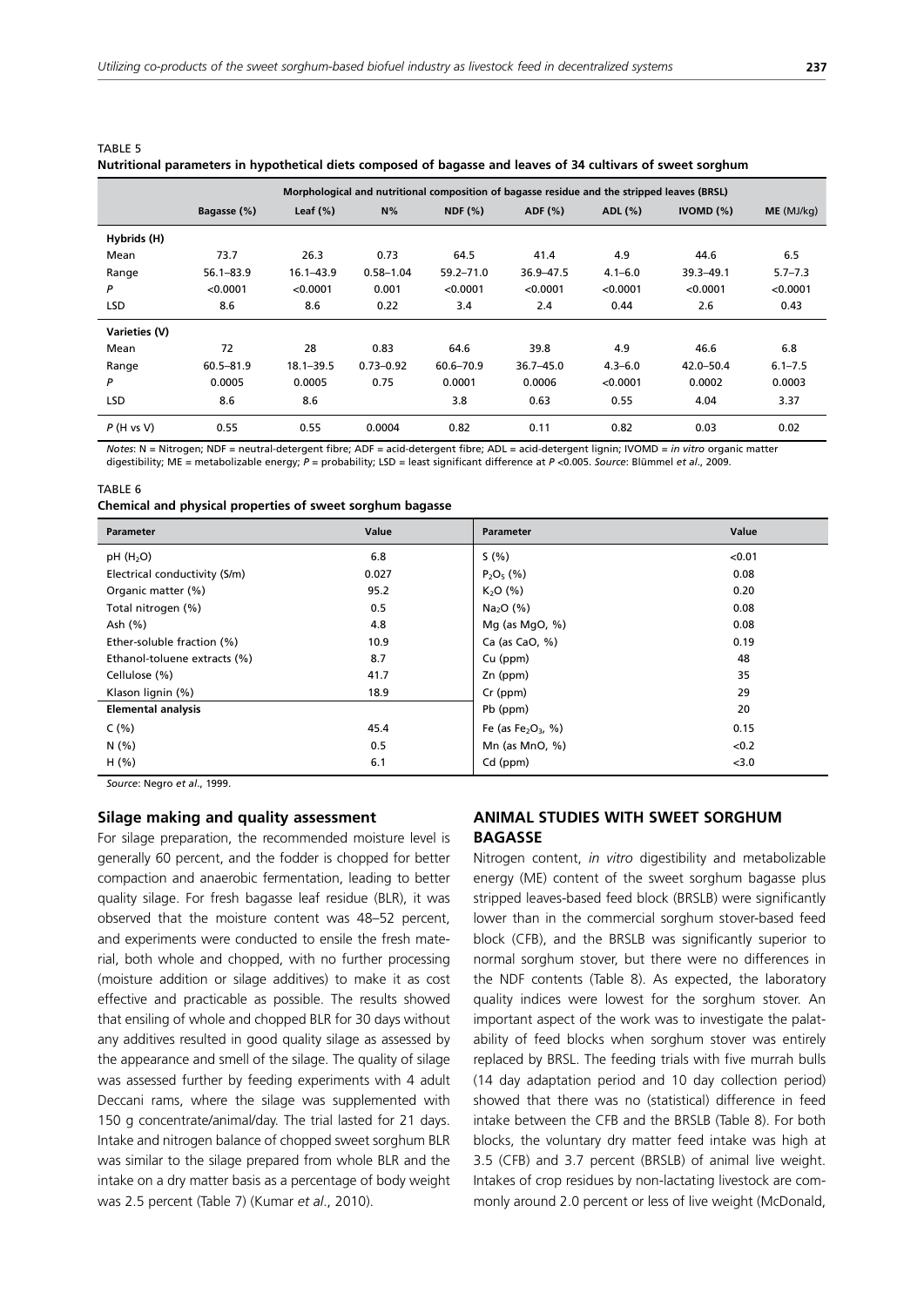| Sweet sorghum<br>bagasse and leaf<br>residue | Dry matter intake<br>(g/d) | Dry matter intake<br>(as % body weight) | Dry matter digestibility<br>(%) | <b>Organic matter</b><br>digestibility<br>(%) | Nitrogen balance<br>(g/d) |
|----------------------------------------------|----------------------------|-----------------------------------------|---------------------------------|-----------------------------------------------|---------------------------|
| Chopped                                      | 415.4                      | 2.5                                     | 59.3a                           | 60.2a                                         | 5.7                       |
| Whole                                        | 414.0                      | 2.5                                     | 63.1 <sub>b</sub>               | 64.3 b                                        | 4.8                       |

#### TABLE 7

**Performance of sheep fed sweet sorghum bagasse and leaf residue as whole and chopped silage**

*Notes*: a, b = Values followed by different letters in columns denote significant differences (P <0.05). Source: Kumar et al., 2010.

#### $T \triangle R$  $IF$  $R$

| Comparative feeding results in bulls fed a marketed commercial sorghum stover-based feed block (CFB), an experimental |
|-----------------------------------------------------------------------------------------------------------------------|
| sweet sorghum bagasse/stripped leaves-based feed block (BRSLB) and sorghum stover of the type used in the CFB         |

| <b>Diet</b>    | Nitrogen<br>(%DM) | <b>NDF</b><br>(% DM) | In vitro<br>digestbility<br>(% DM) | <b>ME</b><br>(MJ/kg) | Intake<br>(kg/day) | Intake<br>(g/day per kg<br>LW) | Weight change<br>(kg/day) |
|----------------|-------------------|----------------------|------------------------------------|----------------------|--------------------|--------------------------------|---------------------------|
| <b>CFB</b>     | 1.81 a            | 56.1a                | 57.5 a                             | 8.21a                | 7.31a              | 35a                            | 0.82a                     |
| <b>BRSLB</b>   | 1.65 b            | 56.2a                | 54.6 b                             | 7.77 b               | 7.52a              | 37a                            | 0.73a                     |
| Sorghum stover | 0.45c             | 70.2 b               | 50.5 <sub>b</sub>                  | 7.30 b               | 2.31 <sub>b</sub>  | 13 b                           | $-0.38 b$                 |

*Notes*: NDF = neutral-detergent fibre; DM = dry matter; ME = metabolizable energy; LW = live weight; CFB = commercial sorghum stover-based feed block; BRSLB = experimental sweet sorghum bagasse plus stripped leaves-based feed block; sorghum stover is the type used in the CFB. Different suffixes in columns denote significant differences (P <0.05). Source: Blümmel et al., 2009).

Edwards and Greenhalgh, 1988). In fact, the intake of sorghum stover when fed as sole feed was only 1.3 percent of live weight (Table 8). However, when fed as part of the wellbalanced CFB, stover intake was increased. Since sorghum stover was more than 50 percent of the CFB, the intake of sorghum stover was more than 1.75 percent of the live weight in CFB-fed bulls. These findings underline the importance of balanced supplementation in improving the utilization of a basal diet and in optimizing the utilization of crop residues for livestock production. There was no significant difference between the daily liveweight gain of the bulls fed CFB (0.82 kg/day) and the bulls fed BRSLB (0.73 kg/day), which confirms the value of BRSL as a feed block ingredient.

Addition of non-protein nitrogen sources like ammonium sulphate and biuret, either alone or in combination with urea, calcium carbonate or starch sources can also be tried to further improve digestibility, N-content and intake while making silage.

The nutrient digestibility and nutritive value of sweet sorghum bagasse was determined in sheep (deccani rams) and buffalo (murrah bulls) through a digestion-*cum*-metabolism trial using a difference technique. A 7-day adaptation period, 14-day preliminary period and 7-day collection period was used for the trial. The results show that the dry matter intake (as percentage of body weight) with sweet sorghum bagasse was 1.43 in buffaloes and 1.60 in sheep (Table 9). The digestibility (percent) values of proximate nutrients and fibre fractions of sweet sorghum bagasse calculated by different methods in sheep and buffaloes are presented in Table 10. The digestible crude protein (DCP) of sweet sorghum bagasse was 1.0 percent in both sheep and buffaloes, while the total digestible nutrients (TDN) value was 50.7 percent in sheep and 51.8 percent in buffaloes (Kumar *et al.,* 2010).

In another animal experiment, fresh unchopped BLR when supplemented with 500 g cotton cake in milch buffaloes resulted in feed intakes of 22 to 26 kg (fresh matter basis), corresponding to 3.3 percent intake when expressed as a percentage of body weight, indicating that BLR is quite palatable and well accepted by the milch buffaloes (Kumar *et al.,* 2010). The level of milk production was around 3 L/day, and during the one-month feeding period the body condition of the animals also improved, as indicated by the heart girth measurements and the condition of the body coat. After the experiment the animals were fed as per the farmer's usual practice of grazing supplemented with paddy straw and limited rice bran, and it was observed that animals on average lost around

#### TARIF 9

**Effect of supplementing sunflower cake to sweet sorghum bagasse (SSB) on dry matter intake in graded Murrah buffalo bulls and Deccani rams**

| <b>Parameter</b>        | <b>Buffalo</b>   | Sheep           |
|-------------------------|------------------|-----------------|
| Body weight (kg)        | $344.2 \pm 5.99$ | $43.2 \pm 1.31$ |
| DMI (kg/day)            |                  |                 |
| Roughage                | $4.91 + 0.13$    | $0.69 + 0.03$   |
| Concentrate             | $0.72 \pm 0.00$  | $0.19 \pm 0.00$ |
| Total                   | $5.63 \pm 0.13$  | $0.88 \pm 0.03$ |
| DMI (g/kg body weight)  |                  |                 |
| Roughage                | $61.5 \pm 1.21$  | $40.9 \pm 1.25$ |
| Concentrate             | $9.0 + 0.24$     | $11.4 + 0.25$   |
| Total                   | $70.5 \pm 1.32$  | $52.3 \pm 1.25$ |
| DMI (as % body weight.) |                  |                 |
| Roughage                | $1.43 \pm 0.03$  | $1.60 \pm 0.05$ |
| Concentrate             | $0.21 + 0.01$    | $0.45 \pm 0.01$ |
| Total                   | $1.64 \pm 0.04$  | $2.04 \pm 0.05$ |

*Notes*: DMI = dry matter intake. Each value is an average of four observations. Source: Kumar et al., 2010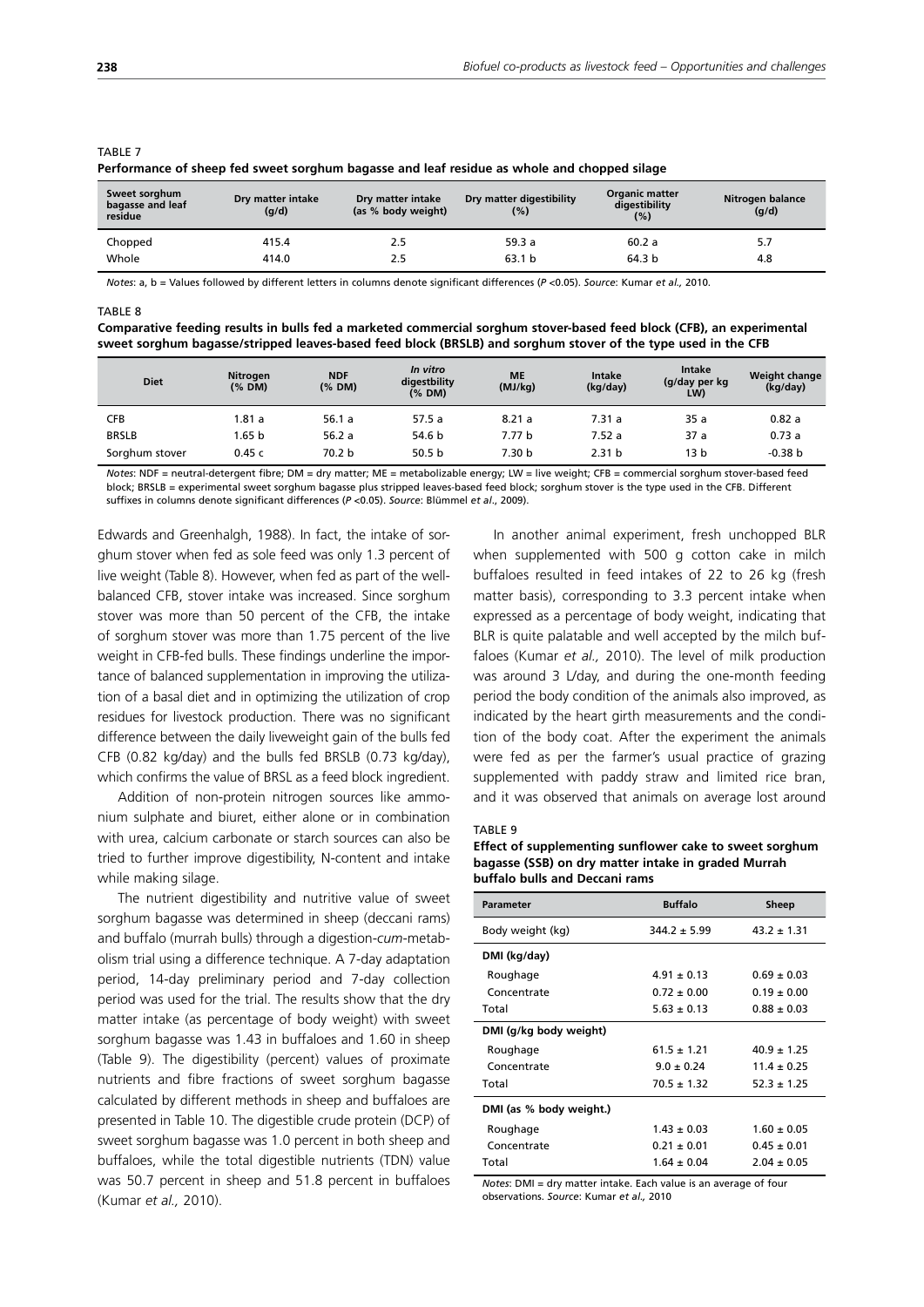### TARI F 10 **Nutrient digestibility and nutritive value of sweet sorghum bagasse in graded Murrah buffalo bulls and Deccani rams**

| <b>Nutrient component</b> | <b>Buffalo bulls</b> | Digestibility (%)<br>Deccani rams |
|---------------------------|----------------------|-----------------------------------|
| Dry matter                | $52.47 \pm 1.39$     | $50.75 \pm 1.84$                  |
| Organic matter            | $58.96 \pm 0.26$     | $58.82 \pm 0.69$                  |
| Crude protein             | $40.19 \pm 0.83$     | $41.61 \pm 0.80$                  |
| <b>Fther extract</b>      | $60.97 \pm 1.61$     | $58.14 \pm 0.31$                  |
| Crude fibre               | $51.54 \pm 0.40$     | $52.23 \pm 0.83$                  |
| Nitrogen-free extract     | $58.40 \pm 0.84$     | $55.72 \pm 1.02$                  |
| Nutritive value (%)       |                      |                                   |
| <b>DCP</b>                | $0.98 \pm 0.02$      | $1.02 \pm 0.02$                   |
| <b>TDN</b>                | $51.78 \pm 0.43$     | $50.67 \pm 0.42$                  |
|                           |                      |                                   |

*Notes*:  $DCP =$  digestible crude protein;  $TDN =$  total digestible nutrient. Each value is an average of four observations. Source: Kumar et al., 2010.

20 kg within the first 15 days. Farmers appreciated that fresh sweet sorghum bagasse and leaf residue was well accepted by the buffaloes, but pointed out that chopping would have further improved the intake and reduced the refusal of thick stalk pieces. Interestingly, farmers observed that the milk of the fresh BLR fed animals was creamier than those on the previous grass diet due to increased fat content (Kumar *et al.,* 2010).

### **Other uses**

Sweet sorghum bagasse, other than for animal feed, can be used as raw material for a range of purposes, including biofertilizer production, paper making and co-generation. One of the options for bagasse utilization is as organic soil amendment. However, the direct incorporation into the soil of raw wastes such as the bagasse is not usually suitable because they may cause undesirable effects, such as phytotoxicity and soil nitrogen immobilization. It is well known that composting is one of the most suitable ways of transforming wastes into more stable products that are safe and beneficial to plant growth. The finished compost has a low C/N ratio of 13, compared to 90 in the original substrate bagasse, and also has improved levels of macroand micro-nutrients (Negro *et al*., 1999).

For the paper industry, cereal straw and sugar cane bagasse are two abundant raw materials in addition to wood from the forest. However, these raw materials are in short supply due to restrictions on cutting trees in the forest, electricity generation from bagasse and residues, and residue use as livestock feed. Hence, sweet sorghum bagasse was assessed for its suitability for paper making (Belayachi and Delmas, 1997). The quality of the pulp obtained from sweet sorghum bagasse is excellent for the paper industry. The pulp exhibits a degree of cohesion higher than 80 percent; a low kappa number, indicating good delignification; a high degree of polymerization; and exceptional physicomechanical properties, meeting the requirements of the paper industry, and is expected to be the best alternative to sugar cane bagasse and cereal residues.

Co-generation is the simultaneous production of electricity and process heat from a single dynamic plant. Globally, biomass-based co-generation has been widely applied in forest industries and agro-industries such as sugar factories, rice mills and palm oil factories. The 30 KLPD Tata Chemicals Limited (TCL) plant at Nanded, Maharashtra, India, has a 2 MW per hour power generation capacity using bagasse, thus making it self-sufficient in energy.

Sweet sorghum bagasse, with a bulk density of  $70-90$  kg/m<sup>3</sup> and ash levels of  $4-5$  percent, is highly suitable for gasification (Rajavanshi and Nimbkar, 2005).

### **UTILIZATION OF FOAM, VINASSE AND STEAM**

Literature is scanty in these areas. The foam, froth and vinasse that is taken out during concentration of juice to syrup is rich in nutrients and can be used in composting of bagasse as well as directly as organic fertilizer. Vinasse needs to be subjected to nutrient analysis. Similarly the steam generated while boiling can be captured and used as a source of heat. This heat can be channelled to warm water when the DCU is aiming for more juice extraction efficiency. Alternatively, it can be used for pre-heating of the juice before boiling.

# **ECONOMIC IMPORTANCE OF BAGASSE FOR THE SWEET SORGHUM VALUE CHAIN IN THE DECENTRALIZED SYSTEM**

The current rate of conversion of a tonne of sweet sorghum stalk to juice is 26.9 percent (269 litres) with 700 kg available as wet bagasse. After drying, about 30 percent (210 kg) of that wet bagasse (700 kg) is available as fuel or as fodder for livestock. In DCUs, about 45 percent of the dry bagasse (95 kg) is utilized as fuel (heating the pans) for converting juice to syrup, and the remaining 55 percent (115 kg) of the bagasse can be used or sold as fodder for livestock. During the early phases of DCU development, bagasse was sold direct to fodder traders with no value addition, and at a low price. However, during subsequent seasons, based on feedback from traders, dried bagasse of sweet sorghum was chopped to realize a higher value. Accordingly, efforts were made toward chopping sweet sorghum bagasse, doubling returns to Rs. 1/kg (US\$ 0.0022) for chopped sweet sorghum bagasse. This value addition through change in physical form of the bagasse increases the overall income from sweet sorghum in the ethanol value chain under the decentralized system. Additionally, sweet sorghum bagasse sold as fodder in the region of sorghum-based crop-livestock systems also helps in meeting the fodder requirements for the growing population of milch animals.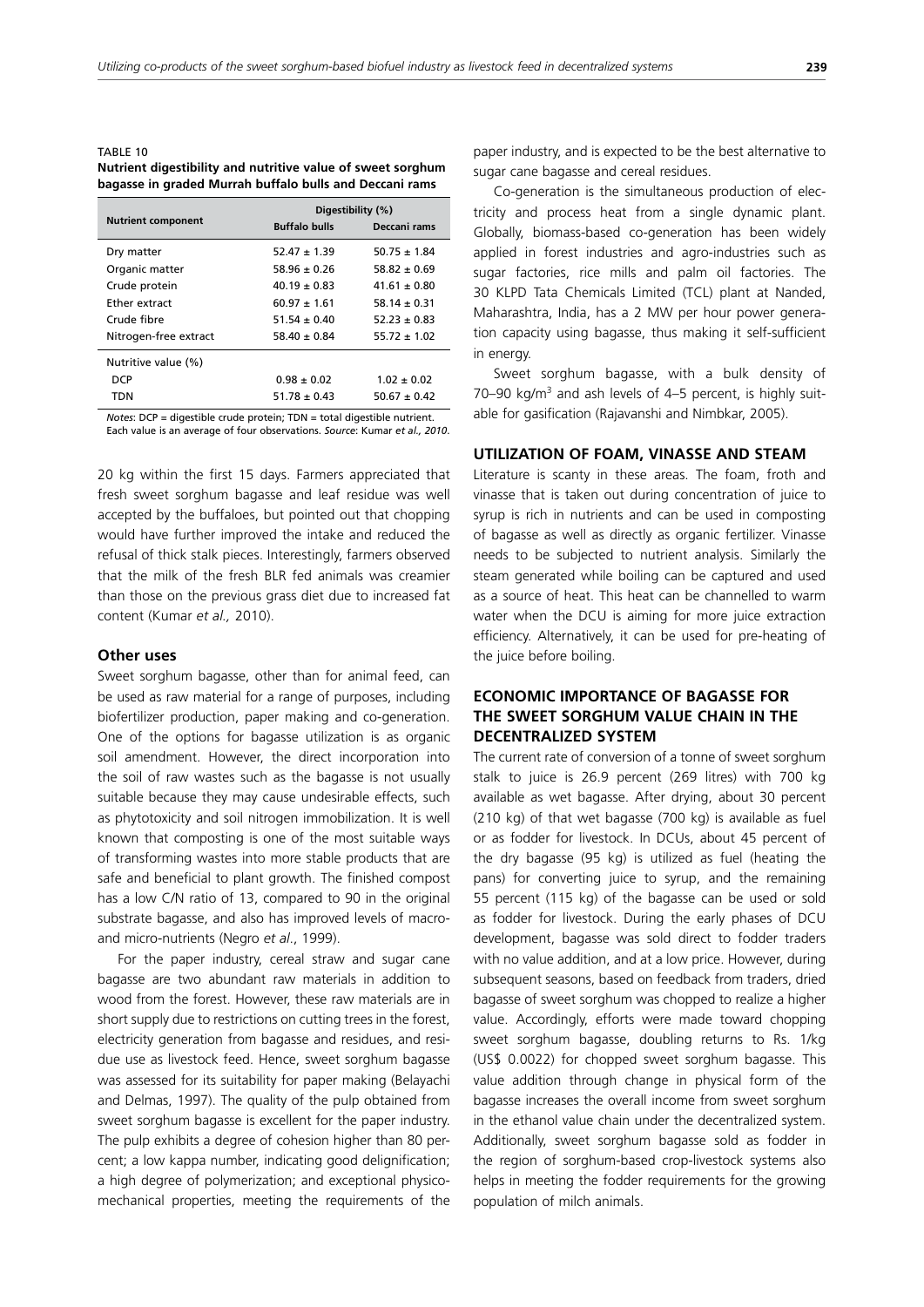# **Reduction in cost of syrup production from sale of bagasse**

The sale of chopped bagasse as fodder reduces the overall cost of processing syrup for ethanol production. The value realized for 115.5 kg of bagasse that is left over after use as fuel for the pans will be Rs. 115.5 (US\$ 2.6) at current rate of Rs. 1/kg of fodder (costs of chopping not accounted for). Hence, the cost of processing a tonne of stalk, which is currently Rs. 1231 (US\$ 28) (for both raw material and processing), will reduce by Rs. 115.5 (1231 115.5 = 1115.5) and thus the unit cost of syrup production, which was Rs. 25.65 (US\$ 0.58) will reduce to Rs. 23.23 (US\$ 0.53), a reduction of Rs. 2.40/kg (US\$ 0.05) or 9 percent decline in cost. Since there is further scope for value addition from bagasse sold for fodder (pellets), higher returns can be realized by selling a better product and thus further reducing syrup cost.

# **KNOWLEDGE GAPS AND FUTURE RESEARCH NEEDS**

The commercial viability of the decentralized model of the sweet sorghum value chain depends on the efficient utilization of co-products in addition to the efficiency of operation and price of the main product, i.e. syrup. The following gaps have been identified based on several years of operation of DCUs in India:

- At present, there is a very limited period of operation of the crushing unit (less than 20–25 days) as the cultivar maturity window is not large. Research should aim at developing sweet sorghum genotypes with adaptability across seasons and months of the year.
- DCUs are being operated only for the rainy season crop (June–September). The post-rainy and summer season crops require an assured irrigation source, thereby increasing the cost of cultivation. Currently there are no suitable sweet sorghum cultivars adapted to postrainy season conditions. The lower temperatures and shorter day lengths of this season hinder both biomass production and sugar accumulation in the tropical sweet sorghums, which are thermosensitive.
- The majority of the existing sweet sorghum cultivars are not multi-purpose, so do not meet the varying needs of the local agricultural systems. For example, high IVOMD, along with high sugar and biomass yield, are preferable for ensiling to meet livestock feed requirement. In areas where bio-composting is common, biomass with a high C:N ratio is not preferred. Research on hay-type sorghum species suggests that between 1950 and 2000 stem and leaf crude protein decreased and leaf NDF increased due to overemphasis on biomass quantity rather quality (Bolsen *et al*., 2003).
- Juice extraction efficiency and syrup conversion efficiency are low. A scenario analysis conducted at ICRISAT showed that improving these even by 5 percent has

significant bearing on the economics of the whole value chain.

- As syrup is the main product of a DCU, its quality parameters need to be improved to meet the requirements of diverse end users (such as suitability for use in food, beverage and pharmaceutical industries). Research also needs to focus on improving organoleptic characteristics.
- Commercial dairies are increasingly using the fresh bagasse, after chopping, to feed cattle. Education and training is needed for farmers to raise awareness of the multiple uses of bagasse, such as for feed block making, ensiling or bio-composting.
- Little or no information is available on the utilization of co-products like vinasse, steam, foam and froth. Hence research efforts are needed in using steam for heating or boiling the juice, and in exploring the use of nutrient-rich vinasse, foam and froth as livestock feed and biofertilizers.
- Capacity building of staff at every step not only syrup production, but also co-product utilization – would go a long way toward improving the operational efficiency and economic viability of DCUs.
- The varied products and co-products of the DCU need to be positioned to exploit locally existing market opportunities, i.e. an inclusive market-oriented development (IMOD) approach, as this brings the DCU closer to the rural farming communities.
- There are no studies on life cycle assessment (LCA) of DCUs with reference to carbon and energy balances. Such assessment studies would help all the stakeholders to understand the real value of this novel system, aside from economic viability analysis.

# **CONCLUSIONS**

The potential uses of co-products from sweet sorghum DCUs for livestock feeding are unequivocally established. Considering the available genetic variability for fodder traits and ensiling parameters of sweet sorghum, the novel DCU system offers unforeseen opportunities, not only for meeting livestock feed demand of poor farmers, but also for offering an environmentally sound agro-enterprise that has tremendous implications for organic recycling related to carbon sequestration, GHG emissions and ecological balance. However, challenges remain pertaining to economic viability and marketability of the products and co-products of DCUs, requiring better linkages of poor and marginal farmers with emerging markets. These challenges must be addressed as a priority if there is to be greater involvement of rural agrarian communities in sweet sorghum cultivation.

# **ACKNOWLEDGEMENTS**

The authors highly appreciate the financial support from the National Agricultural Innovation Project (NAIP), ICAR,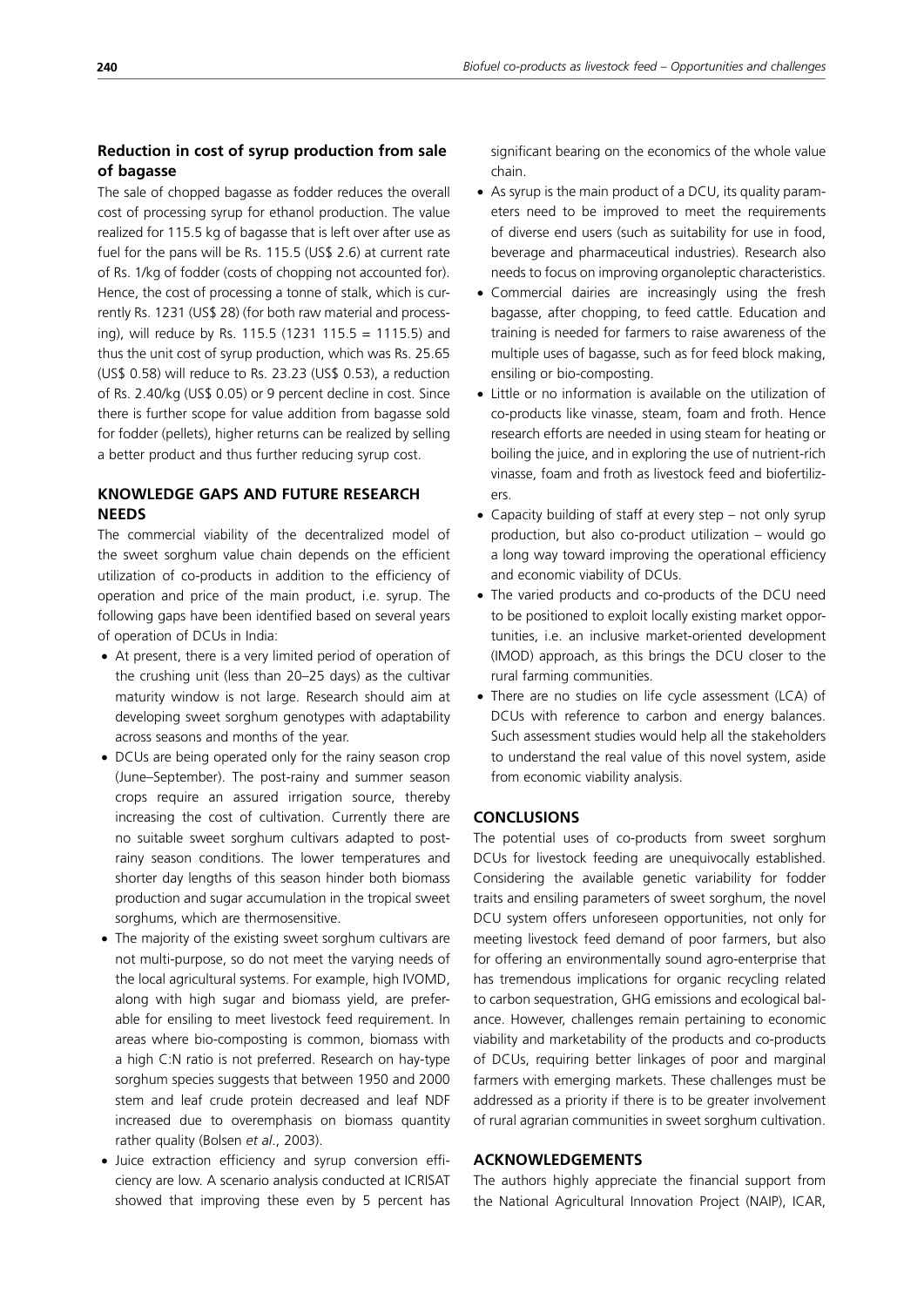Government of India through the project "Value chain model for bio-ethanol production from sweet sorghum in rainfed areas through collective action and participation" and from the International Fund for Agricultural Development (IFAD) through the project on "Linking the poor to global markets: Pro-poor development of biofuel supply chains" (Grant no. 974). European Commission support through funding for the SWEETFUEL project (KBBE-227422) is acknowledged.

## **BIBLIOGRAPHY**

- **Aradhey, A.** 2011. India Biofuels Annual. 2011. USDA Foreign Agricultural Service. Global Agricultural Information Network (GAIN). GAIN report number: IN 1159. 18 p. Available at http://gain.fas.usda.gov/Recent%20GAIN%20 Publications/Biofuels%20Annual\_New%20Delhi\_India\_7-1- 2011.pdf Accessed 15 October 2011.
- **Bach Knudsen, K.E. & Munck, L.** 1985. Dietary fibre contents and compositions of sorghum and sorghum-based foods. *Journal of Cereal Science*, 3: 153–164.
- **Bandyopadhyay, R., Stenhouse, J.W., Singh, S.D. & Reddy, B.V.S.** 1998. Sorghum grain mold: Current status. pp. 19–21, *in:* C.L.L. Gowda and J.W. Stenhouse (editors). *Strengthening sorghum research collaboration in Asia.* Report of the Asian Sorghum Scientists' Meeting, Suphanburi, Thailand, 19–21 November 1997. ICRISAT, Patancheru, India.
- **Belayachi, L. & Delmas, M.** 1997. Sweet sorghum bagasse: a raw material for the production of chemical paper pulp. Effect of depithing. *Industrial Crops and Products,* 6: 229– 232.
- **Bennett, A.S. & Anex, R.P.** 2009. Production, transport and milling costs of sweet sorghum as a feedstock for centralized bio-ethanol production in the upper Midwest. *Bioresource Technology*, 100(4): 1595–1607.
- **Blümmel, M., Rao, S.S., Palaniswami, S., Shah, L. & Reddy, B.V.S.** 2009. Evaluation of sweet sorghum (*Sorghum bicolor* (L.) Moench) used for bio-ethanol production in the context of optimizing whole plant utilization. *Animal Nutrition and Feed Technology*, 9: 1–10.
- **Blümmel, M., Vishala, A., Ravi, D., Prasad, K.V.S.V., Ramakrishna Reddy, Ch. & Seetharama, N.** 2010. Multienvironmental investigations of food-feed trait relationships in kharif and rabi sorghum (*Sorghum bicolor* (L) Moench) over several years of cultivar testing in India. *Animal Nutrition and Feed Technology*, 10S: 11–21.
- **Bolsen, K.K., Moore, K.J., Coblentz, W.K., Siefers, M.K. & White, J.S.** 2003. Sorghum silage. pp. 609–632, *in:* D.R. Buxton, R.E. Muck and J.H. Harrison (editors). *Silage Science and Technology*. ASA/CSSA/SSSA, Madison, Wisconsin, USA.
- **Bryan, W.L., Monroe, G.E. & Caussanel, P.M.** 1985. Solidphase fermentation and juice expression systems for sweet sorghum. *Transactions of the ASABE*, 28: 268–274.
- **Dayakarrao, B., Rana, B.S., Hyma Jyothi, S., Karthikeyan, K., Bharath Kumar, K.A. & Seetharama, N.** 2003. Importance and economics of sorghum and pearl millet production in Asia. *In*: Alternative Uses of Sorghum and Pearl Millet in Asia: proceedings of the Expert Meeting, ICRISAT, Patancheru, India, 1–4 July 2003. *CFC Technical Paper*, No. 34. 364 p. Common Fund for Commodities, The Netherlands, and ICRISAT, Patancheru, India
- **De Resende, A.S., Xavier, R.P., de Oliveira, O.C., Urquiaga, S., Alves, B.J.R. & Boddey, R.M.** 2005. Long-term effects of pre-harvest burning and nitrogen and vinasse applications on yield of sugar cane and soil carbon and nitrogen stocks on a plantation in Pernambuco, NE Brazil. *Plant and Soil*, 281(1-2): 339–351.
- **Gibbons, W.R., Westby, C.A. & Dobbs, T.L.** 1986. Intermediate-scale, semi-continuous solid-phase fermentation process for production of fuel ethanol from sweet sorghum. *Applied Environmental Microbiology*, 51(1): 115–122.
- Jambunathan, R. & Subramanian, V. 1988. Grain quality and utilization of sorghum and pearl millet. pp. 133–139, *in: Biotechnology in Tropical Crop Improvement.* Proceedings of the International Biotechnology Workshop, Patancheru, India, 12–15 January 1987. ICRISAT, Patancheru, India.
- **Kumar, A.A., Reddy, B.V.S., Blümmel, M., Anandan, S., Reddy, Y.R., Raviender Reddy, Ch., Rao, P.S. & Reddy, P.S.** 2010. On-farm evaluation of elite sweet sorghum genotypes for grain and stover yields and fodder quality. *Animal Nutrition and Feed Technology*, 10S: 69–78.
- **Kundiyana, D., Bellmer, D., Huhnke, R. & Wilkins, M.** 2006. Sorganol production of ethanol from sweet sorghum. ASABE Paper No. 066070, *in:* Proceedings of the ASABE annual International Meeting, Portland, Oregon, USA. ASABE, St Joseph, Michigan, USA.
- **Linden, J., Henk, L. & Murphy, V.** 1987. Preservation of potential fermentables in sweet sorghum by ensiling. *Biotechnology & Bioengineering,* 30: 860–867.
- **McDonald, R., Edwards, R.A. & Greenhalgh, J.F.D.** 1988. *Animal Nutrition.* 4th edition. Longman, London, UK. See pp. 31–36.
- **Monti, A., Di Virgilio, N. & Venturi, G.** 2008. Mineral composition and ash content of six major energy crops. *Biomass and Bioenergy*, 32: 216–223.
- **Negro, M.J., Solano, M.L., Ciria, P. & Carrasco, J.** 1999. Composting of sweet sorghum bagasse with other wastes. *Bioresource Technology*, 67: 89–92.
- **Parnaudeau, V.N., Condom, N., Oliver, R., Cazevieille, P. & Recous, S.** 2008. Vinasse organic matter quality and mineralization potential as influenced by raw material fermentation and concentration processes. *Bioresource Technology*, 99(6): 1553–1562.
- **Parthasarathy Rao, P. & Birthal, P.S**. 2008. *Livestock in mixed farming systems in South Asia.* National Centre for